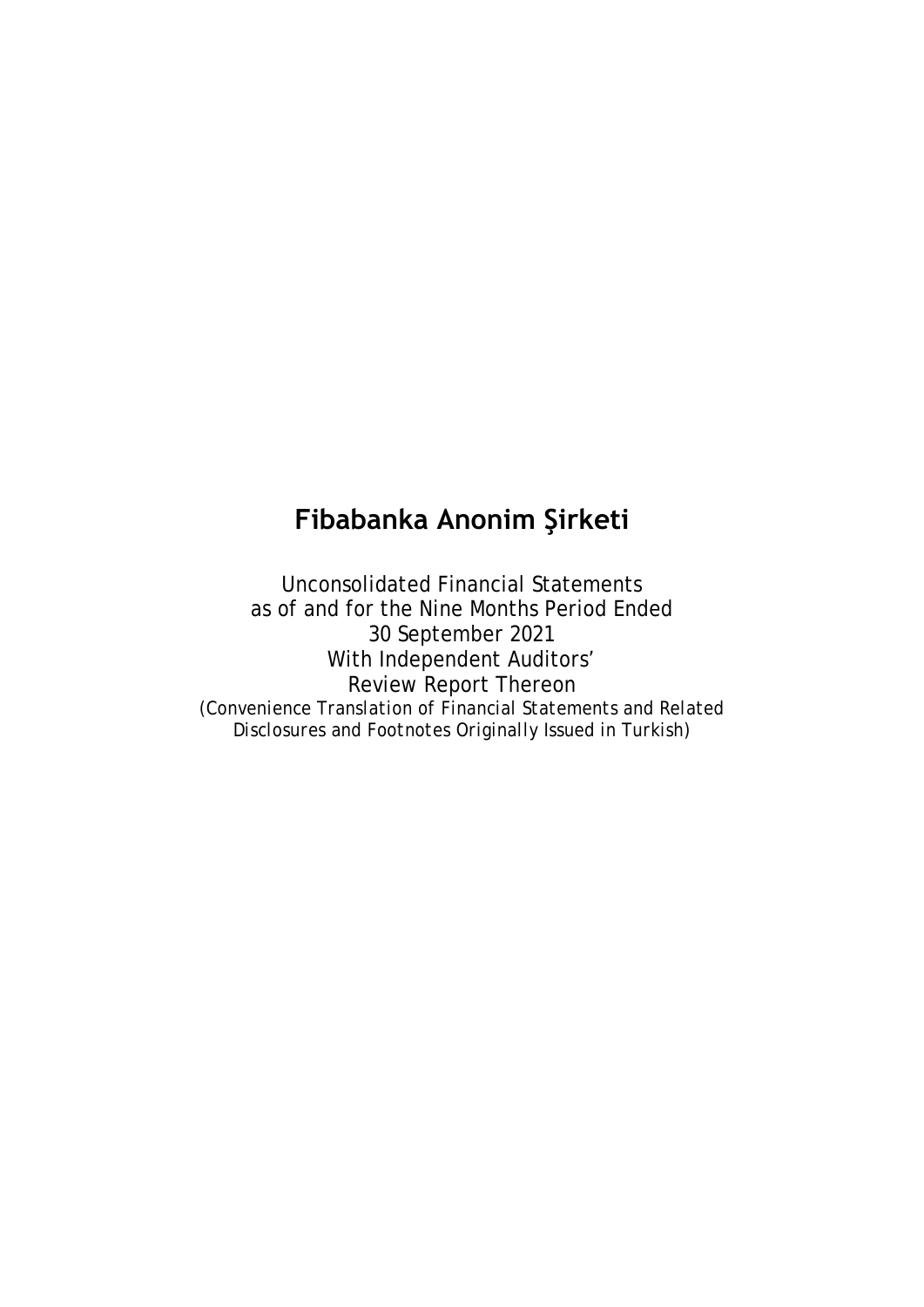### Convenience Translation of the Review Report Originally Issued in Turkish to English

To the Board of Directors of Fibabanka Anonim Şirketi,

### *Introduction*

We have reviewed the unconsolidated statement of financial position of Fibabanka A.Ş. ("the Bank") as at 30 September 2021 and the related unconsolidated statement of profit or loss, unconsolidated statement of profit or loss and other comprehensive income, unconsolidated statement of changes in shareholders' equity, unconsolidated statement of cash flows for the six month period then ended, and notes, comprising a summary of significant accounting policies and other explanatory information. The Bank management is responsible for the preparation and fair presentation of this unconsolidated interim financial information in accordance with the "Banking Regulation and Supervision Agency ("BRSA") Accounting and Reporting Legislation" which includes "Regulation on Accounting Applications for Banks and Safeguarding of Documents" published in the Official Gazette No. 26333 dated 1 November 2006, and other regulations on accounting records of banks published by Banking Regulation and Supervision Agency and circulars and interpretations published by BRSA and the requirements of Turkish Accounting Standard 34 "Interim Financial Reporting" for the matters not regulated by the aforementioned regulations (together referred as "BRSA Accounting and Financial Reporting Legislation"). Our responsibility is to express a conclusion on this unconsolidated interim financial information based on our review.

### *Scope of Review*

We conducted our review in accordance with the Standard on Review Engagements ("SRE") 2410, "Review of Interim Financial Information Performed by the Independent Auditor of the Entity". A review of interim financial information consists of making inquiries, primarily of persons responsible for financial and accounting matters, and applying analytical and other review procedures. A review of interim financial information is substantially less in scope than an audit conducted in accordance with Standards on Auditing and consequently does not enable us to obtain assurance that we would become aware of all significant matters that might be identified in an audit. Accordingly, we do not express an opinion.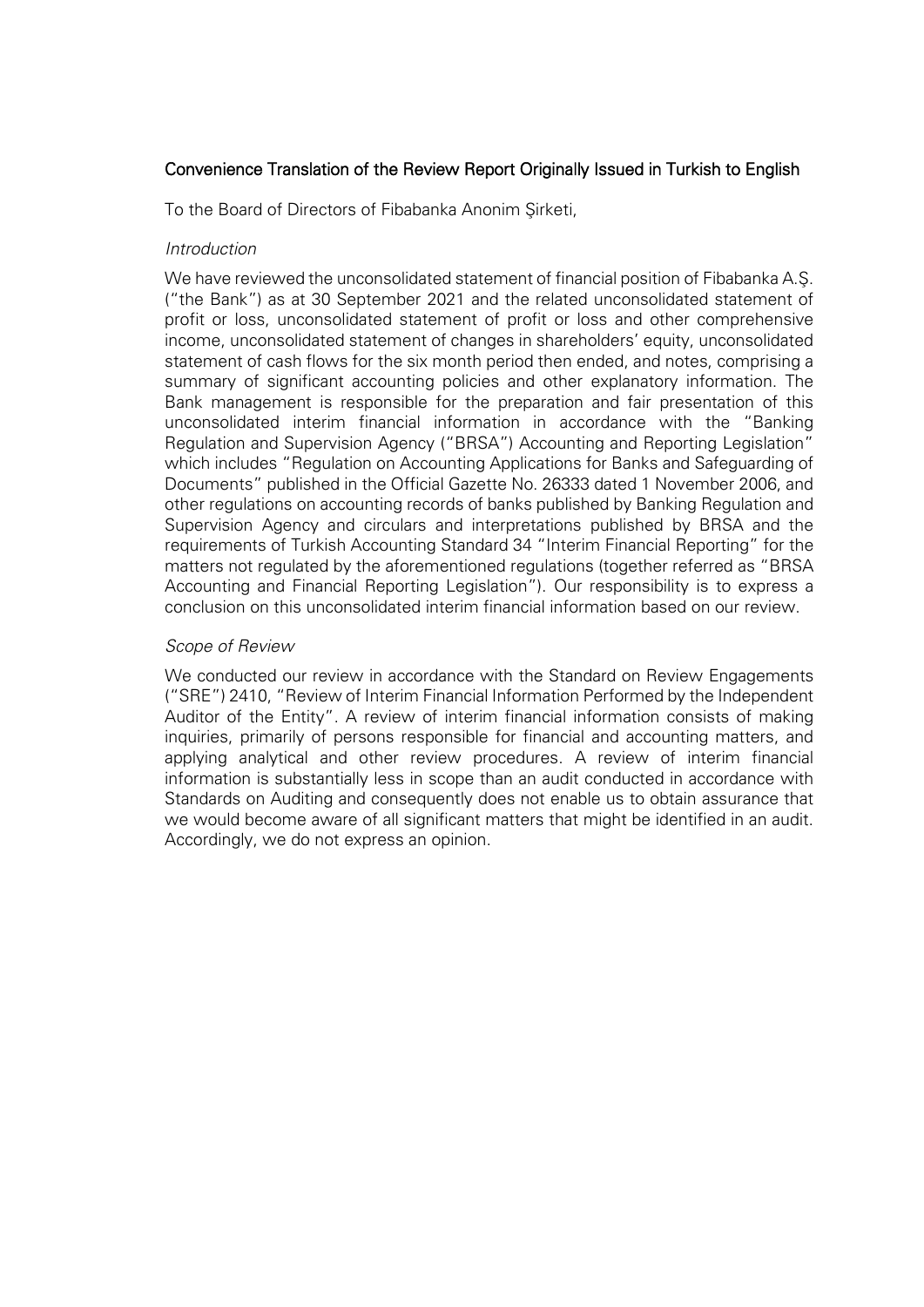### *Basis for Qualified Conclusion*

The accompanying consolidated interim financial information as at 30 September 2021 includes a general reserve of total of TL 23.500 thousands of which TL 127.500 thousands was reversed within the current period and TL 151.000 thousands had been recognized as expense in prior periods; with a deferred tax asset amounting to TL 5.875 thousands of which TL 24.325 thousands was reversed within the current period and TL 30.200 thousands had been recognized in prior periods; for the possible effects of the negative circumstances which may arise in the economy or market conditions which is not in line with the requirements of BRSA Accounting and Financial Reporting Legislation.

### *Qualified Conclusion*

Based on our review, except for the effects of the matter described in the Basis for Qualified Conclusion paragraph, nothing has come to our attention that causes us to believe that the accompanying unconsolidated interim financial information does not present fairly, in all material respects, the unconsolidated financial position of Fibabanka A.Ş. as at 30 September 2021 and its unconsolidated financial performance and unconsolidated cash flows for the six month period then ended in accordance with the BRSA Accounting and Financial Reporting Legislation

### *Report on Other Regulatory Requirements Arising From Legislation*

Based on our review, nothing has come to our attention that causes us to believe that the financial information provided in the interim activity report in Section VII of the accompanying unconsolidated interim financial information is not consistent, in all material respects, with the reviewed unconsolidated interim financial information and explanatory notes.

KPMG Bağımsız Denetim ve Serbest Muhasebeci Mali Müşavirlik Anonim Şirketi

fuvene

Alper Güvenç*,* SMMM *Partner*

10 November 2021 İstanbul, Turkey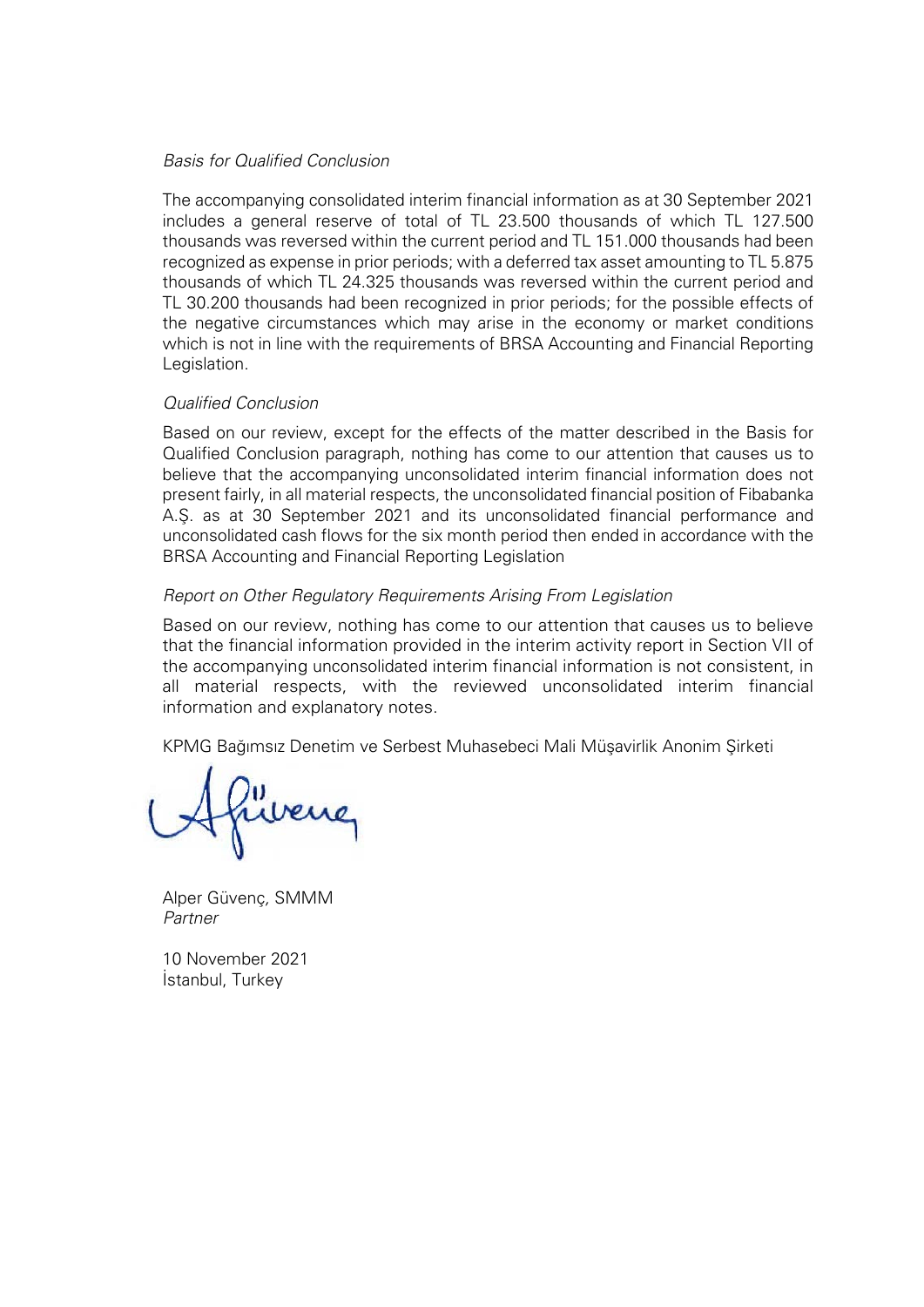### **THE UNCONSOLIDATED FINANCIAL REPORT OF FİBABANKA A.Ş. FOR THE NINE MONTHS ENDED 30 SEPTEMBER 2021**

| Address   | : Esentepe Mah. Büyükdere Caddesi No:         |
|-----------|-----------------------------------------------|
|           | 129 Şişli 34394 İstanbul-Türkiye              |
| Telephone | $(212)$ 381 82 82                             |
| Fax       | $(212)$ 258 37 78                             |
| Web Site  | www.fibabanka.com.tr                          |
|           | Contact E-Mail: deniz.turunc@fibabanka.com.tr |

The unconsolidated financial report for the nine months period prepared in accordance with the communiqué of Financial Statements and Related Disclosures and Footnotes to be Announced to Public by Banks as regulated by Banking Regulation and Supervision Agency, is comprised of the following sections:

- GENERAL INFORMATION ABOUT THE BANK
- UNCONSOLIDATED FINANCIAL STATEMENTS OF THE BANK
- EXPLANATIONS ON THE CORRESPONDING ACCOUNTING POLICIES APPLIED IN THE RELATED PERIOD
- INFORMATION ON FINANCIAL STRUCTURE AND RISK MANAGEMENT OF THE BANK
- EXPLANATORY DISCLOSURES AND FOOTNOTES TO UNCONSOLIDATED FINANCIAL STATEMENTS
- REVIEW REPORT
- INTERIM ACTIVITY REPORT

The unconsolidated financial statements and the explanatory footnotes and disclosures, unless otherwise indicated, are prepared in **thousands of Turkish Lira**, in accordance with the Communiqué on Banks' Accounting Practice and Maintaining Documents, Turkish Accounting Standards, Turkish Financial Reporting Standards, related communiqués and the Banks' records, have been reviewed and presented as attached.

Faik Onur **Elif Alsey** Hüsnü Mustaf **Ísmet Kava** Ömer Avse Özyeğin<sup>,</sup> Mert Utku Özbev **Akdas** Erdem Umut Chairman of the Member of the Member of the Deputy Director General **Board** of Audit Audit Manager and General Manager Financial Directors Member of the Control and Committee Committee Board of Reporting **Directors** 

Information related to personnel to whom questions related to this financial report may be directed: Name-Surname/Title : **Ayşe Akdaş** / Financial Control and Reporting Director  $(212)$  381 84 88

| Telepholie Multiper | . (212) 301 04 00  |
|---------------------|--------------------|
| Fax Number          | $:(212)$ 258 37 78 |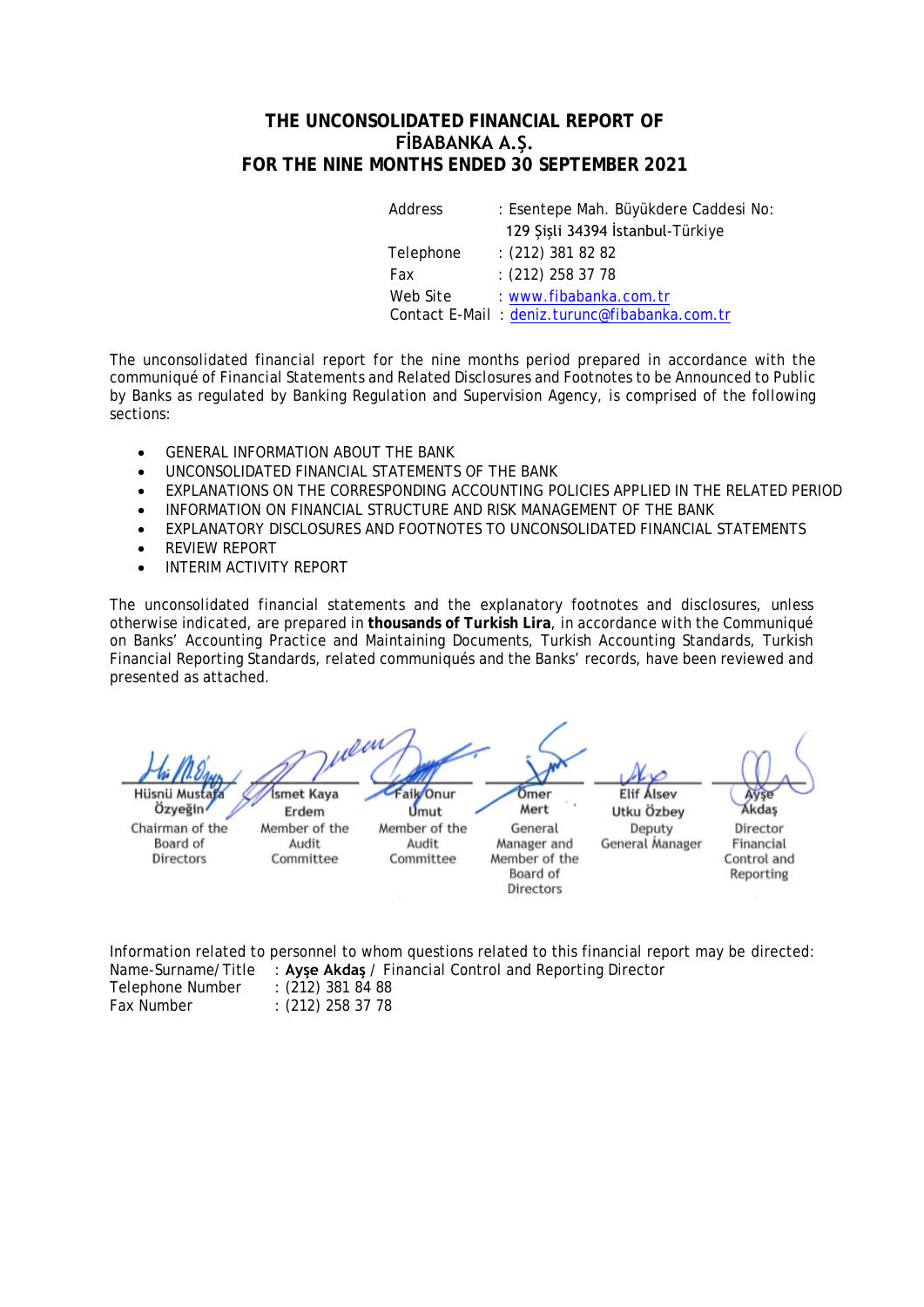|               | <b>SECTION ONE</b>                                                                                                                                                                                                                                            |          |
|---------------|---------------------------------------------------------------------------------------------------------------------------------------------------------------------------------------------------------------------------------------------------------------|----------|
| Τ.            | General Information<br>History of the Bank Including Its Incorporation Date, Initial Status and Amendments to the Initial Status                                                                                                                              |          |
| Ш.            | Shareholder Structure, Shareholders Having Direct or Indirect, Joint or Individual Control Over the Management and Internal Audit of the<br>Bank, Changes in Shareholder Structure During the Current Period, if any and Information on the Bank's Risk Group | 1        |
| III.          | Explanations Regarding the Shares of the Bank Owned by and Areas of Responsibility of the Chairman and the Members of Board of<br>Directors, Audit Committee Members, Chief Executive Officer, Executive Vice Presidents                                      | 2        |
| IV.<br>V.     | Individuals and Institutions That Have Qualified Shares in the Bank<br>Summary Information on the Bank's Services and Activity Areas                                                                                                                          | 3<br>3   |
| VI.           | Other Information                                                                                                                                                                                                                                             | 3        |
| VII.          | Current or likely actual or legal barriers to immediate transfer of equity or repayment of debts between parent bank and its subsidiaries                                                                                                                     | 3        |
|               | <b>SECTION TWO</b>                                                                                                                                                                                                                                            |          |
|               | Unconsolidated Financial Statements                                                                                                                                                                                                                           |          |
| T.<br>Ш.      | Unconsolidated Balance Sheet<br>Unconsolidated Statement of Off-Balance Sheet Items                                                                                                                                                                           |          |
| Ш.            | Unconsolidated Statement of Profit or Loss                                                                                                                                                                                                                    |          |
| IV.           | Unconsolidated Statement of Profit or Loss and Other Comprehensive Income                                                                                                                                                                                     |          |
| V.<br>VI.     | Unconsolidated Statement of Changes in Shareholders Equity<br>Unconsolidated Statement of Cash Flows                                                                                                                                                          | 10       |
|               | <b>SECTION THREE</b>                                                                                                                                                                                                                                          |          |
|               | <b>Accounting Principles</b>                                                                                                                                                                                                                                  |          |
| T.<br>Ш.      | Explanations on the basis of presentation<br>Explanations on the usage strategy of financial instruments and on foreign currency transactions                                                                                                                 | 11<br>11 |
| Ш.            | Explanations on equity investments                                                                                                                                                                                                                            | 12       |
| IV.           | Explanations on forward transactions, options and derivative instruments                                                                                                                                                                                      | 12       |
| V.<br>VI.     | Explanations on interest income and expenses<br>Explanations on fees and commission income and expenses                                                                                                                                                       | 13<br>13 |
| VII.          | Explanations on financial assets                                                                                                                                                                                                                              | 13       |
| VIII.         | Explanations on expected credit loss                                                                                                                                                                                                                          | 14       |
| IX.<br>Х.     | Explanations on offsetting financial instruments<br>Explanations on sale and repurchase agreements and securities lending transactions                                                                                                                        | 16<br>16 |
| XI.           | Explanations on noncurrent assets held for sale and discontinued operations and the related liabilities                                                                                                                                                       | 16       |
| XII.          | Explanations on goodwill and other intangible assets                                                                                                                                                                                                          | 16       |
|               | XIII. Explanations on tangible assets                                                                                                                                                                                                                         | 17       |
| XV.           | XIV. Explanations on leasing transactions<br>Explanations on provisions and contingent liabilities                                                                                                                                                            | 18<br>18 |
|               | XVI. Explanations on contingent assets                                                                                                                                                                                                                        | 18       |
|               | XVII. Explanations on liabilities for employee benefits                                                                                                                                                                                                       | 19       |
|               | XVIII. Explanations on taxation<br>XIX. Additional explanations on borrowings                                                                                                                                                                                 | 19<br>20 |
| XX.           | Explanations on share certificates issued                                                                                                                                                                                                                     | 21       |
|               | XXI. Explanations on bank acceptances and bills of guarantee                                                                                                                                                                                                  | 21       |
|               | XXII. Explanation on government incentives<br>XXIII. Explanations on segment reporting                                                                                                                                                                        | 21<br>21 |
|               | XXIV. Profit reserves and distribution of the profit                                                                                                                                                                                                          | 22       |
|               | XXV. Earnings per share                                                                                                                                                                                                                                       | 22       |
|               | XXVI. Cash and cash equivalent assets                                                                                                                                                                                                                         | 22       |
|               | XXVII. Classifications<br>XXVIII. Other Disclosures                                                                                                                                                                                                           | 22<br>22 |
|               | <b>SECTION FOUR</b>                                                                                                                                                                                                                                           |          |
|               | Information on Financial Position and Risk Management                                                                                                                                                                                                         |          |
| Τ.<br>Ш.      | Information related to the components of shareholders' equity<br>Explanations on risk management                                                                                                                                                              | 24<br>37 |
| III.          | Explanations on currency risk                                                                                                                                                                                                                                 | 38       |
| IV.           | Explanations on interest rate risk                                                                                                                                                                                                                            | 40       |
| V.            | Explanations on position risk of equity securities resulted from banking book                                                                                                                                                                                 | 43       |
| VI.           | Explanations on liquidity risk and liquidity coverage ratio                                                                                                                                                                                                   | 43       |
|               | <b>SECTION FIVE</b>                                                                                                                                                                                                                                           |          |
|               | Explanations and Notes on the Unconsolidated Financial Statements                                                                                                                                                                                             |          |
| I.            | Explanations and disclosure related to the assets                                                                                                                                                                                                             | 48       |
| ΙΙ.<br>III.   | Explanations and disclosures related to liabilities<br>Explanations and disclosures related to off-balance sheet contingencies and commitments                                                                                                                | 61<br>68 |
| IV.           | Explanations and disclosures related to the statement of profit or loss                                                                                                                                                                                       | 70       |
| V.            | Explanations and disclosures on the risk group of the Bank                                                                                                                                                                                                    | 74       |
| VI.           | Explanations on the Bank's domestic, foreign, off-shore branches or investments in associates and foreign representative offices<br>Events after balance sheet date                                                                                           | 77<br>77 |
| VII.<br>VIII. | Other disclosures on activities of the Bank                                                                                                                                                                                                                   | 77       |
|               | <b>SECTION SIX</b>                                                                                                                                                                                                                                            |          |
|               | Explanations on Auditor's Review Report                                                                                                                                                                                                                       |          |
| Τ.<br>Ш.      | Disclosures on limited review report<br>Disclosures and footnotes prepared by independent auditors                                                                                                                                                            | 78<br>78 |
|               |                                                                                                                                                                                                                                                               |          |
|               | <b>SECTION SEVEN</b>                                                                                                                                                                                                                                          |          |

I. Interim Report Regarding Evaluations of the Chairman of the Board of Directors and the General Manager 79 Interim Period Activity Report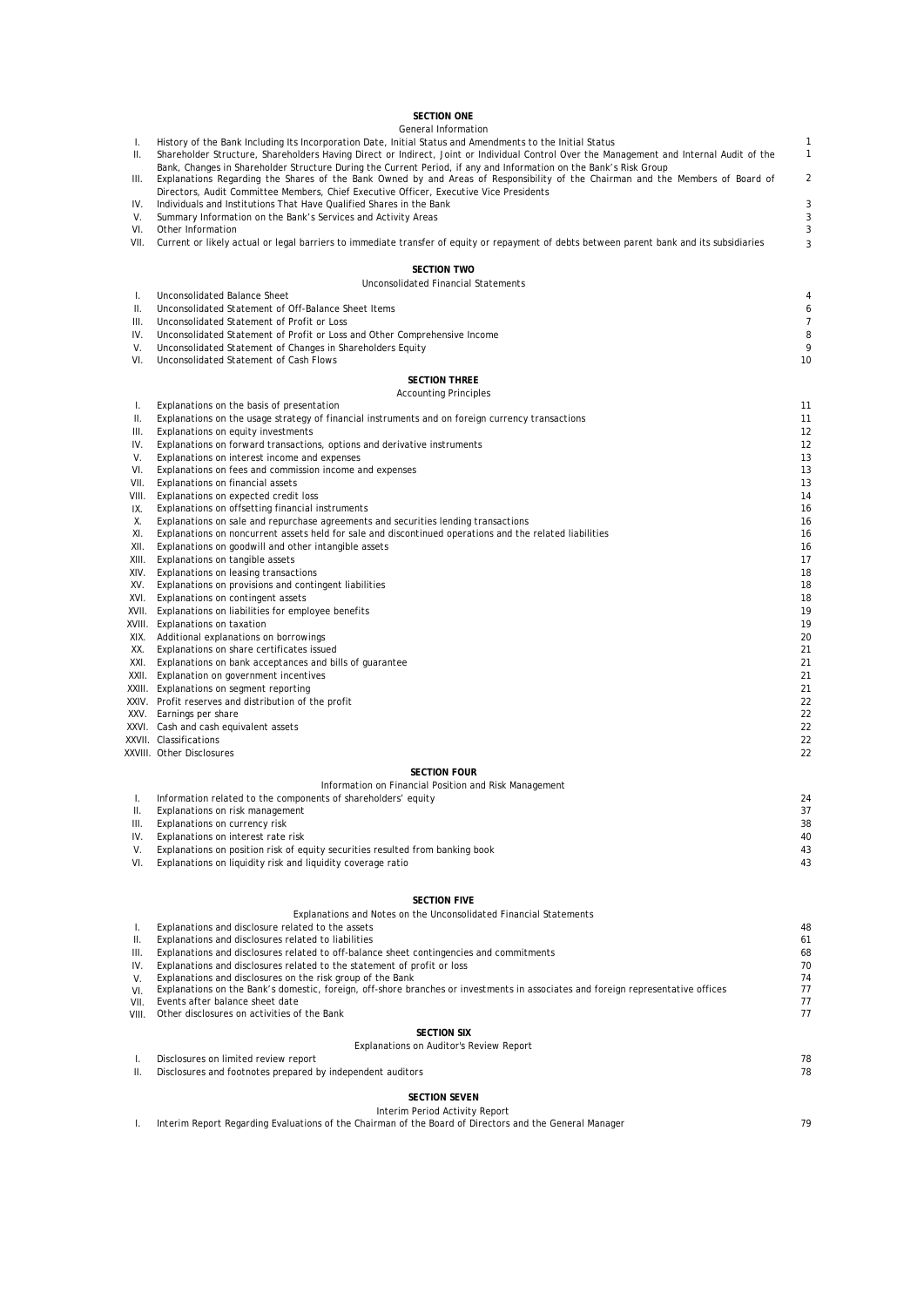### **NOTES TO THE UNCONSOLIDATED FINANCIAL STATEMENTS FOR THE PERIOD BETWEEN 1 JANUARY 2021 – 30 SEPTEMBER 2021**

(Amounts expressed in thousands of Turkish Lira (TL) unless otherwise stated.)

### **SECTION ONE**

### **GENERAL INFORMATION**

**I. History of the Bank Including Its Incorporation Date, Initial Status and Amendments to the Initial Status**

On 21 December 2001, Share Transfer Agreement was signed with Novabank S.A. for the sale of all shares of Sitebank A.Ş. under the control of SDIF and the sale transaction was approved by the decision of Banking Regulation and Supervision Agency ("BRSA") No: 596 on 16 January 2002.

In the General Assembly held on 4 March 2003, the name of Sitebank A.Ş. was amended as BankEuropa Bankası A.Ş.

In the extraordinary General Assembly held on 28 November 2006, the name of Bank Europa Bankası A.Ş. was amended as Millennium Bank A.Ş.

On 27 December 2010, acquisition of the Bank by Credit Europe Bank N.V., which is an affiliate of Fiba Holding A.S., was realized.

In the extraordinary General Assembly held on 25 April 2011 the name of Millennium Bank A.Ş. was amended as Fibabanka A.Ş. ("the Bank").

**II. Shareholder Structure, Shareholders Having Direct or Indirect, Joint or Individual Control Over the Management and Internal Audit of the Bank, Changes in Shareholder Structure During the Current Period, if any and Information on the Bank's Risk Group** 

On 10 February 2010, Banco Comercial Portugues S.A. and Credit Europe Bank N.V., which is an affiliate of Fiba Group, signed a share purchase agreement to transfer 95% of the Bank's shares to Credit Europe Bank N.V. and the legal approval process was completed as of 27 December 2010.

Credit Europe Bank N.V.'s share of capital increased from 95% to 97,6% after the capital increases during 2011 and 2012. Fiba Holding A.Ş. became the ultimate parent of the Bank after acquiring 97,6% of the shares from Credit Europe Bank N.V. on 3 December 2012 and 2,4% of the shares from Banco Comercial Portugues S.A. on 7 December 2012. There were sales of equity shares to the management of the Bank in 2013. As of 30 September 2021 the total shares held by the Bank's Management represent 0,54% of the Bank's Capital.

The Bank applied to the BRSA on 14 January 2015 for permission of the subordinated loan provided from Fiba Holding A.Ş. in the amount of USD 50 million to be converted to share capital. Following the authorization of the BRSA on 4 March 2015, the Board of Directors decision was taken on 5 March 2015 regarding share capital increase from TL 550.000 to TL 678.860. TL 127.045 of the increase was provided by the subordinated loan granted by Fiba Holding A.Ş. which had been approved to be converted to capital and TL 1.815 of total capital was paid in cash by the other shareholders, capital increase was recognised in financial statements following the completion of the legal procedures on 7 May 2015.

The Bank's paid-in capital amounting to TL 678.860 was increased to TL 847.515 on 23 December 2015 with equal contributions from International Finance Corporation ("IFC") and European Bank for Reconstruction and Development ("EBRD") amounting TL 168.655 in total. In addition, share issuance premium of TL 73.379 was recognised in the shareholders' equity.

The Bank's paid-in capital amounting to TL 847.515 was increased to TL 941.161 on 7 September 2016 with the capital contribution of TurkFinance B.V. by TL 93.646. In addition, TL 55.299 was recorded to the equity as share premium.

As of 30 September 2021, paid-in capital of the Bank is TL 941.161 and all paid in.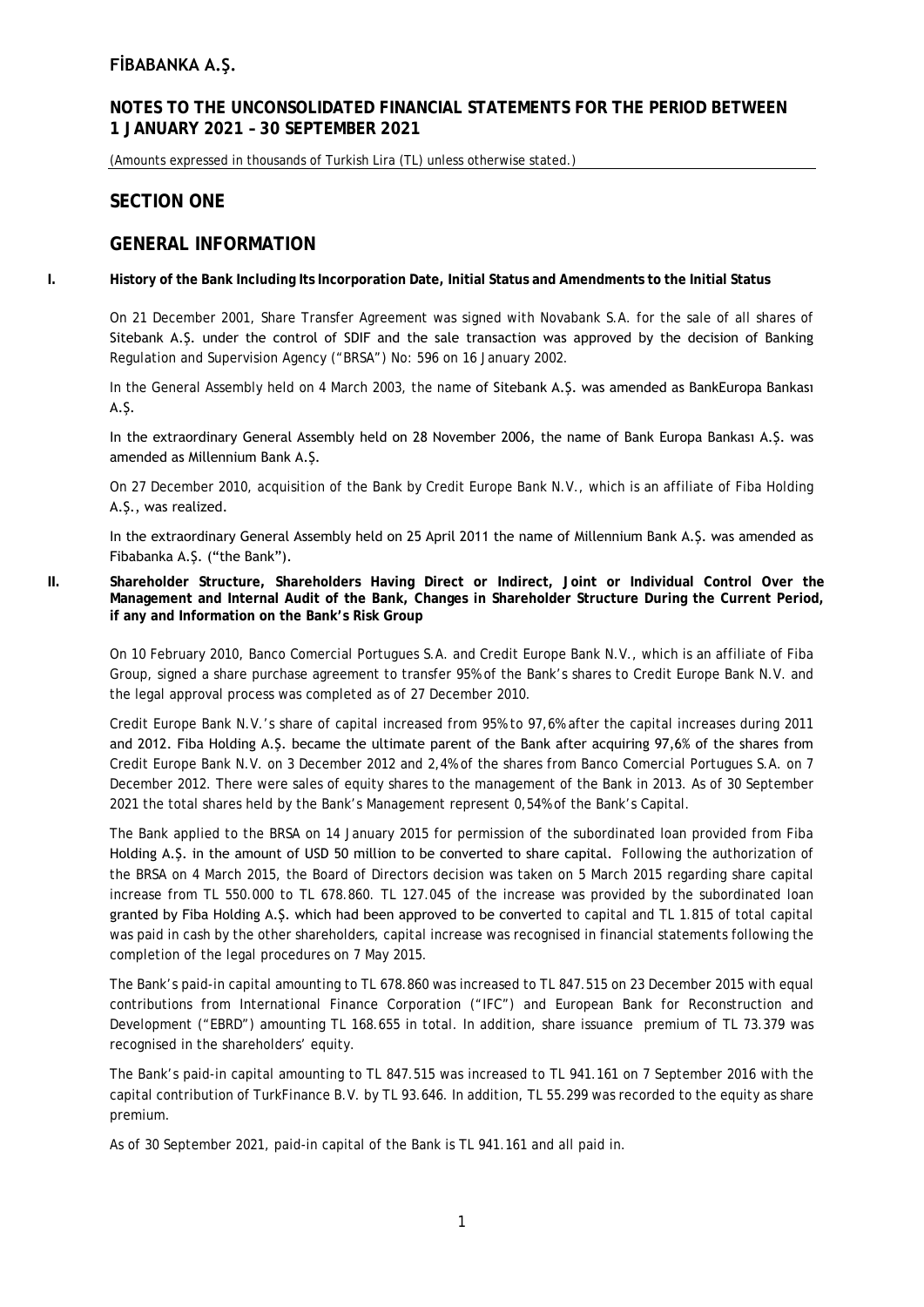### **NOTES TO THE UNCONSOLIDATED FINANCIAL STATEMENTS FOR THE PERIOD BETWEEN 1 JANUARY 2021 – 30 SEPTEMBER 2021**

(Amounts expressed in thousands of Turkish Lira (TL) unless otherwise stated.)

**III. Explanations Regarding the Shares of the Bank Owned by and Areas of Responsibility of the Chairman and the Members of Board of Directors, Audit Committee Members, Chief Executive Officer, Executive Vice Presidents**

| Name Surname                   | Title                    | <b>Assignment Date</b> |
|--------------------------------|--------------------------|------------------------|
| <b>Board of Directors</b>      |                          |                        |
| Hüsnü Mustafa Özyeğin          | Chairman                 | 27-Dec-10              |
| Fevzi Bozer                    | Deputy Chairman          | 27-Dec-10              |
| Mehmet Güleşci                 | Member                   | 27-Dec-10              |
| İsmet Kaya Erdem               | Member                   | 11-Feb-13              |
| Memduh Aslan Akçay             | Member                   | 13-Apr-16              |
| Hülya Kefeli                   | Member                   | 15-May-17              |
| Faik Onur Umut                 | Member                   | 23-Jan-19              |
| Seyfettin Ata Köseoğlu         | Member                   | 23-Jan-20              |
| Erman Kalkandelen              | Member                   | $02 -$ Jul-21          |
| Omer Mert                      | General Manager - Member | 18-Jan-17              |
| <b>Audit Committee</b>         |                          |                        |
| İsmet Kaya Erdem               | Member                   | 27-Dec-19              |
| Faik Onur Umut                 | Member                   | 14-Jan-20              |
| Assistant General Managers (*) |                          |                        |

| Elif Alsev Utku Özbey | Deputy GM - Financial Control & Reporting             | $07 - Jan - 11$ |
|-----------------------|-------------------------------------------------------|-----------------|
| Kerim Lokman Kuriş    | AGM - Corporate & Commercial Banking                  | $01 - Dec - 15$ |
| Turgay Hasdiker       | AGM - Credits                                         | $01-Dec-15$     |
| Ahu Dolu              | AGM - Financial Institutions and Project Finance      | $01-Dec-15$     |
| Gercek Önal           | AGM - Chief Legal Officer                             | $01 - Feh - 16$ |
| İbrahim Toprak        | AGM - Treasury                                        | $01$ -Apr-20    |
| Serdar Yılmaz         | AGM - Information Technologies and Banking Operations | 01-Sep-20       |
| Gökhan Frtürk         | AGM - Ecosystem & Platform Banking                    | 11-Mav-2        |

(\*) Ms.Sezin Erken has resigned from her position as Assistant General Manager in charge of Consumer Banking and Funding Resource Management as of 06 September 2021.

The Bank's equity shares owned by the individuals listed above are not material.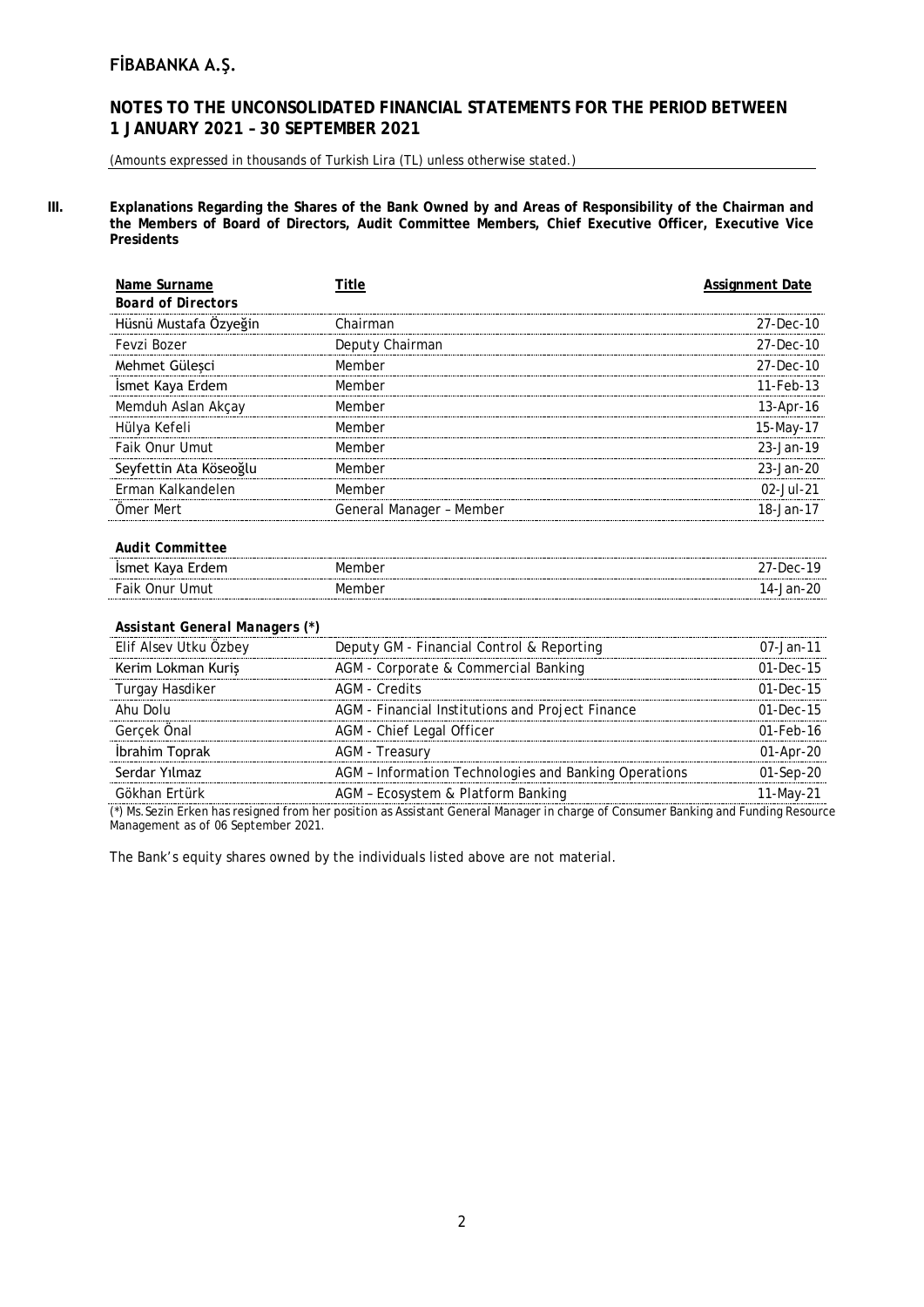### **NOTES TO THE UNCONSOLIDATED FINANCIAL STATEMENTS FOR THE PERIOD BETWEEN 1 JANUARY 2021 – 30 SEPTEMBER 2021**

(Amounts expressed in thousands of Turkish Lira (TL) unless otherwise stated.)

#### **IV. Individuals and Institutions That Have Qualified Shares in the Bank**

| Name Surname/ Commercial Title | Share<br>Amount<br>(Nominal) | <b>Share Ratios</b> | Paid in Capital<br>(Nominal) | Unpaid<br><b>Shares</b> |
|--------------------------------|------------------------------|---------------------|------------------------------|-------------------------|
| Fiba Holding A.Ş.              | 673.808                      | 71.59%              | 673.808                      | $- -$                   |
| Hüsnü Mustafa Özyeğin (*)      | 667.088                      | 70.88%              | 667.088                      | $- -$                   |

(\*) States indirect share of Mr. Hüsnü Mustafa Özyeğin in the Bank due to his direct share in Fiba Holding A.Ş.

#### **V. Summary Information on the Bank's Services and Activity Areas**

The Bank was incorporated as a privately owned bank authorized for customer deposit acceptance and the Head Office of the Bank is located in Istanbul, Turkey. As of 30 September 2021, the Bank serves with 48 domestic branches and 1.753 employees.

#### **VI. Other Information**

| The Bank's Commercial Title            |       | : Fibabanka Anonim Şirketi                                       |
|----------------------------------------|-------|------------------------------------------------------------------|
| The Bank's General Directorate Address |       | : Esentepe Mah. Büyükdere Caddesi<br>No:129 Şişli 34394 İstanbul |
| The Bank's Phone and Fax Numbers       |       | : Telephone : (0212) 381 82 82<br>$(0212)$ 258 37 78<br>Fax      |
| The Bank's Web Site Address            | $\pm$ | www.fibabanka.com.tr                                             |
| The Bank's E-Mail Address              | ÷.    | malikontrol@fibabanka.com.tr                                     |
| <b>Reporting Period</b>                |       | : 1 January 2021 - 30 September 2021                             |

The financial statements, related disclosures and notes in this report are presented, unless otherwise indicated, in thousands of Turkish Lira (TL).

#### **VII. Current or Likely Actual or Legal Barriers to Immediate Transfer of Equity or Repayment of Debts Between Parent Bank and Its Subsidiaries**

None.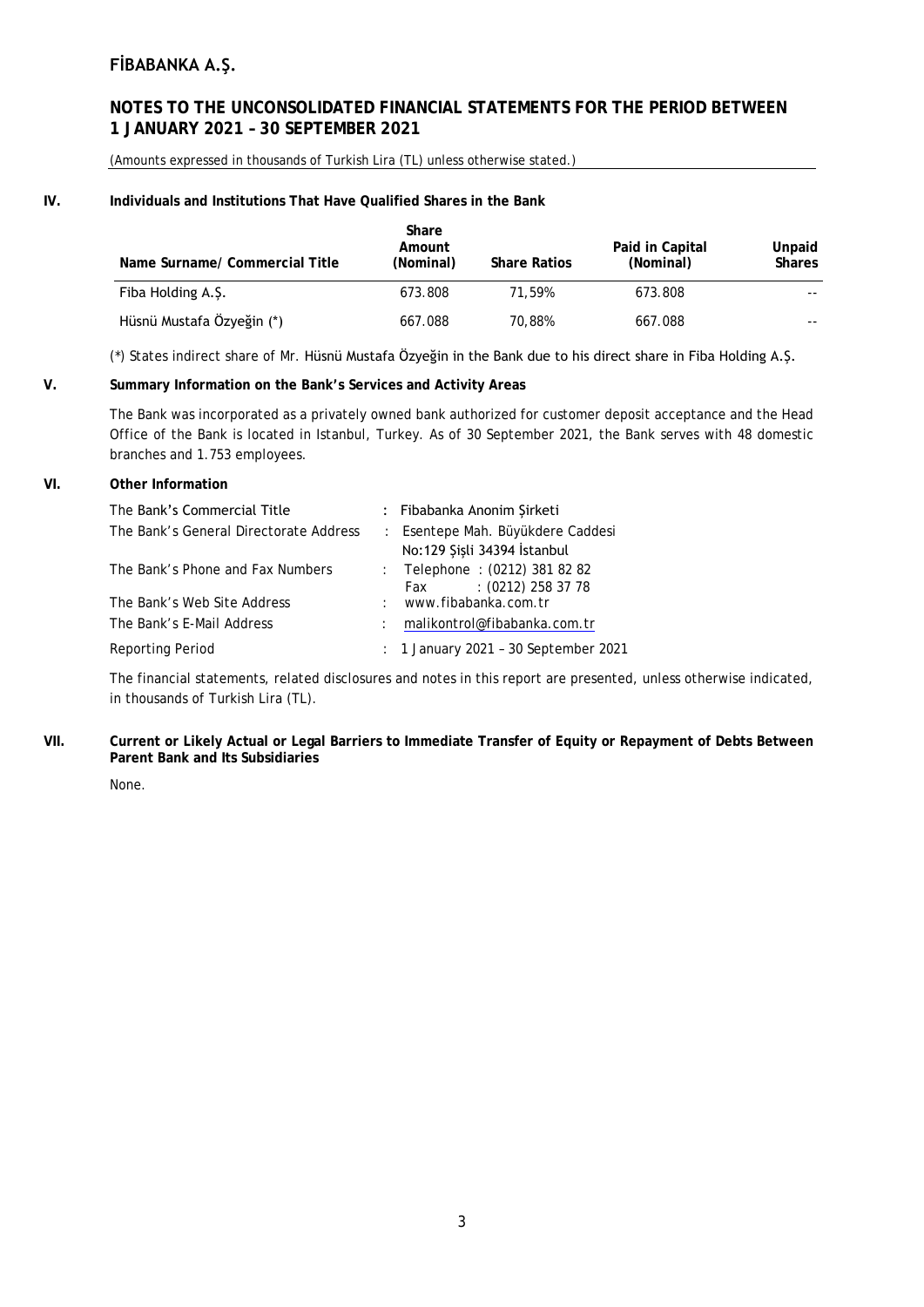**SECTION TWO**

**UNCONSOLIDATED FINANCIAL STATEMENTS**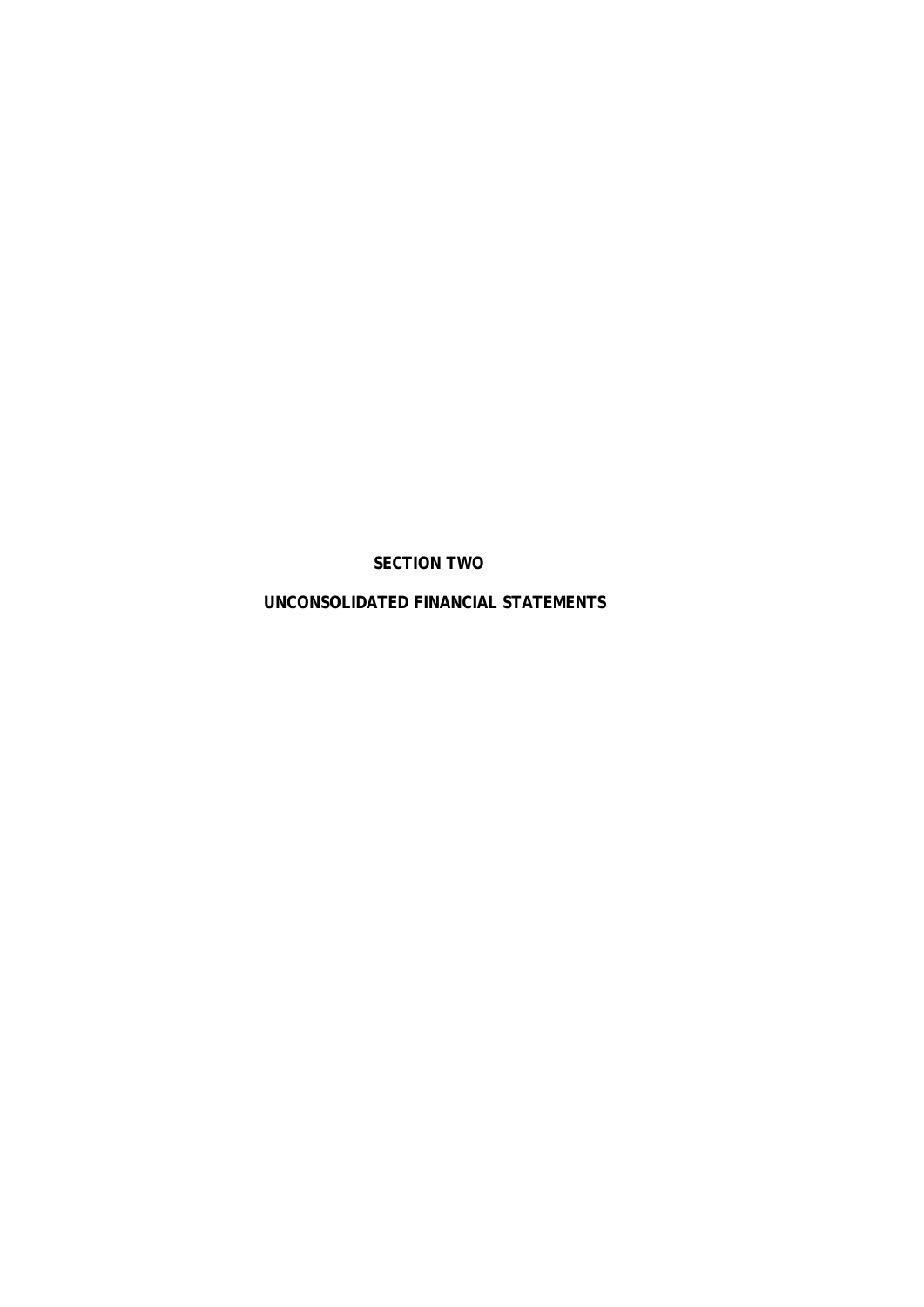### **UNCONSOLIDATED BALANCE SHEET (STATEMENT OF FINANCIAL POSITION) AS AT 30 SEPTEMBER 2021**

(Amounts expressed in thousands of Turkish Lira (TL) unless otherwise stated)

|       |                                                                                       |           | <b>CURRENT PERIOD</b> |              |            | PRIOR PERIOD |              |            |  |  |
|-------|---------------------------------------------------------------------------------------|-----------|-----------------------|--------------|------------|--------------|--------------|------------|--|--|
|       | <b>ASSETS</b>                                                                         | Footnotes |                       | (30/09/2021) |            |              | (31/12/2020) |            |  |  |
|       |                                                                                       |           | <b>TL</b>             | FC           | Total      | TL           | FC           | Total      |  |  |
| I.    | <b>FINANCIAL ASSETS (Net)</b>                                                         |           | 1.440.653             | 6.066.773    | 7.507.426  | 2.109.314    | 3.970.228    | 6.079.542  |  |  |
| 1.1   | Cash and Cash Equivalents                                                             | (5.1.1)   | 381.617               | 5.018.957    | 5.400.574  | 1.269.815    | 2.950.698    | 4.220.513  |  |  |
| 1.1.1 | Cash and Balances at Central Bank                                                     |           | 307.531               | 4.045.663    | 4.353.194  | 466.024      | 2.455.668    | 2.921.692  |  |  |
| 1.1.2 | <b>Banks</b>                                                                          | (5.1.3)   | 74.726                | 259.968      | 334.694    | 465.564      | 422.967      | 888.531    |  |  |
| 1.1.3 | Money Market Placements                                                               |           |                       | 713.326      | 713.326    | 340.168      | 72.063       | 412.231    |  |  |
| 1.1.4 | Expected Credit Loss (-)                                                              |           | 640                   |              | 640        | 1.941        |              | 1.941      |  |  |
| 1.2   | Financial Assets Measured at Fair Value Through Profit or Loss                        | (5.1.2)   | 44.300                | 36.856       | 81.156     | 124.135      | $\mathbf 3$  | 124.138    |  |  |
| 1.2.1 | <b>Government Debt Securities</b>                                                     |           | 256                   | 1.647        | 1.903      | 27.480       | 3            | 27.483     |  |  |
| 1.2.2 | <b>Equity Securities</b>                                                              |           |                       |              |            |              |              |            |  |  |
| 1.2.3 | Other Financial Assets                                                                |           | 44.044                | 35.209       | 79.253     | 96.655       |              | 96.655     |  |  |
| 1.3   | Financial Assets Measured at Fair Value Through Other Comprehensive Income            | (5.1.4)   | 337.245               | 996.755      | 1.334.000  | 18.405       | 1.009.121    | 1.027.526  |  |  |
| 1.3.1 | <b>Government Debt Securities</b>                                                     |           | 66.348                | 336.734      | 403.082    | 13.508       | 381.334      | 394.842    |  |  |
| 1.3.2 | <b>Equity Securities</b>                                                              |           | 4.897                 |              | 4.897      | 4.897        | 5.466        | 10.363     |  |  |
| 1.3.3 | Other Financial Assets                                                                |           | 266.000               | 660.021      | 926.021    |              | 622.321      | 622.321    |  |  |
| 1.4   | <b>Derivative Financial Assets</b>                                                    | (5.1.2)   | 677.491               | 14.205       | 691.696    | 696.959      | 10.406       | 707.365    |  |  |
| 1.4.1 | Derivative Financial Assets Measured at Fair Value Through Profit and Loss            |           | 677.491               | 14.205       | 691.696    | 696.959      | 10.406       | 707.365    |  |  |
| 1.4.2 | Derivative Financial Assets Measured at Fair Value Through Other Comprehensive Income |           |                       |              |            |              |              |            |  |  |
| Ш.    | FINANCIAL ASSETS MEASURED AT AMORTISED COST (NET)                                     | (5.1.6)   | 15.302.179            | 7.031.227    | 22.333.406 | 11.759.762   | 8.243.953    | 20.003.715 |  |  |
| 2.1   | Loans                                                                                 | (5.1.5)   | 15.942.129            | 5.030.486    | 20.972.615 | 12.302.304   | 7.218.181    | 19.520.485 |  |  |
| 2.2   | Lease Receivables                                                                     | (5.1.10)  |                       |              |            |              |              |            |  |  |
| 2.3   | <b>Factoring Receivables</b>                                                          | (5.1.5)   | 75.191                | 540          | 75.731     | 100.322      | 5.529        | 105.851    |  |  |
| 2.4   | Financial Assets Measured at Amortised Cost                                           | (5.1.6)   | 185.433               | 2.000.201    | 2.185.634  | 187.659      | 1.020.243    | 1.207.902  |  |  |
| 2.4.1 | Government Debt Securities                                                            |           | 185.433               | 1.984.096    | 2.169.529  | 187.659      | 1.006.930    | 1.194.589  |  |  |
| 2.4.2 | Other Financial Assets                                                                |           |                       | 16.105       | 16.105     |              | 13.313       | 13.313     |  |  |
| 2.5   | Expected Credit Losses (-)                                                            |           | 900.574               |              | 900.574    | 830.523      |              | 830.523    |  |  |
| Ⅲ.    | ASSETS HELD FOR SALE AND ASSETS OF DISCONTINUED OPERATIONS (Net)                      | (5.1.16)  | 209.616               |              | 209.616    | 102.748      |              | 102.748    |  |  |
| 3.1   | Assets Held for Sale                                                                  |           | 209.616               |              | 209.616    | 102.748      |              | 102.748    |  |  |
| 3.2   | Related to Discontinued Operations                                                    |           |                       |              |            |              |              |            |  |  |
| IV.   | <b>EQUITY INVESTMENTS</b>                                                             |           | 117.945               |              | 117.945    | 117.945      |              | 117.945    |  |  |
| 4.1   | Investments in Associates (Net)                                                       | (5.1.7)   |                       |              |            |              |              |            |  |  |
| 4.1.1 | Associates Accounted by Using Equity Method                                           |           |                       |              |            |              |              |            |  |  |
| 4.1.2 | <b>Unconsolidated Associates</b>                                                      |           |                       |              |            |              |              |            |  |  |
| 4.2   | Investments in Subsidiaries (Net)                                                     | (5.1.8)   | 117.945               |              | 117.945    | 117.945      |              | 117.945    |  |  |
| 4.2.1 | Unconsolidated Financial Subsidiaries                                                 |           | 5.445                 |              | 5.445      | 5.445        |              | 5.445      |  |  |
| 4.2.2 | Unconsolidated Non-financial Subsidiaries                                             |           | 112.500               |              | 112.500    | 112.500      |              | 112.500    |  |  |
| 4.3   | Joint Ventures (Net)                                                                  | (5.1.9)   |                       |              |            |              |              |            |  |  |
| 4.3.1 | Joint Ventures Accounted by Using Equity Method                                       |           |                       |              |            |              |              |            |  |  |
| 4.3.2 | <b>Unconsolidated Joint Ventures</b>                                                  |           |                       |              |            |              |              |            |  |  |
| V.    | <b>TANGIBLE ASSETS (Net)</b>                                                          | (5.1.12)  | 376.921               |              | 376.921    | 359.768      |              | 359.768    |  |  |
| VI.   | <b>INTANGIBLE ASSETS (Net)</b>                                                        | (5.1.13)  | 90.592                |              | 90.592     | 90.977       |              | 90.977     |  |  |
| 6.1   | Goodwill                                                                              |           |                       |              |            |              |              |            |  |  |
| 6.2   | Other                                                                                 |           | 90.592                |              | 90.592     | 90.977       |              | 90.977     |  |  |
| VII.  | <b>INVESTMENT PROPERTY (Net)</b>                                                      | (5.1.14)  |                       |              |            |              |              |            |  |  |
| VIII. | <b>CURRENT TAX ASSET</b>                                                              |           | 2.043                 |              | 2.043      | 1.264        |              | 1.264      |  |  |
| IX.   | DEFERRED TAX ASSET                                                                    | (5.1.15)  | 166.804               |              | 166.804    | 191.700      |              | 191.700    |  |  |
| Χ.    | <b>OTHER ASSETS</b>                                                                   | (5.1.17)  | 518.016               | 19.070       | 537.086    | 252.281      | 25.055       | 277.336    |  |  |
|       |                                                                                       |           |                       |              |            |              |              |            |  |  |
|       | <b>TOTAL ASSETS</b>                                                                   |           | 18.224.769            | 13.117.070   | 31.341.839 | 14.985.759   | 12.239.236   | 27.224.995 |  |  |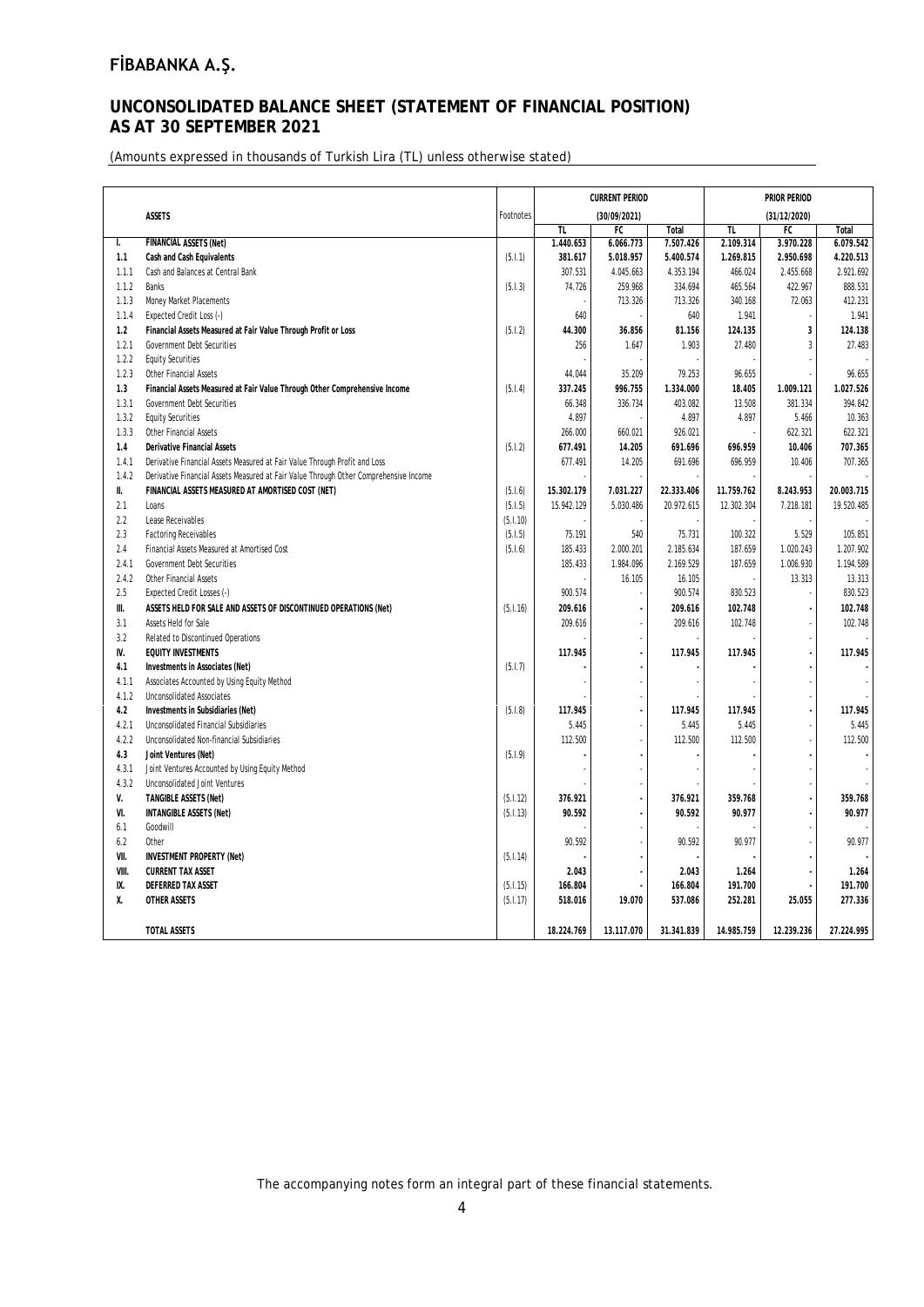### **UNCONSOLIDATED BALANCE SHEET (STATEMENT OF FINANCIAL POSITION AS AT 30 SEPTEMBER 2021**

(Amounts expressed in thousands of Turkish Lira (TL) unless otherwise stated)

|       |                                                                                        |           |            | <b>CURRENT PERIOD</b> |            | PRIOR PERIOD   |              |            |  |
|-------|----------------------------------------------------------------------------------------|-----------|------------|-----------------------|------------|----------------|--------------|------------|--|
|       | <b>LIABILITIES</b>                                                                     | Footnotes |            | (30/09/2021)          |            |                | (31/12/2020) |            |  |
|       |                                                                                        |           | TL.        | ${\sf FC}$            | Total      | TL             | FC           | Total      |  |
| Ι.    | <b>DEPOSITS</b>                                                                        | (5.11.1)  | 12.889.367 | 9.432.272             | 22.321.639 | 9.286.215      | 8.381.210    | 17.667.425 |  |
| Ш.    | <b>FUNDS BORROWED</b>                                                                  | (5.11.3)  | 21.112     | 433.561               | 454.673    | 20.370         | 1.134.772    | 1.155.142  |  |
| III.  | <b>MONEY MARKET FUNDS</b>                                                              |           |            | 289.803               | 289.803    | $\blacksquare$ | 610.160      | 610.160    |  |
| IV.   | SECURITIES ISSUED (Net)                                                                | (5.11.4)  |            | 1.759.594             | 1.759.594  |                | 1.480.900    | 1.480.900  |  |
| 4.1   | Bills                                                                                  |           |            |                       |            |                |              |            |  |
| 4.2   | <b>Asset Backed Securities</b>                                                         |           |            |                       |            |                |              |            |  |
| 4.3   | <b>Bonds</b>                                                                           |           |            | 1.759.594             | 1.759.594  |                | 1.480.900    | 1.480.900  |  |
| V.    | <b>FUNDS</b>                                                                           |           |            |                       |            |                |              |            |  |
| 5.1   | Borrower funds                                                                         |           |            |                       |            |                |              |            |  |
| 5.2   | Other                                                                                  |           |            |                       |            |                |              |            |  |
| VI.   | FINANCIAL LIABILITIES AT FAIR VALUE THROUGH PROFIT OR LOSS                             |           |            |                       |            |                |              |            |  |
| VII.  | DERIVATIVE FINANCIAL LIABILITIES                                                       | (5.11.2)  | 482.097    | 14.228                | 496.325    | 1.097.100      | 10.392       | 1.107.492  |  |
| 7.1   | Derivative Financial Labilities at Fair Value Through Profit or Loss                   |           | 482.097    | 14.228                | 496.325    | 1.097.100      | 10.392       | 1.107.492  |  |
| 7.2   | Derivative Financial Liabilities at Fair Value Through Other Comprehensive Income      |           |            |                       |            |                |              |            |  |
| VIII. | <b>FACTORING LIABILITIES</b>                                                           |           |            |                       |            |                |              |            |  |
| IX.   | <b>LEASE LIABILITIES (Net)</b>                                                         | (5.11.6)  | 50.990     | 279                   | 51.269     | 52.635         | 767          | 53.402     |  |
| Χ.    | <b>PROVISIONS</b>                                                                      | (5.11.8)  | 83.645     |                       | 83.645     | 205.252        |              | 205.252    |  |
| 10.1  | Provisions for Restructuring                                                           |           |            |                       |            |                |              |            |  |
| 10.2  | Reserve for Employee Benefits                                                          |           | 39.455     |                       | 39.455     | 36.894         |              | 36.894     |  |
| 10.3  | Insurance Technical Provisions (Net)                                                   |           |            |                       |            |                |              |            |  |
| 10.4  | Other Provisions                                                                       |           | 44.190     |                       | 44.190     | 168.358        |              | 168.358    |  |
| XI.   | <b>CURRENT TAX LIABILITIES</b>                                                         | (5.11.9)  | 51.340     |                       | 51.340     | 186.711        |              | 186.711    |  |
| XII.  | DEFERRED TAX LIABILITIES                                                               | (5.11.9)  |            |                       |            |                |              |            |  |
| XIII. | LIABILITIES FOR ASSETS HELD FOR SALE AND DISCONTINUED OPERATIONS (Net)                 | (5.11.10) |            |                       |            |                |              |            |  |
| 13.1  | Held for Sale                                                                          |           |            |                       |            |                |              |            |  |
| 13.2  | Related to Discontinued Operations                                                     |           |            |                       |            |                |              |            |  |
| XIV.  | SUBORDINATED DEBTS                                                                     | (5.11.11) |            | 2.508.933             | 2.508.933  |                | 2.127.599    | 2.127.599  |  |
| 14.1  | Loans                                                                                  |           |            |                       |            |                |              |            |  |
| 14.2  | Other Debt Instruments                                                                 |           |            | 2.508.933             | 2.508.933  |                | 2.127.599    | 2.127.599  |  |
| XV.   | OTHER LIABILITIES                                                                      | (5.11.5)  | 1.000.172  | 226.384               | 1.226.556  | 579.002        | 178.006      | 757.008    |  |
| XVI.  | SHAREHOLDERS' EQUITY                                                                   | (5.11.12) | 2.090.466  | 7.596                 | 2.098.062  | 1.855.491      | 18.413       | 1.873.904  |  |
| 16.1  | Paid-in Capital                                                                        |           | 941.161    |                       | 941.161    | 941.161        |              | 941.161    |  |
| 16.2  | Capital Reserves                                                                       |           | 228.678    |                       | 228.678    | 213.775        |              | 213.775    |  |
|       | 16.2.1 Equity Share Premium                                                            |           | 128.678    |                       | 128.678    | 128.678        |              | 128.678    |  |
|       | 16.2.2 Share Cancellation Profits<br>16.2.3 Other Capital Reserves                     |           | 100.000    |                       | 100.000    | 85.097         |              | 85.097     |  |
| 16.3  | Accumulated Other Comprehensive Income or Loss Not Reclassified Through Profit or Loss |           | (10.787)   |                       | (10.787)   | (10.787)       |              | (10.787)   |  |
| 16.4  | Accumulated Other Comprehensive Income or Loss Reclassified Through Profit or Loss     |           | 3.963      | 7.596                 | 11.559     | 3.850          | 18.413       | 22.263     |  |
| 16.5  | Profit Reserves                                                                        |           | 707.492    |                       | 707.492    | 496.393        |              | 496.393    |  |
|       | 16.5.1 Legal Reserves                                                                  |           | 52.876     |                       | 52.876     | 42.321         |              | 42.321     |  |
|       | 16.5.2 Statutory Reserves                                                              |           |            |                       |            |                |              |            |  |
|       | 16.5.3 Extraordinary Reserves                                                          |           | 654.616    |                       | 654.616    | 454.072        |              | 454.072    |  |
|       | 16.5.4 Other Profit Reserves                                                           |           |            |                       |            |                |              |            |  |
|       | 16.6 Profit or Loss                                                                    |           | 219.959    |                       | 219.959    | 211.099        |              | 211.099    |  |
|       | 16.6.1 Prior Periods' Profit or Loss                                                   |           | (30.408)   |                       | (30.408)   | (18.736)       |              | (18.736)   |  |
|       | 16.6.2 Current Period Net Profit or Loss                                               |           | 250.367    |                       | 250.367    | 229.835        |              | 229.835    |  |
|       | TOTAL LIABILITIES AND SHAREHOLDERS' EQUITY                                             |           | 16.669.189 | 14.672.650            | 31.341.839 | 13.282.776     | 13.942.219   | 27.224.995 |  |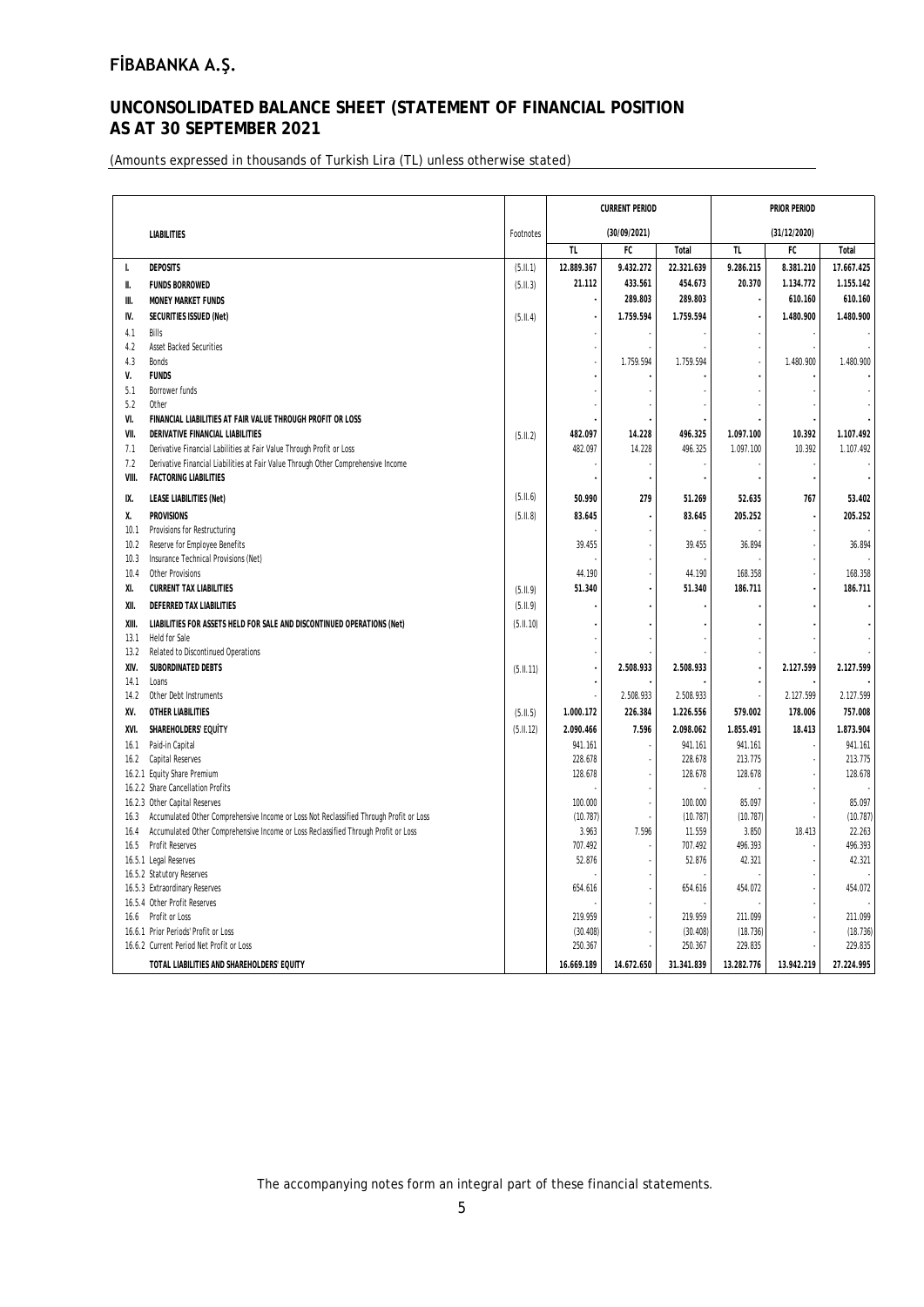## **UNCONSOLIDATED STATEMENT OF OFF-BALANCE SHEET ITEMS**

### **AS AT 30 SEPTEMBER 2021**

(Amounts expressed in thousands of Turkish Lira (TL) unless otherwise stated)

|                    |                                                                                                                                  |                  |                         | <b>CURRENT PERIOD</b>   |                         | <b>PRIOR PERIOD</b>    |                         |                         |  |
|--------------------|----------------------------------------------------------------------------------------------------------------------------------|------------------|-------------------------|-------------------------|-------------------------|------------------------|-------------------------|-------------------------|--|
|                    |                                                                                                                                  | <b>Footnotes</b> |                         | (30/09/2021)            |                         |                        | (31/12/2020)            |                         |  |
|                    | A. OFF-BALANCE SHEET COMMITMENTS (I+II+III)                                                                                      |                  | <b>TL</b><br>12.532.890 | FC<br>41.286.155        | Total<br>53.819.045     | TL<br>12.056.855       | FC<br>28.621.078        | Total<br>40.677.933     |  |
| I.                 | <b>GUARANTIES AND WARRANTIES</b>                                                                                                 | (5.11.1)         | 434.697                 | 657.378                 | 1.092.075               | 606.591                | 659.971                 | 1.266.562               |  |
| 1.1.               | Letters of guarantee                                                                                                             |                  | 434.697                 | 286.137                 | 720.834                 | 584.041                | 277.530                 | 861.571                 |  |
| 1.1.1<br>1.1.2     | Guarantees Subject to State Tender Law<br>Guarantees Given for Foreign Trade Operations                                          |                  |                         |                         |                         |                        |                         |                         |  |
| 1.1.3              | Other Letters of Guarantee                                                                                                       |                  | 434.697                 | 286.137                 | 720.834                 | 584.041                | 277.530                 | 861.571                 |  |
| 1.2.               | <b>Bank Acceptances</b>                                                                                                          |                  |                         | 262.987                 | 262.987                 | 22.550                 | 134.217                 | 156.767                 |  |
| 1.2.1              | Import Letter of Acceptances                                                                                                     |                  |                         | 262.987                 | 262.987                 | 22.550                 | 134.217                 | 156.767                 |  |
| 1.2.2              | Other Bank Acceptances                                                                                                           |                  |                         |                         |                         |                        |                         |                         |  |
| 1.3.<br>1.3.1      | Letters of Credit<br>Documentary Letters of Credit                                                                               |                  |                         | 108.254<br>108.254      | 108.254<br>108.254      |                        | 248.224<br>248.224      | 248.224<br>248.224      |  |
| 1.3.2              | Other Letters of Credit                                                                                                          |                  |                         |                         |                         |                        |                         |                         |  |
| 1.4.               | Prefinancing Given as Guarantee                                                                                                  |                  |                         |                         |                         |                        |                         |                         |  |
| 1.5.               | Endorsements                                                                                                                     |                  |                         |                         |                         |                        |                         |                         |  |
| 1.5.1<br>1.5.2     | Endorsements to the Central Bank of Turkey<br>Other Endorsments                                                                  |                  |                         |                         |                         |                        |                         |                         |  |
| 1.6.               | Purchase Guarantees for Securities Issued                                                                                        |                  |                         |                         |                         |                        |                         |                         |  |
| 1.7.               | <b>Factoring Guarantees</b>                                                                                                      |                  |                         |                         |                         |                        |                         |                         |  |
| 1.8.               | Other Guarantees                                                                                                                 |                  |                         |                         |                         |                        |                         |                         |  |
| 1.9.<br>III.       | Other Collaterals<br><b>COMMITMENTS</b>                                                                                          |                  | 2.730.795               | 4.653.105               | 7.383.900               | 1.952.794              | 611.413                 | 2.564.207               |  |
| 2.1.               | Irrevocable Commitments                                                                                                          | (5.11.1)         | 2.730.795               | 4.653.105               | 7.383.900               | 1.952.794              | 611.413                 | 2.564.207               |  |
| 2.1.1              | <b>Asset Purchase Commitments</b>                                                                                                |                  | 1.011.046               | 4.653.105               | 5.664.151               | 385.008                | 611.413                 | 996.421                 |  |
| 2.1.2              | Deposit Purchase and Sales Commitments                                                                                           |                  |                         |                         |                         |                        |                         |                         |  |
| 2.1.3              | Share Capital Commitments to Associates and Subsidiaries                                                                         |                  |                         |                         |                         |                        |                         |                         |  |
| 2.1.4<br>2.1.5     | Loan Granting Commitments<br>Securities Issue Brokerage Commitments                                                              |                  | 1.437.662               |                         | 1.437.662               | 1.332.248              |                         | 1.332.248               |  |
| 2.1.6              | Commitments for Reserve Requirements                                                                                             |                  |                         |                         |                         |                        |                         |                         |  |
| 2.1.7              | Commitments for Cheque Payments                                                                                                  |                  | 237.995                 |                         | 237.995                 | 184.090                |                         | 184.090                 |  |
| 2.1.8              | Tax and Fund Liabilities from Export Commitments                                                                                 |                  | 13.831                  |                         | 13.831                  | 8.878                  |                         | 8.878                   |  |
| 2.1.9              | Commitments for Credit Card Limits                                                                                               |                  | 24.861                  |                         | 24.861                  | 27.643                 |                         | 27.643                  |  |
| 2.1.10<br>2.1.11   | Commitments for Credit Cards and Banking Services Promotions<br>Receivables from Short Sale Commitments of Marketable Securities |                  | 8                       |                         | ε                       |                        |                         |                         |  |
| 2.1.12             | Payables for Short Sale Commitments of Marketable Securities                                                                     |                  |                         |                         |                         |                        |                         |                         |  |
| 2.1.13             | Other Irrevocable Commitments                                                                                                    |                  | 5.392                   |                         | 5.392                   | 14.927                 |                         | 14.927                  |  |
| 2.2.               | Revocable Commitments                                                                                                            |                  |                         |                         |                         |                        |                         |                         |  |
| 2.2.1              | Revocable Loan Granting Commitments                                                                                              |                  |                         |                         |                         |                        |                         |                         |  |
| 2.2.2<br>III.      | Other Revocable Commitments<br>DERIVATIVE FINANCIAL INSTRUMENTS                                                                  | (5.11.5)         | 9.367.398               | 35.975.672              | 45.343.070              | 9.497.470              | 27.349.694              | 36.847.164              |  |
| 3.1                | Hedging Derivative Financial Instruments                                                                                         |                  |                         |                         |                         |                        |                         |                         |  |
| 3.1.1              | Fair Value Hedges                                                                                                                |                  |                         |                         |                         |                        |                         |                         |  |
| 3.1.2              | Cash Flow Hedges                                                                                                                 |                  |                         |                         |                         |                        |                         |                         |  |
| 3.1.3              | Foreign Net Investment Hedges                                                                                                    |                  |                         |                         |                         |                        |                         |                         |  |
| 3.2<br>3.2.1       | <b>Trading Derivative Financial Instruments</b><br>Forward Foreign Currency Buy/Sell Transactions                                |                  | 9.367.398<br>1.511.211  | 35.975.672<br>4.716.357 | 45.343.070<br>6.227.568 | 9.497.470<br>1.217.875 | 27.349.694<br>2.804.384 | 36.847.164<br>4.022.259 |  |
| 3.2.1.1            | Forward Foreign Currency Transactions - Buy                                                                                      |                  | 1.269.698               | 1.887.622               | 3.157.320               | 681.994                | 1.321.999               | 2.003.993               |  |
| 3.2.1.2            | Forward Foreign Currency Transactions - Sell                                                                                     |                  | 241.513                 | 2.828.735               | 3.070.248               | 535.881                | 1.482.385               | 2.018.266               |  |
| 3.2.2              | Swap Transactions Related to Foreign Currency and Interest                                                                       |                  | 5.375.868               | 26.614.129              | 31.989.997              | 6.150.641              | 20.122.986              | 26.273.627              |  |
| 3.2.2.1            | Foreign Currency Swap- Buy                                                                                                       |                  | 345.684                 | 14.334.426              | 14.680.110              | 869.791                | 10.611.464              | 11.481.255              |  |
| 3.2.2.2<br>3.2.2.3 | Foreign Currency Swap- Sell<br>Interest Rate Swap- Buy                                                                           |                  | 2.719.524<br>1.155.330  | 11.772.361<br>253.671   | 14.491.885<br>1.409.001 | 2.905.626<br>1.187.612 | 8.987.200<br>262.161    | 11.892.826<br>1.449.773 |  |
| 3.2.2.4            | Interest Rate Swap- Sell                                                                                                         |                  | 1.155.330               | 253.671                 | 1.409.001               | 1.187.612              | 262.161                 | 1.449.773               |  |
| 3.2.3              | Foreign Currency, Interest Rate and Securities Options                                                                           |                  | 2.467.496               | 4.104.149               | 6.571.645               | 2.128.954              | 4.001.488               | 6.130.442               |  |
| 3.2.3.1            | Foreign Currency Options- Buy                                                                                                    |                  | 719.383                 | 2.446.037               | 3.165.420               | 846.789                | 2.191.355               | 3.038.144               |  |
| 3.2.3.2<br>3.2.3.3 | Foreign Currency Options- Sell<br>Interest Rate Options- Buy                                                                     |                  | 1.748.113               | 1.658.112               | 3.406.225               | 1.282.165              | 1.810.133               | 3.092.298               |  |
| 3.2.3.4            | Interest Rate Options- Sell                                                                                                      |                  |                         |                         |                         |                        |                         |                         |  |
| 3.2.3.5            | Securities Options- Buy                                                                                                          |                  |                         |                         |                         |                        |                         |                         |  |
| 3.2.3.6            | Securities Options- Sell                                                                                                         |                  |                         |                         |                         |                        |                         |                         |  |
| 3.2.4              | Foreign Currency Futures                                                                                                         |                  | 12.823                  |                         | 12.823                  |                        |                         |                         |  |
| 3.2.4.1            | Foreign Currency Futures- Buy<br>3.2.4.2 Foreign Currency Futures-Sell                                                           |                  | 12.823                  |                         | 12.823                  |                        |                         |                         |  |
| 3.2.5              | <b>Interest Rate Futures</b>                                                                                                     |                  |                         |                         |                         |                        |                         |                         |  |
| 3.2.5.1            | Interest Rate Futures- Buy                                                                                                       |                  |                         |                         |                         |                        |                         |                         |  |
| 3.2.5.2            | Interest Rate Futures- Sell                                                                                                      |                  |                         |                         |                         |                        |                         |                         |  |
| 3.2.6<br>B.        | Other<br>CUSTODY AND PLEDGES RECEIVED (IV+V+VI)                                                                                  |                  | 194.596.809             | 541.037<br>119.142.608  | 541.037<br>313.739.417  | 158.917.049            | 420.836<br>92.617.634   | 420.836<br>251.534.683  |  |
| IV.                | <b>ITEMS HELD IN CUSTODY</b>                                                                                                     |                  | 2.973.921               | 12.043.777              | 15.017.698              | 1.137.729              | 1.562.121               | 2.699.850               |  |
| 4.1                | Customer Fund and Portfolio Balances                                                                                             |                  | 2.015.444               | 733.727                 | 2.749.171               | 258.104                |                         | 258.104                 |  |
| 4.2                | Investment Securities Held in Custody                                                                                            |                  | 107.166                 | 1.866.058               | 1.973.224               | 122.153                | 1.212.528               | 1.334.681               |  |
| 4.3                | Cheques Received for Collection                                                                                                  |                  | 650.702                 | 229.978                 | 880.680                 | 543.222                | 297.648                 | 840.870                 |  |
| 4.4<br>4.5         | Commercial Notes Received for Collection<br>Other Assets Received for Collection                                                 |                  | 93.109                  | 24.766                  | 117.875                 | 100.955                | 51.945                  | 152.900                 |  |
| 4.6                | Assets Received for Public Offering                                                                                              |                  |                         |                         |                         |                        |                         |                         |  |
| 4.7                | Other Items Under Custody                                                                                                        |                  | 107.500                 | 9.189.248               | 9.296.748               | 113.295                |                         | 113.295                 |  |
| 4.8                | Custodians                                                                                                                       |                  |                         |                         |                         |                        |                         |                         |  |
| V.                 | <b>PLEDGES RECEIVED</b>                                                                                                          |                  | 191.622.888             | 107.098.831             | 298.721.719             | 157.779.320            | 91.055.513              | 248.834.833             |  |
| 5.1<br>5.2         | Marketable Securities<br><b>Guarantee Notes</b>                                                                                  |                  | 505.158<br>92.333       | 91.458<br>252.887       | 596.616<br>345.220      | 231.872<br>157.024     | 76.641<br>252.321       | 308.513<br>409.345      |  |
| 5.3                | Commodity                                                                                                                        |                  |                         | 86.116                  | 86.116                  |                        | 72.414                  | 72.414                  |  |
| 5.4                | Warranty                                                                                                                         |                  |                         |                         |                         |                        |                         |                         |  |
| 5.5                | Immovables                                                                                                                       |                  | 7.345.879               | 21.859.392              | 29.205.271              | 7.510.940              | 17.144.696              | 24.655.636              |  |
| 5.6                | Other Pledged Items                                                                                                              |                  | 183.679.518             | 84.808.978              | 268.488.496             | 149.879.484            | 73.509.441              | 223.388.925             |  |
| 5.7<br>VI.         | Pledged Items - Depository<br>ACCEPTED BILL, GUARANTEES AND WARRANTEES                                                           |                  |                         |                         |                         |                        |                         |                         |  |
|                    |                                                                                                                                  |                  |                         |                         |                         |                        |                         |                         |  |
|                    | TOTAL OFF_BALANCE SHEET COMMITMENTS (A+B)                                                                                        |                  | 207.129.699             | 160.428.763             | 367.558.462             | 170.973.904            | 121.238.712             | 292.212.616             |  |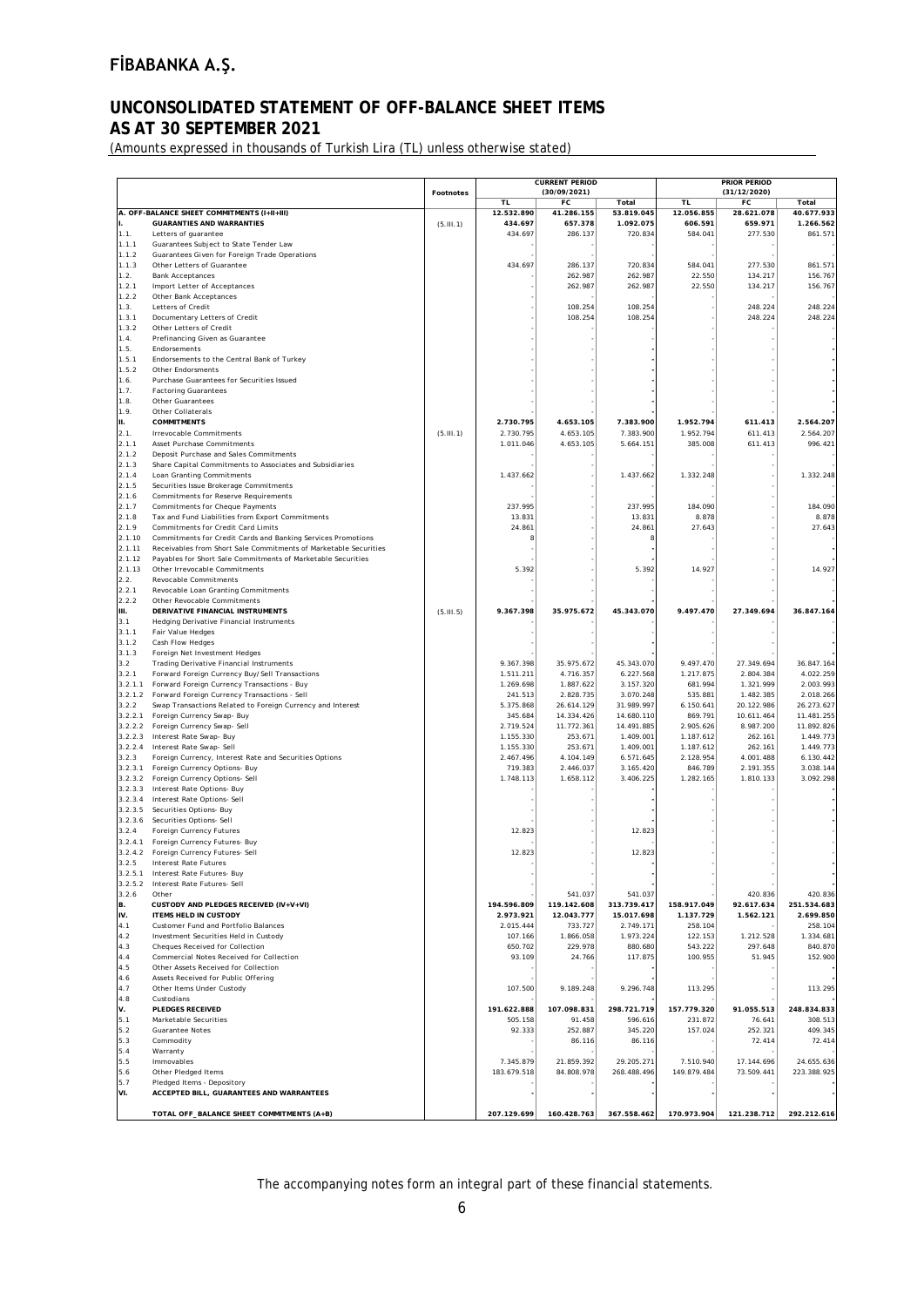### **UNCONSOLIDATED STATEMENT OF PROFIT OR LOSS FOR THE PERIOD BETWEEN 1 JANUARY 2021-30 SEPTEMBER 2021**

(Amounts expressed in thousands of Turkish Lira (TL) unless otherwise stated.)

|              | <b>INCOME AND EXPENSE ITEMS</b>                                                                                  | Footnotes | <b>CURRENT PERIOD</b> | PRIOR PERIOD | <b>CURRENT PERIOD</b> | <b>PRIOR PERIOD</b> |
|--------------|------------------------------------------------------------------------------------------------------------------|-----------|-----------------------|--------------|-----------------------|---------------------|
|              |                                                                                                                  |           | (01/01/2021)          | (01/01/2020) | $(01/07/2021 -$       | $(01/07/2020 -$     |
|              |                                                                                                                  |           | 30/09/2021)           | 30/09/2020)  | 30/09/2021)           | 30/09/2020)         |
| I.           | <b>INTEREST INCOME</b>                                                                                           |           | 2.376.872             | 1.578.330    | 844.708               | 496.070             |
| 1.1          | Interest on Loans                                                                                                | (5.IV.1)  | 2.184.463             | 1.469.468    | 779.823               | 454.964             |
| 1.2          | Interest on Reserve Requirements                                                                                 |           | 50.524                |              | 21.842                |                     |
| 1.3          | Interest on Banks                                                                                                | (5.IV.1)  | 17.466                | 14.544       | 1.505                 | 1.781               |
| 1.4          | Interest on Money Market Placements                                                                              |           | 12.373                | 9.488        | 2.301                 | 1.589               |
| 1.5          | Interest on Marketable Securities Portfolio                                                                      | (5.IV.1)  | 111.042               | 80.212       | 39.072                | 33.729              |
| 1.5.1        | Financial Assets Measured at Fair Value Through Profit or Loss                                                   |           | 2.710                 | 5.721        | 29                    | 2.074               |
| 1.5.2        | Financial Assets Measured at Fair Value Through Other Comprehensive Income                                       |           | 36.098                | 35.861       | 12.280                | 14.584              |
| 1.5.3        | Financial Assets Measured at Amortized Cost                                                                      |           | 72.234                | 38.630       | 26.763                | 17.071              |
| 1.6          | Financial Lease Income                                                                                           |           |                       |              |                       |                     |
| 1.7          | Other Interest Income                                                                                            |           | 1.004                 | 4.618        | 165                   | 4.007               |
| II.          | INTEREST EXPENSE (-)                                                                                             |           | 1.690.067             | 849.279      | 619.142               | 269.513             |
| 2.1          | Interest on Deposits                                                                                             | (5.IV.2)  | 1.421.934             | 527.058      | 531.724               | 162.538             |
| 2.2          | Interest on Funds Borrowed                                                                                       | (5.IV.2)  | 144.941               | 158.641      | 46.962                | 58.839              |
| 2.3          | Interest on Money Market Borrowings                                                                              |           | 11.999                | 14.655       | 2.964                 | 5.495               |
| 2.4          | Interest on Securities Issued                                                                                    | (5.IV.2)  | 95.546                | 112.259      | 32.793                | 30.044              |
| 2.5          | Lease Interest Expense                                                                                           |           | 13.265                | 13.474       | 4.591                 | 4.394               |
| 2.6          | Other Interest Expenses                                                                                          |           | 2.382                 | 23.192       | 108                   | 8.203               |
| Ш.           | NET INTEREST INCOME (I - II)                                                                                     |           | 686.805               | 729.051      | 225.566               | 226.557             |
| IV.          | NET FEES AND COMMISIONS INCOME                                                                                   |           | 186.633               | 100.874      | 76.625                | 36.286              |
| 4.1          | Fees and Commisions Received                                                                                     |           | 223.283               | 124.684      | 92.491                | 44.456              |
| 4.1.1        | Non-cash Loans                                                                                                   |           | 14.274                | 12.278       | 3.467                 | 4.157               |
| 4.1.2        | Other                                                                                                            | (5.IV.12) | 209.009               | 112.406      | 89.024                | 40.299              |
| 4.2          | Fees and Commisions Paid (-)                                                                                     |           | 36.650                | 23.810       | 15.866                | 8.170               |
| 4.2.1        | Non-cash Loans                                                                                                   |           | 44                    | 62           | 15                    | 15                  |
| 4.2.2        | Other                                                                                                            | (5.IV.12) | 36.606                | 23.748       | 15.851                | 8.155               |
| IV.          | DIVIDEND INCOME                                                                                                  | (5.IV.3)  |                       |              |                       |                     |
| VI.          | TRADING INCOME / LOSS (Net)                                                                                      | (5.IV.4)  | (21.975)              | 119.978      | (21.599)              | 1.976               |
| 6.1          | Trading Gain / Loss on Securities                                                                                |           | 33.737                | 32.101       | 15.933                | 6.674               |
| 6.2          | Gain / Loss on Derivative Financial Transactions                                                                 |           | (150.492)             | 73.033       | (80.987)              | (43.840)            |
| 6.3          | Foreign Exchange Gain / Loss                                                                                     |           | 94.780                | 14.844       | 43.455                | 39.142              |
| VII.         | OTHER OPERATING INCOME                                                                                           | (5.IV.5)  | 379.978               | 55.159       | 155.056               | 10.144              |
| VIII.        | TOTAL OPERATING INCOMEI (III+IV+V+VI+VII)                                                                        |           | 1.231.441             | 1.005.062    | 435.648               | 274.963             |
| IX.          | <b>EXPECTED CREDIT LOSS (-)</b>                                                                                  | (5.1V.6)  | 391.640               | 193.770      | 144.653               | 60.997              |
| Х.           | OTHER PROVISION EXPENSES (-)                                                                                     | (5.IV.6)  | 1.767                 | 128.530      | (1.643)               | (1.991)             |
| XI.          | PERSONNEL EXPENSES (-)                                                                                           |           | 275.775               | 219.162      | 96.107                | 73.249              |
| XII.         | OTHER OPERATING EXPENSES (-)                                                                                     | (5.IV.7)  | 280.603               | 232.381      | 94.628                | 69.310              |
| XIII.        | NET OPERATING INCOME / LOSS (VIII-IX-X-XI-XII)                                                                   |           | 281.656               | 231.219      | 101.903               | 73.398              |
| XIV.         | AMOUNT IN EXCESS RECORDED AS GAIN AFTER MERGER                                                                   |           |                       |              |                       |                     |
| XV.          | INCOME FROM INVESTMENTS UNDER EQUITY ACCOUNTING                                                                  |           |                       |              |                       |                     |
| XVI.         | GAIN / LOSS ON NET MONETARY POSITION                                                                             |           |                       |              |                       |                     |
| XVII.        | P/L BEFORE TAXES FROM CONTINUING OPERATIONS (XIII++XVI)                                                          | (5.IV.8)  | 281.656               | 231.219      | 101.903               | 73.398              |
| XVIII.       | TAX PROVISION FOR CONTINUING OPERATIONS (±)                                                                      | (5.IV.9)  | (31.289)              | (52.597)     | (24.874)              | (15.429)            |
| 18.1         | Current Tax Provision                                                                                            |           | (4.140)               | (71.247)     | (1.619)               | 2.782               |
| 18.2         | Deferred Tax Expense Effect (+)                                                                                  |           | (59.140)              | (85.094)     | (23.255)              | (59.194)            |
| 18.3         | Deferred Tax Income Effect (-)                                                                                   |           | 31.991                | 103.744      |                       | 40.983              |
| XIX.         | NET PROFIT / LOSS FROM CONTINUING OPERATIONS (XVII±XVIII)<br><b>INCOME FROM DISCONTINUED OPERATIONS</b>          | (5.IV.10) | 250.367               | 178.622      | 77.029                | 57.969              |
| XX.          |                                                                                                                  |           |                       |              |                       |                     |
| 20.1<br>20.2 | Income From Non-current Assets Held for Sale<br>Profit from Sales of Associates, Subsidiaries and Joint Ventures |           |                       |              |                       |                     |
| 20.3         | Income From Other Discontinued Operations                                                                        |           |                       |              |                       |                     |
| XXI.         | <b>EXPENSES FROM DISCONTINUED OPERATIONS (-)</b>                                                                 |           |                       |              |                       |                     |
| 21.1         |                                                                                                                  |           |                       |              |                       |                     |
| 21.2         | Expenses on Non-current Assets Held for Sale<br>Losses from Sales of Associates, Subsidiaries and Joint Ventures |           |                       |              |                       |                     |
| 21.3         | Expenses From Other Discontinued Operations                                                                      |           |                       |              |                       |                     |
| XXII.        | PROFIT / LOSS BEFORE TAXES FROM DISCONTINUED OPERATIONS (XX-XXI)                                                 |           |                       |              |                       |                     |
| XXIII.       | TAX PROVISION FOR DISCONTINUED OPERATIONS (±)                                                                    |           |                       |              |                       |                     |
| 23.1         | <b>Current Tax Provision</b>                                                                                     |           |                       |              |                       |                     |
| 23.2         | Deferred Tax Expense Effect (+)                                                                                  |           |                       |              |                       |                     |
| 23.3         | Deferred Tax Income Effect (-)                                                                                   |           |                       |              |                       |                     |
| XXIV.        | NET PROFIT / LOSS FROM DISCONTINUED OPERATIONS (XXII-XXIII)                                                      |           |                       |              |                       |                     |
| XXV.         | NET PROFIT / LOSS (XIX+XXIV)                                                                                     | (5.IV.11) | 250.367               | 178.622      | 77.029                | 57.969              |
|              | Earnings per share                                                                                               |           | 0,00266               | 0,00190      | 0,00082               | 0,00062             |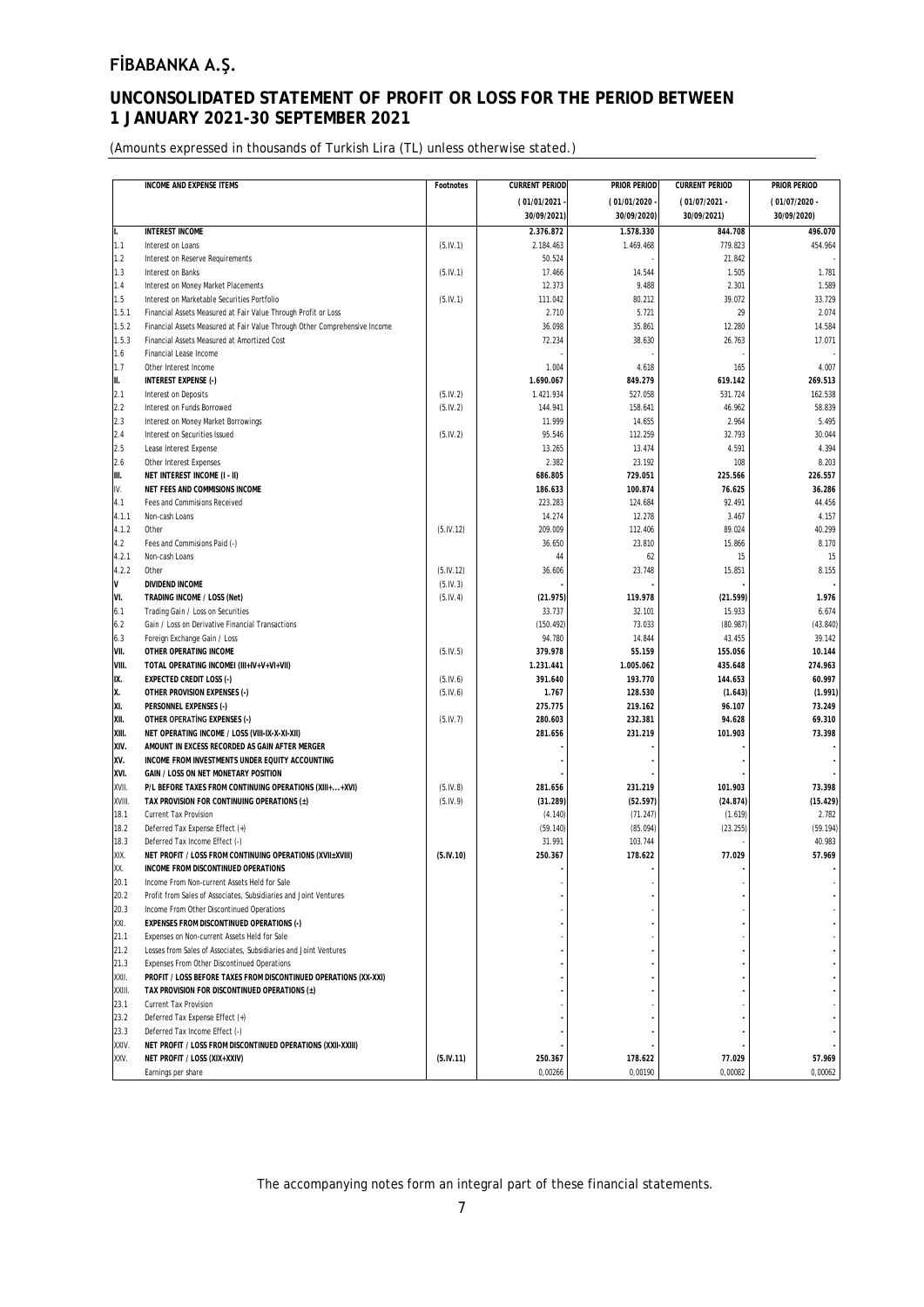### **UNCONSOLIDATED STATEMENT OF PROFIT OR LOSS AND OTHER COMPREHENSIVE INCOME FOR THE PERIOD BETWEEN 1 JANUARY 2021-30 SEPTEMBER 2021**

(Amounts expressed in thousands of Turkish Lira (TL) unless otherwise stated.)

|        |                                                                                                              | <b>CURRENT PERIOD</b><br>(01/01/2021 - | PRIOR PERIOD<br>(01/01/2020 - |
|--------|--------------------------------------------------------------------------------------------------------------|----------------------------------------|-------------------------------|
|        |                                                                                                              | 30/09/2021)                            | 30/09/2020)                   |
|        |                                                                                                              |                                        |                               |
| ΙΙ.    | <b>CURRENT PERIOD PROFIT / LOSS</b>                                                                          | 250.367                                | 178.622                       |
| III.   | OTHER COMPREHENSIVE INCOME                                                                                   | (10.704)                               | (9.145)                       |
| 2.1    | Not Reclassified Through Profit or Loss                                                                      |                                        |                               |
| 2.1.1  | Property and Equipment Revalution Increase/Decrease                                                          |                                        |                               |
| 12.1.2 | Intangible Assets Revalution Increase/Decrease                                                               |                                        |                               |
| 2.1.3  | Defined Benefit Pension Plan Remeasurements Gain/Loss                                                        |                                        |                               |
| 2.1.4  | Other Comprehensive Income Items Not Reclassified Through Profit or Loss                                     |                                        |                               |
| 12.1.5 | Tax Related Other Comprehensive Income Items Not Reclassified Through Profit or Loss                         |                                        |                               |
| 2.2    | Reclassified Through Profit or Loss                                                                          | (10.704)                               | (9.145)                       |
| 2.2.1  | Vareignon unrevey Reclussive bloffen cone / Expense of Financial Assets Measured at Fair Value Through Other |                                        |                               |
| 12.2.2 | Comprehensive Income                                                                                         | (12.957)                               | (11.557)                      |
| 12.2.3 | Cash Flow Hedge Income/Loss                                                                                  |                                        |                               |
| 2.2.4  | Foreign Net Investment Hedge Income/Loss                                                                     |                                        |                               |
| 12.2.5 | Other Comprehensive Income Items Reclassified Through Profit or Loss                                         |                                        |                               |
| 2.2.6  | Tax Related Other Comprehensive Income Items Reclassified Through Profit or Loss                             | 2.253                                  | 2.412                         |
| III.   | TOTAL COMPREHENSIVE INCOME (I+II)                                                                            | 239.663                                | 169.477                       |
|        |                                                                                                              |                                        |                               |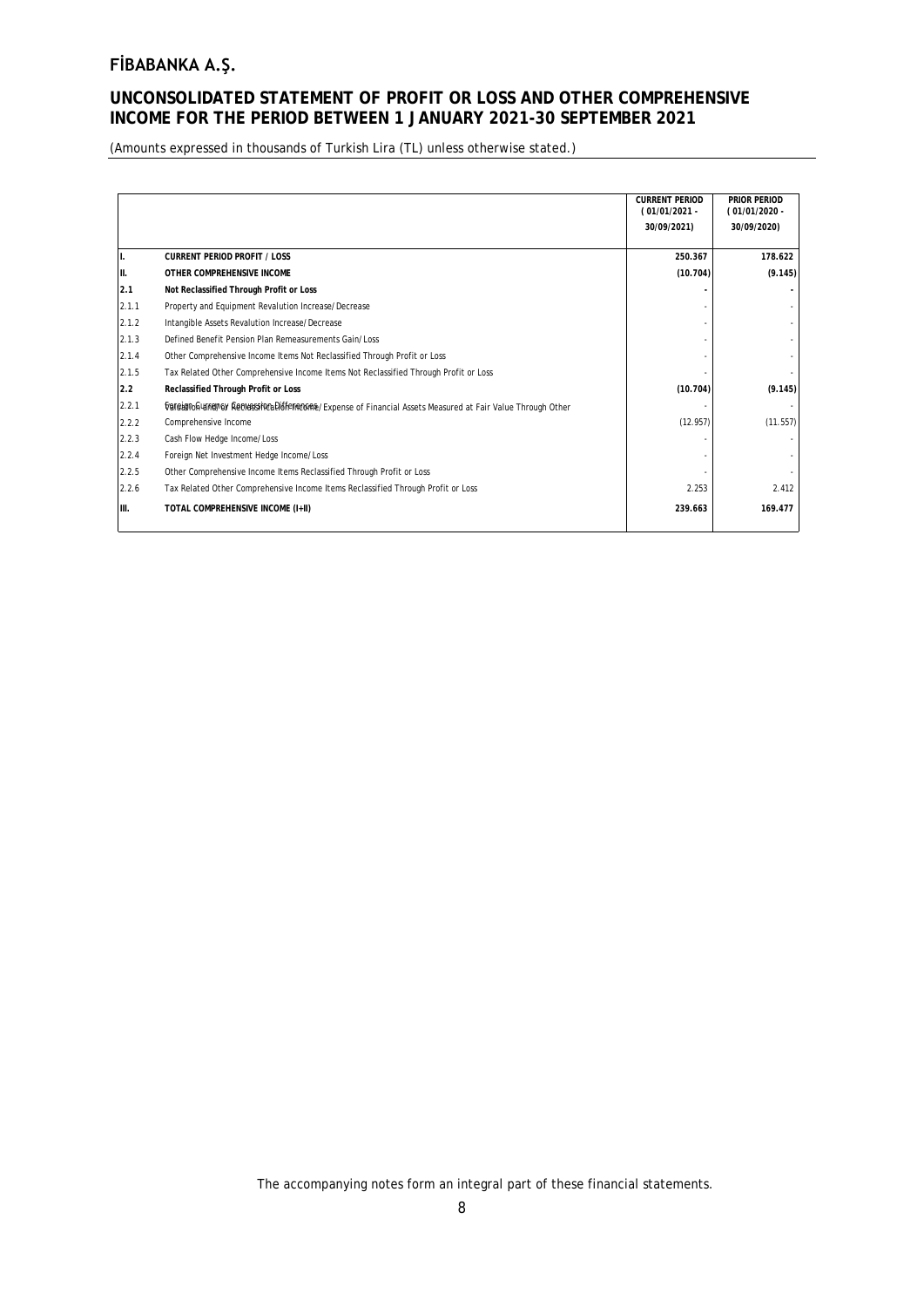### **UNCONSOLIDATED STATEMENT OF CHANGES IN SHAREHOLDERS EQUITY FOR THE PERIOD BETWEEN 1 JANUARY 2021-30 SEPTEMBER 2021**

#### (Amounts expressed in thousands of Turkish Lira (TL) unless otherwise stated.)

|                                                                        |                    |                  |                      |                           |                | Other Accumulated Comprehensive Income or Expense |                         |                | Other Accumulated Comprehensive Income or Expense |   |                    |                                   |                                            |                 |
|------------------------------------------------------------------------|--------------------|------------------|----------------------|---------------------------|----------------|---------------------------------------------------|-------------------------|----------------|---------------------------------------------------|---|--------------------|-----------------------------------|--------------------------------------------|-----------------|
|                                                                        |                    |                  |                      |                           |                | That Will Not Be Reclassified in Profit and Loss  |                         |                | That Will Be Reclassified in Profit and Loss      |   |                    |                                   |                                            |                 |
| STATEMENT OF CHANGES IN SHAREHOLDERS' EQUITY                           | Paid-in<br>Capital | Share<br>Premium | Share<br>Certificate | Other Capital<br>Reserves | $\overline{1}$ | $\overline{2}$                                    | $\overline{\mathbf{3}}$ | $\overline{4}$ | 5                                                 | 6 | Profit<br>Reserves | Prior Period<br>Net Income / Loss | <b>Current Period</b><br>Net Income / Loss | Total<br>Equity |
|                                                                        |                    |                  |                      |                           |                |                                                   |                         |                |                                                   |   |                    |                                   |                                            |                 |
| <b>PRIOR PERIOD</b>                                                    |                    |                  |                      |                           |                |                                                   |                         |                |                                                   |   |                    |                                   |                                            |                 |
| (30/09/2020)                                                           |                    |                  |                      |                           |                |                                                   |                         |                |                                                   |   |                    |                                   |                                            |                 |
| Balances at beginning of the period                                    | 941.161            | 128.678          |                      | 81.575                    |                | (7.777)                                           |                         |                | 15.774                                            |   | 284.349            |                                   | 212.044                                    | 1.655.804       |
| Correction made as per TAS 8                                           |                    |                  |                      |                           |                |                                                   |                         |                |                                                   |   |                    |                                   |                                            |                 |
| <b>Effect of corrections</b><br>12.1                                   |                    |                  |                      |                           |                |                                                   |                         |                |                                                   |   |                    |                                   |                                            |                 |
| 2.2 Effect of changes in accounting policies                           |                    |                  |                      |                           |                |                                                   |                         |                |                                                   |   |                    |                                   |                                            |                 |
| Adjusted balances at beginning of the period (I+II)<br>Iш.             | 941.161            | 128.678          |                      | 81.575                    |                | (7.777)                                           |                         |                | 15.774                                            |   | 284.349            |                                   | 212.044                                    | 1.655.804       |
| <b>Total Comprehensive Income</b><br>IV.                               |                    |                  |                      |                           |                |                                                   |                         |                | (9.145)                                           |   |                    |                                   | 178.622                                    | 169.477         |
| Capital Increase in Cash                                               |                    |                  |                      |                           |                |                                                   |                         |                |                                                   |   |                    |                                   |                                            |                 |
| Capital Increase through Internal Reserves<br>VI.                      |                    |                  |                      |                           |                |                                                   |                         |                |                                                   |   |                    |                                   |                                            |                 |
| Capital reserves from inflation adjustments to paid-in capital<br>VII. |                    |                  |                      |                           |                |                                                   |                         |                |                                                   |   |                    |                                   |                                            |                 |
| VIII.<br><b>Convertible Bonds</b>                                      |                    |                  |                      |                           |                |                                                   |                         |                |                                                   |   |                    |                                   |                                            |                 |
| IX.<br><b>Subordinated Debt</b>                                        |                    |                  |                      | (10.203)                  |                |                                                   |                         |                |                                                   |   |                    |                                   |                                            | (10.203)        |
| Increase/Decrease by Other Changes<br>IX.                              |                    |                  |                      |                           |                |                                                   |                         |                |                                                   |   |                    |                                   |                                            |                 |
| XI.<br>Profit distribution                                             |                    |                  |                      |                           |                |                                                   |                         |                |                                                   |   | 212.044            |                                   | (212.044)                                  |                 |
| 11.1 Dividends                                                         |                    |                  |                      |                           |                |                                                   |                         |                |                                                   |   |                    |                                   |                                            |                 |
| 11.2 Transfers to reserves                                             |                    |                  |                      |                           |                |                                                   |                         |                |                                                   |   | 212.044            |                                   | (212.044)                                  |                 |
| 11.3 Others                                                            |                    |                  |                      |                           |                |                                                   |                         |                |                                                   |   |                    |                                   |                                            |                 |
|                                                                        | 941.161            | 128.678          |                      | 71.372                    |                | (7.777)                                           |                         |                | 6.629                                             |   | 496.393            |                                   | 178.622                                    | 1.815.078       |
| Balances at the end of the period (III+IV++X+XI)                       |                    |                  |                      |                           |                |                                                   |                         |                |                                                   |   |                    |                                   |                                            |                 |
|                                                                        |                    |                  |                      |                           |                |                                                   |                         |                |                                                   |   |                    |                                   |                                            |                 |
| <b>CURRENT PERIOD</b>                                                  |                    |                  |                      |                           |                |                                                   |                         |                |                                                   |   |                    |                                   |                                            |                 |
| (30/09/2021)                                                           |                    |                  |                      |                           |                |                                                   |                         |                |                                                   |   |                    |                                   |                                            |                 |
| Prior period ending balance                                            | 941.161            | 128.678          |                      | 85.097                    |                | (10.787)                                          |                         |                | 22.263                                            |   | 496.393            | (18.736)                          | 229.835                                    | 1.873.904       |
| Correction made as per TAS 8                                           |                    |                  |                      |                           |                |                                                   |                         |                |                                                   |   |                    |                                   |                                            |                 |
| 2.1 Effect of corrections                                              |                    |                  |                      |                           |                |                                                   |                         |                |                                                   |   |                    |                                   |                                            |                 |
| 2.2 Effect of changes in accounting policies                           |                    |                  |                      |                           |                |                                                   |                         |                |                                                   |   |                    |                                   |                                            |                 |
| Iш.                                                                    | 941.161            | 128.678          |                      | 85.097                    |                | (10.787)                                          |                         |                | 22.263                                            |   | 496.393            | (18.736)                          | 229.835                                    | 1.873.904       |
| Adjusted balance (I+II)                                                |                    |                  |                      |                           |                |                                                   |                         |                |                                                   |   |                    |                                   |                                            |                 |
| IV.<br><b>Total Comprehensive Income</b>                               |                    |                  |                      |                           |                |                                                   |                         |                | (10.704)                                          |   |                    |                                   | 250.367                                    | 239.663         |
| Capital increase in cash<br>$\mathsf{V}$                               |                    |                  |                      |                           |                |                                                   |                         |                |                                                   |   |                    |                                   |                                            |                 |
| Capital increase through internal reserves<br>IVI.                     |                    |                  |                      |                           |                |                                                   |                         |                |                                                   |   |                    |                                   |                                            |                 |
| Capital reserves from inflation adjustments to paid-in capital<br>VII. |                    |                  |                      |                           |                |                                                   |                         |                |                                                   |   |                    |                                   |                                            |                 |
| VIII. Convertable Bonds                                                |                    |                  |                      |                           |                |                                                   |                         |                |                                                   |   |                    |                                   |                                            |                 |
| Subordinated Debt (*)<br>IX.                                           |                    |                  |                      | (15.505)                  |                |                                                   |                         |                |                                                   |   |                    |                                   |                                            | (15.505)        |
| Increase / decrease due to other changes                               |                    |                  |                      | 30.408                    |                |                                                   |                         |                |                                                   |   |                    | (30.408)                          |                                            |                 |
| <b>Profit Distribution</b><br>XI.                                      |                    |                  |                      |                           |                |                                                   |                         |                |                                                   |   | 211.099            | 18.736                            | (229.835)                                  |                 |
| 11.1 Dividends                                                         |                    |                  |                      |                           |                |                                                   |                         |                |                                                   |   |                    |                                   |                                            |                 |
| 11.2 Transfers to reserves                                             |                    |                  |                      |                           |                |                                                   |                         |                |                                                   |   | 211.099            | 18.736                            | (229.835)                                  |                 |
| 11.3 Other                                                             |                    |                  |                      |                           |                |                                                   |                         |                |                                                   |   |                    |                                   |                                            |                 |
| Balances at the end of the period (III+IV++X+XI)                       | 941.161            | 128,678          |                      | 100,000                   |                | (10.787)                                          |                         |                | 11.559                                            |   | 707.492            | (30.408)                          | 250.367                                    | 2.098.062       |

**Balances at the end of the period (III+IV+…...+X+XI) 941.161 128.678 - 100.000 - (10.787) - - 11.559 - 707.492 (30.408) 250.367 2.098.062** (\*) Bank has classified the additional borrowing of TL 100.000 nominal and its interests, which has a capital stock character, under "other subordinated debt" according to the "TAS 32 Financial Instruments: Presentation" Standards ("TAS 32").

(\*\*) Related interest expenses are accounted under "the profit or loss of previous years" in the balance sheet.

1. Tangible and intangible asset revaluation reserve

2. Accumulated gains/losses on remeasurement of defined benefit plans

3. Other (other comprehensive income of associates and joint ventures accounted for using equity method that will not be reclassified to profit or loss and other comprehensive income that will not be reclassified to profit

4. Exchange differences on transition,

5. Accumulated gains (losses) due to revolution and/ or reclassification of financial assets measured at fair value through other comprehensive income,

6. Other (accumulated gains or losses on cash flow hedge, other comprehensive income of associates and joint ventures accounted for using equity method that will be reclassified to profit or loss and other accumulated amou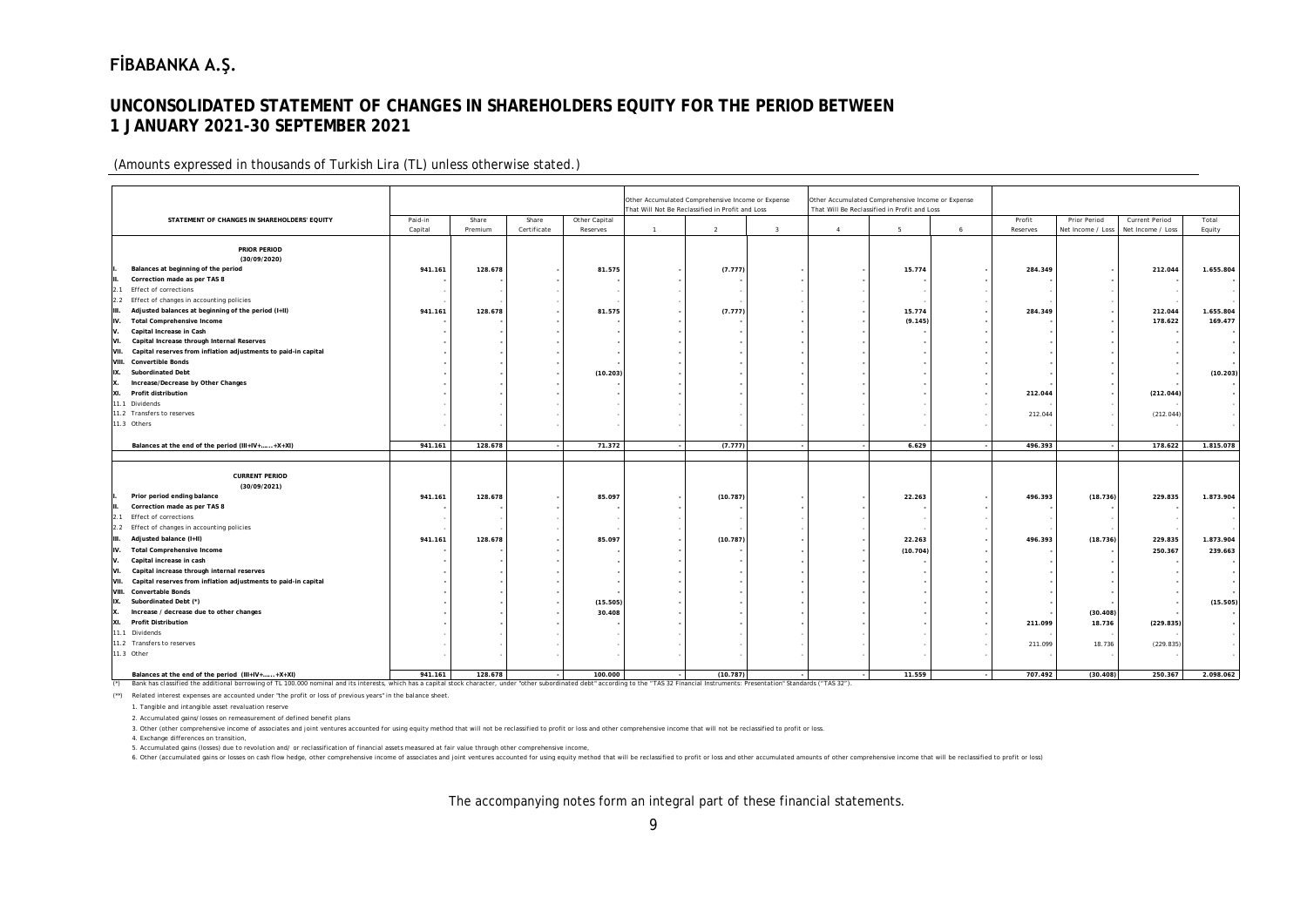### **UNCONSOLIDATED STATEMENT OF CASH FLOWS FOR THE PERIOD BETWEEN 1 JANUARY 2021-30 SEPTEMBER 2021**

(Amounts expressed in thousands of Turkish Lira (TL) unless otherwise stated.)

|       |                                                                                                        |        | <b>CURRENT PERIOD</b>     | PRIOR PERIOD              |
|-------|--------------------------------------------------------------------------------------------------------|--------|---------------------------|---------------------------|
|       |                                                                                                        | Dipnot | (01/01/2021 - 30/09/2021) | (01/01/2020 - 30/09/2020) |
| A.    | CASH FLOWS FROM BANKING OPERATIONS                                                                     |        |                           |                           |
| 1.1   | Operating profit before changes in operating assets and liabilities                                    |        | (315.444)                 | 639.117                   |
| 1.1.1 | Interest received (+)                                                                                  |        | 2.193.517                 | 1.554.903                 |
|       | 1.1.2 Interest paid (-)                                                                                |        | (1.585.759)               | (753.276)                 |
|       | 1.1.3 Dividend received (+)                                                                            |        |                           |                           |
|       | 1.1.4 Fees and commision received (+)                                                                  |        | 264.682                   | 121.653                   |
|       | 1.1.5 Other income $(+)$                                                                               |        | 207.467                   | 177.465                   |
|       | 1.1.6 Collections from previously written off loans and other receivables (+)                          |        | 353.835                   | 235.482                   |
|       | 1.1.7 Cash payments to personnel and service suppliers (-)                                             |        | (478.136)                 | (342.600)                 |
| 1.1.8 | Taxes paid (-)                                                                                         |        | (146.704)                 | (20.428)                  |
| 1.1.9 | Other $(+/-)$                                                                                          |        | (1.124.346)               | (334.082)                 |
| 1.2   | Changes in Operating Assets and Liabilities                                                            |        | 2.455.775                 | 603.376                   |
| 1.2.1 | Net (increase) / decrease in financial assets at fair value through profit or loss $(+/-)$             |        | 43.125                    | 1.139.348                 |
|       | 1.2.2 Net (increase) / decrease in due from banks (+/-)                                                |        | 44.996                    | (1.233.669)               |
|       | 1.2.3 Net (increase) / decrease in loans (+/-)                                                         |        | 150.678                   | (3.602.619)               |
|       | 1.2.4 Net (increase) / decrease in other assets (+/-)                                                  |        | (278.534)                 | (40.930)                  |
|       | 1.2.5 Net (increase) / decrease in bank deposits (+/-)                                                 |        | (358.185)                 | (333.971)                 |
|       | 1.2.6 Net (increase) / decrease in other deposits $(+/-)$                                              |        | 3.557.527                 | 2.787.109                 |
|       | 1.2.7 Net (increase) / decrease in financial liabilities at fair value through profit or loss (+/-)    |        |                           |                           |
|       | 1.2.8 Net (increase) / decrease in funds borrowed $(+/-)$                                              |        | (684.555)                 | 730.799                   |
| 1.2.9 | Net (increase) / decrease in matured payables (+/-)                                                    |        |                           |                           |
|       | 1.2.10 Net (increase) / decrease in other liabilities (+/-)                                            |        | (19.277)                  | 1.157.309                 |
| μ.    | Net Cash Provided from Banking Operations (+/-)                                                        |        | 2.140.331                 | 1.242.493                 |
| B.    | CASH FLOWS FROM INVESTMENT ACTIVITIES                                                                  |        |                           |                           |
| III.  | Net Cash Flow Provided from Investment Activities (+/-)                                                |        | (1.318.517)               | (763.687)                 |
| 2.1   | Cash paid for the purchase of associates, subsidiaries and joint ventures (-)                          |        |                           | (81.000)                  |
| 2.2   | Cash obtained from the sale of associates, subsidiaries and joint ventures (+)                         |        |                           |                           |
| 2.3   | Cash paid for the purchase of tangible and intangible assets (-)                                       |        | (318.187)                 | (67.297)                  |
| 2.4   | Cash obtained from the sale of tangible and intangible assets (+)                                      |        | 166.206                   | 150.699                   |
| 2.5   | Cash paid for the purchase of financial assets at fair value through other comprehensive income (-)    |        | (307.775)                 | (197.907)                 |
| 2.6   | Cash obtained from the sale of financial assets at fair value through other comprehensive income $(+)$ |        | 1.370                     | 4.262                     |
| 2.7   | Cash paid for the purchase of financial assets at amortised cost (-)                                   |        | (829.779)                 | (536.010)                 |
| 2.8   | Cash obtained from the sale of financial assets at amortised cost (+)                                  |        |                           |                           |
| 2.9   | Other $(+/-)$                                                                                          |        | (30.352)                  | (36.434)                  |
| С.    | CASH FLOWS FROM FINANCING ACTIVITIES                                                                   |        |                           |                           |
| III.  | Net Cash Provided from Financing Activities (+/-)                                                      |        | (52.530)                  | (182.211)                 |
| 3.1   | Cash obtained from funds borrowed and securities issued (+)                                            |        |                           | 41.562                    |
| 3.2   | Cash outflow from funds borrowed and securities issued (-)                                             |        | (47.131)                  | (218.374)                 |
| 3.3   | Equity instruments issued $(+)$                                                                        |        |                           |                           |
| 3.4   | Dividends paid (-)                                                                                     |        |                           |                           |
| 3.5   | Payments for financial leases liabilities (-)                                                          |        | (13.265)                  | (13.474)                  |
| 3.6   | Other $(+/-)$                                                                                          |        | 7.866                     | 8.075                     |
| IV.   | Effect of Change in Foreign Exchange Rate on Cash and Cash Equivalents (+/-)                           |        | 141.916                   | (91.477)                  |
| V.    | Net Increase (Decrease) in Cash and Cash Equivalents (I+II+III+IV)                                     |        | 911.200                   | 205.118                   |
| VI.   | Cash and Cash Equivalents at the Beginning of the Period (+)                                           |        | 2.830.500                 | 2.122.993                 |
| VII.  | Cash and Cash Equivalents at the End of the Period (V+VI)                                              |        | 3.741.700                 | 2.328.111                 |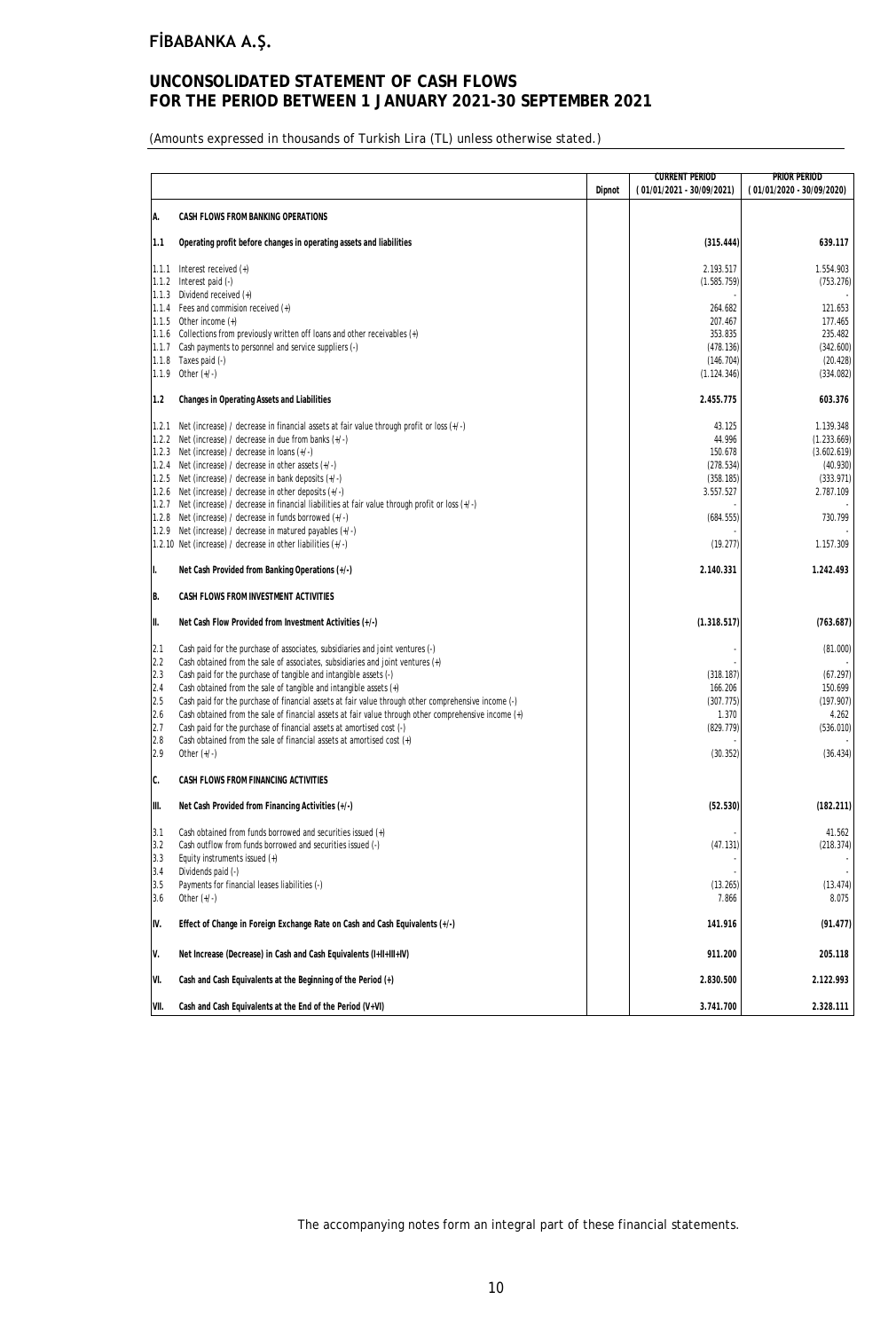### **NOTES TO THE UNCONSOLIDATED FINANCIAL STATEMENTS FOR THE PERIOD BETWEEN 1 JANUARY 2021 – 30 SEPTEMBER 2021**

(Amounts expressed in thousands of Turkish Lira (TL) unless otherwise stated.)

### **SECTION THREE**

### **ACCOUNTING PRINCIPLES**

#### **I. Explanations on the basis of presentation**

**1. Preparation of the financial statements and the accompanying footnotes in accordance with Turkish Accounting Standards and the Communiqué on Principles and Procedures on the Accounting Practice and Documentation of Banks**

The Bank prepares its financial statements in accordance with the BRSA Accounting and Reporting Regulation which includes the regulation on "The Procedures and Principles Regarding Banks' Accounting Practices and Maintaining Documents" published in the Official Gazette dated 1 November 2006 with No. 26333, and other regulations on accounting records of banks published by the Banking Regulation and Supervision Board ("BRSB") and circulars and pronouncements published by the BRSA and Turkish Financial Reporting Standards ("TFRS") published by the Public Oversight Accounting and Auditing Standards Authority (POA) for the matters not regulated by the aforementioned legislations.

The financial statements are prepared in thousands of TL based on the historical cost, except for the financial assets and liabilities carried at fair value.

#### **2. Accounting policies and valuation principles applied in preparation of financial statements**

The accounting policies and valuation principles applied in the preparation of the accompanying financial statements are explained in Notes II and XXVIII below.

#### **3. Other**

The new coronavirus disease (COVID-19), which emerged in Wuhan Province of Republic of China and spread to other countries in late December 2019, was declared a pandemic by the World Health Organization on 11 March, 2020. In order to keep the negative economic effects of the pandemic at minimum, a number of measures have taken both in Turkey and worldwide. The effects of these developments on the Bank's financial status and operations are closely monitored by the relevant units and the Bank's Top Management.

Covid-19 impact is explained in footnote XXVIII "Other Issues".

#### **II. Explanations on the usage strategy of financial instruments and on foreign currency transactions**

#### **1. Usage strategy of the financial instruments**

The major factor in managing interest rate and liquidity risk at the balance sheet is parallel movement of asset and liability side.

Exchange rate risk, interest rate risk and liquidity risk are controlled and measured by various risk management systems, and the balance sheet is managed under the limits set by these systems and the limits legally required. Value at risk models are used for this purpose.

Purchase-sale transactions of short and long-term financial instruments are realized within predetermined risk limits that are allowed for the purpose of increasing risk-free return on capital.

The foreign currency position is carried based on a currency basket to minimize the foreign exchange risk.

#### **2. Foreign currency transactions**

#### *2.1 Foreign currency exchange rates used in converting transactions denominated in foreign currencies and their presentation in the financial statements*

The Bank recognizes the foreign currency transactions in accordance with TAS 21 "The Effects of Changes in Foreign Exchange Rates". Foreign exchange gains and losses arising from the foreign currency transactions are converted into Turkish Lira by using the exchange rates at the date of the transaction and recognized in accounting records. At the end of the periods, foreign currency assets and liabilities are converted into Turkish Lira by using the spot foreign currency exchange rates of the Bank and the related currency conversion differences are recognized as foreign exchange gains and losses.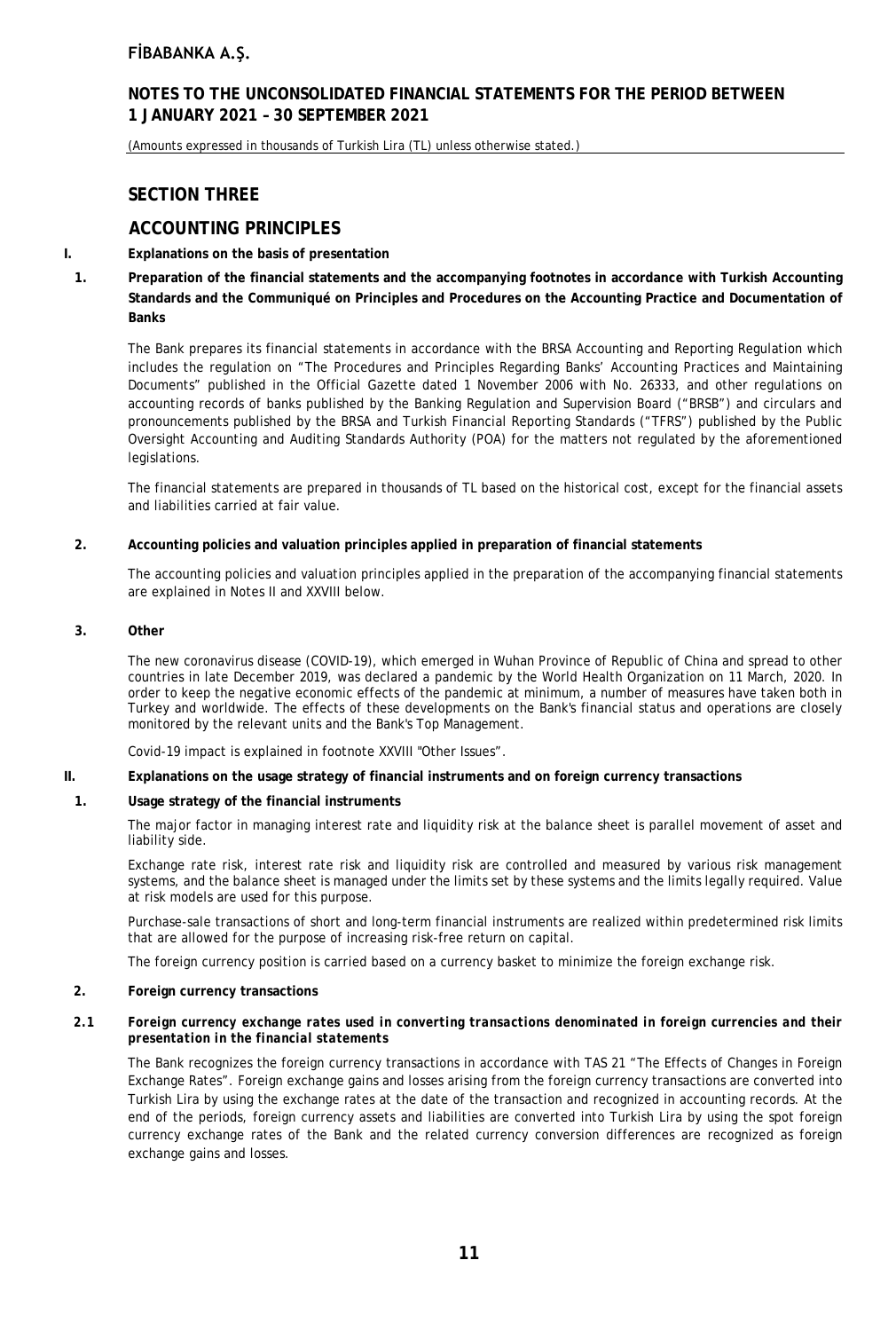### **NOTES TO THE UNCONSOLIDATED FINANCIAL STATEMENTS FOR THE PERIOD BETWEEN 1 JANUARY 2021 – 30 SEPTEMBER 2021**

(Amounts expressed in thousands of Turkish Lira (TL) unless otherwise stated.)

#### **II. Explanations on the usage strategy of financial instruments and on foreign currency transactions (continued)**

#### **2. Foreign currency transactions (continued)**

*2.1 Foreign currency exchange rates used in converting transactions denominated in foreign currencies and their presentation in the financial statements (continued)*

As at the end of the related periods, the Bank's foreign currency exchange rates are as follows in full TL:

|           | 30 September 2021 | 31 December 2020 |
|-----------|-------------------|------------------|
| US Dollar | 8,8785            | 7,3405           |
| Euro      | 10,2933           | 9.0079           |

#### **III. Explanations on Equity Investments**

In the unconsolidated financial statements; subsidiaries and affiliates are accounted for in accordance with "TAS 27 - Separate Financial Statements" and recognized at acquisition cost in financial statements.

#### **IV. Explanations on forward transactions, options and derivative instruments**

The Bank's derivative transactions mainly consist of currency swaps, interest rate swaps, currency options and currency forward purchase/sale contracts. The Bank does not have any embedded derivatives separated from the host contract.

The Bank's derivative instruments held for trading are classified as "Derivative Financial Assets Measured at Fair Value Through Profit and Loss" or "Derivative Financial Assets Measured at Fair Value through Other Comprehensive Income" in accordance with "TFRS 9". In choosing accounting policy, TFRS 9 gives the option to postpone the acceptance of TFRS 9 financial hedging accounting and continue using TAS 39 financial hedging accounting. In accordance with this, Bank is continuing to use TAS 39 for financial hedging accounts.

The liabilities and receivables arising from the derivative transactions are recorded as off-balance sheet items at their contractual values.

Derivative transactions are measured at their fair values subsequent to their acquisition. In accordance with the classification of derivative financial instruments, if the fair value is positive, the amount is classified as "Derivative Financial Assets at Fair Value Through Profit or Loss" or "Derivative Financial Assets at Fair Value Through Other Comprehensive Income", if the fair value is negative, the amount is classified as "Derivative Financial Liabilities at Fair Value Through Profit or Loss" or "Derivative Financial Liabilities at Fair Value Through Other Comprehensive Income". The fair value differences of derivative financial instruments are recognized in the statement of profit or loss under trading profit/loss line as profit/loss from derivative financial transactions.

#### **Explanations on derivative financial instruments held for hedging**

The Bank enters into cross currency interest rate swap transactions in order to hedge the change in fair values of fixed-rate financial instruments. While applying fair value hedge accounting, the changes in fair values of hedging instrument and hedged item are recognised in statement of profit or loss.

If the hedging is effective, the changes in fair value of the hedged item, which is fixed rate TL denominated loans, are presented in statement of financial position together with the hedged item. Subsequently, derivative transactions are valued at their fair values and the changes in their fair values are recorded on balance sheet under "Derivative Financial Assets at Fair Value Through Profit or Loss" or "Derivative Financial Liabilities at Fair Value Through Profit or Loss", respectively depending on the fair values being positive or negative. Fair value changes are recorded under statement of profit or loss.

The Bank performs effectiveness tests at the beginning of the hedge accounting period and at each reporting period.

The hedge accounting is discontinued when the hedging instrument expires, is exercised, sold or no longer effective. When discontinuing fair value hedge accounting, the cumulative fair value changes in carrying value of the hedged item arising from the hedged risk are amortized to statement of profit or loss over the life of the hedged item from that date of the hedge accounting is discontinued.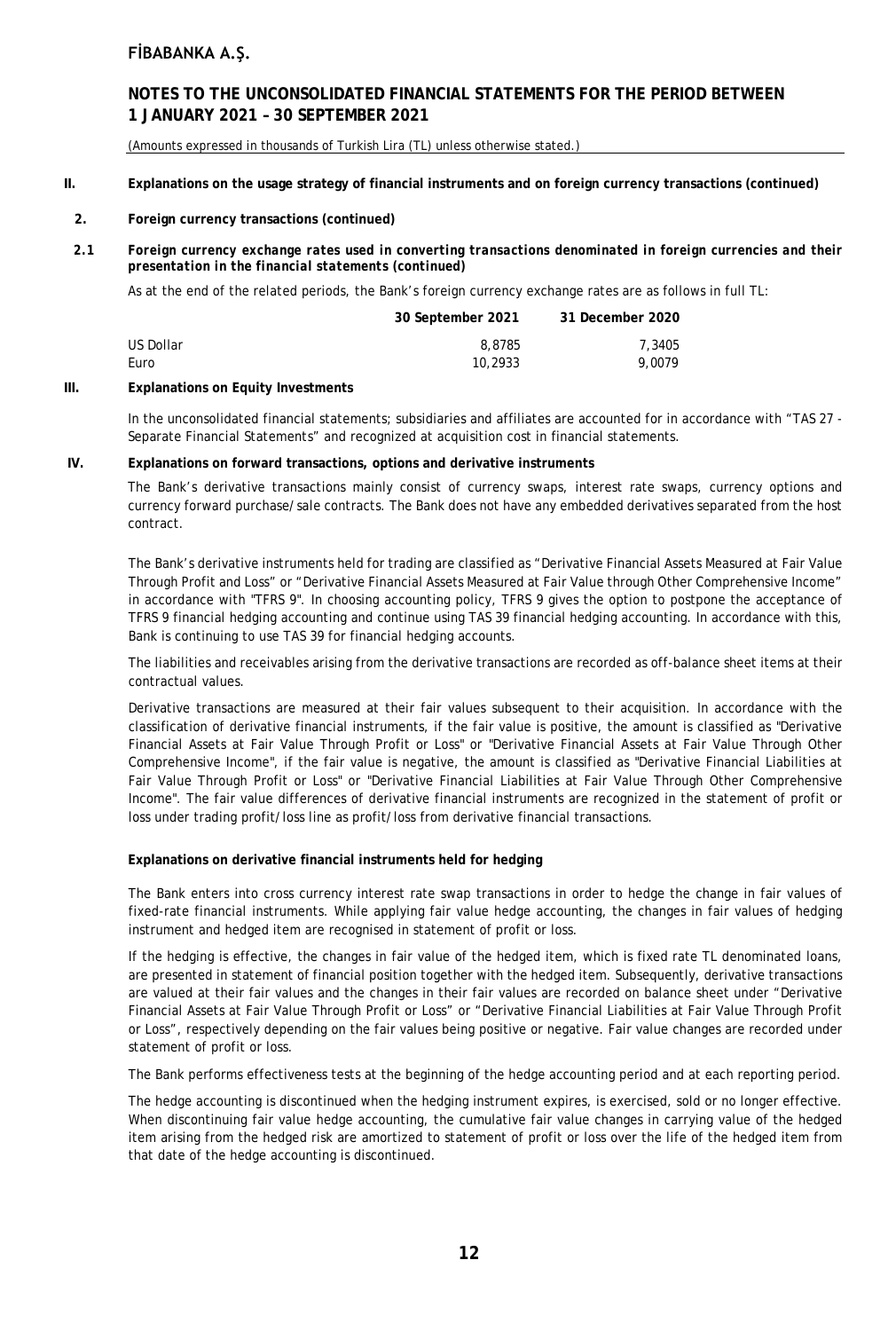### **NOTES TO THE UNCONSOLIDATED FINANCIAL STATEMENTS FOR THE PERIOD BETWEEN 1 JANUARY 2021 – 30 SEPTEMBER 2021**

#### (Amounts expressed in thousands of Turkish Lira (TL) unless otherwise stated.)

#### **V. Explanations on interest income and expenses**

Interest income and expenses are recognized on accrual basis by using internal rate of return for financial assets and liabilities with given future cash payments and collections.

#### **VI. Explanations on fee and commission income and expenses**

Except for fees and commissions that are integral part of the effective interest rates of financial instruments measured at amortized costs, the fees and commissions are accounted for in accordance with "TFRS 15 Revenue from Contracts with Customers". Except for certain fees related with certain banking transactions and recognized when the related service is given, fees and commissions received or paid, and other fees and commissions paid to financial institutions are accounted on accrual basis throughout the service period.

#### **VII. Explanations on financial assets**

Financial assets include cash on hand, contractual rights to receive cash or another financial asset from the counterparty or the right to exchange of financial instruments or equity instrument transactions of the counterparty. Financial assets are classified into three groups as financial assets at fair value through profit or loss, financial assets at fair value through other comprehensive income, and financial assets measured at amortized cost.

#### **1. Financial assets at fair value through profit or loss**

Financial assets at fair value through profit or loss are financial assets other than the ones that are managed with business model that aims to hold to collect contractual cash flows or business model that aims to collect both the contractual cash flows and cash flows arising from the sale of the assets; and if the contractual terms of the financial asset do not lead to cash flows representing solely payments of principal and interest at certain date; that are either acquired for generating a profit from short term fluctuations in prices or are financial assets included in a portfolio aiming to short-term profit making. Financial assets at the fair value through profit or loss are initially recognized at fair value and remeasured at their fair value after recognition. All gains and losses arising from these valuations are reflected in the statement of profit or loss.

Loans measured at fair value through profit or loss are subject to valuation in accordance with fair value principles and profit or losses, emerging as a result of valuation, are recognized under profit/loss accounts.

#### **2. Financial assets at fair value through other comprehensive income**

Financial assets are measured at fair value through other comprehensive income if financial asset is held within a business model whose objective is achieved by both collecting contractual cash flows and selling financial assets and contractual terms of the financial asset give rise on specified dates to cash flows that are solely payments of principal and interest on principal amount outstanding.

Financial assets at fair value through other comprehensive income are recognized by adding transaction costs to acquisition cost reflecting the fair value of the financial asset. After the recognition, financial assets at fair value through other comprehensive income are remeasured at fair value. Interest income calculated with effective interest rate method arising from financial assets at fair value through other comprehensive income and dividend income from equity securities are recorded to statement of profit or loss. "Unrealized gains and losses" arising from the difference between the amortized cost and the fair value of financial assets at fair value through other comprehensive income are not reflected in the statement of profit or loss of the period until the acquisition of the asset, sale of the asset, the disposal of the asset, and impairment of the asset and they are accounted under the "Accumulated other comprehensive income or expense to be reclassified through profit or loss" under shareholders' equity. When these securities are collected or disposed of, the accumulated fair value differences reflected in the equity are recognized in the statement of profit or loss.

Equity securities, which are classified as financial assets at fair value through other comprehensive income can be measured are carried at fair value. However, in some exceptional cases, cost may be an appropriate estimation method for determining fair value. The cost is estimated to be the case fair value is reflected in the best way possible.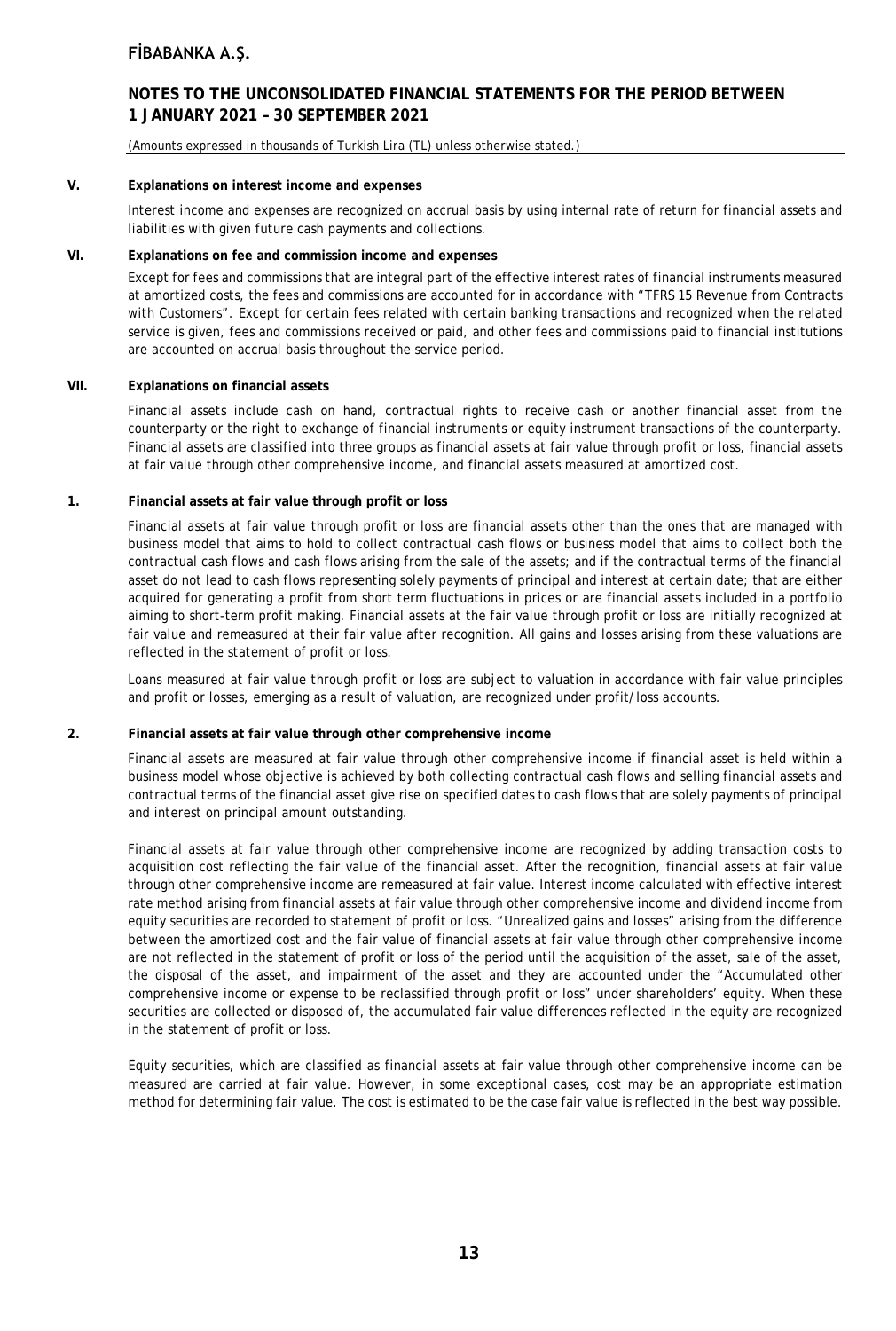### **NOTES TO THE UNCONSOLIDATED FINANCIAL STATEMENTS FOR THE PERIOD BETWEEN 1 JANUARY 2021 – 30 SEPTEMBER 2021**

(Amounts expressed in thousands of Turkish Lira (TL) unless otherwise stated.)

#### **VII. Explanations on financial assets (continued)**

#### **3. Financial assets measured at amortized cost**

Financial assets that are held for collection of contractual cash flows where those cash flows represent solely payments of principal and interest are classified as financial assets measured at amortized cost.

Financial assets measured at amortized cost are initially recognized at acquisition cost including the transaction costs which reflect the fair value of those instruments and subsequently recognized at amortized cost by using effective interest rate method. Interest income obtained from financial assets measured at amortized cost is accounted in statement of profit or loss.

#### **4. Loans**

Loans are financial assets generated by providing cash, commodity or service to the borrower. These loans and receivables are recorded by acquisition cost reflecting fair value and afterwards measured at amortized cost by using effective interest rate (internal rate of return) method. Fees and other costs paid for the assets taken as collateral for those loans are not recognized as cost of operation and accounted in expense accounts. Bank's loans are presented in "Financial Assets Measured at Amortized Cost" and "Financial Assets at Fair Value Through Profit or Loss" accounts.

#### **VIII. Explanations on expected credit loss**

The Bank recognizes expected credit loss allowance for financial assets measured at amortized cost and measured at fair value through other comprehensive income.

As of 1 January 2018, the Bank recognizes provisions for impairment in accordance with TFRS 9 requirements according to the "Regulation on the Procedures and Principles for Classification of Loans by Banks and Provisions to be set aside" published in the Official Gazette dated 22 September 2016 numbered 29750.

The expected credit loss estimates are required to be unbiased, probability-weighted and include supportable information about past events, current conditions, and forecasts of future economic conditions.

Expected credit loss is calculated by using following components: "Exposure at Default", "Probability of Default" and "Loss Given Default".

#### **Calculation of expected credit loss**

Financial assets are divided into three categories depending on the gradual increase in credit risk observed since their initial recognition:

#### *Stage 1*

For the financial assets at initial recognition or that do not have a significant increase in credit risk since initial recognition. Impairment for credit risk will be recorded in the amount of 12-month expected credit losses.

#### *Stage 2*

In the event of a significant increase in credit risk since initial recognition, the financial asset will be transferred to Stage 2. Impairment for credit risk will be determined on the basis of the instrument's lifetime expected credit losses.

#### *Stage 3*

Stage 3 includes financial assets that have objective evidence of impairment at the reporting date. For these assets, lifetime expected credit losses are recognized.

As part of TFRS 9, expected credit loss models are improved in process of exposure at default, probability of default and loss given default. These models are formed by taking into consideration internal ratings systems, past data and prospective expectations and considering below factors;

- Costumer type (individual, corporate, commercial and SME)
- Product type
- Ratings used as part of internal ratings systems (for corporate segment)
- **Collaterals**
- Collection period
- Exposure at default
- Time passed since loan disbursement
- Time to maturity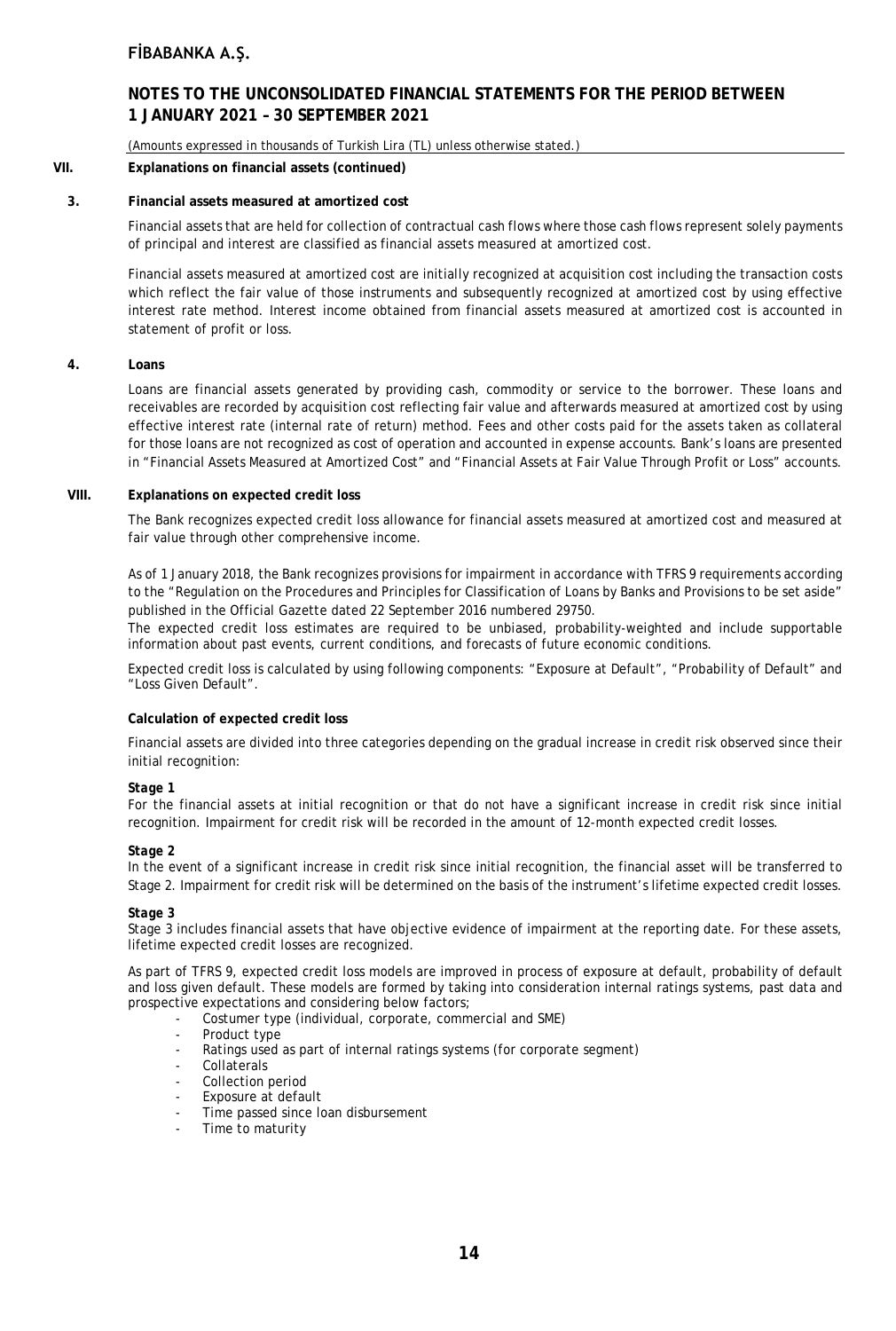### **NOTES TO THE UNCONSOLIDATED FINANCIAL STATEMENTS FOR THE PERIOD BETWEEN 1 JANUARY 2021 – 30 SEPTEMBER 2021**

#### (Amounts expressed in thousands of Turkish Lira (TL) unless otherwise stated.)

#### **VIII. Explanations on expected credit loss (continued)**

If the existing provision model is not able to reflect the situation, individual assessment is possible by using the cash flow expectations of Credits Monitoring and Collection Department.

**Exposure at Default:** Expresses the exposure amount when debtor defaults. It accounts along with the maturity of the borrower. The amount of additional risk that may occur in case of default is added to the amount of risk and included in the calculations by using the credit conversion rates (CCR) for irrevocable commitments.

**Probability of Default:** Refers to the probability of default due to the inability of the debtor to fulfill its obligations. 12-month or lifetime estimation is performed according to whether there is an increase in credit risk or not.

**Loss Given Default:** In the default of the borrower, it is calculated as the expected credit loss to exposure at default. Loss given default models include inputs such as product type, customer segment, collateral structure, customer payment performance.

**Macroeconomics Factors:** Macroeconomics indicators are taken into account in determining the probability of default component in the expected credit loss calculation. Future macroeconomics forecasts are reflected in the expected credit loss calculations using more than one scenario.

While macroeconomics information is included, models and estimates reflecting the relationships between model risk parameters and macroeconomics variables are taken into consideration. The main macroeconomics indicators that make up these estimation models are the Gross Domestic Product (GDP) and the unemployment rate. Macroeconomics estimation models include more than one scenario and the related scenarios are taken into account in the expected credit loss calculations.

Future expectations are determined based on 2 scenarios, base and negative. Each scenario has predetermined weights, and the final provisions are calculated by weighting on these probabilities.

The Bank's macro-economic forecasting for forward-looking perspective, the current economic conditions, according to the New Economy Program (YEP) and expert opinions, it calculates the expected credit loss with two scenarios: base and negative.The macroeconomic value estimates taken into account are presented below;

|          | <b>Base Scenario</b> |              | Negative Scenario |              |  |
|----------|----------------------|--------------|-------------------|--------------|--|
|          | Growth               | Unemployment | Growth            | Unemployment |  |
| 1st vear | 5.80%                | 12.90%       | 3.70%             | 13,90%       |  |
| 2st year | 5.00%                | 11,80%       | 2.90%             | 12,80%       |  |
| 3st year | 5,00%                | 0.90%        | 2,90%             | 11.90%       |  |

**Calculation of Expected Loss Period:** In determining the lifetime expected credit loss, the period in which the Bank will be exposed to credit risk is taken into consideration. Behavioural maturity analysis was performed on credit cards and overdraft accounts. The maximum period for which credit losses are to be recognized, except for credit cards and other revolving loans, is the contractual life of the financial instrument unless a legal right is required to recall the loan.

**Significant Increase in Credit Risk:** Due to the significant increase in credit risk, the Bank performs quantitative and qualitative assessments to determine the financial assets to be classified as Stage 2 (Significant Increase in Credit Risk).

Within the scope of the quantitative assessments made for the corporate segment, the Bank compares the change between the starting date and the date of the report by taking into account the time passed since the opening date. In order to make this comparison, the Bank specifies threshold values to determine which changes are accepted as significant change. The decision to classify financial assets with a significant increase in credit risk by exceeding these threshold values as Stage 2 is taken by the opinion of the Credits Department.

In accordance with the BRSA Decision numbered 9624 dated 17 June 2021, they are considered as loans that are overdue for more than 90 days instead of 30 days until 30 September 2021. Based on the BRSA's Decision numbered 9795 dated 16 September 2021, loans with a number of days past due between 30 and 90 days after 30 September 2021 will be considered as loans overdue for more than 30 days. However, as at 1 October 2021, loans with a number of days past due between 30 and 90 days will be considered as loans overdue for more than 90 days.

Within the scope of qualitative evaluations, financial assets under close monitoring as of the reporting date are classified as Stage 2.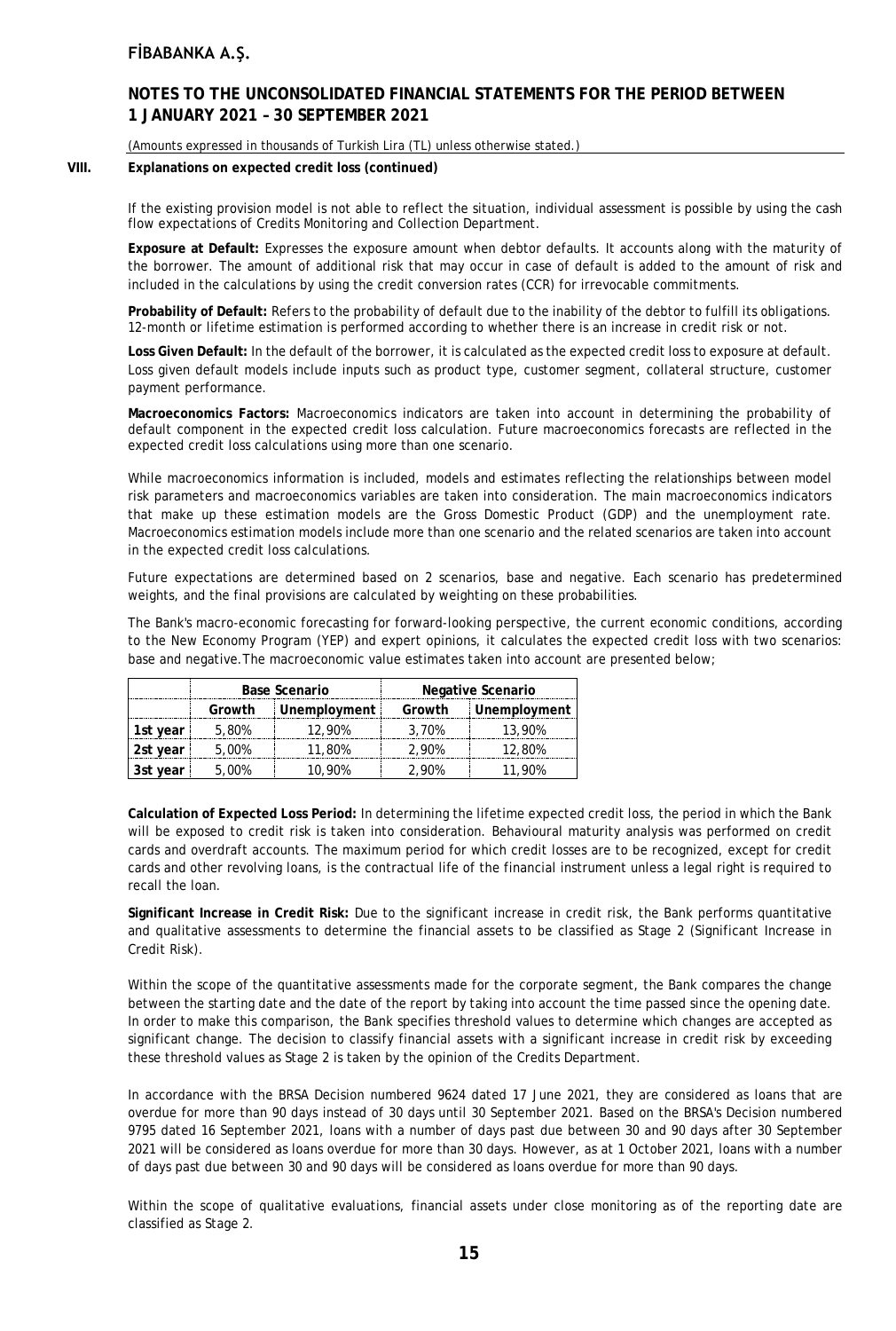### **NOTES TO THE UNCONSOLIDATED FINANCIAL STATEMENTS FOR THE PERIOD BETWEEN 1 JANUARY 2021 – 30 SEPTEMBER 2021**

#### (Amounts expressed in thousands of Turkish Lira (TL) unless otherwise stated.)

#### **IX. Explanations on offsetting financial instruments**

Financial assets and liabilities are offset and the net amount is reported in the balance sheet when the Bank has a legally enforceable right to offset the recognized amounts and there is an intention to collect/pay the related financial assets and liabilities on a net basis, or to realize the asset and settle the liability simultaneously.

#### **X. Explanations on sale and repurchase agreements and securities lending transactions**

Securities subject to repo (repurchase agreements) are classified as "Financial assets at fair value through profit or loss", "Financial assets at fair value through other comprehensive income" or "Financial assets measured at amortized cost" according to their purposes to be held in the Bank's portfolio and evaluated within the principles of the relevant portfolio. Funds obtained from repurchase agreements are followed under the "Funds from repo transactions" account in liabilities, and interest expense accruals are calculated using the effective interest rate (internal rate of return) method on the difference between the sales and repurchase prices corresponding to the period designated by a repurchase agreement.

Securities purchased under agreements to resell ("Reverse repo") transactions are accounted under the "Money market placements" in the balance sheet.

#### **XI. Explanations on noncurrent assets held for sale and discontinued operations and the related liabilities**

A tangible asset (or a disposal group) classified as "asset held for sale" is measured at the lower of the carrying value or fair value less costs to sell. Assets held for sale are not depreciated and presented in the financial statements separately. An asset (or a disposal group) is regarded as "asset held for sale" only when the sale is highly probable and the asset (or disposal group) is available for immediate sale in its present condition. For a highly probable sale, there must be a valid plan prepared by the management for the sale of asset including identification of possible buyers and completion of sale process. Furthermore, the asset should be actively marketed at a price consistent with its fair value.

Events or circumstances may extend the period to complete the sale beyond one year. An extension of the period required to complete a sale does not preclude an asset (or disposal group) from being classified as held for sale if the delay is caused by events or circumstances beyond the entity's control and there is sufficient evidence that the entity remains committed to its plan to sell the asset (or disposal group).

A discontinued operation is part of the Bank's business classified as disposed or held-for-sale. The operating results of the discontinued operations are disclosed separately in the statement of profit or loss.

The Bank does not have any discontinued operations.

#### **XII. Explanations on goodwill and other intangible assets**

As at the balance sheet date, there is no goodwill in the accompanying financial statements. The intangible assets of the Bank consist of software, intangible rights and other intangible assets.

The costs of the intangible assets purchased before 1 January 2005 are recognized at their inflation adjusted costs as of 31 December 2004 and intangible assets purchased after 1 January 2005 are recognized at their acquisition cost less accumulated amortization and impairment, if any.

Estimated useful lives of the intangible assets are 3 to 10 years, and amortization rates are 10% to 33,3%.

If there is objective evidence of impairment, the asset's recoverable amount is estimated in accordance with the Turkish Accounting Standard 36 (TAS 36) "Impairment of Assets" and if the recoverable amount is less than the carrying value of the related asset, an allowance for impairment is recognized.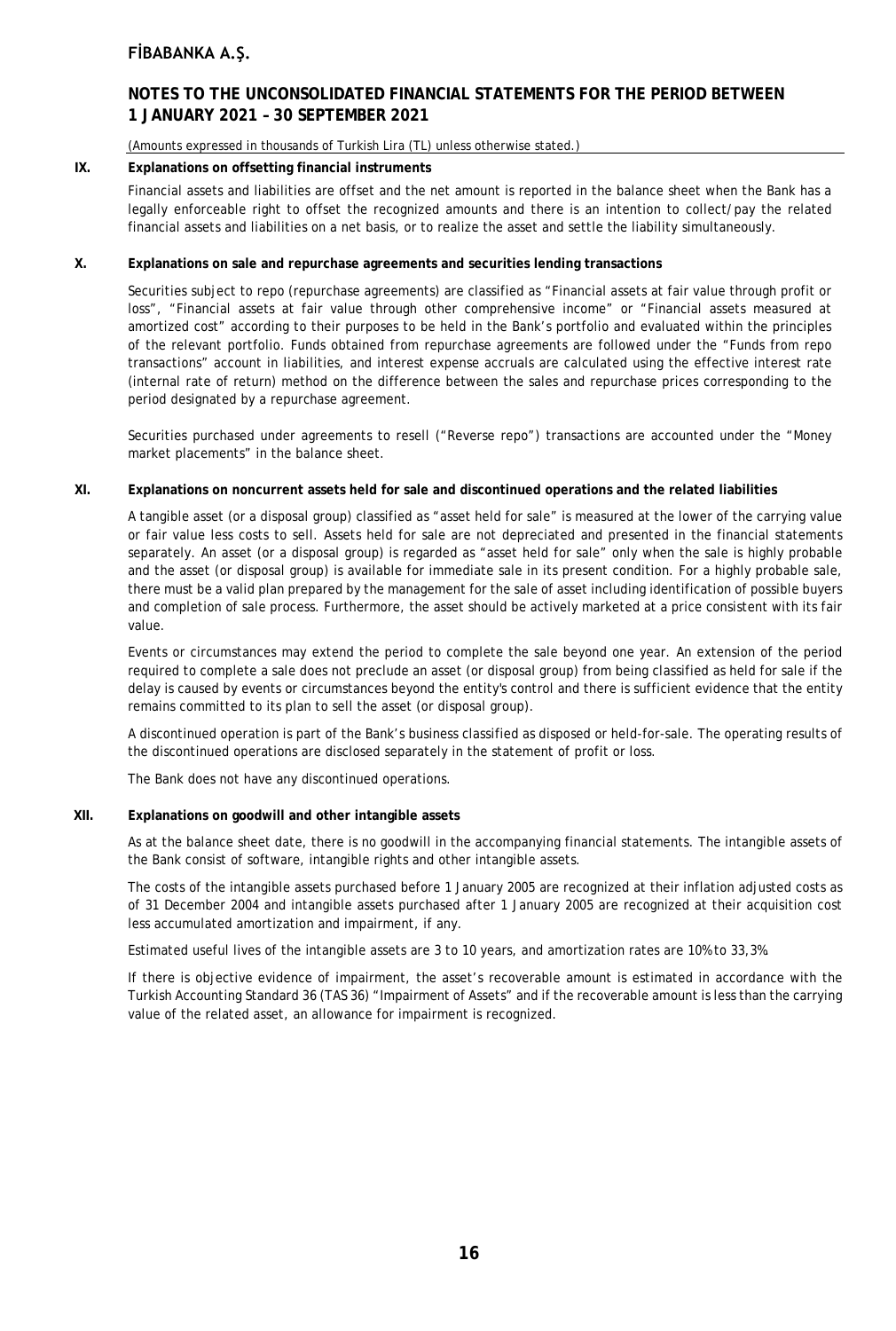### **NOTES TO THE UNCONSOLIDATED FINANCIAL STATEMENTS FOR THE PERIOD BETWEEN 1 JANUARY 2021 – 30 SEPTEMBER 2021**

#### (Amounts expressed in thousands of Turkish Lira (TL) unless otherwise stated.)

#### **XIII. Explanations on tangible assets**

Tangible assets are measured at cost in accordance with the Turkish Accounting Standard 16 (TAS 16) "Tangible Assets".

The costs of the tangible assets purchased before 1 January 2005 are recognized at their inflation adjusted costs as of 31 December 2004 and tangible assets purchased after 1 January 2005 are recognized at their acquisition cost less accumulated depreciation and impairment, if any.

If there is objective evidence of impairment, the asset's recoverable amount is estimated in accordance with the Turkish Accounting Standard 36 (TAS 36) "Impairment of Assets" and if the recoverable amount is less than the carrying value of the related asset, an allowance for impairment is recognized.

Gains/losses from the sale of the tangible assets are calculated as the difference between the net book value and the net sales price.

Maintenance and repair costs incurred for tangible assets are recorded as expense.

There are no restrictions such as pledges, mortgages or any other restriction on tangible assets.

There are no changes in the accounting estimates that are expected to have an impact in the current or subsequent periods.

Depreciation rates and estimated useful lives used for the tangible assets are as follows:

| <b>Tangible Assets</b>       | <b>Estimated Useful Lives (Years)</b> | Depreciation Rates (%) |
|------------------------------|---------------------------------------|------------------------|
| <b>Safe Boxes</b>            |                                       |                        |
| /ehicles                     |                                       |                        |
| <b>Real Estate</b>           |                                       |                        |
| <b>Other Tangible Assets</b> |                                       | トーント                   |

#### **Explanations about Leases Standard TFRS 16**

The Bank has started to implement TFRS 16 Leases, which was published in the Official Gazette dated 16 April 2018 and numbered 29826 in its unconsolidated financial statements and became effective as of 1 January 2019, for the first time.

#### TFRS 16 "Lease" Standard

The Bank as a lessee according to "Lease" Standard:

The Bank assesses whether the contract has the characteristic of a lease or whether the Contract includes a lease transaction at the beginning of a contract. In case the contract is transferred for a certain period of time to control the use of the asset defined for a price, it is either leased or includes a lease. The Bank reflects a right of use and a lease liability to the financial statements at the effective date of the lease.

#### Right to use asset:

The right to use asset is first recognized by cost method and includes:

a) the initial measurement amount of the lease obligation,

b) the amount obtained by deducting all the rental incentives received from all lease payments made at or before the beginning of the lease;

c) all initial direct costs incurred by the Bank.

When applying the cost method, the Bank measures the right to use as follows:

a) deducts accumulated depreciation and accumulated impairment losses and

b) measures the restatement of the lease obligation at the restated cost.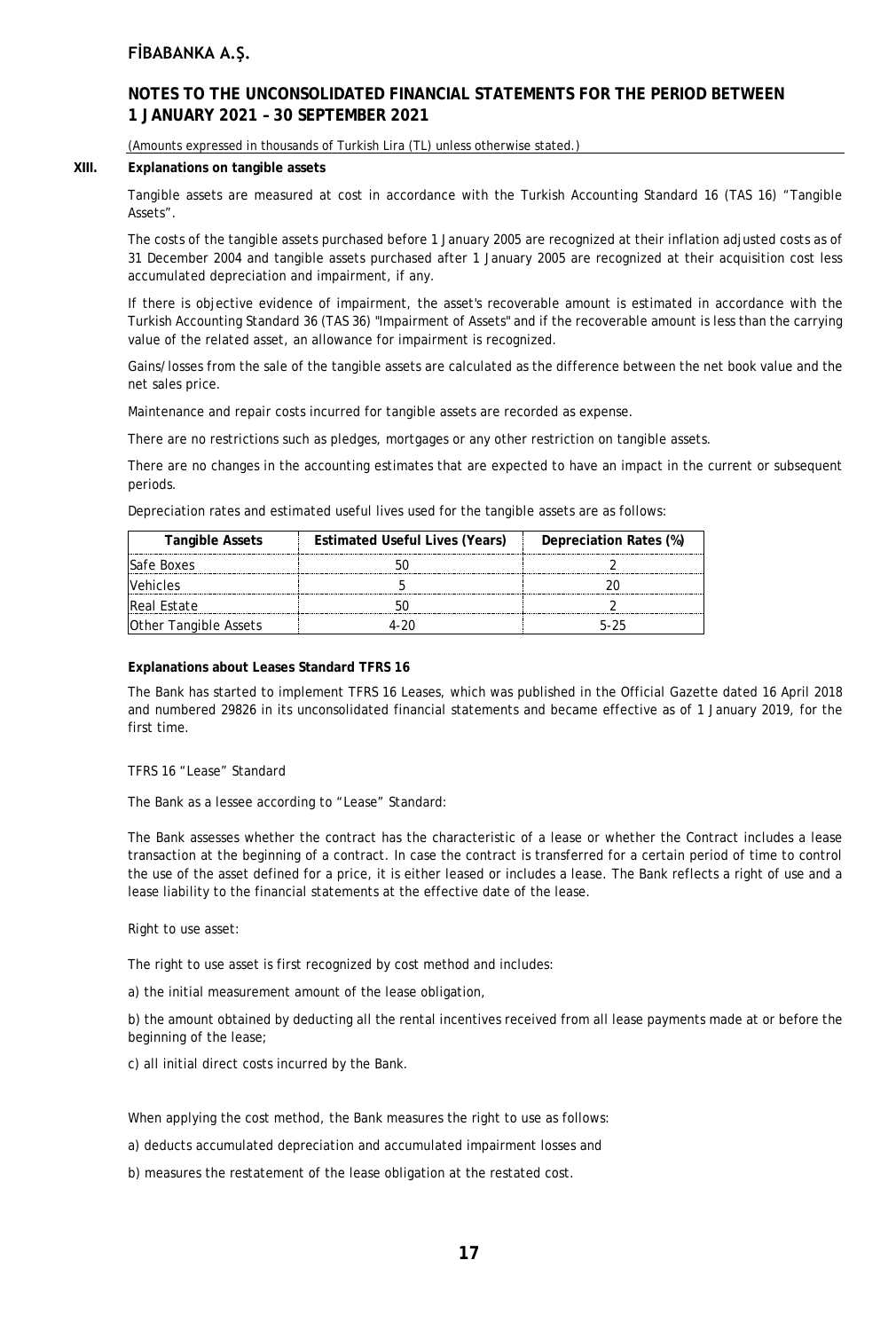### **NOTES TO THE UNCONSOLIDATED FINANCIAL STATEMENTS FOR THE PERIOD BETWEEN 1 JANUARY 2021 – 30 SEPTEMBER 2021**

(Amounts expressed in thousands of Turkish Lira (TL) unless otherwise stated.)

#### **XIII. Explanations on tangible assets (continued)**

#### **Explanations about Leases Standard TFRS 16 (continued)**

Bank applies depreciation clauses of TAS 16 Tangible Assets standard when measuring the depreciation of the right to use.

#### Lease liabilities:

At the effective date of the lease, the Bank measures its leasing liability at the present value of the lease payments not paid at that time. Lease payments are discounted using the implied leasing transaction rate, if easily identified. Otherwise Bank's incremental borrowing interest rates are used.

The lease payments included in the measurement of the lease liability consist of the payments to be made for the right of use during the lease term of the underlying asset and the unpaid payments at the effective date of the lease.

After the effective date of the lease, the Bank measures the leasing liability as follows:

- a) Increases the book value to reflect the interest on the lease obligation
- b) Reduces the book value to reflect the lease payments made and

c) The book value is measured to reflect reassessments and restructuring, or reflect to fixed lease payments as of revised nature.

The interest on the lease liability for each period in the lease period is the amount calculated by applying a fixed periodic interest rate to the remaining balance of the lease liability.

#### **XIV. Explanations on leasing transactions**

As "TFRS 16 Leases" standard is valid starting on 1 January 2019, difference between operational lease and financial lease disappeared so that leasing transactions will be recognized as right-of-use assets and will be recognized under "Tangible Assets" and corresponding liability under "Lease Liabilities".

#### **XV. Explanations on provisions and contingent liabilities**

Provisions and contingent liabilities are accounted in accordance with TAS 37 "Provisions, Contingent Liabilities and Contingent Assets". In the financial statements, a provision is made if there is a present obligation that arises from past events as of the balance sheet date, if it is probable that an outflow of resources embodying economic benefits will be required to settle the obligation and if a reliable estimate can be made of the amount of the obligation. If the amount is not reliably estimated and there is no probability of cash outflow from the Bank to settle the liability, the related liability is considered as "contingent" and disclosed in the notes to the financial statements.

Provisions recognized during the period are recognized within "other operating expenses"; reversals of provisions recognized in the prior periods are recognized within "other operating income".

#### **XVI. Explanations on contingent assets**

The contingent assets usually arise from unplanned or other unexpected events that give rise to the possibility of an inflow of economic benefits to the Bank. If an inflow of economic benefits has become probable, then the contingent asset is disclosed in the notes to the financial statements. If it has become virtually certain that an inflow of economic benefits will arise, the asset and the related income are recognized in the financial statements of the period in which the change occurs.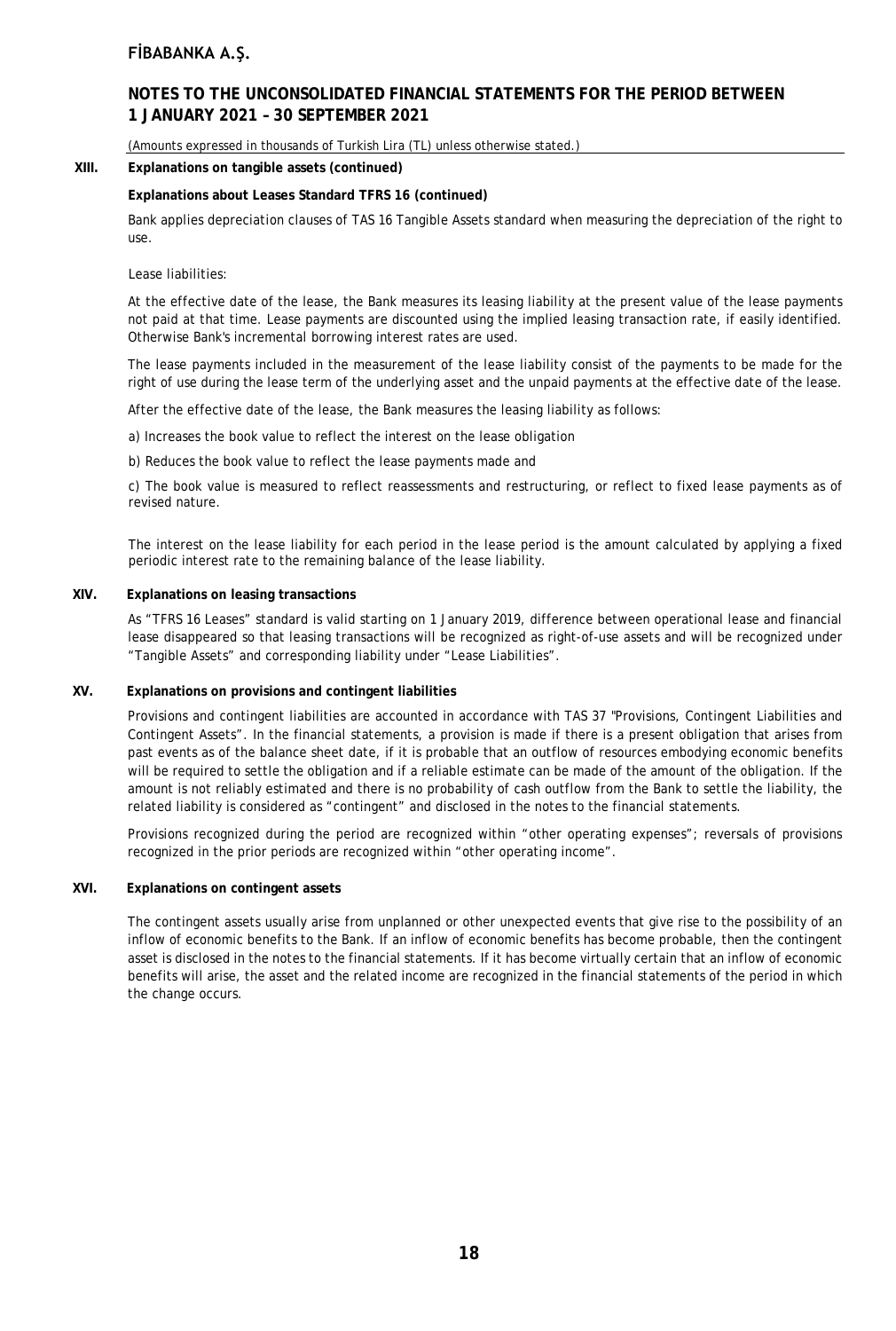### **NOTES TO THE UNCONSOLIDATED FINANCIAL STATEMENTS FOR THE PERIOD BETWEEN 1 JANUARY 2021 – 30 SEPTEMBER 2021**

#### (Amounts expressed in thousands of Turkish Lira (TL) unless otherwise stated.)

#### **XVII. Explanations on liabilities for employee benefits**

As per the existing labour laws and agreements in Turkey, entities are required to pay severance for the employees retired or fired. These payments are qualified as recognized retirement benefit plan according to revised TAS 19 Employee Benefits. Severance payment liability recognized in the balance sheet is calculated according to the net present value of expected amount in the future arising from all employees' retirements and represented in represented in financial statements. All actuarial losses and gains are accounted for as other comprehensive income.

The major assumptions used in the actuarial calculation are as follows:

- Calculation is based on discount rate of 13,00%, inflation rate of 8,50%.
- Effective as of 30 September 2021, ceiling salary amount is considered as TL 8.284,51 (full TL).
- Individuals' earliest retirement age is considered as retirement age.
- CSO 1980 mortality table is used for the death probabilities of male and female employees.

There are no employee foundation fund or similar institutions.

#### **XVIII. Explanations on taxation**

#### **1. Current Tax**

Effective from 1 January 2006, statutory income is subject to corporate tax at 20%, on the other hand as per the provisional article 91 of Law numbered 7061, which is added to Corporate Tax Law numbered 5520 corporate tax rate regarding 2018, 2019 and 2020 fiscal periods (accounting periods starting within the related period for companies which are assigned special accounting period) has changed as 22%. In accordance with the Article 11 of the Law No. 7316 on the Procedure for the Collection of Public Receivables and the Law on Amendments to Certain Laws published in the Official Gazette dated April 22, 2021, and with the temporary Article 13 added to the Corporate Tax Law, the corporate tax rate is 25% for the taxation period of 2021 and this rate will be applied as 23% for the taxation period of 2022. In accordance with Article 14 of the Law, the rate to be applied for the year 2021 starts from the declarations to be submitted as of 1 July 2021 and it is valid for the taxation period starting from 1 January 2021.

If there is no dividend distribution planned, no further tax charges are made. Dividends paid to the resident institutions and the institutions working through local offices or representatives are not subject to withholding tax. As per the decisions no.2009/14593 and no.2009/14594 of the Council of Ministers published in the Official Gazette no.27130 dated 3 February 2009, certain duty rates included in the articles no.15 and 30 of the new Corporate Tax Law no.5520 are revised. Accordingly, the withholding tax rate on the dividend payments other than the ones paid to the nonresident institutions generating income in Turkey through their operations or permanent representatives and the resident institutions is 15%. In applying the withholding tax rates on dividend payments to the non-resident institutions and the individuals, the withholding tax rates covered in the related Double Tax Treaty Agreements are taken into account. Appropriation of the retained earnings to capital is not considered as profit distribution and therefore is not subject to withholding tax.

The prepaid taxes are calculated and paid at the rates valid for the earnings of the related years. The prepayments can be deducted from the annual corporate tax calculated for the whole year earnings.

In accordance with the tax legislation, tax losses can be carried forward to offset against future taxable income for up to five years. Tax losses cannot be carried back to offset profits from prior periods.

In Turkey, there is no procedure for a final and definite agreement on tax assessments. Companies file their tax returns with their tax offices by the end of 25th of the fourth month following the close of the accounting period to which they relate. Tax returns are open for five years from the beginning of the year that follows the date of filing during which time the tax authorities have the right to audit tax returns, and the related accounting records on which they are based, and may issue re-assessments based on their findings.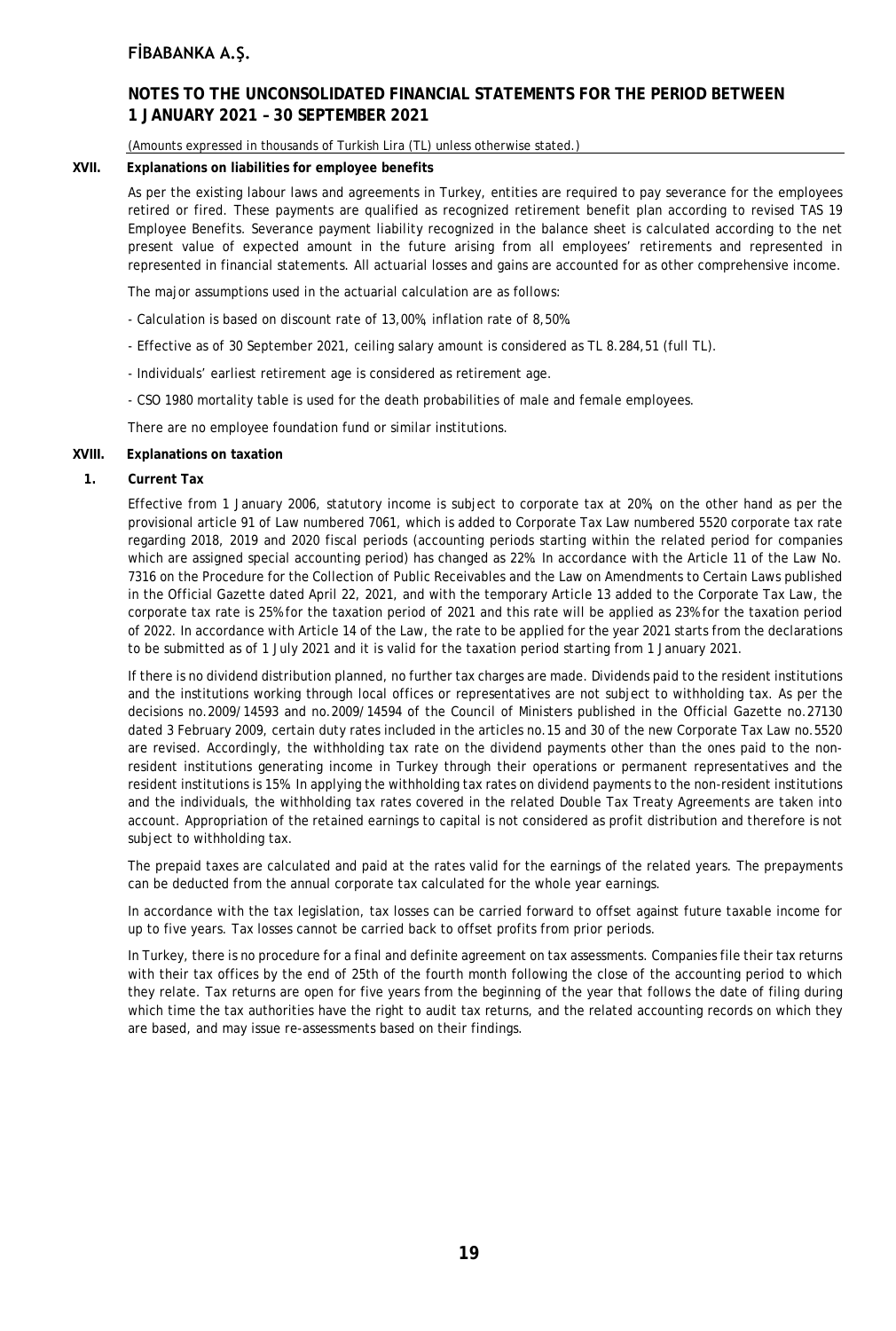### **NOTES TO THE UNCONSOLIDATED FINANCIAL STATEMENTS FOR THE PERIOD BETWEEN 1 JANUARY 2021 – 30 SEPTEMBER 2021**

#### (Amounts expressed in thousands of Turkish Lira (TL) unless otherwise stated.)

#### **2. Deferred Tax**

The Bank calculates and recognizes deferred tax for taxable temporary differences arising between the carrying values of assets and liabilities in the financial statements and their corresponding balances considered in the calculation of the tax base according to the Turkish Accounting Standard 12 (TAS 12) "Income Taxes".

In accordance with the Article 11 of the Law No. 7316 on the Procedure for the Collection of Public Receivables and the Law on Amendments to Certain Laws published in the Official Gazette dated April 22, 2021, and with the temporary Article 13 added to the Corporate Tax Law, the corporate tax rate is 25% for the taxation period of 2021 and this rate will be applied as 23% for the taxation period of 2022. In accordance with Article 14 of the Law, the rate to be applied for the year 2021 starts from the declarations to be submitted as of 1 July 2021 and it is valid for the taxation period starting from 1 January 2021.

Deferred tax liabilities are generally recognized for all taxable temporary and deferred tax assets are recognized for all deductible temporary differences to the extent that it is probable that taxable profits will be available against which those deductible temporary differences can be utilized.

Deferred tax rate calculation has started to be applied over temporary expected credit losses as per TFRS 9 articles from 1 January 2018. The Bank calculates deferred tax also for provisions for possible losses.

As of 30 September 2021, the deferred tax asset is TL 166.804 (31 December 2020: TL 191.700 deferred tax asset). The deferred tax asset is calculated as the net of taxable and deductible temporary differences.

Deferred tax income/(expense) is recognized within "Deferred Tax Income Effect" and "Deferred Tax Expense Effect" in the statement of profit or loss; deferred tax expense is TL 27.149 for the current period (1 January – 30 September 2020: TL 18.650 net income). The part of the deferred tax related to assets directly associated with equity is recognized in equity, this amount is TL 2.253 of income (1 January – 30 September 2020: TL 2.412 income).

#### **3. Transfer Pricing**

The article 13 of the Corporate Tax Law describes the issue of transfer pricing under the title of "disguised profit distribution" by way of transfer pricing. "The General Communiqué on Disguised Profit Distribution by Way of Transfer Pricing" published at 18 November 2007, explains the application related issues on this topic.

According to this Communiqué, if the taxpayers conduct transactions like purchase and sale of goods or services with the related parties where the prices are not determined according to the arm's length principle, then it will be concluded that there is a disguised profit distribution by way of transfer pricing. Such disguised profit distributions will not be deducted from the corporate tax base for tax purposes.

As stated in the "7.1 Annual Documentation" section of this communiqué, the taxpayers are required to fill out the "Transfer Pricing, Controlled Foreign Entities and Thin Capitalization" form for the purchase and sale of goods or services conducted with their related parties in a taxation period, attach these forms to their corporate tax returns and submit to the tax offices. Related forms are submitted to tax offices on time.

#### **XIX. Additional explanations on borrowings**

The Bank provides resources from domestic and foreign individuals and institutions both by borrowing funds and issuing bills and bonds.

Borrowing instruments are initially measured at acquisition cost and subsequently measured at amortized cost with the effective interest method. In the accompanying financial statements, foreign currency denominated borrowing funds are converted to Turkish Lira with the Bank's spot foreign exchange buy rates and interest expenses incurred during the period relating to the borrowing funds are recognized in statement of profit or loss.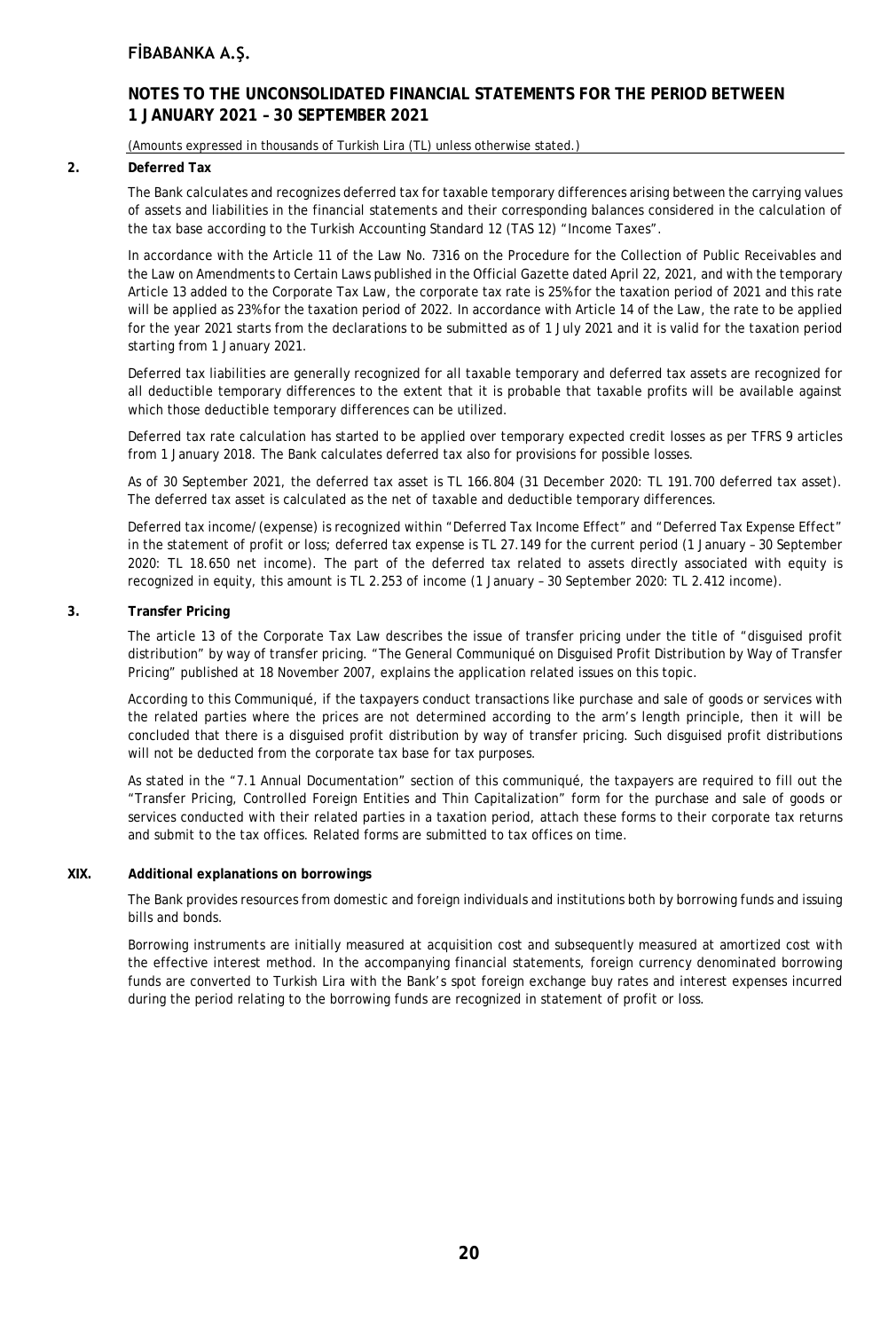### **NOTES TO THE UNCONSOLIDATED FINANCIAL STATEMENTS FOR THE PERIOD BETWEEN 1 JANUARY 2021 – 30 SEPTEMBER 2021**

(Amounts expressed in thousands of Turkish Lira (TL) unless otherwise stated.)

#### **XIX. Additional explanations on borrowings (continued)**

#### **Additional Tier I Capital**

The Bank has recognised the issued Tier 1 securities of TL 100.000 nominal and related interest expenses for 2020 and 2021 as under "prior periods profit or losses" in the balance sheet. Interest expense for the period before 2020, which was recorded in the" prior periods profit or losses" account as of the end of last year, was transferred to the related equity accounts within the scope of yearly profit distribution.

The Bank recognised the issued Tier 1 in nominal value amounting to USD 30.000 and related interest accrual as "subordinated debt".

Information on debt instruments to be included in the equity calculation is explained under the on equity items in the fourth section, Information on Financial Structure and Risk Management.

#### **XX. Explanations on share certificates issued**

None.

#### **XXI. Explanations on bank acceptances and bills of guarantee**

Bank acceptances and bills of guarantee are presented within off-balance sheet liabilities as being possible liabilities and commitments. Cash transactions relating to bank acceptances and bills of guarantee are realized concurrently with the customer payments.

As of the balance sheet date, there are no bank acceptances and bills of guarantee recognized as liability against an asset.

#### **XXII. Explanation on government incentives**

As of the balance sheet date, the Bank does not have any government incentives.

#### **XXIII. Explanations on segment reporting**

The Bank operates in consumer banking services, current accounts, deposit accounts, long term investment products, clearing and custody services, credit and atm services, retail loans, long term mortgage loans, and all other kinds of consumer banking services and commercial services.

|                                               |            | Corporate & |              | Total       |
|-----------------------------------------------|------------|-------------|--------------|-------------|
|                                               | Retail     | Commercial  | Treasury &   | Operations  |
|                                               | Banking    | Banking     | Headquarters | of the Bank |
| Current Period -1 January - 30 September 2021 |            |             |              |             |
| Operating Income                              | 303.050    | 585.604     | 342.787      | 1.231.441   |
| <b>Operating Profit</b>                       | 3.461      | 215.828     | 62.367       | 281.656     |
| Taxation                                      |            |             |              | (31.289)    |
| Net Profit/(Loss) for the Period              |            |             |              | 250.367     |
| Current Period -30 September 2021             |            |             |              |             |
| Segment Assets                                | 6.868.619  | 13.235.599  | 11.237.621   | 31.341.839  |
| <b>Total Assets</b>                           |            |             |              | 31.341.839  |
| Segment Liabilities                           | 18.434.883 | 3.244.444   | 7.564.450    | 29.243.777  |
| Shareholders' Equity                          |            |             |              | 2.098.062   |
| <b>Total Liabilities</b>                      |            |             |              | 31.341.839  |

|                                             |            | Corporate & |              | Total       |
|---------------------------------------------|------------|-------------|--------------|-------------|
|                                             | Retail     | Commercial  | Treasury &   | Operations  |
|                                             | Banking    | Banking     | Headquarters | of the Bank |
| Prior Period -1 January - 30 September 2020 |            |             |              |             |
| Operating Income                            | 226.320    | 627.040     | 151.702      | 1.005.062   |
| <b>Operating Profit</b>                     | 25.547     | 274.632     | (68.960)     | 231.219     |
| Taxation                                    |            |             |              | (52.597)    |
| Net Profit/(Loss) for the Period            |            |             |              | 178.622     |
| Prior Period -31 December 2020              |            |             |              |             |
| Segment Assets                              | 3.777.473  | 15.229.438  | 8.218.084    | 27.224.995  |
| <b>Total Assets</b>                         |            |             |              | 27.224.995  |
| <b>Segment Liabilities</b>                  | 12.673.602 | 3.993.327   | 8.684.162    | 25.351.091  |
| Shareholders' Equity                        |            |             |              | 1.873.904   |
| <b>Total Liabilities</b>                    |            |             |              | 27.224.995  |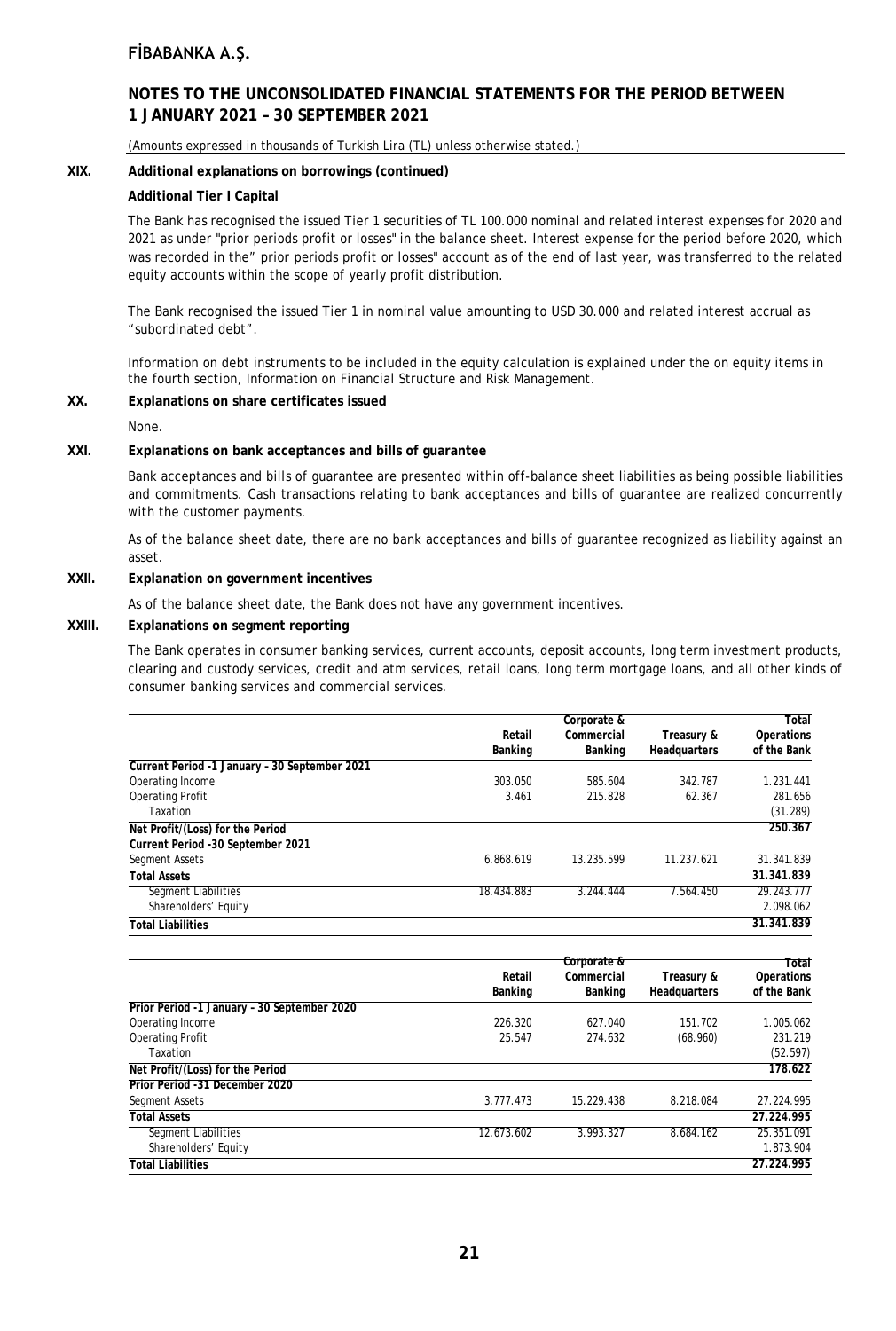### **NOTES TO THE UNCONSOLIDATED FINANCIAL STATEMENTS FOR THE PERIOD BETWEEN 1 JANUARY 2021 – 30 SEPTEMBER 2021**

#### (Amounts expressed in thousands of Turkish Lira (TL) unless otherwise stated.)

#### **XXIV. Profit reserves and distribution of the profit**

In financial tables, except legal reserves, retained earnings can be distributed on condition that it has legal reserve requirement explained below.

Legal reserves are consisted of first and second reserves as determined in Turkish Commercial Code (TCC). First legal reserve is appropriated by TCC at the rate of 5%, until the total reserve is equal to 20% of issued and fully paid-in share capital. Second legal reserve, appropriated at the rate of 10% of distributions in excess of 5% of issued and fully paid-in share capital, but holding companies are not subject to such transaction. According to the Turkish Commercial Code, legal reserves can only be used to compensate accumulated losses and cannot be used for other purposes unless they exceed 50% of paid-in capital.

In the Ordinary General Assembly Meeting which was held on 26 March 2021, it was decided that the Bank would separate TL 10.554 as legal reserves and TL 200.545 as extraordinary reserves after deducting TL 18.736 (which is the interest expense related to the period before 2020 of the Tier1 security having capital characteristics, TL 100.000 nominal) from the net profit of TL 229.835 in 2020.

#### **XXV. Earnings Per Share**

Earnings per share disclosed in the statement of profit or loss are calculated by dividing net profit for the year by the weighted average number of shares outstanding during the related period concerned.

|                                                    | 30 September | 30 September |
|----------------------------------------------------|--------------|--------------|
|                                                    | 2021         | 2020         |
| Net Profit / (Loss) distributable to Common Shares | 250.367      | 178.622      |
| Average Number of Issued Common Shares (Thousand)  | 94.116.055   | 94.116.055   |
| Earnings Per Share (Amounts presented as full TL)  | 0.00266      | 0.00190      |

In Turkey, companies can increase their share capital by distributing "bonus shares" to existing shareholders from retained earnings. For the purpose of earnings per share computations, the weighted average number of shares outstanding during the year has been adjusted in respect of bonus shares issued without a corresponding change in resources by giving them a retroactive effect for the year in which they were issued and for each earlier period. In case bonus shares are distributed after the balance sheet date but before the preparation of the financial statements, earnings per share is calculated considering the new number of shares.

There are no bonus shares issued by the Bank in 2021 (31 December 2020: None).

#### **XXVI. Cash and Cash Equivalent Assets**

Cash, cash in transit, purchased bank cheques and demand deposits including balance with Central Bank are considered as "Cash"; interbank money market placements time deposits at banks with original maturity periods of less than three months and receivables from reverse repo are considered as "Cash Equivalents". Required reserves kept in Central Bank under blocked account are not "Cash Equivalents" in the statement of cash flow.

#### **XVII. Classifications**

The Bank made some classifications on balance sheet dated 31 December 2021 and cash flow statement dated 30 September 2020 to be in compliance with the presentation of financial statements dated 30 September 2021. Collaterals given for derivative transactions with foreign banks, which are shown under the item "Other Assets" in the balance sheet of 31 December 2020, were classified under the "Banks" item in accordance with the amendments made within the scope of the Regulation on Uniform Chart of Accounts effective as of 1 January 2021.

#### **XXVIII. Other Disclosures**

BRSA has announced a series of measures to limit the negative effects of the worldwide uncertainty created by COVID-19 pandemic observed in Turkey and all over the world. The possible effects of these measures on the Bank's financial statements are closely monitored by the Bank's Management, and necessary measures are taken to keep the possible negative effects under control.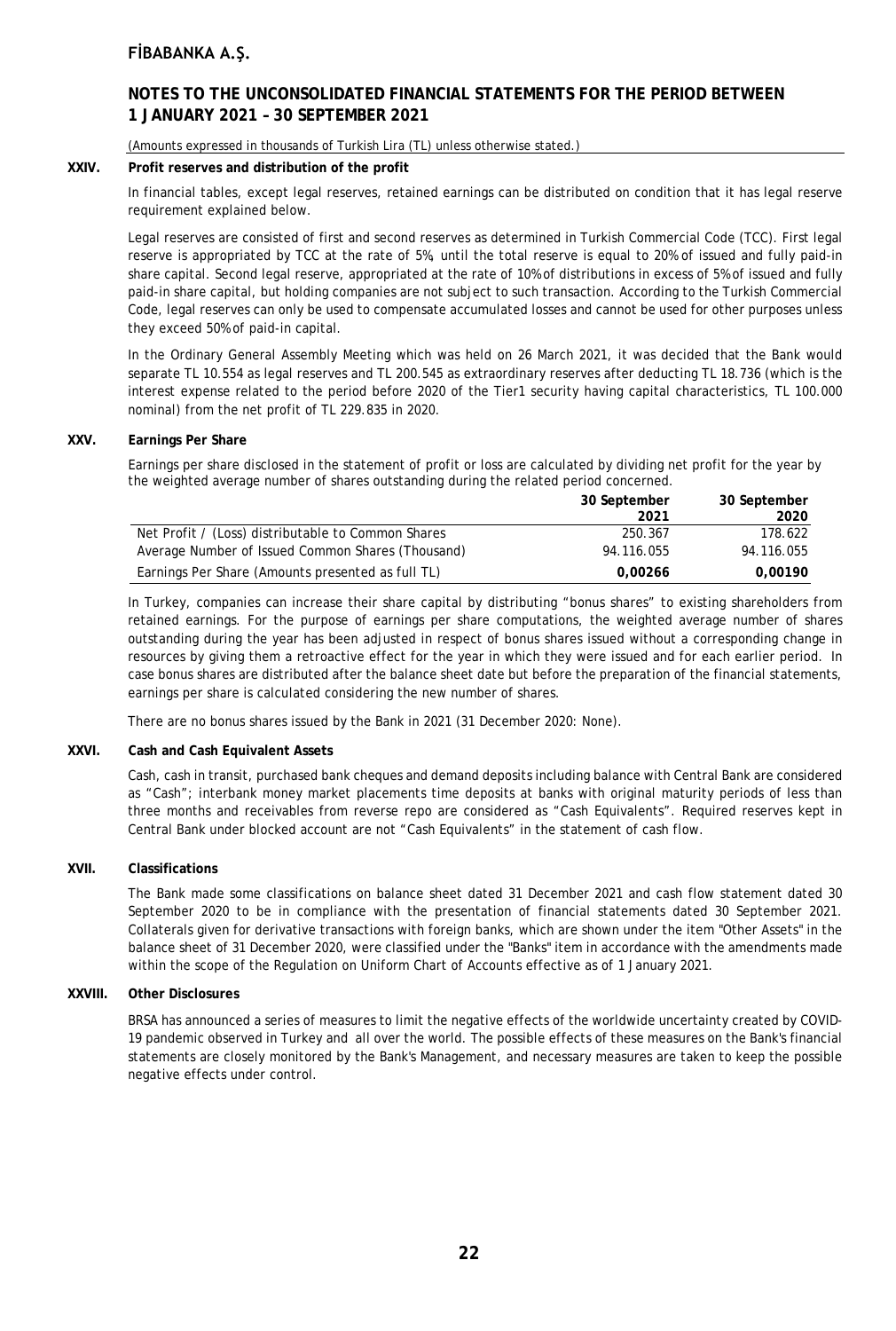### **NOTES TO THE UNCONSOLIDATED FINANCIAL STATEMENTS FOR THE PERIOD BETWEEN 1 JANUARY 2021 – 30 SEPTEMBER 2021**

(Amounts expressed in thousands of Turkish Lira (TL) unless otherwise stated.)

### **XXVIII. Other Disclosures (continued)**

- As stated in the Board Decision dated March 17, 2020 and numbered 8948, the 90-day delay period foreseen for the non-performing loan classification within the scope of Articles 4 and 5 of Regulation on Procedures and Principles for Classification of Loans and the Provisions to be Set Aside, for these loans it shall be applied as 180 days and continuing to allocate provisions for loans that are still classified in the Second Group despite the delay, according to the banks' own risk models in the calculation of expected credit losses within the scope of TFRS 9,

- As stated in the Board Decision dated March 27, 2020 and numbered 8970, within the scope of Article 4 of the Regulation on the Procedures and Principles Regarding the Classification of Loans and the Provisions to be Set Aside, the 30 days delay period for the classification of the loans in the Second Group shall be applied as 90 days for the loans followed in the First Group and provisions for loans that continue to be classified in the First Group despite the 30-day delay, shall be continued to allocate according to the banks' own risk models in the calculation of expected credit losses within the scope of TFRS 9.

The regulation was abolished with the decision dated 16 September 2021 and numbered 9795, starting on 01 October 2021; but the loans evaluated within this scope were decided to be monitored in their current form.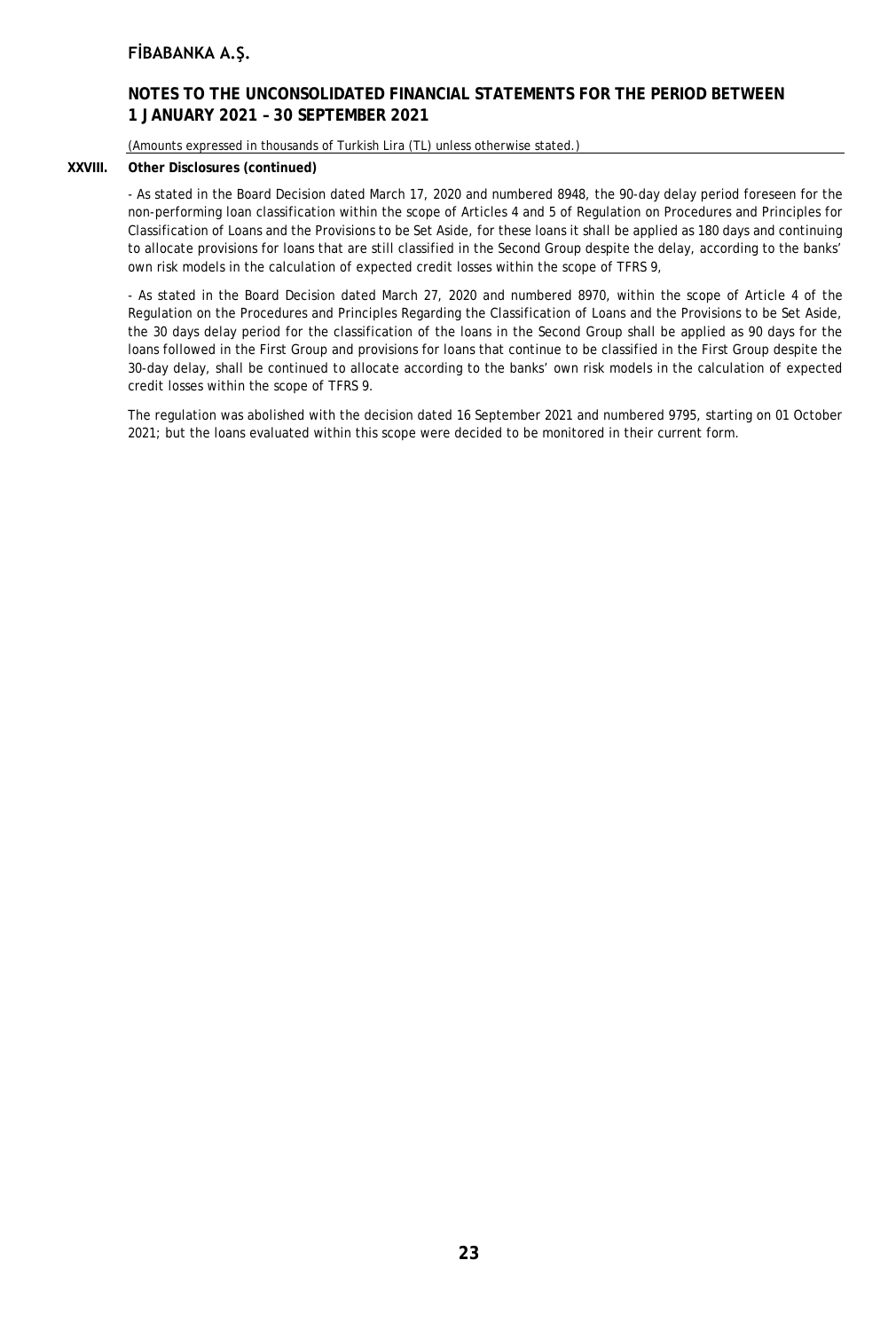### **NOTES TO THE UNCONSOLIDATED FINANCIAL STATEMENTS FOR THE PERIOD BETWEEN 1 JANUARY 2021 – 30 SEPTEMBER 2021**

(Amounts expressed in thousands of Turkish Lira (TL) unless otherwise stated.)

### **SECTION FOUR**

### **INFORMATION ON FINANCIAL POSITION AND RISK MANAGEMENT**

Total capital and capital adequacy ratio have been calculated in accordance with the "Regulation on Equity of Banks" and "Regulation on Measurement and Assessment of Capital Adequacy of Banks".

As of 30 September 2021, the Bank's total capital has been calculated as TL 4.742.596 and the capital adequacy ratio is 19,41% (As of 31 December 2020, the Bank's total capital amounted to TL 4.163.418 and the capital adequacy ratio was 19,39%).

#### **I. Information related to the components of shareholders' equity:**

|                                                                                                                                                                | Current<br>Period<br>(30/09/2021)<br>Amount | Amount as<br>per the<br>regulation<br>before<br>$1/1/2014$ * |
|----------------------------------------------------------------------------------------------------------------------------------------------------------------|---------------------------------------------|--------------------------------------------------------------|
| <b>TIER I CAPITAL</b>                                                                                                                                          |                                             |                                                              |
| Paid-in capital to be entitled for compensation after all creditors                                                                                            | 941.161                                     |                                                              |
| Share Premium                                                                                                                                                  | 128.678                                     |                                                              |
| Reserves (**)                                                                                                                                                  | 785.502                                     |                                                              |
| Other comprehensive income according to TAS                                                                                                                    | 11.559                                      |                                                              |
| Profit                                                                                                                                                         | 250.367                                     |                                                              |
| Current period profit                                                                                                                                          | 250.367                                     |                                                              |
| Prior period profit                                                                                                                                            |                                             |                                                              |
| Bonus shares from associates, subsidiaries and joint-ventures not accounted in current period's<br>profit                                                      |                                             |                                                              |
| <b>Tier I Capital Before Deductions</b>                                                                                                                        | 2.117.267                                   |                                                              |
| Deductions From Tier I Capital                                                                                                                                 |                                             |                                                              |
| Valuation adjustments calculated as per the article 9. (i) of the Regulation on Bank Capital                                                                   |                                             |                                                              |
| Current and prior periods' losses not covered by reserves, and losses accounted under equity<br>according to TAS (***)                                         | 41.195                                      |                                                              |
| Improvement costs for operational leasing                                                                                                                      | 8.124                                       |                                                              |
| Goodwill and other intangible assets and related deferred taxes                                                                                                |                                             |                                                              |
| Other intangibles other than mortgage-servicing rights (net of related tax liability)                                                                          | 188.616                                     |                                                              |
| Excess amount arising from deferred tax assets from temporary differences                                                                                      | 5.875                                       |                                                              |
| Differences arise when assets and liabilities not held at fair value, are subjected to cash flow<br>hedge accounting                                           |                                             |                                                              |
| Total credit losses that exceed total expected loss calculated according to the Regulation on<br>Calculation of Credit Risk by Internal Ratings Based Approach |                                             |                                                              |
| Securitization gains                                                                                                                                           |                                             |                                                              |
| Unrealised gains and losses due to the changes in own credit risk on fair valued liabilities                                                                   |                                             |                                                              |

(\*\*)The difference between the expected credit loss calculated in accordance with TFRS 9 and the total provision amount calculated with the method before TFRS 9 has been recorded in the "Retained Farnings" account: in accordance with Provisional Article 5 of the Regulation on Fquity of Banks, related amount is shown net by adding back

20% of the provision difference, net of tax.<br>(\*\*\*) Based on the decision of BRSA, dated 23 March 2020 and numbered 3397, if the net valuation differences of the securities held by banks in the portfolio of "Financial<br>Asset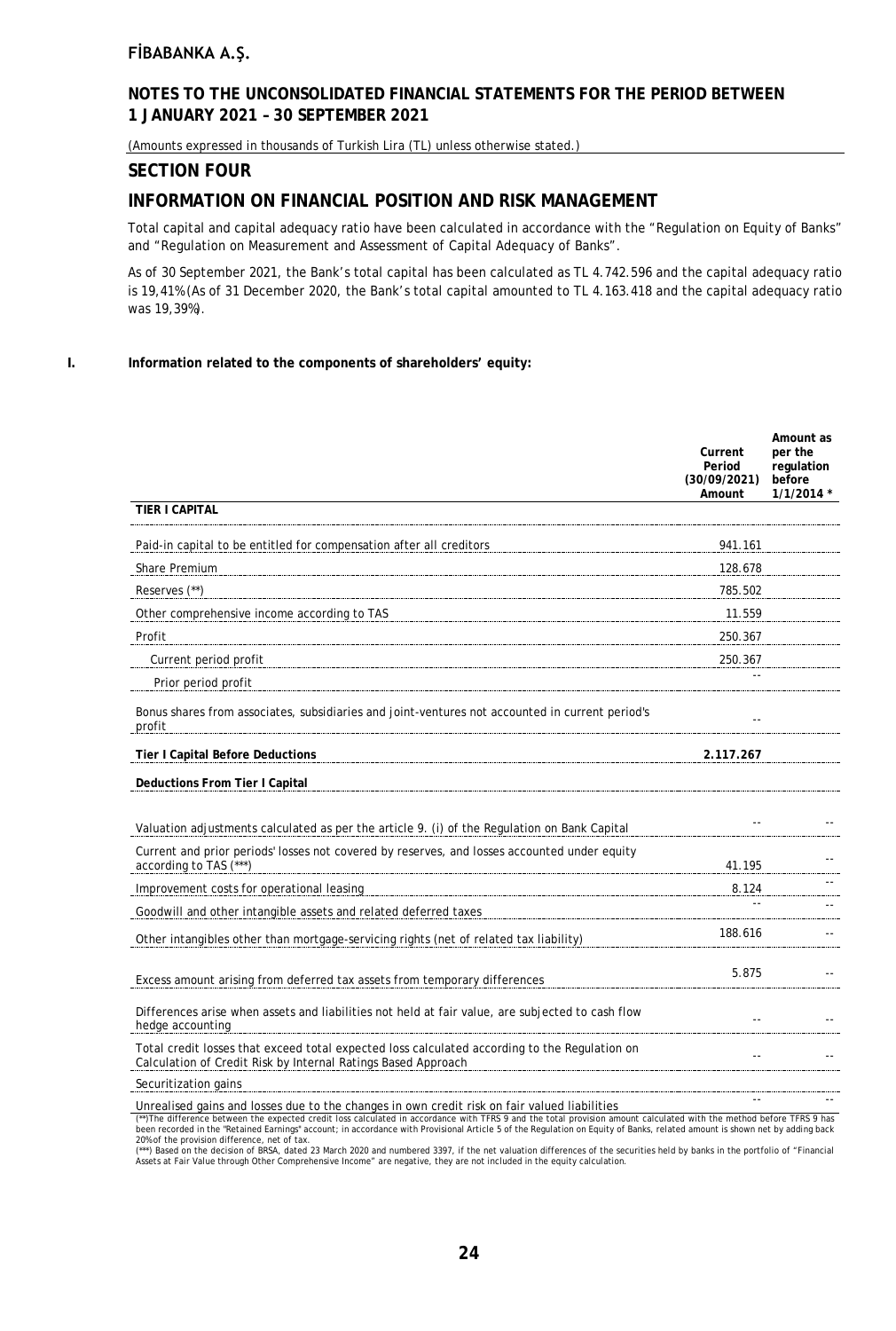# **NOTES TO THE UNCONSOLIDATED FINANCIAL STATEMENTS FOR THE PERIOD BETWEEN 1 JANUARY 2021 – 30 SEPTEMBER 2021**

(Amounts expressed in thousands of Turkish Lira (TL) unless otherwise stated.)

|                                                                                                                                                                                                                                                                                                               | Current<br>Period<br>(30/09/2021)<br>Amount | Amount as<br>per the<br>regulation<br>before<br>$1/1/2014$ * |
|---------------------------------------------------------------------------------------------------------------------------------------------------------------------------------------------------------------------------------------------------------------------------------------------------------------|---------------------------------------------|--------------------------------------------------------------|
| Net amount of defined benefit plans                                                                                                                                                                                                                                                                           |                                             |                                                              |
| Direct and indirect investments of the Bank on its own Tier I Capital                                                                                                                                                                                                                                         |                                             |                                                              |
| Shares obtained against Article 56, Paragraph 4 of the Banking Law<br>Total of net long positions of the investments in equity items of unconsolidated banks and<br>financial institutions where the Bank owns 10% or less of the issued share capital exceeding the<br>10% threshold of above Tier I Capital |                                             |                                                              |
| Total of net long positions of the investments in equity items of unconsolidated banks and<br>financial institutions where the Bank owns 10% or more of the issued share capital exceeding the<br>10% threshold of above Tier I Capital                                                                       |                                             |                                                              |
|                                                                                                                                                                                                                                                                                                               |                                             |                                                              |
| Mortgage servicing rights exceeding the 10% threshold of Tier I Capital<br>Net deferred tax assets arising from temporary differences exceeding the 10% threshold of Tier I<br>Capital                                                                                                                        | $\overline{\phantom{a}}$ .                  |                                                              |
| Amount exceeding 15% threshold of Tier I Capital as per the Article 2, Clause 2 of the Regulation<br>on Measurement and Assessment of Capital Adequacy Ratios of Banks                                                                                                                                        |                                             |                                                              |
| The portion of net long position of the investments in equity items of unconsolidated banks and<br>financial institutions where the Bank owns 10% or more of the issued share capital not deducted<br>from Tier I Capital                                                                                     |                                             |                                                              |
| Excess amount arising from mortgage servicing rights                                                                                                                                                                                                                                                          |                                             |                                                              |
| Excess amount arising from deferred tax assets from temporary differences                                                                                                                                                                                                                                     |                                             |                                                              |
| Other items to be defined by the BRSA                                                                                                                                                                                                                                                                         |                                             |                                                              |
| Deductions from Tier I Capital in cases where there are no adequate Additional Tier I or Tier II<br>Capitals                                                                                                                                                                                                  |                                             |                                                              |
| Total Deductions From Common Equity Tier I Capital                                                                                                                                                                                                                                                            | 243.810                                     |                                                              |
| <b>Total Common Equity Tier I Capital</b>                                                                                                                                                                                                                                                                     | 1.873.457                                   |                                                              |
| ADDITIONAL TIER I CAPITAL                                                                                                                                                                                                                                                                                     |                                             |                                                              |
| Preferred stock not included in Tier I capital and the related share premiums                                                                                                                                                                                                                                 |                                             |                                                              |
| Debt instruments and the related issuance premiums defined by the BRSA                                                                                                                                                                                                                                        | 366.355                                     |                                                              |
| Debt instruments and the related issuance premiums defined by the BRSA (Covered by Temporary<br>Article 4)                                                                                                                                                                                                    |                                             |                                                              |
| <b>Additional Core Capital before Deductions</b>                                                                                                                                                                                                                                                              | 366.355                                     |                                                              |
| Deductions from Additional Core Capital                                                                                                                                                                                                                                                                       |                                             |                                                              |
| Direct and indirect investments of the Bank on its own Additional Tier I Capital                                                                                                                                                                                                                              |                                             |                                                              |
| Investments in equity instruments issued by Banks or financial institutions invested in Bank's<br>Additional Tier I Capital and having conditions stated in the Article 7 of the Regulation                                                                                                                   |                                             |                                                              |
| The total of net long position of the direct or indirect investments in Additional Tier I Capital of<br>unconsolidated banks and financial institutions where the Bank owns more than 10% of the issued<br>share capital                                                                                      |                                             |                                                              |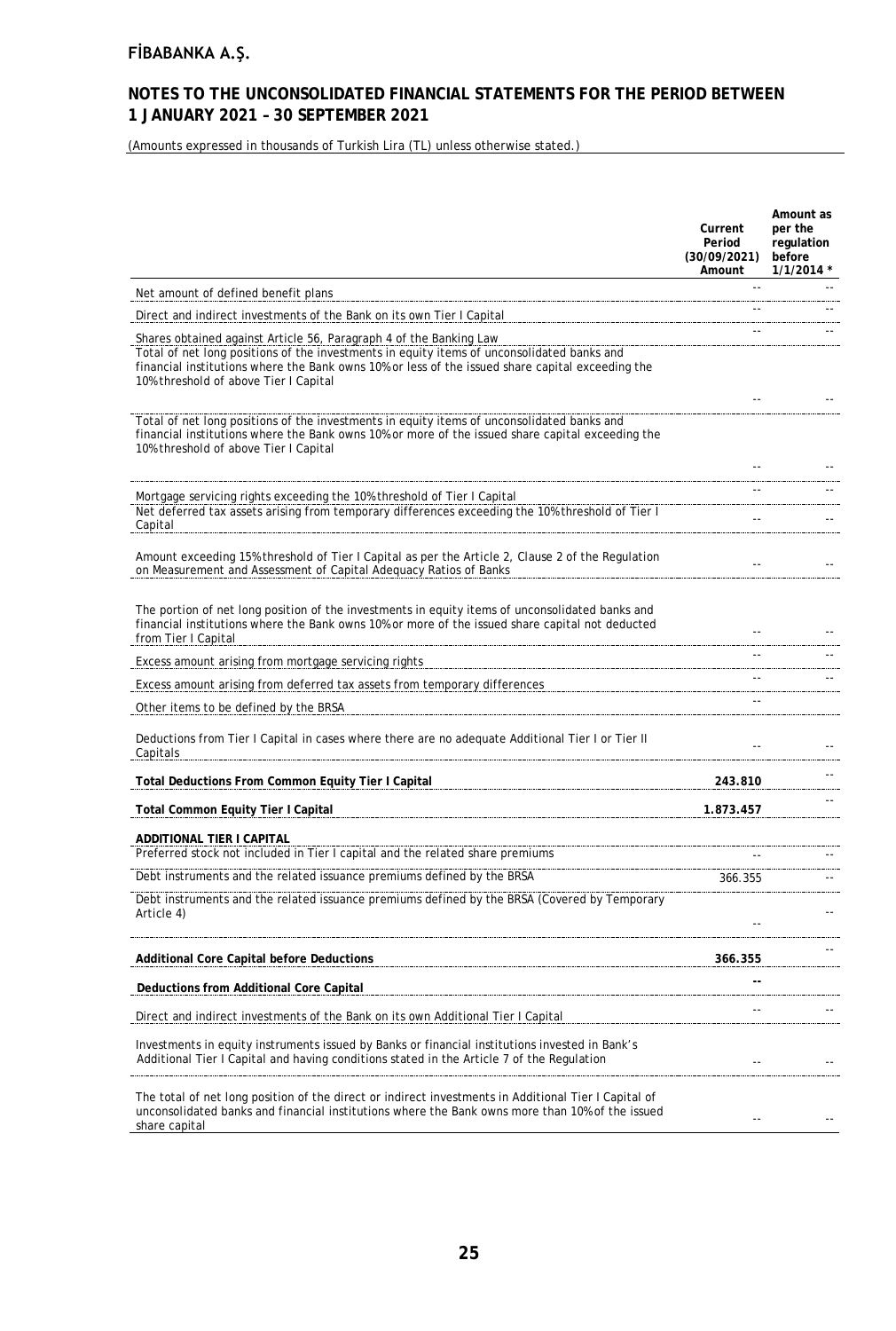# **NOTES TO THE UNCONSOLIDATED FINANCIAL STATEMENTS FOR THE PERIOD BETWEEN 1 JANUARY 2021 – 30 SEPTEMBER 2021**

(Amounts expressed in thousands of Turkish Lira (TL) unless otherwise stated.)

|                                                                                                                                                                                                                                                                                          | Current<br>Period<br>(30/09/2021)<br>Amount | Amount as per<br>the regulation<br>before<br>$1/1/2014$ * |
|------------------------------------------------------------------------------------------------------------------------------------------------------------------------------------------------------------------------------------------------------------------------------------------|---------------------------------------------|-----------------------------------------------------------|
| The total of net long position of the direct or indirect investments in Additional Tier I Capital of<br>unconsolidated banks and financial institutions where the Bank owns more than 10% of the issued<br>share capital                                                                 |                                             |                                                           |
| Other items to be defined by the BRSA                                                                                                                                                                                                                                                    |                                             |                                                           |
| Items to be Deducted from Tier I Capital during the Transition Period                                                                                                                                                                                                                    |                                             |                                                           |
| Goodwill and other intangible assets and related deferred tax liabilities which will not deducted<br>from Common Equity Tier I capital for the purposes of the first sub-paragraph of the Provisional<br>Article 2 of the Regulation on Banks' Own Funds (-)                             |                                             |                                                           |
| Net deferred tax asset/liability not deducted from Tier I Capital as per the Temporary Article 2,<br>Clause 1 of the Regulation on Measurement and Assessment of Capital Adequacy Ratios of Banks (-)                                                                                    |                                             |                                                           |
| Deduction from Additional Tier I Capital when there is not enough Tier II Capital (-)                                                                                                                                                                                                    | $\sim$ $\sim$                               |                                                           |
| Total Deductions from Additional Tier I Capital                                                                                                                                                                                                                                          |                                             |                                                           |
| <b>Total Additional Tier I Capital</b>                                                                                                                                                                                                                                                   | 366.355                                     |                                                           |
| Total Tier   Capital (Tier   Capital=Common Equity+Additional Tier   Capital)<br>The London Capital Common Capity+Additional Tier   Capital)                                                                                                                                             | 2.239.812                                   |                                                           |
| TIER II CAPITAL                                                                                                                                                                                                                                                                          |                                             |                                                           |
| Debt instruments and share issue premiums deemed suitable by the BRSA                                                                                                                                                                                                                    | 2.232.446                                   |                                                           |
| Debt instruments and share issue premiums deemed suitable by BRSA (Temporary Article 4)                                                                                                                                                                                                  |                                             |                                                           |
| Provisions (Article 8 of the Regulation on the Equity of Banks)                                                                                                                                                                                                                          | 270.338                                     |                                                           |
| Tier II Capital before Deductions                                                                                                                                                                                                                                                        | 2.502.784                                   |                                                           |
| Deductions from Tier II Capital                                                                                                                                                                                                                                                          |                                             |                                                           |
| Direct and indirect investments of the Bank on its own Tier II Capital (-)                                                                                                                                                                                                               |                                             |                                                           |
| Investments in equity instruments issued by banks and financial institutions invested in Bank's Tier<br>Il Capital and having conditions stated in the Article 8 of the Regulation                                                                                                       |                                             |                                                           |
| Total of net long positions of the investments in equity items of unconsolidated banks and financial<br>institutions where the Bank owns 10% or less of the issued share capital exceeding the 10%<br>threshold of above Tier I Capital (-)                                              |                                             |                                                           |
|                                                                                                                                                                                                                                                                                          |                                             |                                                           |
| Total of net long position of the direct or indirect investments in Additional Tier I Capital and Tier II<br>Capital of unconsolidated banks and financial institutions where the Bank owns 10% or more of the<br>issued share capital exceeding the 10% threshold of Tier I Capital (-) |                                             |                                                           |
| Other items to be defined by the BRSA (-)                                                                                                                                                                                                                                                |                                             |                                                           |
| <b>Total Deductions from Tier II Capital</b>                                                                                                                                                                                                                                             |                                             |                                                           |
| <b>Total Tier II Capital</b>                                                                                                                                                                                                                                                             | 2.502.784                                   |                                                           |
| Total Equity (Total Tier I and Tier II Capital)                                                                                                                                                                                                                                          | 4.742.596                                   |                                                           |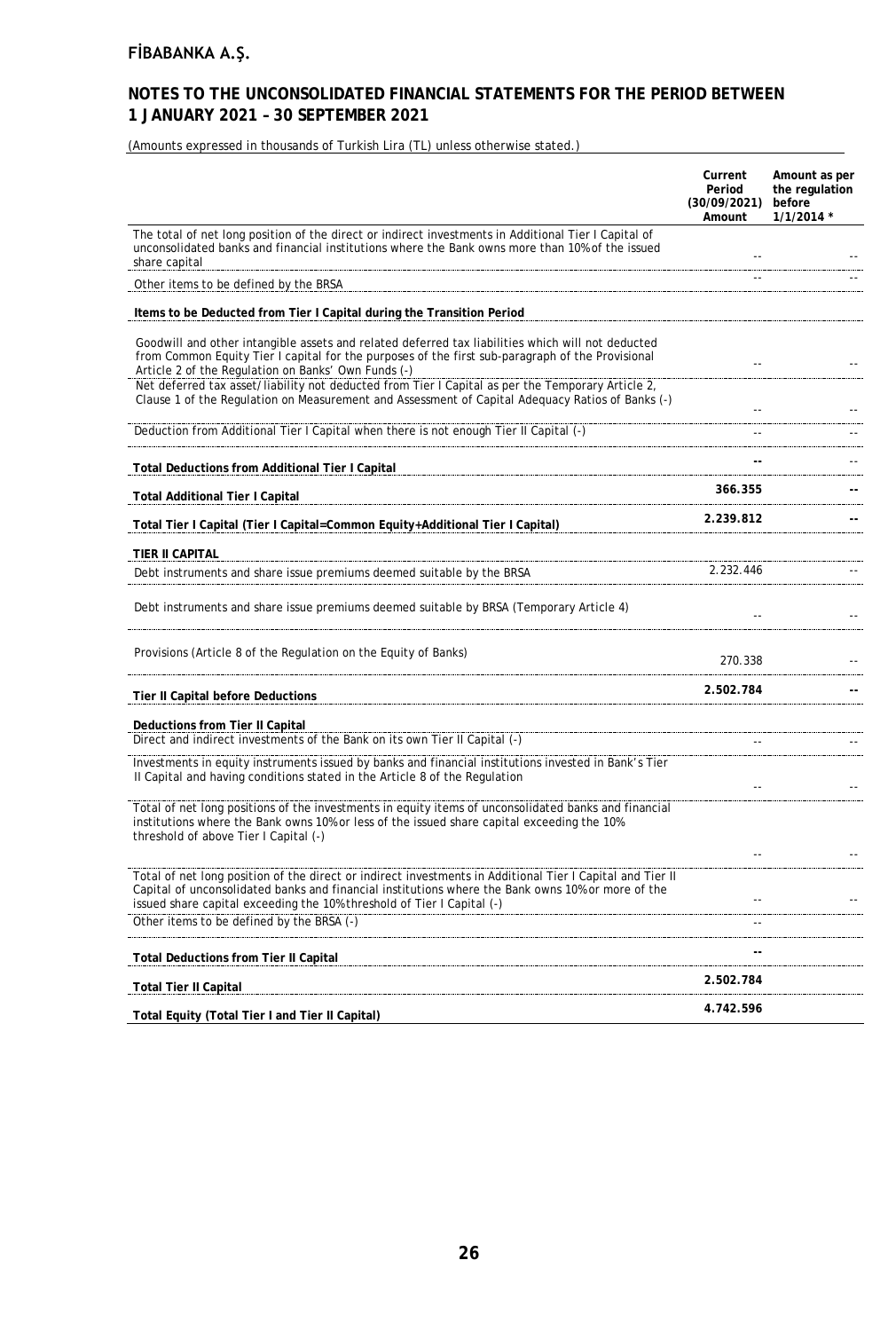### **NOTES TO THE UNCONSOLIDATED FINANCIAL STATEMENTS FOR THE PERIOD BETWEEN 1 JANUARY 2021 – 30 SEPTEMBER 2021**

(Amounts expressed in thousands of Turkish Lira (TL) unless otherwise stated.)

|                                                                                                                                                                                                                                                                                                                                                                                                                                                             | Current<br>Period<br>(30/09/2021)<br>Amount | Amount as<br>per the<br>regulation<br>before<br>$1/1/2014$ * |
|-------------------------------------------------------------------------------------------------------------------------------------------------------------------------------------------------------------------------------------------------------------------------------------------------------------------------------------------------------------------------------------------------------------------------------------------------------------|---------------------------------------------|--------------------------------------------------------------|
| Total Tier I Capital and Tier II Capital (Total Equity)                                                                                                                                                                                                                                                                                                                                                                                                     | 4.742.596                                   |                                                              |
| Loans granted against the Articles 50 and 51 of the Banking Law                                                                                                                                                                                                                                                                                                                                                                                             |                                             |                                                              |
| Net book values of movables and immovable exceeding the limit defined in the Article 57, Clause 1<br>of the Banking Law and the assets acquired against overdue receivables and held for sale but<br>retained more than five years                                                                                                                                                                                                                          |                                             |                                                              |
| Other items to be defined by the BRSA                                                                                                                                                                                                                                                                                                                                                                                                                       |                                             |                                                              |
| Items to be Deducted from the Sum of Tier I and Tier II Capital (Capital) During the Transition<br>Period                                                                                                                                                                                                                                                                                                                                                   |                                             |                                                              |
| The portion of total of net long positions of the investments in equity items of unconsolidated banks<br>and financial institutions where the Bank owns 10% or less of the issued share capital exceeding the<br>10% threshold of above Tier I Capital not deducted from Tier I Capital, Additional Tier I Capital or<br>Tier II Capital as per the Temporary Article 2, Clause 1 of the Regulation                                                         |                                             |                                                              |
| The portion of total of net long positions of the investments in equity items of unconsolidated banks<br>and financial institutions where the Bank owns more than 10% of the issued share capital exceeding<br>the 10% threshold of above Tier I Capital not deducted from Additional Tier I Capital or Tier II<br>Capital as per the Temporary Article 2, Clause 1 of the Regulation                                                                       |                                             |                                                              |
| The portion of net long position of the investments in equity items of unconsolidated banks and<br>financial institutions where the Bank owns 10% or more of the issued share capital, of the net<br>deferred tax assets arising from temporary differences and of the mortgage servicing rights not<br>deducted from Tier I Capital as per the Temporary Article 2, Clause 2, Paragraph (1) and (2) and<br>Temporary Article 2, Clause 1 of the Regulation |                                             |                                                              |
| <b>EQUITY</b>                                                                                                                                                                                                                                                                                                                                                                                                                                               | 4.742.596                                   |                                                              |
| Total Capital (Total of Tier I Capital and Tier II Capital)                                                                                                                                                                                                                                                                                                                                                                                                 | 4.742.596                                   |                                                              |
| Total Risk Weighted Assets (****)                                                                                                                                                                                                                                                                                                                                                                                                                           | 24.436.542                                  |                                                              |
| CAPITAL ADEQUACY RATIOS                                                                                                                                                                                                                                                                                                                                                                                                                                     |                                             |                                                              |
| Core Capital Adequacy Ratio (%)                                                                                                                                                                                                                                                                                                                                                                                                                             | 7,67                                        |                                                              |
| Tier I Capital Adequacy Ratio (%)                                                                                                                                                                                                                                                                                                                                                                                                                           | 9,17                                        |                                                              |
| Capital Adequacy Ratio (%)                                                                                                                                                                                                                                                                                                                                                                                                                                  | 19,41                                       |                                                              |
| <b>BUFFERS</b>                                                                                                                                                                                                                                                                                                                                                                                                                                              |                                             |                                                              |
| Total Additional Core Capital Requirement Ratio (a+b+c)                                                                                                                                                                                                                                                                                                                                                                                                     | 2,54                                        |                                                              |
| a) Capital Conservation Buffer Requirement (%)                                                                                                                                                                                                                                                                                                                                                                                                              | 2,50                                        |                                                              |
| b)Bank-specific Counter-Cyclical Buffer Requirement(%)                                                                                                                                                                                                                                                                                                                                                                                                      | 0,04                                        |                                                              |
| c)Systemically Important Banks Buffer Requirement Ratio (%)                                                                                                                                                                                                                                                                                                                                                                                                 |                                             |                                                              |

c)Systemically Important Banks Buffer Requirement Ratio (%)<br>(\*\*\*)It is used simple arithmetic mean of Central Bank's foreign currency buying rates belonging to the last 252 business days from the calculation date.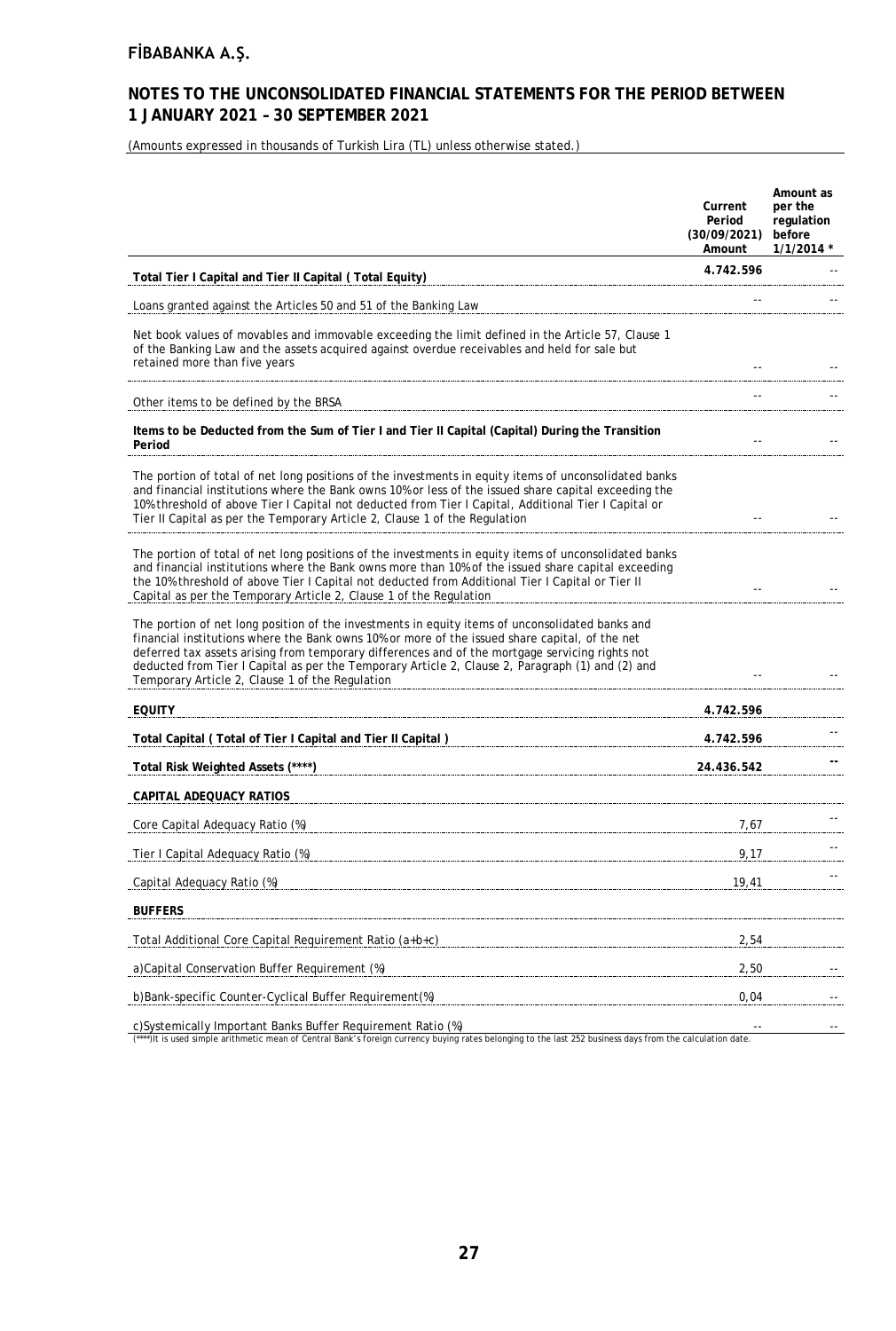### **NOTES TO THE UNCONSOLIDATED FINANCIAL STATEMENTS FOR THE PERIOD BETWEEN 1 JANUARY 2021 – 30 SEPTEMBER 2021**

(Amounts expressed in thousands of Turkish Lira (TL) unless otherwise stated.)

|                                                                                                                                                                                                                                   | Current<br>Period<br>(30/09/2021)<br>Amount | Amount as<br>per the<br>regulation<br>before<br>$1/1/2014$ * |
|-----------------------------------------------------------------------------------------------------------------------------------------------------------------------------------------------------------------------------------|---------------------------------------------|--------------------------------------------------------------|
| The ratio of Additional Common Equity Tier I capital which will be calculated by the first paragraph<br>of the Article 4 of Regulation on Capital Conservation and Countercyclical Capital Buffers to risk<br>weighted assets (%) | 3,17                                        |                                                              |
| Amounts lower than Excesses as per Deduction Rules                                                                                                                                                                                |                                             |                                                              |
| Remaining total of net long positions of the investments in equity items of unconsolidated banks<br>and financial institutions where the Bank owns 10% or less of the issued share capital                                        |                                             |                                                              |
| Remaining total of net long positions of the investments in Tier I Capital of unconsolidated banks<br>and financial institutions where the Bank owns more than 10% or less of the Tier I Capital                                  |                                             |                                                              |
| Remaining mortgage servicing rights                                                                                                                                                                                               |                                             |                                                              |
| Net deferred tax assets arising from temporary differences                                                                                                                                                                        |                                             |                                                              |
| Limits for Provisions Used in Tier II Capital Calculation                                                                                                                                                                         |                                             |                                                              |
| General provisions for standard based receivables (before tenthousandtwentyfive limitation)                                                                                                                                       | 468.821                                     |                                                              |
| Up to 1,25% of total risk-weighted amount of general provisions for receivables where the standard<br>approach used                                                                                                               | 270.338                                     |                                                              |
| Total loan provision that exceeds total expected loss calculated according to Communiqué on<br>Calculation of Credit Risk by Internal Ratings Based Approach                                                                      |                                             |                                                              |
| Total loan provision that exceeds total expected loss calculated according to Communiqué on<br>Calculation of Credit Risk by Internal Ratings Based Approach, limited by 0,6% risk weighted assets                                |                                             |                                                              |
| Debt Instruments Covered by Temporary Article 4 (effective between 01/01/2018-01/01/2022)                                                                                                                                         |                                             |                                                              |
| Upper limit for Additional Tier I Capital items subject to Temporary Article 4                                                                                                                                                    |                                             |                                                              |
| Amount of Additional Tier I Capital items subject to Temporary Article 4 that exceeds upper limit                                                                                                                                 |                                             |                                                              |
| Upper limit for Additional Tier II Capital items subject to Temporary Article 4                                                                                                                                                   |                                             |                                                              |
| Amount of Additional Tier II Capital items subject to Temporary Article 4 that exceeds upper limit                                                                                                                                |                                             |                                                              |

\* The amounts to be considered under the transitional provisions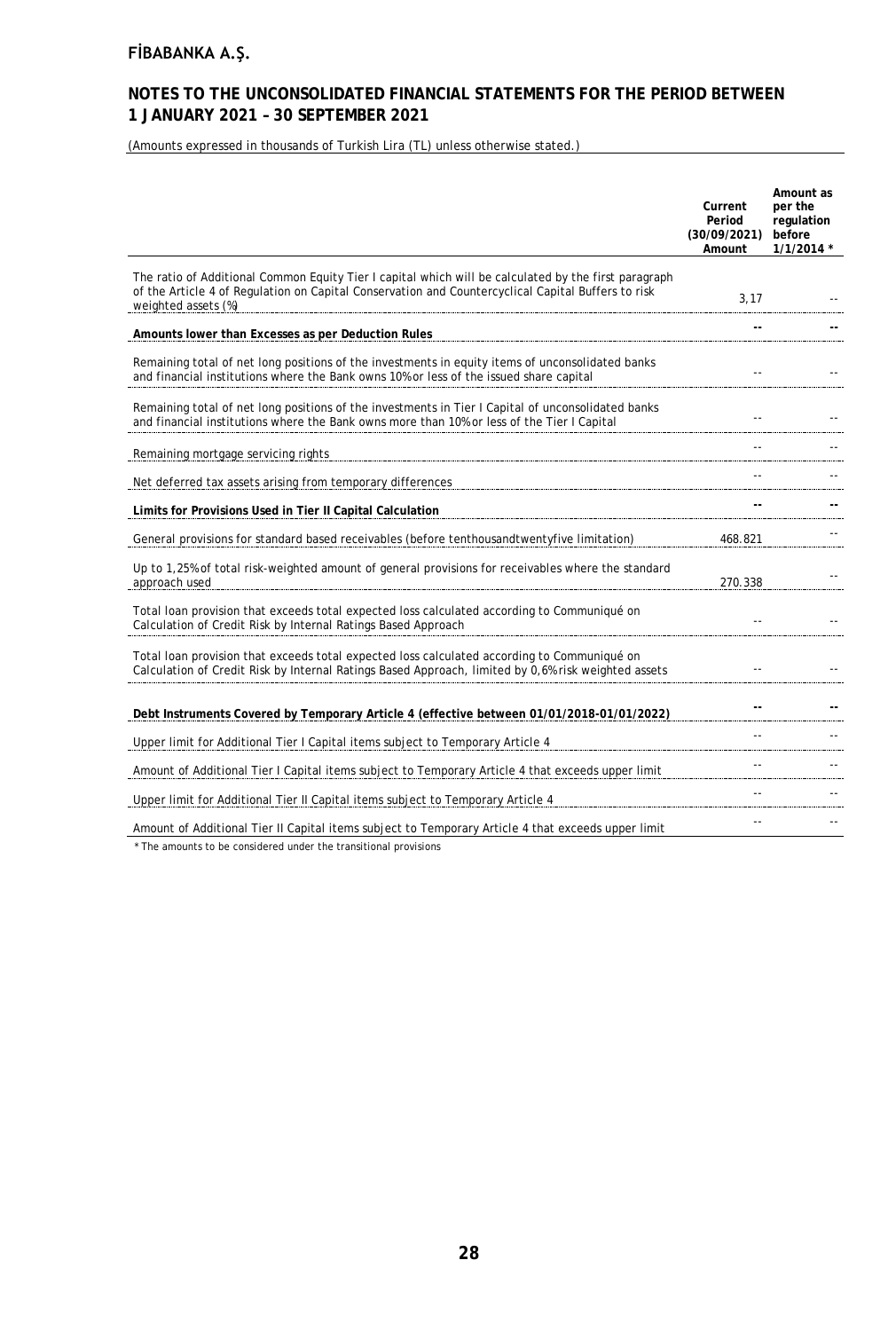### **NOTES TO THE UNCONSOLIDATED FINANCIAL STATEMENTS FOR THE PERIOD BETWEEN 1 JANUARY 2021 – 30 SEPTEMBER 2021**

(Amounts expressed in thousands of Turkish Lira (TL) unless otherwise stated.)

#### **II. Information related to the components of shareholders' equity:**

|                                                                                                                                                                | <b>Prior Period</b><br>(31/12/2020)<br>Amount | Amount as<br>per the<br>regulation<br>before<br>$1/1/2014*$ |
|----------------------------------------------------------------------------------------------------------------------------------------------------------------|-----------------------------------------------|-------------------------------------------------------------|
| <b>TIER I CAPITAL</b>                                                                                                                                          |                                               |                                                             |
| Paid-in capital to be entitled for compensation after all creditors                                                                                            | 941.161                                       |                                                             |
| Share Premium                                                                                                                                                  | 128.678                                       |                                                             |
| Reserves (**)                                                                                                                                                  | 652.414                                       |                                                             |
| Other comprehensive income according to TAS                                                                                                                    | 22.263                                        |                                                             |
| Profit                                                                                                                                                         | 229.835                                       |                                                             |
| Current period profit                                                                                                                                          | 229.835                                       |                                                             |
| Prior period profit                                                                                                                                            |                                               |                                                             |
| Bonus shares from associates, subsidiaries and joint-ventures not accounted in current period's<br>profit                                                      |                                               |                                                             |
| <b>Tier I Capital Before Deductions</b>                                                                                                                        | 1.974.351                                     |                                                             |
| Deductions From Tier I Capital                                                                                                                                 |                                               |                                                             |
|                                                                                                                                                                |                                               |                                                             |
| Valuation adjustments calculated as per the article 9. (i) of the Regulation on Bank Capital                                                                   |                                               |                                                             |
| Current and prior periods' losses not covered by reserves, and losses accounted under equity<br>according to TAS (***)                                         | 44.426                                        |                                                             |
| Improvement costs for operational leasing                                                                                                                      | 9.422                                         |                                                             |
| Goodwill and other intangible assets and related deferred taxes                                                                                                |                                               |                                                             |
| Other intangibles other than mortgage-servicing rights (net of related tax liability)                                                                          | 153.888                                       |                                                             |
| Excess amount arising from deferred tax assets from temporary differences                                                                                      | 30.200                                        |                                                             |
| Differences arise when assets and liabilities not held at fair value, are subjected to cash flow<br>hedge accounting                                           | $\overline{a}$                                |                                                             |
| Total credit losses that exceed total expected loss calculated according to the Regulation on<br>Calculation of Credit Risk by Internal Ratings Based Approach | $\overline{a}$                                |                                                             |
| Securitization gains                                                                                                                                           |                                               |                                                             |
| Unrealised gains and losses due to the changes in own credit risk on fair valued liabilities                                                                   |                                               |                                                             |

(\*\*)The difference between the expected credit loss calculated in accordance with TFRS 9 and the total provision amount calculated with the method before TFRS 9 has<br>been recorded in the "Retained Earnings" account; in acco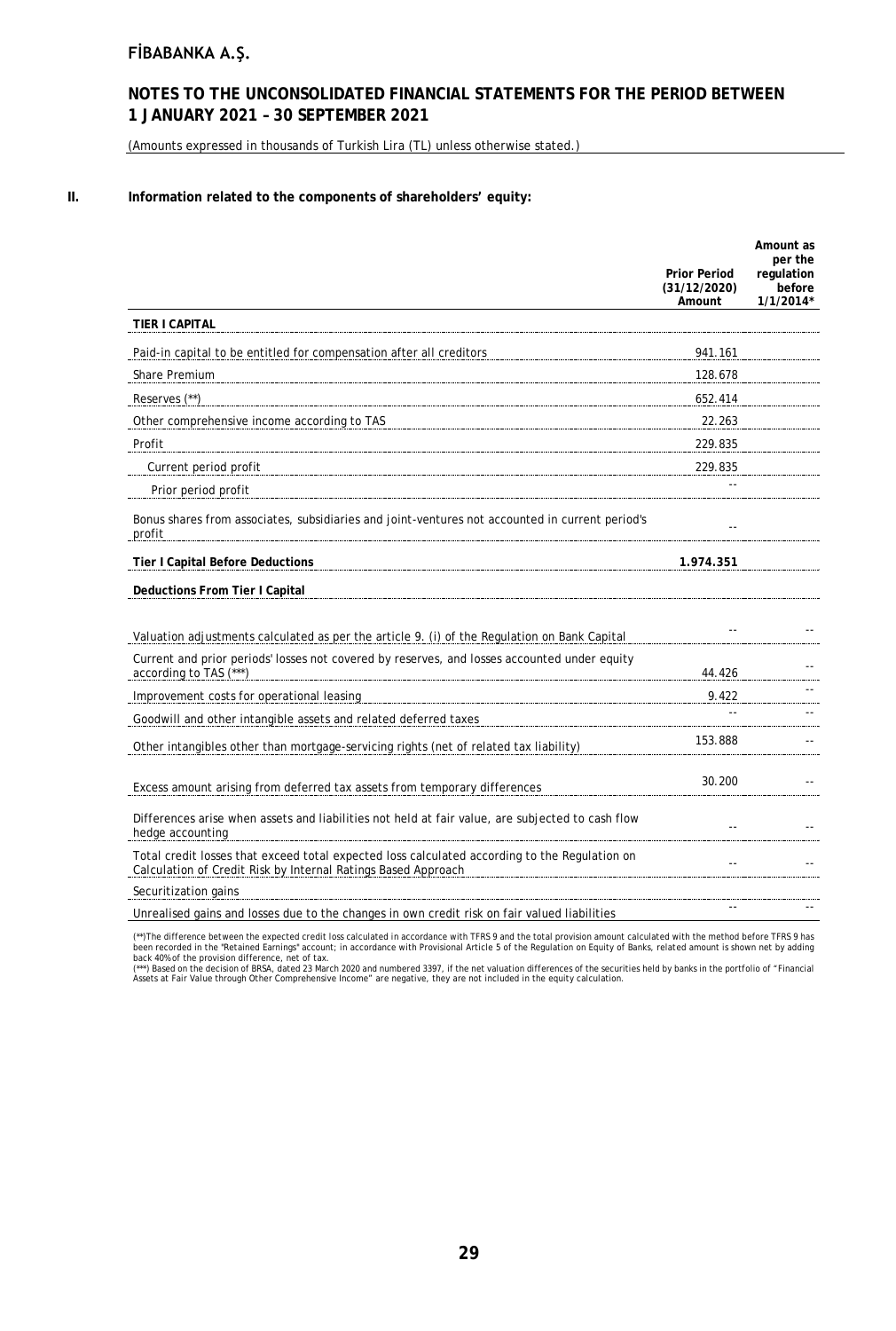### **NOTES TO THE UNCONSOLIDATED FINANCIAL STATEMENTS FOR THE PERIOD BETWEEN 1 JANUARY 2021 – 30 SEPTEMBER 2021**

(Amounts expressed in thousands of Turkish Lira (TL) unless otherwise stated.)

|                                                                                                                                                                                                                                                                                                               | <b>Prior Period</b><br>(31/12/2020)<br>Amount | Amount as<br>per the<br>regulation<br>before<br>$1/1/2014*$ |
|---------------------------------------------------------------------------------------------------------------------------------------------------------------------------------------------------------------------------------------------------------------------------------------------------------------|-----------------------------------------------|-------------------------------------------------------------|
| Net amount of defined benefit plans                                                                                                                                                                                                                                                                           |                                               |                                                             |
| Direct and indirect investments of the Bank on its own Tier I Capital                                                                                                                                                                                                                                         |                                               |                                                             |
| Shares obtained against Article 56, Paragraph 4 of the Banking Law<br>Total of net long positions of the investments in equity items of unconsolidated banks and<br>financial institutions where the Bank owns 10% or less of the issued share capital exceeding the<br>10% threshold of above Tier I Capital |                                               |                                                             |
| Total of net long positions of the investments in equity items of unconsolidated banks and<br>financial institutions where the Bank owns 10% or more of the issued share capital exceeding<br>the 10% threshold of above Tier I Capital                                                                       |                                               |                                                             |
|                                                                                                                                                                                                                                                                                                               |                                               |                                                             |
| Mortgage servicing rights exceeding the 10% threshold of Tier I Capital<br>Net deferred tax assets arising from temporary differences exceeding the 10% threshold of Tier<br>I Capital                                                                                                                        |                                               |                                                             |
| Amount exceeding 15% threshold of Tier I Capital as per the Article 2, Clause 2 of the<br>Regulation on Measurement and Assessment of Capital Adequacy Ratios of Banks                                                                                                                                        |                                               |                                                             |
| The portion of net long position of the investments in equity items of unconsolidated banks and<br>financial institutions where the Bank owns 10% or more of the issued share capital not<br>deducted from Tier I Capital                                                                                     |                                               |                                                             |
| Excess amount arising from mortgage servicing rights                                                                                                                                                                                                                                                          |                                               |                                                             |
| Excess amount arising from deferred tax assets from temporary differences                                                                                                                                                                                                                                     |                                               |                                                             |
| Other items to be defined by the BRSA                                                                                                                                                                                                                                                                         |                                               |                                                             |
| Deductions from Tier I Capital in cases where there are no adequate Additional Tier I or Tier II<br>Capitals                                                                                                                                                                                                  |                                               |                                                             |
| Total Deductions From Common Equity Tier I Capital                                                                                                                                                                                                                                                            | 237.936                                       |                                                             |
| <b>Total Common Equity Tier I Capital</b>                                                                                                                                                                                                                                                                     | 1.736.415                                     |                                                             |
| ADDITIONAL TIER I CAPITAL<br>Preferred stock not included in Tier I capital and the related share premiums                                                                                                                                                                                                    |                                               |                                                             |
| Debt instruments and the related issuance premiums defined by the BRSA                                                                                                                                                                                                                                        | 320.215                                       |                                                             |
| Debt instruments and the related issuance premiums defined by the BRSA (Covered by<br>Temporary Article 4)                                                                                                                                                                                                    |                                               |                                                             |
| <b>Additional Core Capital before Deductions</b>                                                                                                                                                                                                                                                              | 320.215                                       |                                                             |
| Deductions from Additional Core Capital                                                                                                                                                                                                                                                                       |                                               |                                                             |
| Direct and indirect investments of the Bank on its own Additional Tier I Capital                                                                                                                                                                                                                              |                                               |                                                             |
| Investments in equity instruments issued by Banks or financial institutions invested in Bank's<br>Additional Tier I Capital and having conditions stated in the Article 7 of the Regulation                                                                                                                   | $-$                                           |                                                             |
| The total of net long position of the direct or indirect investments in Additional Tier I Capital<br>of unconsolidated banks and financial institutions where the Bank owns more than 10% of the<br>issued share capital                                                                                      |                                               |                                                             |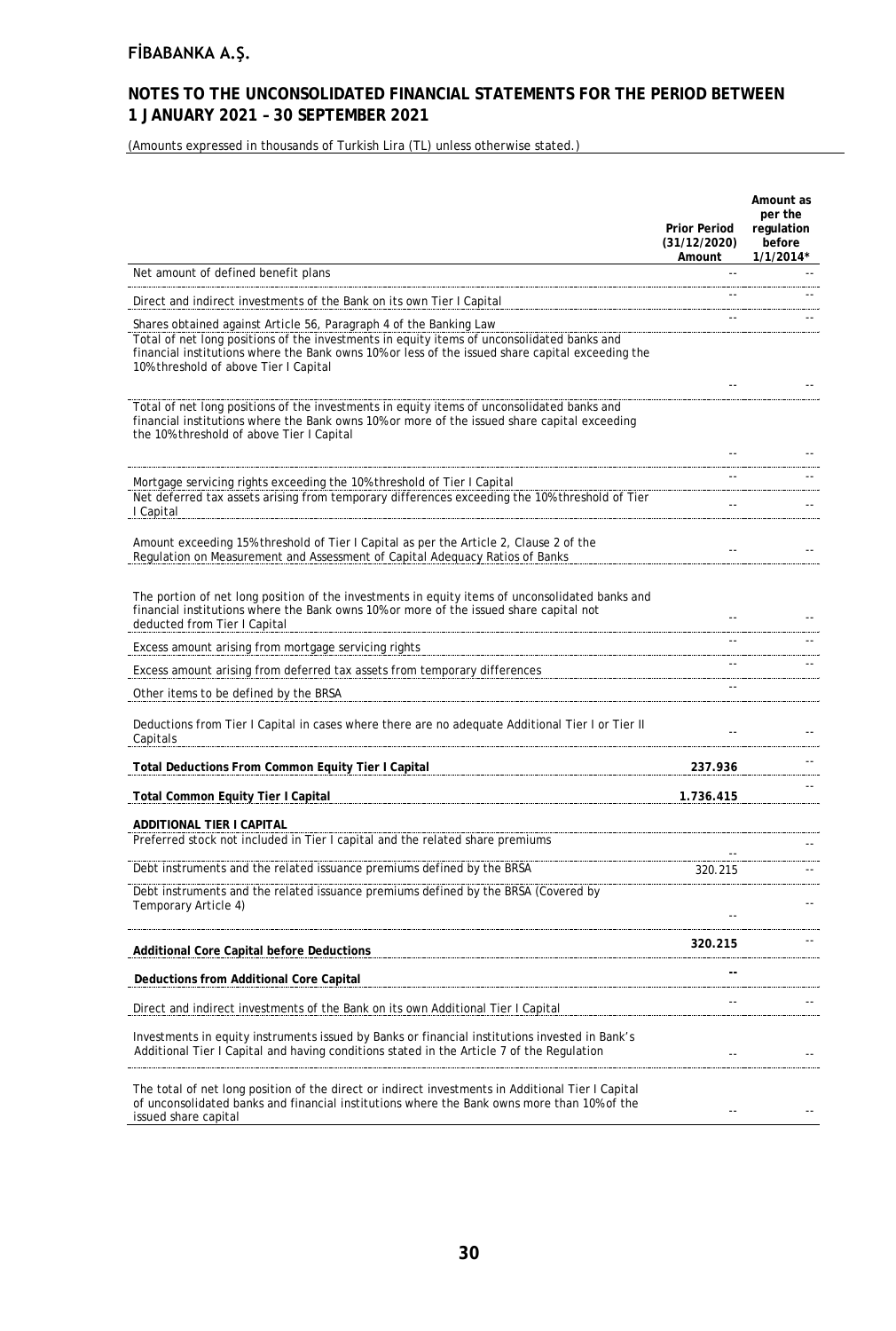# **NOTES TO THE UNCONSOLIDATED FINANCIAL STATEMENTS FOR THE PERIOD BETWEEN 1 JANUARY 2021 – 30 SEPTEMBER 2021**

(Amounts expressed in thousands of Turkish Lira (TL) unless otherwise stated.)

|                                                                                                                                                                                                                                                                                                                                                        | <b>Prior Period</b><br>(31/12/2020)<br>Amount | Amount as<br>per the<br>regulation<br>before<br>$1/1/2014*$ |
|--------------------------------------------------------------------------------------------------------------------------------------------------------------------------------------------------------------------------------------------------------------------------------------------------------------------------------------------------------|-----------------------------------------------|-------------------------------------------------------------|
| The total of net long position of the direct or indirect investments in Additional Tier I<br>Capital of unconsolidated banks and financial institutions where the Bank owns more than<br>10% of the issued share capital                                                                                                                               |                                               |                                                             |
| Other items to be defined by the BRSA                                                                                                                                                                                                                                                                                                                  |                                               |                                                             |
| Items to be Deducted from Tier I Capital during the Transition Period                                                                                                                                                                                                                                                                                  |                                               |                                                             |
| Goodwill and other intangible assets and related deferred tax liabilities which will not<br>deducted from Common Equity Tier I capital for the purposes of the first sub-paragraph of<br>the Provisional Article 2 of the Regulation on Banks' Own Funds (-)<br>Net deferred tax asset/liability not deducted from Tier I Capital as per the Temporary |                                               |                                                             |
| Article 2, Clause 1 of the Regulation on Measurement and Assessment of Capital Adequacy<br>Ratios of Banks (-)                                                                                                                                                                                                                                         |                                               |                                                             |
| Deduction from Additional Tier I Capital when there is not enough Tier II Capital (-)                                                                                                                                                                                                                                                                  |                                               |                                                             |
| <b>Total Deductions from Additional Tier I Capital</b>                                                                                                                                                                                                                                                                                                 |                                               |                                                             |
| <b>Total Additional Tier I Capital</b>                                                                                                                                                                                                                                                                                                                 | 320.215                                       |                                                             |
| Total Tier I Capital (Tier I Capital=Common Equity+Additional Tier I Capital)                                                                                                                                                                                                                                                                          | 2.056.630                                     |                                                             |
| TIER II CAPITAL                                                                                                                                                                                                                                                                                                                                        |                                               |                                                             |
| Debt instruments and share issue premiums deemed suitable by the BRSA                                                                                                                                                                                                                                                                                  | 1.868.480                                     |                                                             |
| Debt instruments and share issue premiums deemed suitable by BRSA (Temporary Article 4)                                                                                                                                                                                                                                                                |                                               |                                                             |
| Provisions (Article 8 of the Regulation on the Equity of Banks)                                                                                                                                                                                                                                                                                        | 238.308                                       |                                                             |
| Tier II Capital before Deductions                                                                                                                                                                                                                                                                                                                      | 2.106.788                                     |                                                             |
|                                                                                                                                                                                                                                                                                                                                                        |                                               |                                                             |
| Deductions from Tier II Capital<br>Direct and indirect investments of the Bank on its own Tier II Capital (-)                                                                                                                                                                                                                                          |                                               |                                                             |
| Investments in equity instruments issued by banks and financial institutions invested in<br>Bank's Tier II Capital and having conditions stated in the Article 8 of the Regulation                                                                                                                                                                     |                                               |                                                             |
| Total of net long positions of the investments in equity items of unconsolidated banks and<br>financial institutions where the Bank owns 10% or less of the issued share capital exceeding<br>the 10% threshold of above Tier I Capital (-)                                                                                                            |                                               |                                                             |
|                                                                                                                                                                                                                                                                                                                                                        |                                               |                                                             |
| Total of net long position of the direct or indirect investments in Additional Tier I Capital<br>and Tier II Capital of unconsolidated banks and financial institutions where the Bank owns<br>10% or more of the issued share capital exceeding the 10% threshold of Tier I Capital (-)                                                               |                                               |                                                             |
| Other items to be defined by the BRSA (-)                                                                                                                                                                                                                                                                                                              |                                               |                                                             |
| <b>Total Deductions from Tier II Capital</b>                                                                                                                                                                                                                                                                                                           |                                               |                                                             |
| <b>Total Tier II Capital</b>                                                                                                                                                                                                                                                                                                                           | 2.106.788                                     |                                                             |
| Total Equity (Total Tier I and Tier II Capital)                                                                                                                                                                                                                                                                                                        | 4.163.418                                     |                                                             |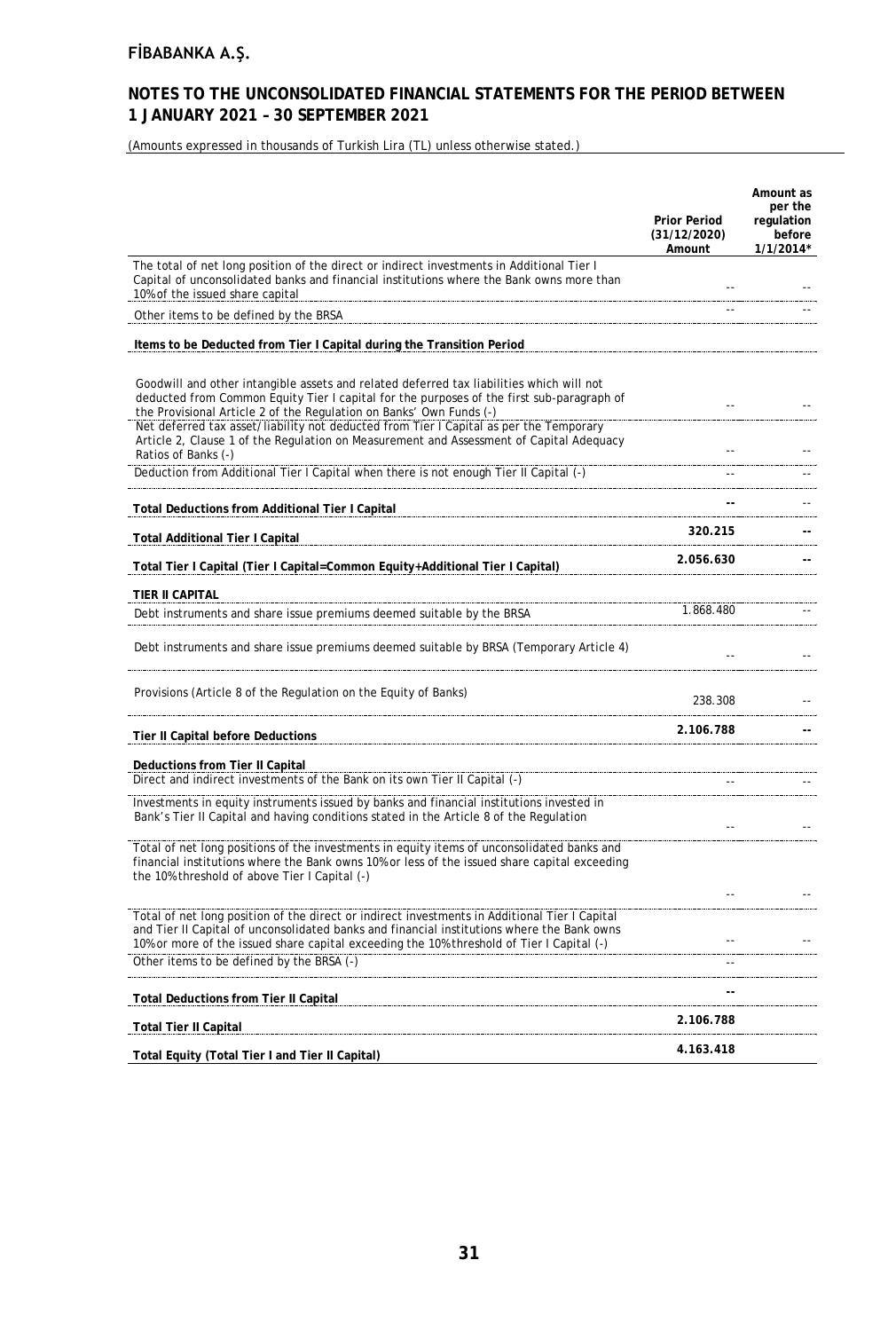# **NOTES TO THE UNCONSOLIDATED FINANCIAL STATEMENTS FOR THE PERIOD BETWEEN 1 JANUARY 2021 – 30 SEPTEMBER 2021**

(Amounts expressed in thousands of Turkish Lira (TL) unless otherwise stated.)

|                                                                                                                                                                                                                                                                                                                                                                                                                                                             | <b>Prior Period</b><br>(31/12/2020)<br>Amount | Amount as<br>per the<br>regulation<br>before<br>$1/1/2014*$ |
|-------------------------------------------------------------------------------------------------------------------------------------------------------------------------------------------------------------------------------------------------------------------------------------------------------------------------------------------------------------------------------------------------------------------------------------------------------------|-----------------------------------------------|-------------------------------------------------------------|
| Total Tier I Capital and Tier II Capital (Total Equity)                                                                                                                                                                                                                                                                                                                                                                                                     | 4.163.418                                     |                                                             |
| Loans granted against the Articles 50 and 51 of the Banking Law                                                                                                                                                                                                                                                                                                                                                                                             |                                               |                                                             |
| Net book values of movables and immovable exceeding the limit defined in the Article 57,<br>Clause 1 of the Banking Law and the assets acquired against overdue receivables and held<br>for sale but retained more than five years                                                                                                                                                                                                                          |                                               |                                                             |
| Other items to be defined by the BRSA                                                                                                                                                                                                                                                                                                                                                                                                                       |                                               |                                                             |
| Items to be Deducted from the Sum of Tier I and Tier II Capital (Capital) During the<br><b>Transition Period</b>                                                                                                                                                                                                                                                                                                                                            | $\overline{\phantom{a}}$ .                    |                                                             |
| The portion of total of net long positions of the investments in equity items of<br>unconsolidated banks and financial institutions where the Bank owns 10% or less of the<br>issued share capital exceeding the 10% threshold of above Tier I Capital not deducted from<br>Tier I Capital, Additional Tier I Capital or Tier II Capital as per the Temporary Article 2,<br>Clause 1 of the Regulation                                                      |                                               |                                                             |
| The portion of total of net long positions of the investments in equity items of<br>unconsolidated banks and financial institutions where the Bank owns more than 10% of the<br>issued share capital exceeding the 10% threshold of above Tier I Capital not deducted from<br>Additional Tier I Capital or Tier II Capital as per the Temporary Article 2, Clause 1 of the<br>Regulation                                                                    |                                               |                                                             |
| The portion of net long position of the investments in equity items of unconsolidated banks<br>and financial institutions where the Bank owns 10% or more of the issued share capital, of<br>the net deferred tax assets arising from temporary differences and of the mortgage<br>servicing rights not deducted from Tier I Capital as per the Temporary Article 2, Clause 2,<br>Paragraph (1) and (2) and Temporary Article 2, Clause 1 of the Requiation |                                               |                                                             |
| <b>EQUITY</b>                                                                                                                                                                                                                                                                                                                                                                                                                                               | 4.163.418                                     |                                                             |
| Total Capital (Total of Tier I Capital and Tier II Capital ) [1999] [1999] [1999] [1999] [1999] [1999] [1999] [1999] [1999] [1999] [1999] [1999] [1999] [1999] [1999] [1999] [1999] [1999] [1999] [1999] [1999] [1999] [1999]                                                                                                                                                                                                                               | 4.163.418                                     |                                                             |
| Total Risk Weighted Assets (****)                                                                                                                                                                                                                                                                                                                                                                                                                           | 21.472.702                                    |                                                             |
| CAPITAL ADEQUACY RATIOS                                                                                                                                                                                                                                                                                                                                                                                                                                     |                                               |                                                             |
| Core Capital Adequacy Ratio (%)                                                                                                                                                                                                                                                                                                                                                                                                                             | 8,09                                          |                                                             |
| Tier I Capital Adequacy Ratio (%)                                                                                                                                                                                                                                                                                                                                                                                                                           | 9,58                                          |                                                             |
| Capital Adequacy Ratio (%)                                                                                                                                                                                                                                                                                                                                                                                                                                  | 19,39                                         |                                                             |
| <b>BUFFERS</b>                                                                                                                                                                                                                                                                                                                                                                                                                                              |                                               |                                                             |
| Total Additional Core Capital Requirement Ratio (a+b+c)                                                                                                                                                                                                                                                                                                                                                                                                     | 2,58                                          |                                                             |
| a)Capital Conservation Buffer Requirement (%)                                                                                                                                                                                                                                                                                                                                                                                                               | 2,50                                          |                                                             |
| b)Bank-specific Counter-Cyclical Buffer Requirement(%)                                                                                                                                                                                                                                                                                                                                                                                                      | 0,08                                          |                                                             |
| c)Systemically Important Banks Buffer Requirement Ratio (%)                                                                                                                                                                                                                                                                                                                                                                                                 |                                               |                                                             |

c)Systemically Important Banks Buffer Requirement Ratio (%)<br>(\*\*\*\*)It is used simple arithmetic mean of Central Bank's foreign currency buying rates belonging to the last 252 business days from the calculation date.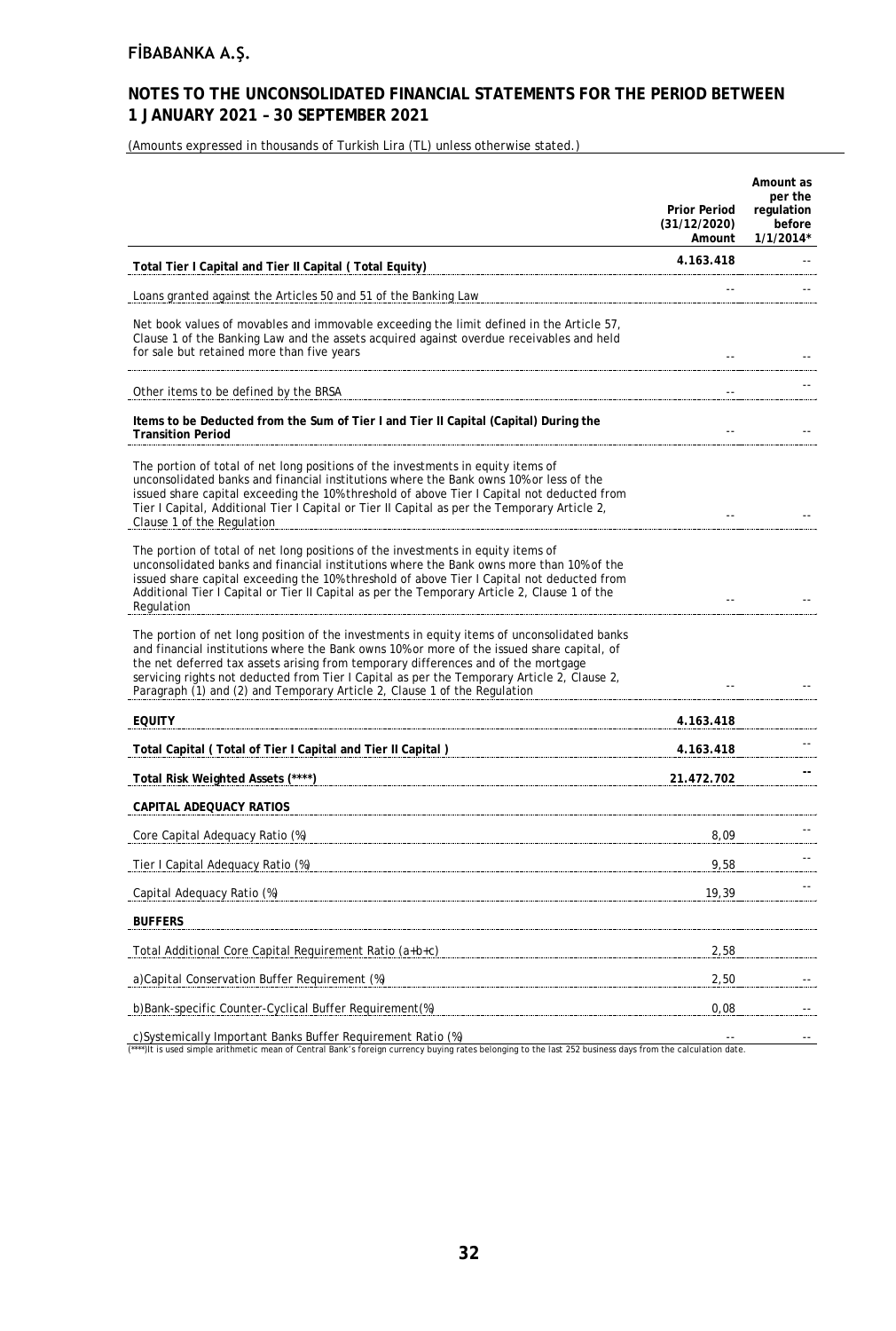# **NOTES TO THE UNCONSOLIDATED FINANCIAL STATEMENTS FOR THE PERIOD BETWEEN 1 JANUARY 2021 – 30 SEPTEMBER 2021**

(Amounts expressed in thousands of Turkish Lira (TL) unless otherwise stated.)

|                                                                                                                                                                                                                                                                                      | <b>Prior Period</b><br>(31/12/2020)<br>Amount | Amount as<br>per the<br>regulation<br>before<br>$1/1/2014*$ |
|--------------------------------------------------------------------------------------------------------------------------------------------------------------------------------------------------------------------------------------------------------------------------------------|-----------------------------------------------|-------------------------------------------------------------|
| The ratio of Additional Common Equity Tier I capital which will be calculated by the first<br>paragraph of the Article 4 of Regulation on Capital Conservation and Countercyclical<br>Capital Buffers to risk weighted assets (%) <b>Capital Buffers</b> to risk weighted assets (%) | 3,58                                          |                                                             |
| Amounts lower than Excesses as per Deduction Rules                                                                                                                                                                                                                                   |                                               |                                                             |
| Remaining total of net long positions of the investments in equity items of unconsolidated<br>banks and financial institutions where the Bank owns 10% or less of the issued share capital                                                                                           |                                               |                                                             |
| Remaining total of net long positions of the investments in Tier I Capital of unconsolidated<br>banks and financial institutions where the Bank owns more than 10% or less of the Tier I<br>Capital                                                                                  |                                               |                                                             |
| Remaining mortgage servicing rights                                                                                                                                                                                                                                                  |                                               |                                                             |
| Net deferred tax assets arising from temporary differences                                                                                                                                                                                                                           |                                               |                                                             |
| Limits for Provisions Used in Tier II Capital Calculation                                                                                                                                                                                                                            |                                               |                                                             |
| General provisions for standard based receivables (before tenthousandtwentyfive<br>limitation)                                                                                                                                                                                       | 451.871                                       |                                                             |
| Up to 1,25% of total risk-weighted amount of general provisions for receivables where the<br>standard approach used                                                                                                                                                                  | 238.308                                       |                                                             |
| Total loan provision that exceeds total expected loss calculated according to Communiqué<br>on Calculation of Credit Risk by Internal Ratings Based Approach                                                                                                                         |                                               |                                                             |
| Total loan provision that exceeds total expected loss calculated according to Communiqué<br>on Calculation of Credit Risk by Internal Ratings Based Approach, limited by 0,6% risk<br>weighted assets                                                                                |                                               |                                                             |
| Debt Instruments Covered by Temporary Article 4 (effective between 01/01/2018-<br>01/01/2022)                                                                                                                                                                                        |                                               |                                                             |
| Upper limit for Additional Tier I Capital items subject to Temporary Article 4                                                                                                                                                                                                       |                                               |                                                             |
| Amount of Additional Tier I Capital items subject to Temporary Article 4 that exceeds<br>upper limit                                                                                                                                                                                 |                                               |                                                             |
| Upper limit for Additional Tier II Capital items subject to Temporary Article 4                                                                                                                                                                                                      |                                               |                                                             |
| Amount of Additional Tier II Capital items subject to Temporary Article 4 that exceeds<br>upper limit                                                                                                                                                                                |                                               |                                                             |

\* The amounts to be considered under the transitional provisions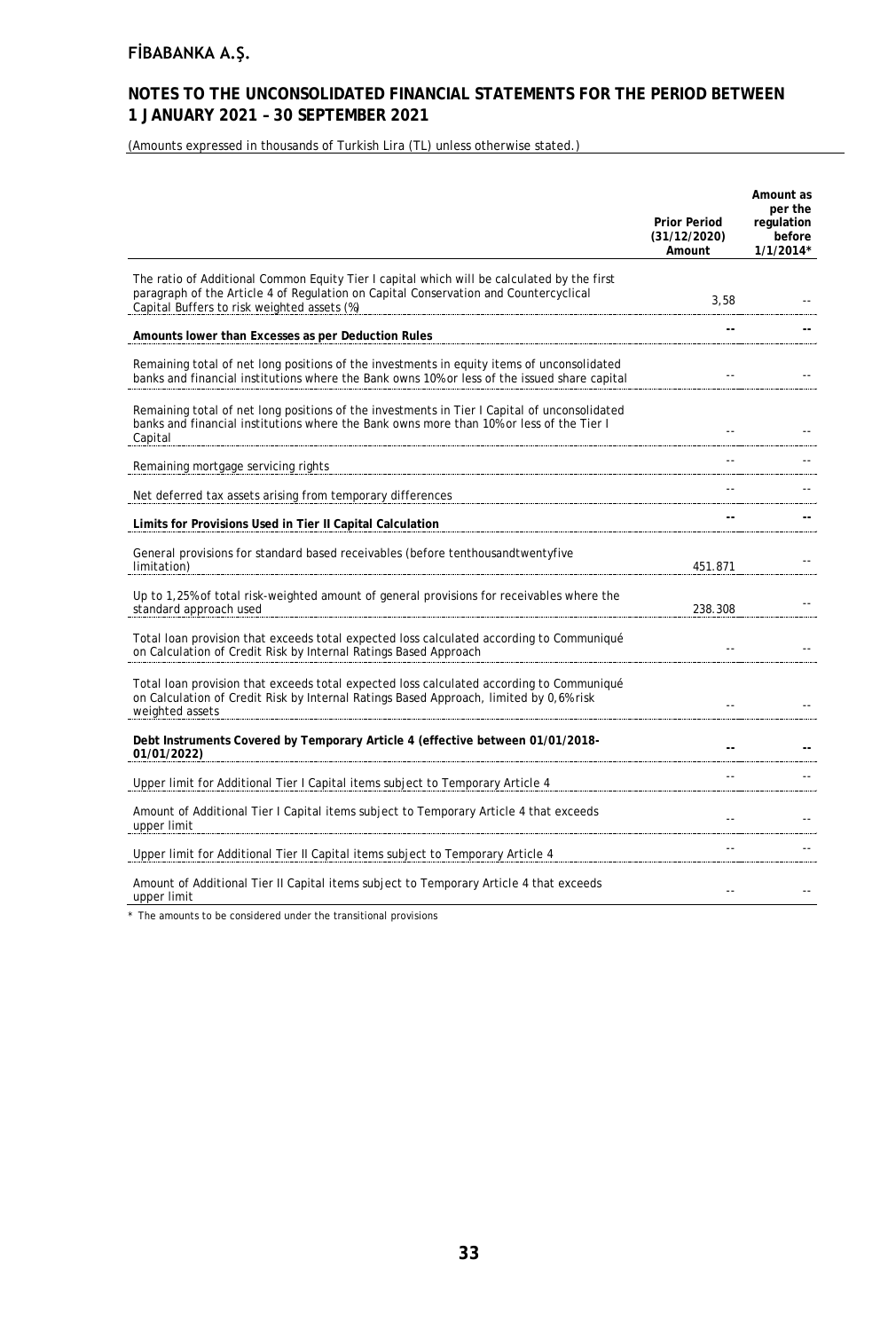### **NOTES TO THE UNCONSOLIDATED FINANCIAL STATEMENTS FOR THE PERIOD BETWEEN 1 JANUARY 2021 – 30 SEPTEMBER 2021**

(Amounts expressed in thousands of Turkish Lira (TL) unless otherwise stated.)

**Explanations on reconciliation of shareholder's equity items to balance sheet:**

The difference between "Equity" in equity table and "Shareholder's Equity" in the unconsolidated balance sheet mainly arises from the subordinated bonds, general provisions and TFRS 9 transition effect. In the calculation of Total Capital, general reserve up to 1,25% of credit risk is taken into consideration as Tier II Capital.

On the other hand, in the calculation of the "Equity", improvement costs for operational leases presented under tangible assets in the balance sheet, together with related deferred tax liabilities and deferred tax assets calculated for provision for possible losses and other items defined by the regulator are taken into consideration as amounts deducted from Total Capital.

### **Debt instruments included in shareholder's equity calculation:**

| <b>Issuer</b>                                                                                                    | Fibabanka A.S.                                                                                     | Fibabanka A.S.                                                           | Fibabanka A.Ş.                                                                           |
|------------------------------------------------------------------------------------------------------------------|----------------------------------------------------------------------------------------------------|--------------------------------------------------------------------------|------------------------------------------------------------------------------------------|
| Code of debt instrument (CUSIP, ISIN etc.)                                                                       | XS1386178237                                                                                       | TRSFIBA10016                                                             | XS2096028571                                                                             |
| Regulation of debt instrument                                                                                    | <b>BRSA's "Regulation</b><br>on Equities of Banks"<br>dated 1 November<br>2006" and English<br>Law | BRSA's "Regulation on<br>Equities of Banks"<br>dated 1 November<br>2006" | BRSA's "Regulation on<br>Equities of Banks"<br>dated 1 November<br>2006" and English law |
| Consideration Status in Shareholders' Equity Calculation                                                         |                                                                                                    |                                                                          |                                                                                          |
| Situation of being subject to practice of being<br>taken into consideration with 10% deduction<br>after 1/1/2015 | No                                                                                                 | No                                                                       | No                                                                                       |
| Eligible at unconsolidated / consolidated                                                                        | Unconsolidated and<br>Consolidated                                                                 | Unconsolidated and<br>Consolidated                                       | Unconsolidated and<br>Consolidated                                                       |
| Type of debt instrument                                                                                          | Subordinated<br>Security                                                                           | Subordinated Security                                                    | Subordinated Security                                                                    |
| Recognized amount in shareholders' equity<br>calculation (As of the most recent reporting date<br>- Thousand TL) | 2.232.446                                                                                          | 100.000                                                                  | 266.355                                                                                  |
| Nominal value of debt instrument (Thousand TL)                                                                   | 2.663.550                                                                                          | 100.000                                                                  | 266.355                                                                                  |
| Related account of debt instrument                                                                               | Subordinated Debt<br>Instruments                                                                   | Shareholders' Equity                                                     | Subordinated Debt<br>Instruments                                                         |
| Issuing date of debt instrument                                                                                  | 24/03/16-10/05/17                                                                                  | 20/03/19                                                                 | 31/12/19                                                                                 |
| Maturity structure of debt instrument<br>(Demand/Time)                                                           | Time                                                                                               | Demand                                                                   | Demand                                                                                   |
| Initial term of debt instrument                                                                                  | 11 years                                                                                           |                                                                          |                                                                                          |
| Issuer call subject to prior BRSA approval                                                                       | Has pre-payment right                                                                              | Has pre-payment right                                                    | Has pre-payment right                                                                    |
| Optional call date, reimbursement amount                                                                         | 24/11/2022:<br>USD 300 million                                                                     | 13/03/2024:<br>TL 100 million                                            | 31/12/2024;<br>USD 30 million                                                            |
| Subsequent call date, if any                                                                                     | <b>None</b>                                                                                        | At the end of every<br>5th year following                                | On each interest<br>payments date after<br>first 5 years                                 |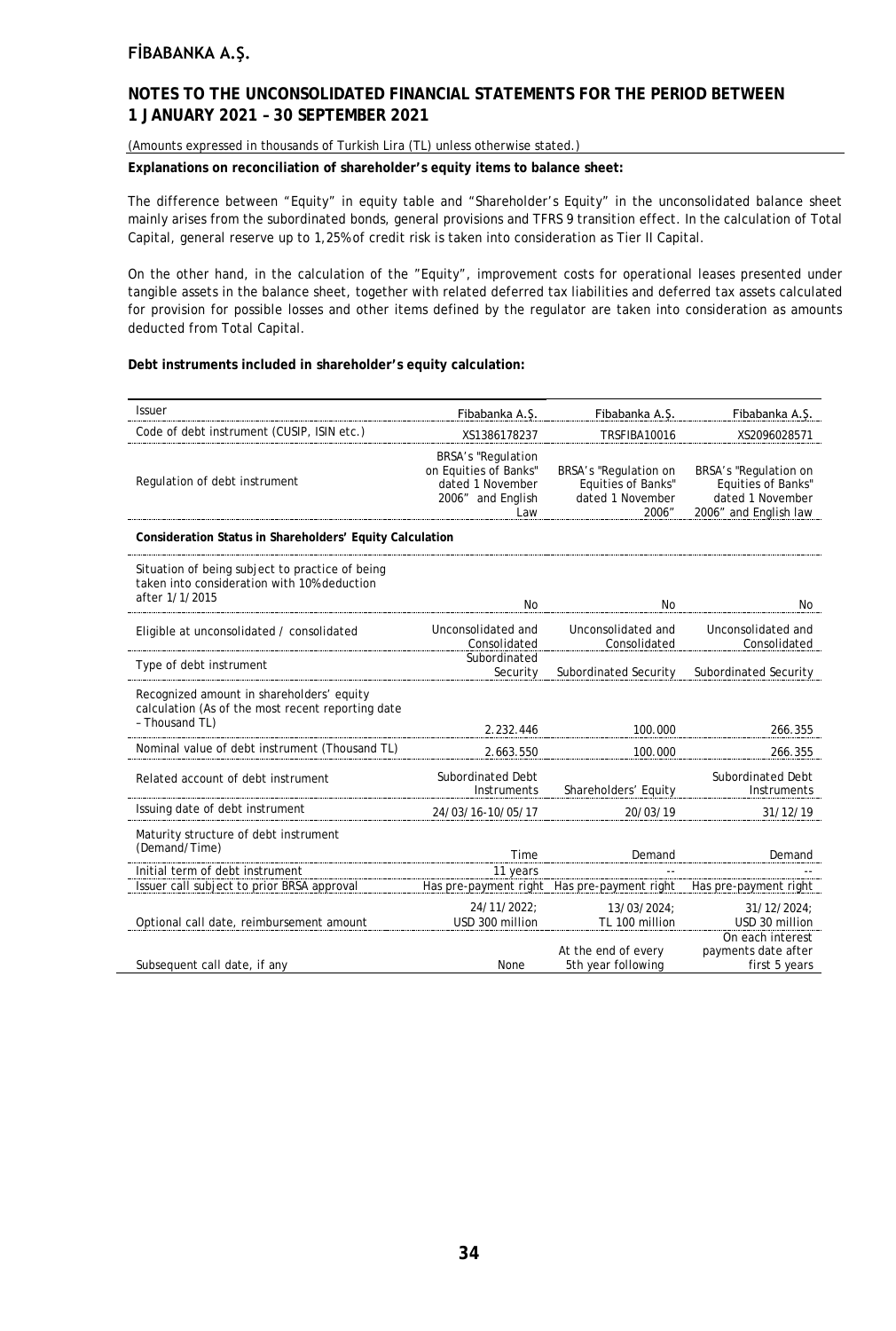# **NOTES TO THE UNCONSOLIDATED FINANCIAL STATEMENTS FOR THE PERIOD BETWEEN 1 JANUARY 2021 – 30 SEPTEMBER 2021**

(Amounts expressed in thousands of Turkish Lira (TL) unless otherwise stated.)

#### **Interest/Dividend Payments**

| Fixed or floating interest/dividend payments                                                                                        | Floating interest                                       | Floating interest                   | <b>Floating interest</b>            |
|-------------------------------------------------------------------------------------------------------------------------------------|---------------------------------------------------------|-------------------------------------|-------------------------------------|
|                                                                                                                                     | Up to pay back<br>ption date 7,75% (5<br>years mid-swap |                                     |                                     |
|                                                                                                                                     | rate+5,758%);<br>fterwards current 5                    |                                     |                                     |
| Interest rate or index value of interest rate                                                                                       | years mid-swap<br>rate+5,758%                           | 8% additional<br>return on TRLibor  | 10% additional<br>return on Libor   |
| Whether there is any restriction to stop dividend payments or not                                                                   | None                                                    | None                                |                                     |
|                                                                                                                                     |                                                         |                                     | None                                |
| Feature of being fully optional, partially optional or obligatory<br>Whether there is any stimulant to repayment like interest rate | Obligatory                                              | Optional                            | Optional                            |
| hike or not                                                                                                                         | None                                                    | None                                | None                                |
| Feature of being cumulative or noncumulative                                                                                        |                                                         |                                     |                                     |
| Feature of being convertible bonds                                                                                                  |                                                         |                                     |                                     |
| If there are convertible bonds, trigger incidents cause this<br>conversion                                                          |                                                         |                                     |                                     |
| If there are convertible bonds, feature of full or partially<br>conversion                                                          |                                                         |                                     |                                     |
| If there are convertible bonds, rate of conversion                                                                                  |                                                         |                                     |                                     |
| If there are convertible bonds, feature of conversion - obligatory<br>or optional-                                                  |                                                         |                                     |                                     |
| If there are convertible bonds, types of convertible instruments                                                                    |                                                         |                                     |                                     |
| If there are convertible bonds, exporter of convertible debt<br>instruments                                                         |                                                         |                                     |                                     |
| Feature of value reducement                                                                                                         |                                                         |                                     |                                     |
|                                                                                                                                     |                                                         | Under the<br>condition that         | Under the<br>condition that         |
|                                                                                                                                     |                                                         | unconsolidated<br>and/or            | unconsolidated<br>and/or            |
|                                                                                                                                     |                                                         | consolidated Tier                   | consolidated Tier                   |
|                                                                                                                                     |                                                         | I capital<br>adequacy ratio         | I capital<br>adequacy ratio         |
| If there are a feature of value reducement, trigger incidents                                                                       |                                                         | drop below                          | drop below                          |
| cause this reducement                                                                                                               |                                                         | BRSA's ratio                        | BRSA's ratio                        |
| If there are a feature of value reducement, feature of full or<br>partially reducement of value                                     |                                                         | Partially and<br>totally            | Partially and<br>totally            |
| If there are a feature of value reducement, feature of being<br>constant of temporary                                               |                                                         |                                     |                                     |
| If there are a feature of value reducement, mechanism of value                                                                      |                                                         |                                     |                                     |
| incrementation                                                                                                                      |                                                         | After depositors,                   | After depositors,                   |
|                                                                                                                                     | After the other                                         | other borrowers                     | other borrowers                     |
| Claiming rank in case of winding up (Instrument that is just above<br>debt instrument)                                              | borrowers except<br>depositors                          | and Tier II<br>capital              | and Tier II<br>capital              |
|                                                                                                                                     | Meets the                                               | Meets the                           | Meets the                           |
|                                                                                                                                     | conditions                                              | conditions                          | conditions                          |
|                                                                                                                                     | defined by 8th<br>article, does not                     | defined by 7th<br>article, does not | defined by 7th<br>article, does not |
|                                                                                                                                     | meet the                                                | meet the                            | meet the                            |
|                                                                                                                                     | conditions                                              | conditions                          | conditions                          |
| Whether meeting the conditions defined by 7th or 8th articles of<br>Shareholders' Equity of Banks Regulation                        | defined by 7th<br>article.                              | defined by 8th<br>article.          | defined by 8th<br>article.          |
|                                                                                                                                     |                                                         | Cannot be                           | Cannot be                           |
| The conditions not met which were defined by 7th or 8th of the<br>7th or 8th articles of Shareholders' Equity of Banks Regulation   |                                                         | converted to<br>stock.              | converted to<br>stock.              |
|                                                                                                                                     |                                                         |                                     |                                     |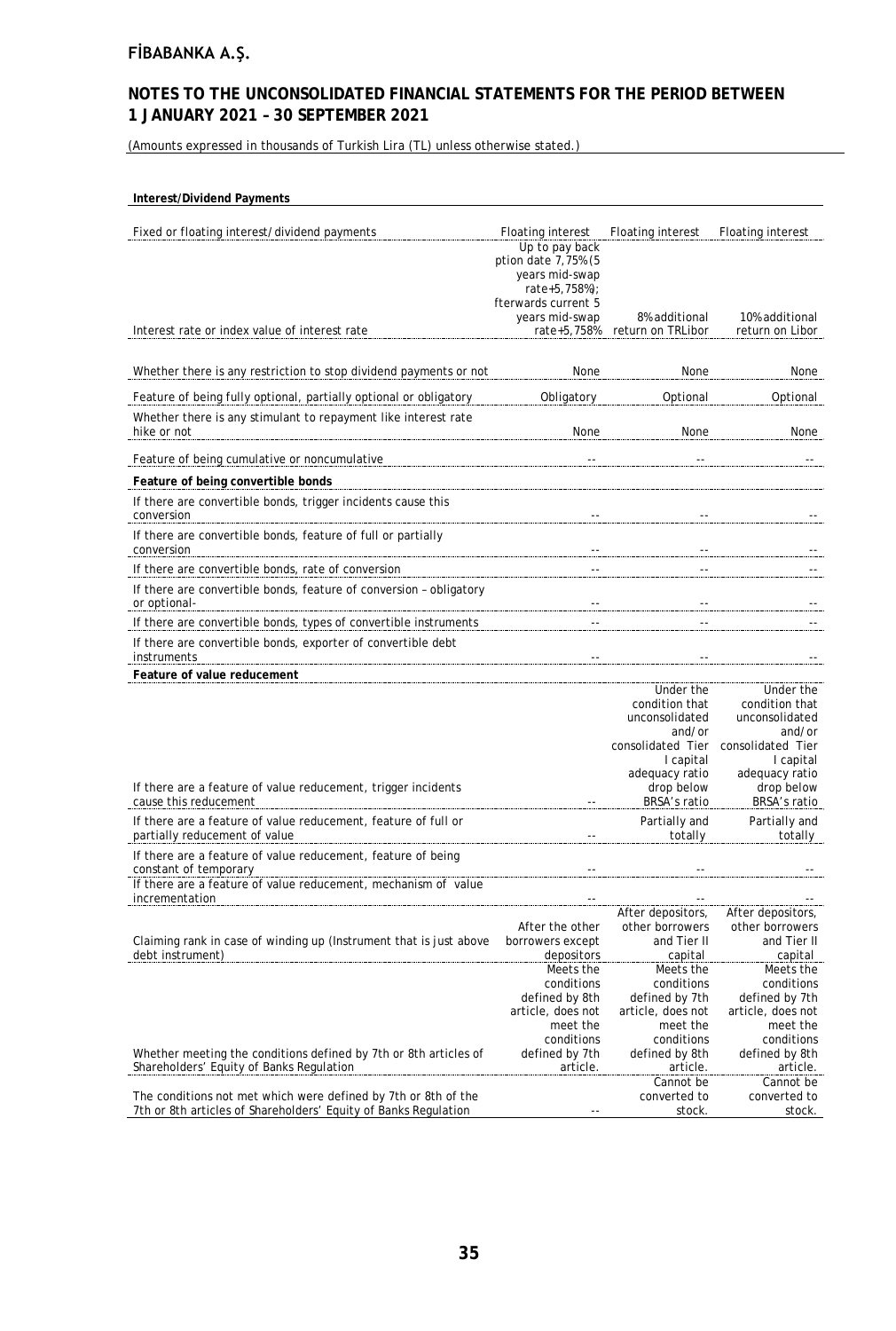# **NOTES TO THE UNCONSOLIDATED FINANCIAL STATEMENTS FOR THE PERIOD BETWEEN 1 JANUARY 2021 – 30 SEPTEMBER 2021**

(Amounts expressed in thousands of Turkish Lira (TL) unless otherwise stated.)

|                                                                                      | 2021       | 2022       |
|--------------------------------------------------------------------------------------|------------|------------|
| <b>EQUITY ITEMS</b>                                                                  |            |            |
| Common Equity                                                                        | 1.873.457  | 1.795.447  |
| Common Equity if transition process not implemented <sup>a</sup>                     | 1.795.447  | 1.795.447  |
| Tier 1 Capital                                                                       | 2.239.812  | 2.161.802  |
| Tier 1 Capital if transition process not implemented <sup>b</sup>                    | 2.161.802  | 2.161.802  |
| <b>Total Capital</b>                                                                 | 4.742.596  | 4.664.586  |
| Equity if transition process not implemented C                                       | 4.664.586  | 4.664.586  |
| <b>TOTAL RISK WEIGHTED AMOUNTS</b>                                                   |            |            |
| <b>Total Risk Weighted Amounts</b>                                                   | 24.436.542 | 24.436.542 |
| CAPITAL ADEQUACY RATIO                                                               |            |            |
| Common Equity Adequacy Ratio (%)                                                     | 7.67       | 7.35       |
| Common Equity Ratio if transition process not implemented <sup>d</sup> (%)           | 7.35       | 7.35       |
| Tier 1 Capital Adequacy Ratio (%)                                                    | 9.17       | 8,85       |
| Tier 1 Capital Adequacy Ratio if transition process not implemented <sup>d</sup> (%) | 8.85       | 8,85       |
| Capital Adequacy Ratio (%)                                                           | 19,41      | 19,09      |
| Capital Adequacy Ratio if transition process not implemented <sup>d</sup> (%)        | 19,09      | 19.09      |
| <b>LEVERAGE</b>                                                                      |            |            |
| Leverage Ratio Total Risk Amount(*)                                                  | 38.536.176 | 38.536.176 |
| Leverage (%)                                                                         | 5,81       | 5,61       |
| Leverage Ratio if transition process not implemented <sup>e</sup> (%)                | 5,61       | 5,61       |

a Common Equity if <sup>"</sup> Provisional Article 5 of the Regulation on Banks' Own Funds" not implemented

b Tier 1 Capital if " Provisional Article 5 of the Regulation on Banks' Own Funds" not implemented

c Equity if "Provisional Article 5 of the Regulation on Banks' Own Funds" not implemented

d Capital Adequacy Ratio calculated with Equity Items if " Provisional Article 5 of the Regulation on Banks' Own Funds" not implemented

e Leverage Ratio calculated with Equity Items if "Provisional Article 5 of the Regulation on Banks' Own Funds" not implemented

(\*) It is used simple arithmetic mean of Central Bank's foreign currency buying rates belonging to the last 252 business days from the calculation date.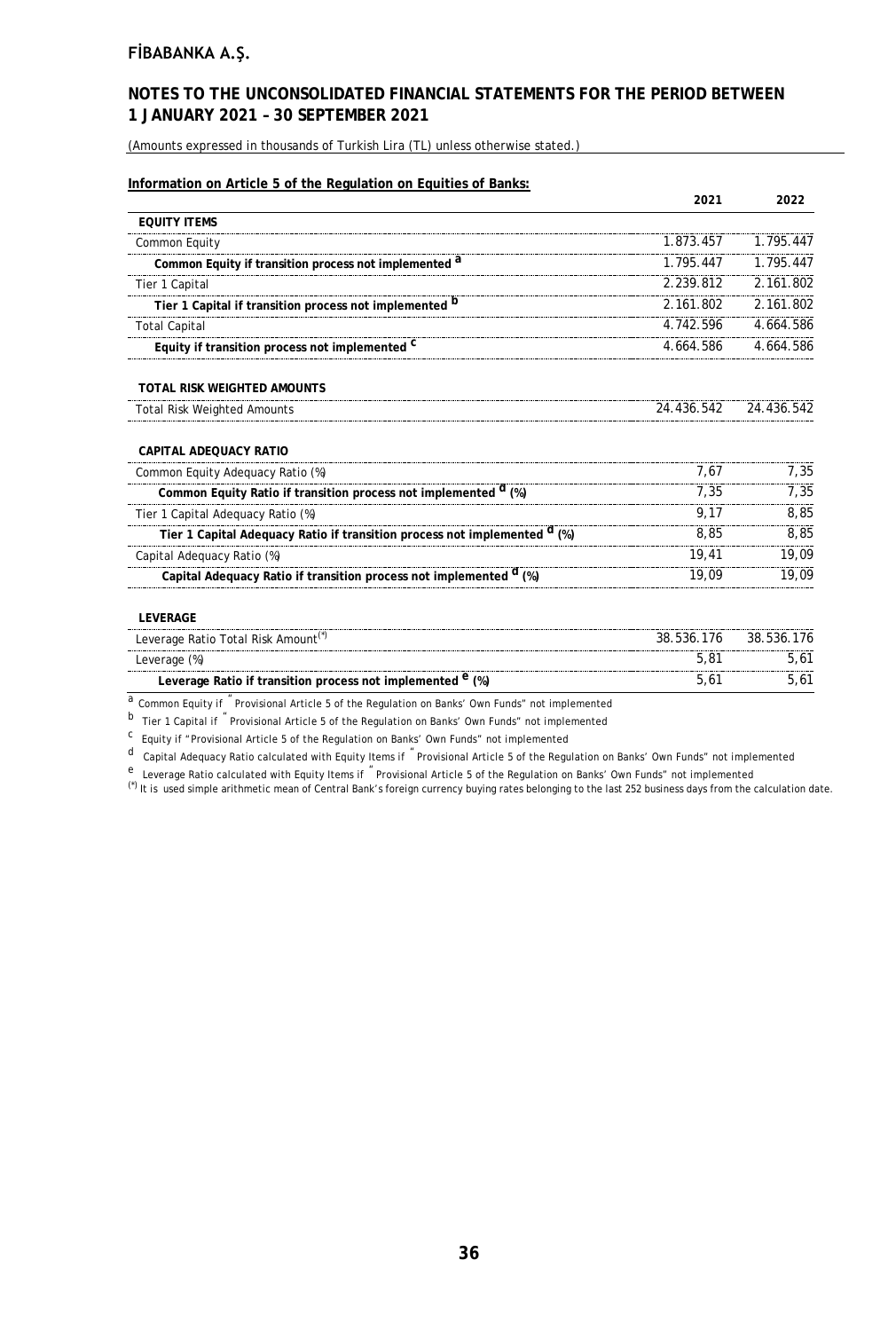### **NOTES TO THE UNCONSOLIDATED FINANCIAL STATEMENTS FOR THE PERIOD BETWEEN 1 JANUARY 2021 – 30 SEPTEMBER 2021**

#### (Amounts expressed in thousands of Turkish Lira (TL) unless otherwise stated.)

#### **III. Explanations on Risk Management**

Notes and explanations in this section have been prepared in accordance with the Communiqué on Disclosures about RWA flow statements of credit risk exposures under IRB Risk Management to Be Announced to Public by Banks that have been published in Official Gazette no. 29511 on 23 October 2015 and became effective as of 31 March 2016. Due to usage of standard approach for the calculation of capital adequacy by the Bank, the following tables which were prepared in the third and nine month periods have not been presented as of 30 September 2021:

- CR8 RWA flow statements of credit risk exposures under IRB (Internal Ratings Based)
- CCR7 RWA flow statements of CCR exposures under the Internal Model Method (IMM)
- MR2 RWA flow statements of market risk exposures under an IMA

### **a. Overview of Risk Weighted Amounts**

|                |                                                                                                                                                                                | <b>Risk Weighted Amounts</b> | Minumum Capital<br>Requirements |                       |
|----------------|--------------------------------------------------------------------------------------------------------------------------------------------------------------------------------|------------------------------|---------------------------------|-----------------------|
|                |                                                                                                                                                                                | <b>Current Period</b>        | <b>Prior Period</b>             | <b>Current Period</b> |
| 1              | Credit risk (excluding counterparty credit risk) (CCR)                                                                                                                         | 20.845.374                   | 18.542.919                      | 1.667.630             |
| 2              | Of which standardised approach (SA)                                                                                                                                            | 20.845.374                   | 18.542.919                      | 1.667.630             |
| 3              | Of which internal rating-based (IRB) approach                                                                                                                                  |                              |                                 |                       |
| 4              | Counterparty credit risk                                                                                                                                                       | 459.265                      | 432.266                         | 36.741                |
| 5              | Of which standardised approach for counterpary credit risk (SA-CCR)                                                                                                            | 459.265                      | 432.266                         | 36.741                |
| 6              | Of which internal model method (IMM)                                                                                                                                           |                              |                                 |                       |
| $\overline{7}$ | Equity position in banking book under basic risk weighting or internal rating-<br>based                                                                                        |                              |                                 |                       |
| 8              | Equity investments in funds - look-through approach                                                                                                                            | 322.428                      | 89.461                          | 25.794                |
| 9              | Equity investments in funds - mandate-based approach                                                                                                                           |                              |                                 |                       |
| 10             | Equity investments in funds - 1250% risk weighting approach                                                                                                                    |                              |                                 |                       |
| 11             | Settlement risk                                                                                                                                                                |                              |                                 |                       |
| 12             | Securitisation exposures in banking book                                                                                                                                       |                              |                                 |                       |
| 13             | Of which IRB ratings-based approach (RBA)                                                                                                                                      |                              | $-$                             |                       |
| 14             | Of which IRB supervisory formula approach (SFA)                                                                                                                                |                              |                                 |                       |
| 15             | Of which SA/simplified supervisory formula approach (SSFA)                                                                                                                     |                              |                                 |                       |
| 16             | Market risk                                                                                                                                                                    | 640.288                      | 596.750                         | 51.223                |
| 17             | Of which standardised approach (SA)                                                                                                                                            | 640.288                      | 596.750                         | 51.223                |
| 18             | Of which internal model approaches (IMM)                                                                                                                                       |                              |                                 |                       |
| 19             | Operational risk                                                                                                                                                               | 2.169.187                    | 1.811.306                       | 173.535               |
| 20             | Of which basic indicator approach                                                                                                                                              | 2.169.187                    | 1.811.306                       | 173.535               |
| 21             | Of which standardised approach                                                                                                                                                 |                              |                                 |                       |
| 22             | Of which advanced measurement approach                                                                                                                                         |                              |                                 |                       |
| 23             | Amounts below the thresholds for deduction from capital (subject to 250% risk<br>weight)                                                                                       |                              |                                 |                       |
| 24             | Floor adjustment                                                                                                                                                               |                              |                                 |                       |
| 25             | Total (1+4+7+8+9+10+11+12+16+19+23+24)                                                                                                                                         | 24.436.542                   | 21.472.702                      | 1.954.923             |
|                | "As of 30 September 2021, it is used simple arithmetic mean of Central Bank's foreign currency buying rates belonging to the last 252 business days from the calculation date. |                              |                                 |                       |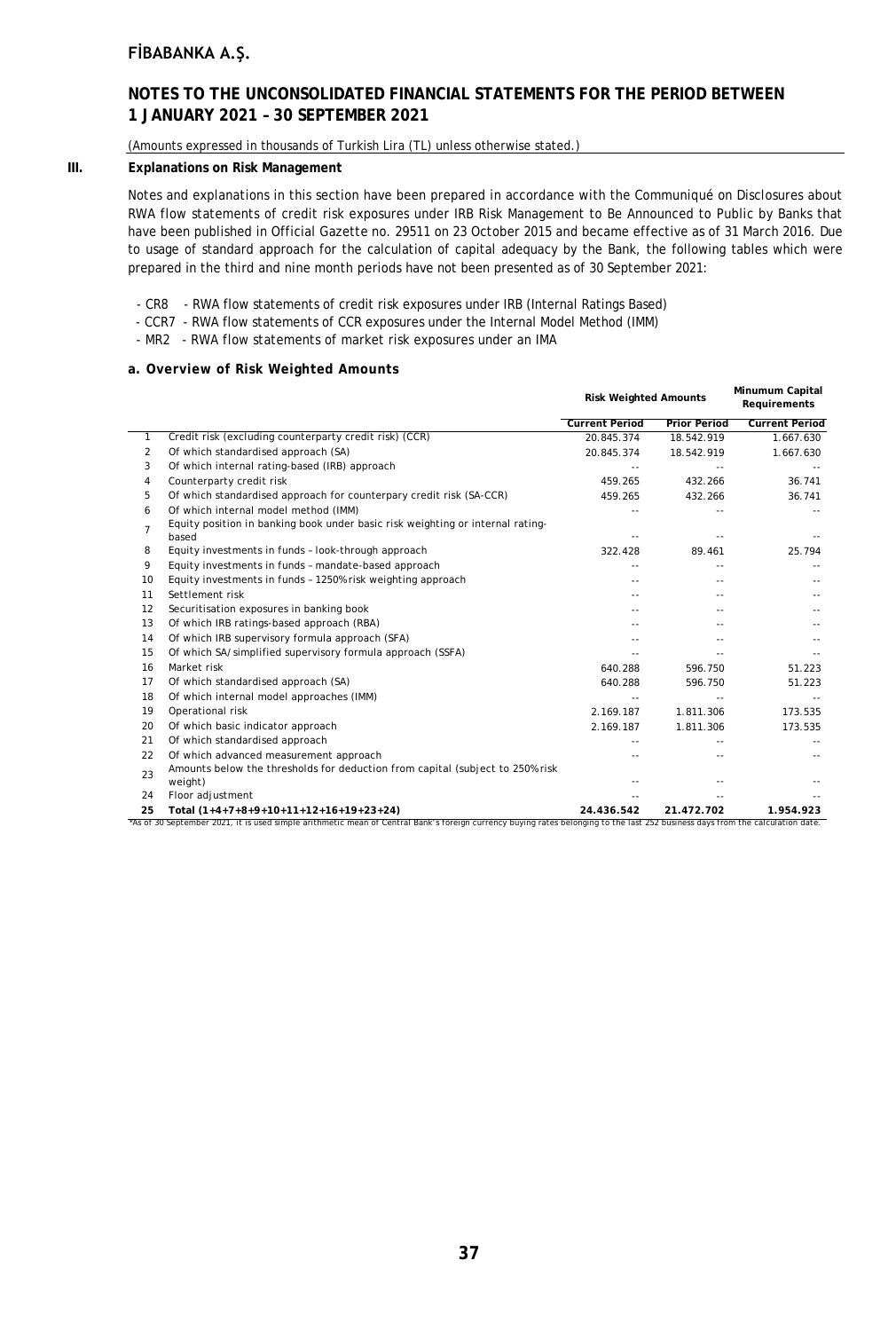### **NOTES TO THE UNCONSOLIDATED FINANCIAL STATEMENTS FOR THE PERIOD BETWEEN 1 JANUARY 2021 – 30 SEPTEMBER 2021**

(Amounts expressed in thousands of Turkish Lira (TL) unless otherwise stated.)

### **III. Explanations on Currency Risk**

Position limit on currency risk is determined in line with net general position standard ratio on foreign currency. The Bank does not take material foreign exchange and parity risk; transactions are usually hedged. Measurable and manageable risks are taken within legal limits.

As of 30 September 2021, the Bank's net long position is TL 354.277 (31 December 2020: TL 260.389 net long position) resulting from short position on the balance sheet amounting to TL 1.537.639 (31 December 2020: TL 1.652.982 short position) and long position on the off-balance amounting to TL 1.891.916 (31 December 2020: TL 1.913.370 long position). The Bank uses "Standard Method" in legal reporting to measure the foreign exchange risk.

The announced foreign exchange buying rates of the Bank at balance sheet date and the previous five working days in full TL are as follows:

| US Dollar purchase rate as at the balance sheet date<br>Euro purchase rate as at the balance sheet date |            | TL 8,8785<br>TL 10,2933 |
|---------------------------------------------------------------------------------------------------------|------------|-------------------------|
| Date                                                                                                    | <b>USD</b> | EURO                    |
| 24 September 2021                                                                                       | 8,6584     | 10.1456                 |
| 27 September 2021                                                                                       | 8,8240     | 10,3526                 |
| 28 September 2021                                                                                       | 8,8355     | 10,3364                 |
| 29 September 2021                                                                                       | 8,8585     | 10,3486                 |
| 30 September 2021                                                                                       | 8,8785     | 10,2933                 |

The US Dollar and EUR buying rates are TL 8,5135 and TL 10,0277 (in full TL amounts) respectively, according to simple arithmetic average on September 2021.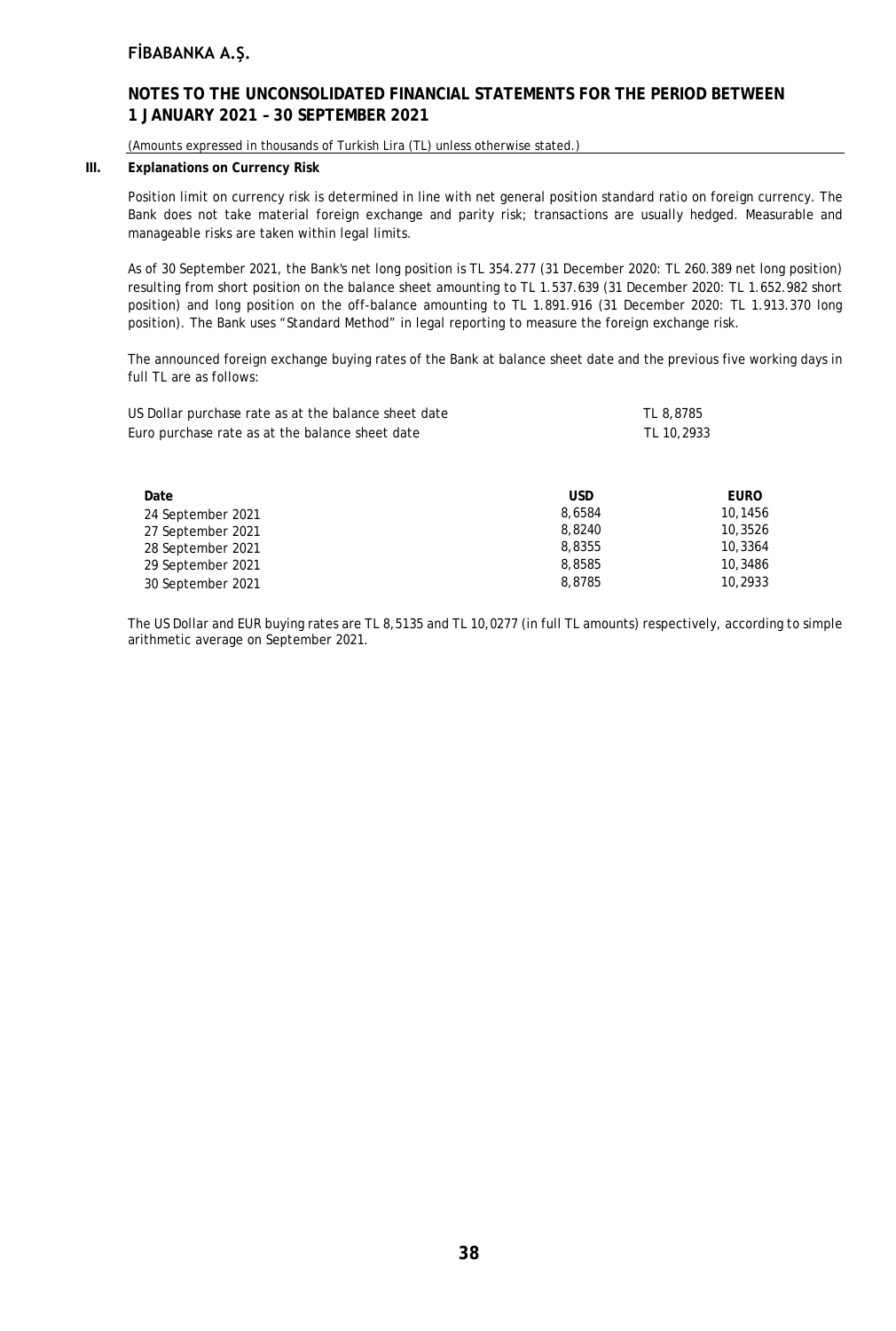# **NOTES TO THE UNCONSOLIDATED FINANCIAL STATEMENTS FOR THE PERIOD BETWEEN 1 JANUARY 2021 – 30 SEPTEMBER 2021**

(Amounts expressed in thousands of Turkish Lira (TL) unless otherwise stated.)

#### **III. Explanations on currency risk (continued)**

| <b>Current Period</b>                                         | <b>EUR</b>     | <b>USD</b>                 | Other                    | Total       |
|---------------------------------------------------------------|----------------|----------------------------|--------------------------|-------------|
| <b>Assets</b>                                                 |                |                            |                          |             |
| Cash (Cash in Vault, Foreign Currency Cash, Money in Transit, |                |                            |                          |             |
| Cheques Purchased, Precious Metal) and Balances with the      |                |                            |                          |             |
| <b>CBRT</b>                                                   | 1.675.095      | 2.169.903                  | 200.665                  | 4.045.663   |
| Due From Banks                                                | 146.461        | 58.921                     | 54.586                   | 259.968     |
| Financial Assets at Fair Value through Profit/Loss (*)        | 6.462          | 30.394                     | $\overline{a}$           | 36.856      |
| Money Market Placements                                       | 713.326        |                            | $\overline{\phantom{a}}$ | 713.326     |
| Financial Assets Measured at Fair Value through Other         |                |                            |                          |             |
| Comprehensive Income (FVOCI)                                  | 22.319         | 974.436                    | $\overline{a}$           | 996.755     |
| Loans and Receivables(**)                                     | 4.537.861      | 516.428                    | 2.289                    | 5.056.578   |
| Investments in Assoc., Subsidiaries and Entities under Common | $\sim$ $\sim$  | $\overline{\phantom{a}}$ . | ÷.                       |             |
| Eimatrola(JAsinetVeMeasured at Amortized Cost                 | 695.761        | 1.304.440                  | $\sim$                   | 2.000.201   |
| Derivative Financial Assets Hedging Purposes                  | $\overline{a}$ |                            | $-1$                     |             |
| <b>Tangible Assets</b>                                        |                |                            |                          |             |
| Intangible Assets                                             |                |                            |                          |             |
| Other Assets (***)                                            | 1.649          | 1.757                      | 434                      | 3.840       |
| <b>Total Assets</b>                                           | 7.798.934      | 5.056.279                  | 257.974                  | 13.113.187  |
| <b>Liabilities</b>                                            |                |                            |                          |             |
| <b>Bank Deposits</b>                                          | 23.818         | 74.002                     | 18.167                   | 115.987     |
| Foreign Currency Deposits                                     | 1.395.771      | 6.263.470                  | 1.657.044                | 9.316.285   |
| <b>Money Market Borrowings</b>                                | 8.424          | 281.379                    |                          | 289.803     |
| <b>Funds Provided from Other Financial Institutions</b>       |                |                            |                          |             |
|                                                               | 296.905        | 136.656                    |                          | 433.561     |
| Securities Issued(****)                                       | $\sim$         | 4.268.527                  | $\overline{a}$           | 4.268.527   |
| <b>Sundry Creditors</b>                                       | 12.091         | 178.029                    | 170                      | 190.290     |
| Derivative Fin. Liabilities for Hedging Purposes              | $\sim$ $\sim$  |                            |                          |             |
| Other Liabilities(*****)                                      | 17.990         | 18.373                     | 10                       | 36.373      |
| <b>Total Liabilities</b>                                      | 1.754.999      | 11.220.436                 | 1.675.391                | 14.650.826  |
| <b>Net Balance Sheet Position</b>                             | 6.043.935      | (6.164.157)                | (1.417.417)              | (1.537.639) |
| Net Off-Balance Sheet Position                                | (5.996.720)    | 6.465.499                  | 1.423.137                | 1.891.916   |
| Financial Derivative Assets (******)                          | 2.658.734      | 14.467.139                 | 4.132.387                | 21.258.260  |
| Financial Derivative Liabilities (******)                     | 8.655.454      | 8.001.640                  | 2.709.250                | 19.366.344  |
| Non-Cash Loans (*******)                                      | 369.156        | 279.284                    | 8.938                    | 657.378     |
| <b>Prior Period</b>                                           |                |                            |                          |             |
| <b>Total Assets</b>                                           | 8.106.764      | 3.975.142                  | 178.526                  | 12.260.432  |
| <b>Total Liabilities</b>                                      | 1.436.966      | 11.518.474                 | 957.974                  | 13.913.414  |
| <b>Net Balance Sheet Position</b>                             | 6.669.798      | (7.543.332)                | (779.448)                | (1.652.982) |
| Net Off-Balance Sheet Position                                | (6.521.053)    | 7.601.889                  | 832.534                  | 1.913.370   |
| Financial Derivative Assets (******)                          | 2.804.595      | 10.922.254                 | 1.209.021                | 14.935.870  |
| Financial Derivative Liabilities (******)                     | 9.325.648      | 3.320.365                  | 376.487                  | 13.022.500  |
| Non-Cash Loans (*******)                                      | 298.514        | 358.375                    | 3.082                    | 659.971     |

(\*) Accruals of trading derivative financial assets amounting to TL 14.205 are not included.

(\*\*) Includes foreign currency indexed loans and accruals amounting to TL 25.552.

(\*\*\*) TL 15.230 of prepaid expenses are not included.

(\*\*\*\*) Securities issued as subordinated loan classified under "Subordinated debt instruments – Other debt instruments" in the balance sheet are included. (\*\*\*\*\*) TL 14.228 of accruals of derivative financial liabilities are not included.

(\*\*\*\*\*\*) In the current period, foreign currency purchase commitments within the financial derivative assets amounted to TL 2.026.030 (31 December 2020: TL 316.665), foreign currency sale commitments within the derivative financial liabilities amounted to TL 2.627.075 (31 December 2020: TL 294.748).

(\*\*\*\*\*\*\*) There is no effect on the net off-balance sheet position.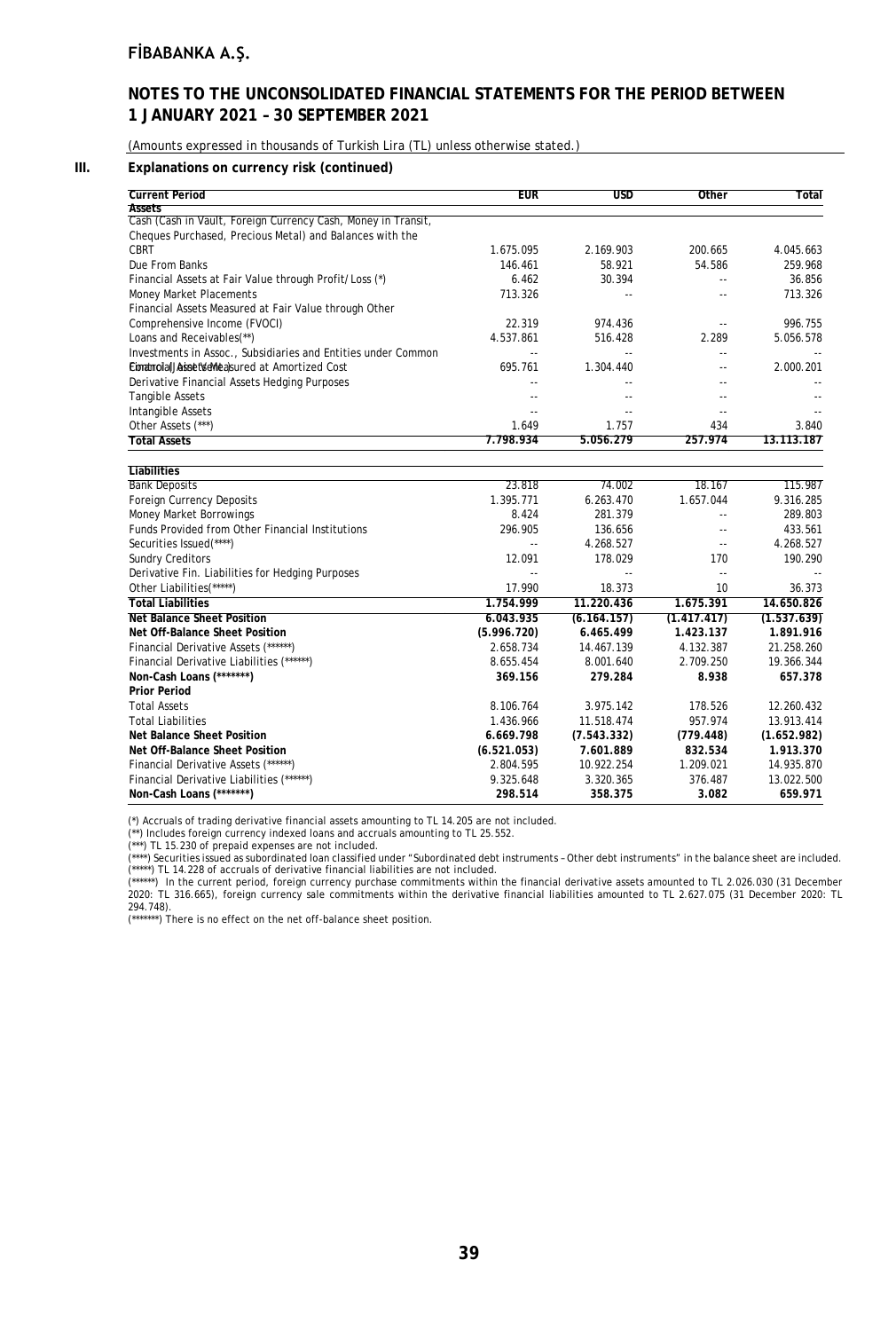### **NOTES TO THE UNCONSOLIDATED FINANCIAL STATEMENTS FOR THE PERIOD BETWEEN 1 JANUARY 2021 – 30 SEPTEMBER 2021**

(Amounts expressed in thousands of Turkish Lira (TL) unless otherwise stated.)

#### **IV. Explanations on interest rate risk**

Interest sensitivity of assets, liabilities and off-balance sheet items are evaluated weekly by considering market developments in the Asset-Liability Committee.

Standard method and Asset-Liability risk measurement methods are used to measure the Bank's interest rate risk.

Measurements by the standard method are carried out monthly by using maturity ladder. Bank applies interest rate shock analysis to interest rate sensitive assets and liabilities considering historic economic crisis. Change in the net present value of the net assets of the Bank are monitored within the limits set by the Board of Directors.

#### Interest rate sensitivity of assets, liabilities and off-balance sheet items (Based on repricing dates):

| <b>Current Period</b>                                        | Up to 1 month            | 1-3 Months               | 3-12 Months   | 1-5 Years                | Over 5 Yealdon-interest Bearing |                          | Total        |
|--------------------------------------------------------------|--------------------------|--------------------------|---------------|--------------------------|---------------------------------|--------------------------|--------------|
| <b>Assets</b>                                                |                          |                          |               |                          |                                 |                          |              |
| Cash (Cash in TL, Cash in Foreign Currency, Cash in Transit, |                          |                          |               |                          |                                 |                          |              |
| Cheques Purchased) and Balances with the Central Bank of     |                          |                          |               |                          |                                 |                          |              |
| Turkey                                                       | 2.433.718                |                          |               |                          |                                 | 1.919.476                | 4.353.194    |
| <b>Banks</b>                                                 | 117.220                  |                          | ۰.            | $\overline{\phantom{a}}$ | $\sim$ $\sim$                   | 217.474                  | 334.694      |
| Financial Assets at Fair Value Through Profit or Loss(*)     | 237.175                  | 68.839                   | 200.771       | 259.605                  |                                 | 6.462                    | 772.852      |
| Interbank Money Market Placements                            | 713.326                  | $\sim$                   | ۰.            | ٠.                       |                                 |                          | 713.326      |
| Financial Assets Measured at Fair Value through Other        |                          |                          |               |                          |                                 |                          |              |
| Comprehensive Income                                         | 488.616                  | 140                      | 245.259       | 552.194                  | 42.894                          | 4.897                    | 1.334.000    |
| $Loans(**)$                                                  | 4.145.594                | 5.416.640                | 5.027.820     | 5.100.216                | 413.948                         | 44.104                   | 20.148.322   |
| Financial Assets Measured at Amortized Cost                  | 50.989                   | $\sim$                   | 95.323        | 2.038.772                |                                 | $\sim$                   | 2.185.084    |
| Other Assets(***)                                            |                          | $\sim$ $-$               |               | $\overline{\phantom{a}}$ | $\sim$                          | 1.500.367                | 1.500.367    |
| <b>Total Assets</b>                                          | 8.186.638                | 5.485.619                | 5.569.173     | 7.950.787                | 456.842                         | 3.692.780                | 31.341.839   |
| Liabilities                                                  |                          |                          |               |                          |                                 |                          |              |
| <b>Bank Deposits</b>                                         | 581.227                  | 5.047                    | $\sim$ $\sim$ | ٠.                       |                                 | 56.037                   | 642.311      |
| <b>Other Deposits</b>                                        | 15.095.069               | 2.572.515                | 260.838       | 26.691                   | 78.159                          | 3.646.056                | 21.679.328   |
| Interbank Money Market Received                              | 289.803                  |                          | $-1$          | $\overline{\phantom{a}}$ |                                 | $\sim$                   | 289.803      |
| Sundry Creditors(*****)                                      | ٠.                       | $\sim$                   | ۰.            | ٠.                       |                                 | 587.492                  | 587.492      |
| Marketable Securities Issued(****)                           | ٠.                       | 6.808                    | 22.191        | 3.973.173                | 266.355                         | $\overline{\phantom{a}}$ | 4.268.527    |
| <b>Funds Borrowed From Other Institutions</b>                | 83.149                   | 9.244                    | 361.204       | 1.076                    |                                 | $\overline{\phantom{a}}$ | 454.673      |
| Other Liabilities(*****)                                     | 180.922                  | 26.047                   | 114.997       | 225.628                  | $\sim$                          | 2.872.111                | 3.419.705    |
| <b>Total Liabilities</b>                                     | 16.230.170               | 2.619.661                | 759.230       | 4.226.568                | 344.514                         | 7.161.696                | 31.341.839   |
| <b>Balance Sheet Long Position</b>                           | $\overline{\phantom{a}}$ | 2.865.958                | 4.809.943     | 3.724.219                | 112.328                         | $\sim$                   | 11.512.448   |
| <b>Balance Sheet Short Position</b>                          | (8.043.532)              | $\overline{\phantom{a}}$ | н.            | $\ddotsc$                | $\sim$                          | (3.468.916)              | (11.512.448) |
| Off-Balance Sheet Long Position                              | $\overline{\phantom{a}}$ | 298.353                  | 375.620       | 735.028                  | $\sim$                          | 24.152.685               | 25.561.686   |
| Off-Balance Sheet Short Position                             | ٠.                       | (298.353)                | (375.620)     | (735.028)                | $\sim$                          | (24.036.534)             | (25.445.535) |
| <b>Total Position</b>                                        | (8.043.532)              | 2.865.958                | 4.809.943     | 3.724.219                | 112.328                         | (3.352.765)              | 116.151      |

(\*) Includes derivative financial assets.

(\*\*) Non-performing loans TL 944.127 net-off related stage 3 loans expected credit losses TL 444.845 and expected losses for stage 1 TL 218.789 and for stage 2 TL 236.389 are presented in "non-interest bearing" column (Includes factoring receivables amounting to TL 75.731).

(\*\*\*) Non-interest bearing column includes TL 117.945 investments in subsidiaries, TL 376.921 tangible assets, TL 90.592 intangible assets, TL 168.847 current and deferred tax asset, TL 209.616 assets held for sale, TL 537.086 other assets and TL 640 of expected credit losses on financial assets.

(\*\*\*\*) Securities issued as subordinated loan classified under "Subordinated debt instruments – Other debt instruments" in the balance sheet are included.

(\*\*\*\*\*) Non-interest bearing column includes TL 2.098.062 shareholders' equity, TL 1.226.556 other liabilities, TL 83.645 provisions and TL 51.340 tax liabilities.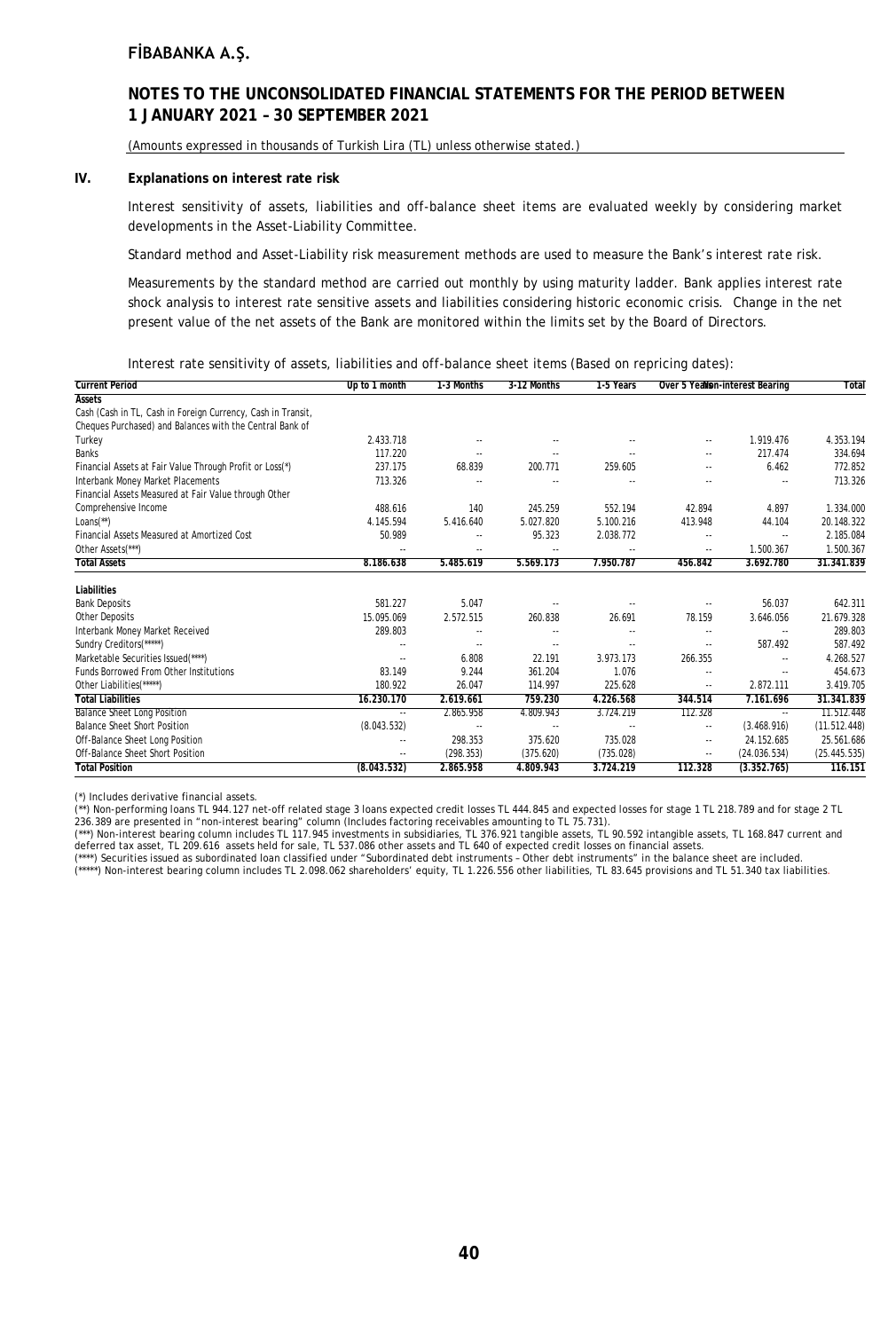### **NOTES TO THE UNCONSOLIDATED FINANCIAL STATEMENTS FOR THE PERIOD BETWEEN 1 JANUARY 2021 – 30 SEPTEMBER 2021**

(Amounts expressed in thousands of Turkish Lira (TL) unless otherwise stated.)

### **IV. Explanations on interest rate risk (continued)**

Interest rate sensitivity of assets, liabilities and off-balance sheet items (Based on repricing dates):

| <b>Prior Period</b>                                          | Up to 1 month            | 1-3 Months               | 3-12 Months              | 1-5 Years                | Over 5 Yearlon-interest Bearing |                            | Total        |
|--------------------------------------------------------------|--------------------------|--------------------------|--------------------------|--------------------------|---------------------------------|----------------------------|--------------|
| <b>Assets</b>                                                |                          |                          |                          |                          |                                 |                            |              |
| Cash (Cash in TL, Cash in Foreign Currency, Cash in Transit, |                          |                          |                          |                          |                                 |                            |              |
| Cheques Purchased) and Balances with the Central Bank of     |                          |                          |                          |                          |                                 |                            |              |
| Turkey                                                       | 1.866.495                |                          |                          |                          | $-$                             | 1.055.197                  | 2.921.692    |
| <b>Banks</b>                                                 | 436.226                  |                          | $\sim$                   |                          | $-$                             | 452.305                    | 888.531      |
| Financial Assets at Fair Value Through Profit or Loss(*)     | 287.554                  | 24.185                   | 102.834                  | 416.930                  |                                 | $\overline{\phantom{a}}$   | 831.503      |
| Interbank Money Market Placements                            | 412.231                  | $\overline{\phantom{a}}$ | $\overline{a}$           | ٠.                       |                                 | $\overline{a}$             | 412.231      |
| Financial Assets Measured at Fair Value through Other        |                          |                          |                          |                          |                                 |                            |              |
| Comprehensive Income                                         | 192.033                  | 22.533                   | 356.369                  | 411.077                  | 35.151                          | 10.363                     | 1.027.526    |
| $Loans(**)$                                                  | 2.561.382                | 4.601.714                | 4.968.879                | 5.456.936                | 1.417.999                       | (210.691)                  | 18.796.219   |
| Financial Assets Measured at Amortized Cost                  | 21.376                   | 52.051                   | 231.707                  | 406.955                  | 495.407                         | $\overline{\phantom{a}}$ . | 1.207.496    |
| Other Assets <sup>(***)</sup>                                | --                       |                          | ۰.                       | ٠.                       | ٠.                              | 1.139.797                  | 1.139.797    |
| <b>Total Assets</b>                                          | 5.777.297                | 4.700.483                | 5.659.789                | 6.691.898                | 1.948.557                       | 2.446.971                  | 27.224.995   |
| Liabilities                                                  |                          |                          |                          |                          |                                 |                            |              |
| <b>Bank Deposits</b>                                         | 576.032                  | 373.840                  | $\overline{\phantom{a}}$ |                          |                                 | 50.624                     | 1.000.496    |
| Other Deposits                                               | 11.963.450               | 2.574.787                | 90.603                   | 3.136                    | 86.968                          | 1.947.985                  | 16.666.929   |
| Interbank Money Market Received                              | 362.845                  | 247.315                  | $\overline{\phantom{a}}$ | $\overline{\phantom{a}}$ | $\overline{\phantom{a}}$        | $\overline{\phantom{a}}$   | 610.160      |
| <b>Sundry Creditors</b>                                      | --                       | $\overline{\phantom{a}}$ | $\overline{\phantom{a}}$ | ٠.                       |                                 | 454.351                    | 454.351      |
| Marketable Securities Issued(****)                           | 37.310                   | 38.843                   | 61                       | 3.312.070                | 220.215                         | $\overline{a}$             | 3.608.499    |
| Funds Borrowed From Other Institutions                       | 519                      | 591.837                  | 560.968                  | 1.818                    |                                 | $\overline{\phantom{a}}$   | 1.155.142    |
| Other Liabilities(*****)                                     | 384.731                  | 263.522                  | 129.222                  | 383.419                  | ۰.                              | 2.568.524                  | 3.729.418    |
| <b>Total Liabilities</b>                                     | 13.324.887               | 4.090.144                | 780.854                  | 3.700.443                | 307.183                         | 5.021.484                  | 27.224.995   |
| <b>Balance Sheet Long Position</b>                           | $\overline{\phantom{a}}$ | 610.339                  | 4.878.935                | 2.991.455                | 1.641.374                       | $\overline{\phantom{a}}$   | 10.122.103   |
| <b>Balance Sheet Short Position</b>                          | (7.547.590)              | $\overline{\phantom{a}}$ | $\overline{\phantom{a}}$ | ٠.                       | ۰.                              | (2.574.513)                | (10.122.103) |
| Off-Balance Sheet Long Position                              | 10.000                   | 215.000                  | 524.130                  | 700.641                  | $\overline{\phantom{a}}$        | 17.256.366                 | 18.706.137   |
| Off-Balance Sheet Short Position                             | (10.000)                 | (215.000)                | (524.130)                | (700.641)                | $\overline{\phantom{a}}$        | (17.687.677)               | (19.137.448) |
| <b>Total Position</b>                                        | (7.547.590)              | 610.339                  | 4.878.935                | 2.991.455                | 1.641.374                       | (3.005.824)                | (431.311)    |

(\*) Includes derivative financial assets.

(\*\*) Non-performing loans TL 619.425, net-off related stage 3 loans expected credit losses TL 388.750 and expected losses for stage 1 TL 155.743 and for stage 2 TL 285.623 are presented in "non-interest bearing" column (Includes factoring receivables amounting to TL 105.851).

(\*\*\*) Non-interest bearing column includes TL 117.945 investments in subsidiaries, TL 359.768 tangible assets, TL 90.977 intangible assets, TL 192.964 current and deferred tax assets, TL 102.748 assets held for sale, TL 277.336 other assets and TL 1.941 of expected credit losses on financial assets.

(\*\*\*\*) Securities issued as subordinated loan classified under "Subordinated debt instruments – Other debt instruments" in the balance sheet are included.

(\*\*\*\*\*) Non-interest bearing column includes TL 1.873.904 shareholders' equity, TL 757.008 other liabilities, TL 205.252 provisions and TL 186.711 tax liabilities.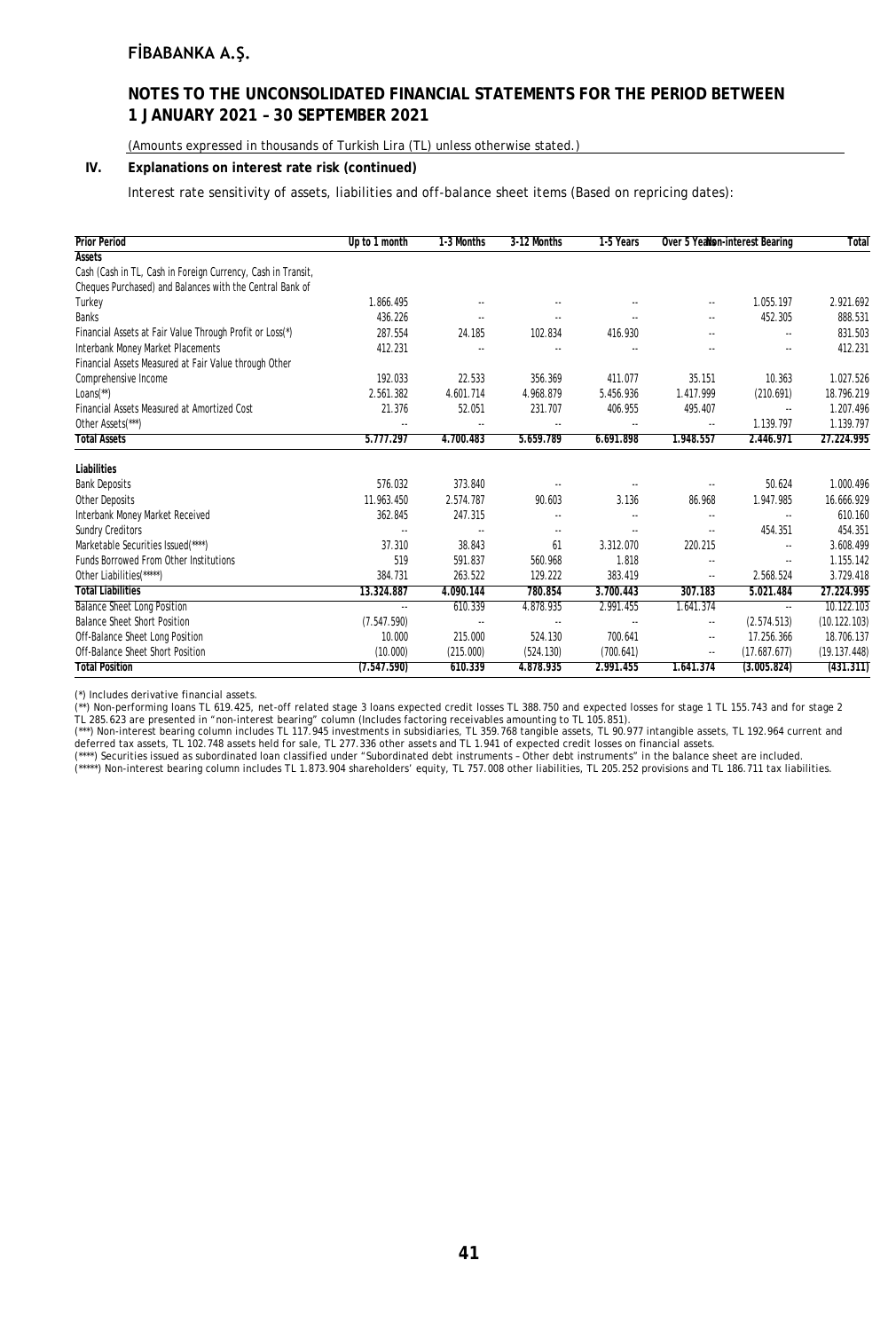### **NOTES TO THE UNCONSOLIDATED FINANCIAL STATEMENTS FOR THE PERIOD BETWEEN 1 JANUARY 2021 – 30 SEPTEMBER 2021**

(Amounts expressed in thousands of Turkish Lira (TL) unless otherwise stated.)

### **IV. Explanations on interest rate risk (continued)**

#### **Average interest rates applied to financial instruments**

|                                                              | <b>EUR</b> | <b>USD</b> | JPY | TL    |
|--------------------------------------------------------------|------------|------------|-----|-------|
| <b>Current Period</b>                                        | %          | %          | %   | %     |
| <b>Assets</b>                                                |            |            |     |       |
| Cash (Cash in TL, Cash in Foreign Currency, Cash in Transit, |            |            |     |       |
| Cheques Purchased) and Balances with the Central Bank of     |            |            |     |       |
| Turkey                                                       |            |            |     |       |
| <b>Banks</b>                                                 | 0,01       |            |     | 18,21 |
| Financial Assets at Fair Value Through Profit/ Loss          |            | 4,40       |     | 22,52 |
| Interbank Money Market Placements                            | 0,01       |            |     |       |
| Financial Assets Measured at Fair Value through Other        |            |            |     |       |
| Comprehensive Income                                         | 5,39       | 5,52       |     | 4,71  |
| Loans                                                        | 5,67       | 6,08       |     | 19,52 |
| Financial Assets Measured at Amortized Cost                  | 4,89       | 5,58       |     | 8,98  |
| Liabilities                                                  |            |            |     |       |
| <b>Bank Deposits</b>                                         |            | 0,10       |     | 17,83 |
| <b>Other Deposits</b>                                        | 0,54       | 0,65       |     | 18,66 |
| Interbank Money Market Received                              | 1,18       | 1,50       |     |       |
| <b>Sundry Creditors</b>                                      | --         |            |     |       |
| Marketable Securities Issued(*)                              |            | 7,18       |     |       |
| Funds Borrowed from Other Financial Institutions             | 2,26       | 0,84       |     | 15,76 |

(\*) Includes subordinates debts, which are classified under "Subordinated Debts Other Debt Instruments" in Balance Sheet, as well.

|                                                              | <b>EUR</b> | <b>USD</b> | JPY | TL    |
|--------------------------------------------------------------|------------|------------|-----|-------|
| <b>Prior Period</b>                                          | %          | %          | %   | %     |
| <b>Assets</b>                                                |            |            |     |       |
| Cash (Cash in TL, Cash in Foreign Currency, Cash in Transit, |            |            |     |       |
| Cheques Purchased) and Balances with the Central Bank of     |            |            |     |       |
| Turkey                                                       |            |            |     |       |
| Banks                                                        |            |            |     | 17,50 |
| Financial Assets at Fair Value Through Profit/ Loss          |            | 3,15       |     | 11,74 |
| Interbank Money Market Placements                            | 0,01       |            |     | 18.08 |
| Financial Assets Measured at Fair Value through Other        |            |            |     |       |
| Comprehensive Income                                         | 3,12       | 5,65       |     | 13,81 |
| Loans                                                        | 5,91       | 4,76       |     | 18,13 |
| Financial Assets Measured at Amortized Cost                  | 4,52       | 6,70       |     | 9,04  |
| Liabilities                                                  |            |            |     |       |
| <b>Bank Deposits</b>                                         |            | 1,17       |     | 16,87 |
| <b>Other Deposits</b>                                        | 0.85       | 1.85       |     | 16,52 |
| Interbank Money Market Received                              | 1,47       | 2,17       |     |       |
| <b>Sundry Creditors</b>                                      |            |            |     |       |
| Marketable Securities Issued(*)                              |            | 7,19       |     |       |
| Funds Borrowed from Other Financial Institutions             | 2,38       | 1,27       |     | 10,66 |

(\*) Includes subordinated debts, which are classified under "Subordinated Debts– Other Debt Instruments" in Balance Sheet, as well.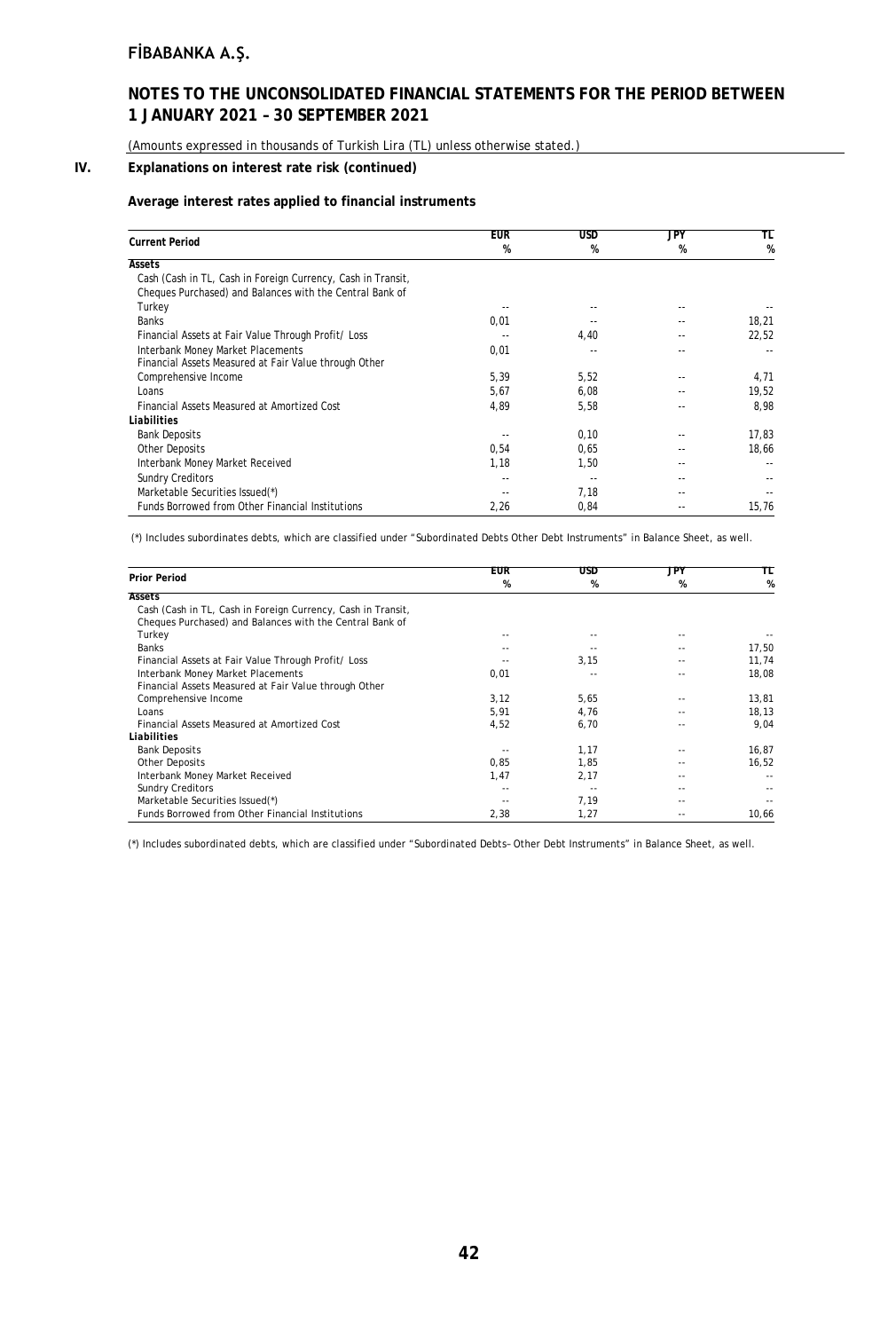### **NOTES TO THE UNCONSOLIDATED FINANCIAL STATEMENTS FOR THE PERIOD BETWEEN 1 JANUARY 2021 – 30 SEPTEMBER 2021**

(Amounts expressed in thousands of Turkish Lira (TL) unless otherwise stated.)

#### **V. Explanations on position risk of equity securities resulted from banking book**

The Bank has position risk of equity shares amounting to TL 10.912 as of 30 September 2021 (31 December 2020: TL 9.764).

### **VI. Explanations on liquidity risk and liquidity coverage ratio**

The Board of Directors reviews the liquidity and funding risk management policy weekly or in case of necessity. Liquidity risk is managed by Asset and Liability Committee (ALCO) in line with risk management policy as short and long term liquidity risk.

Liquidity Risk is managed by ALCO in order to take the necessary measures in a timely and correct manner against possible liquidity shortages. Treasury department manages cash inflows and outflows in line with strategies determined by ALCO. As deemed necessary by the ALCO members, liquidity meetings are performed for the purposes of close monitoring. Treasury department manages short term liquidity by adhering to the ALCO strategy and ensuring compliance with legal liquidity limits and stress testing.

In the context of TL and foreign currencies liquidity management, the Bank monitors the cash flows weekly and action plan is made based on ALCO decisions. The funding balance is directly monitored and compensated by making the riskreturn-cost evaluation.

For long-term liquidity "Maturity Mismatch Report" is prepared and presented to ALCO on a weekly basis. The Bank, resulting from the general structure of Turkish banking sector, has a liquidity gap at the 1 year maturity period. The Bank intends to eliminate liquidity mismatch shifting focus to long-term funding alternatives. Such decisions of the risk of incompatibility are taken by ALCO. The Bank diversifies its funding sources among customer deposits, domestic and foreign borrowings, bills and bonds issued, taking into consideration the maturity match between its assets and liabilities and keeps liquid assets in order to fully meet the liquidity requirements that may emerge in case of market volatility.

#### **Information on the use of stress testing**

Department of Risk Management implements stress testing according to Liquidity and Funding Risk Policy approved by the Board of Directors on a weekly basis. These stress tests are based on the scenarios of the deposit outflow, funds obtained from bonds issued will outflow and banks limits will not be used during a 14-day period, the results are included in the presentation of ALCO on a weekly basis and in the Presentation of Risk Committee on a monthly basis. In this way, the Bank's funding structure is closely monitored and actions are taken on behalf of existing risk management.

Alternative funding sources are identified in case of need. ALCO members are responsible for taking actions against short-term liquidity shocks. In the case of a crisis or if deemed necessary, ALCO summon a meeting and take necessary actions immediately. These action plans are approved by the Board of Directors under the ICAAP. The Bank reviews resources that are available in any emergency situation constantly and takes into consideration the results of the above-mentioned stress testing and scenario analysis by the early warning system.

According to BRSA's "Legislation on Measurement and Assessment of Liquidity Adequacy of the Banks"; published in the Official Gazette numbered 28948, dated 21 March 2014; liquidity ratio is required to be 80% for foreign currency assets/liabilities and 100% for total assets/liabilities in the calculation of the banks' weekly and monthly reporting effective from 1 January 2019.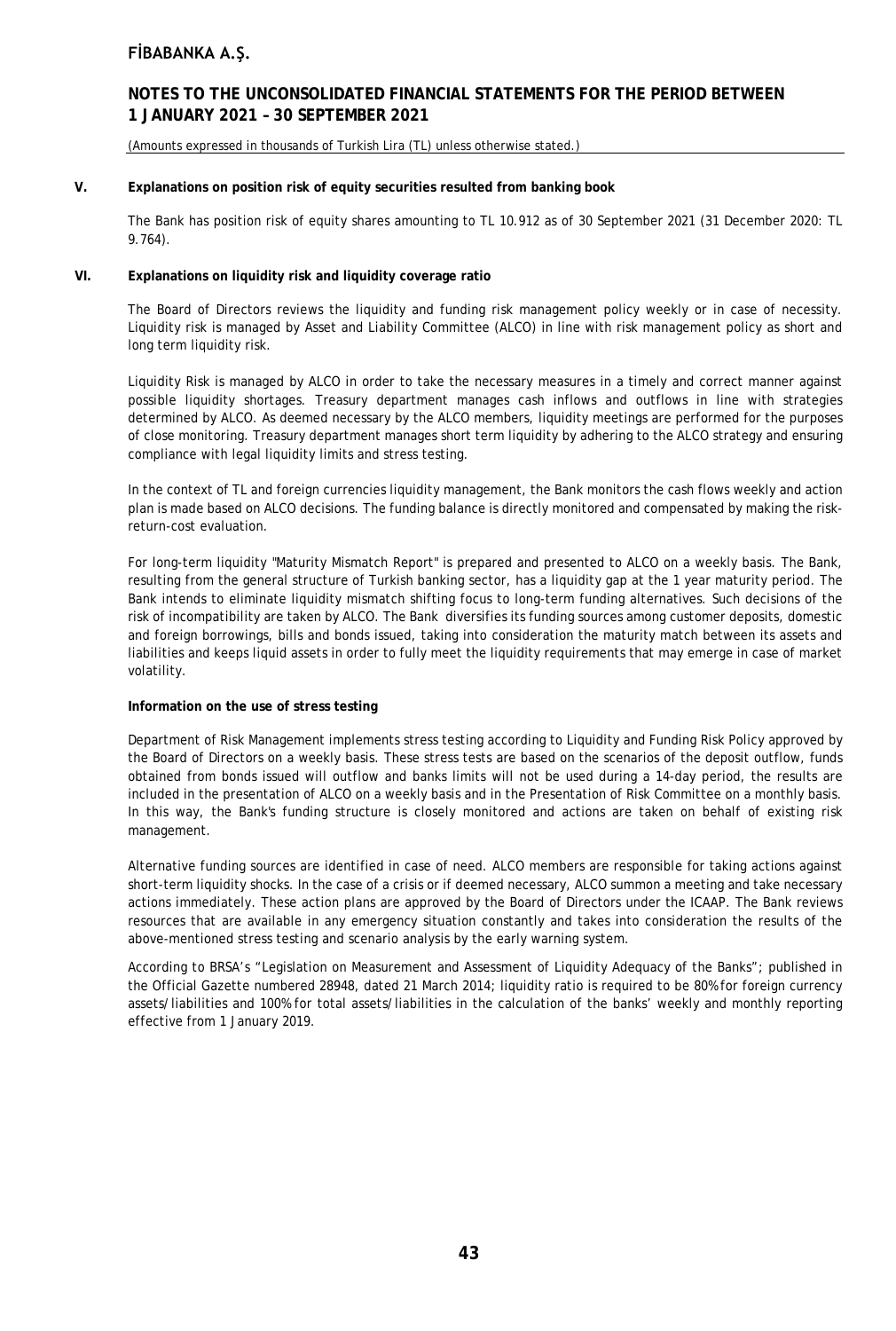# **NOTES TO THE UNCONSOLIDATED FINANCIAL STATEMENTS FOR THE PERIOD BETWEEN 1 JANUARY 2021 – 30 SEPTEMBER 2021**

(Amounts expressed in thousands of Turkish Lira (TL) unless otherwise stated.)

### **VI. Explanations on liquidity risk and liquidity coverage ratio (continued)**

|              |                                                                                                                                    | Total Unweighted Value * |              | Total Weighted Value * |           |
|--------------|------------------------------------------------------------------------------------------------------------------------------------|--------------------------|--------------|------------------------|-----------|
|              | <b>Current Period</b>                                                                                                              | $TL + FC$                | FC           | $TL+FC$                | <b>FC</b> |
|              | <b>HIGH-QUALITY LIQUID ASSETS</b>                                                                                                  |                          |              |                        |           |
| $\mathbf{1}$ | Total high-quality liquid assets (HQLA)                                                                                            |                          |              | 5.401.628              | 4.537.952 |
|              | <b>CASH OUTFLOWS</b>                                                                                                               |                          |              |                        |           |
| 2            | Deposits from natural persons and retail deposits                                                                                  | 17.632.994               | 7.756.739    | 1.672.791              | 785.179   |
| 3            | Stable deposits                                                                                                                    | 2.336.869                | $\mathbf{1}$ | 118.537                |           |
| 4            | Less stable deposits                                                                                                               | 15.296.125               | 7.756.738    | 1.554.254              | 785.179   |
| 5            | Unsecured funding except for retail deposits and deposits from natural<br>persons, of which:                                       | 3.874.968                | 1.665.428    | 2.589.071              | 978.390   |
| 6            | Operational deposits                                                                                                               |                          |              |                        |           |
| 7            | Non-Operational deposits                                                                                                           | 2.138.099                | 1.148.176    | 879.216                | 470.534   |
| 8            | Other unsecured funding                                                                                                            | 1.736.869                | 517.252      | 1.709.856              | 507.856   |
| 9            | Secured funding                                                                                                                    |                          | $\sim$       | 326.335                | 326.335   |
| 10           | Other cash outflows                                                                                                                | 2.827.205                | 812.521      | 452.595                | 278.097   |
| 11           | Outflows related to derivative exposures and other collateral                                                                      |                          |              |                        |           |
|              | requirements                                                                                                                       | 233.855                  | 191.161      | 233.855                | 191.161   |
| 12           | Outflows related to restructured financial instruments                                                                             |                          |              |                        |           |
| 13           | Payment commitments granted for debts to financial markets and                                                                     |                          |              |                        |           |
|              | other off-balance sheet commitments                                                                                                | 2.593.349                | 621.360      | 218.740                | 86.936    |
| 14           | Other revocable off-balance sheet commitments and other contractual                                                                |                          |              |                        |           |
|              | obligations<br>Other irrevocable or conditionally revocable off-balance sheet                                                      |                          |              |                        |           |
| 15           | obligations                                                                                                                        | 7.151                    | 20           | 7.151                  | 20        |
| 16           | <b>TOTAL CASH OUTFLOWS</b>                                                                                                         |                          |              | 5.047.944              | 2.368.021 |
|              | <b>CASH INFLOWS</b>                                                                                                                |                          |              |                        |           |
| 17           | Secured receivables                                                                                                                | 30.244                   | 30.244       | 28.423                 | 28.423    |
| 18           | Unsecured receivables                                                                                                              | 2.840.263                | 1.305.867    | 1.948.485              | 1.160.481 |
| 19           | Other cash inflows                                                                                                                 | 302.290                  | 280.426      | 152.181                | 130.317   |
| 20           | <b>TOTAL CASH INFLOWS</b>                                                                                                          | 3.172.797                | 1.616.536    | 2.129.089              | 1.319.221 |
| 21           | <b>TOTAL HOLA</b>                                                                                                                  |                          |              | 5.401.628              | 4.537.952 |
| 22           | <b>TOTAL NET CASH OUTFLOWS</b>                                                                                                     |                          |              | 2.920.505              | 1.063.439 |
| 23           | LİQUIDITY COVERAGE RATIO (%)<br>* The average of last three months' liquidity coverage ratio calculated by weekly simple averages. |                          |              | 184,96                 | 426,72    |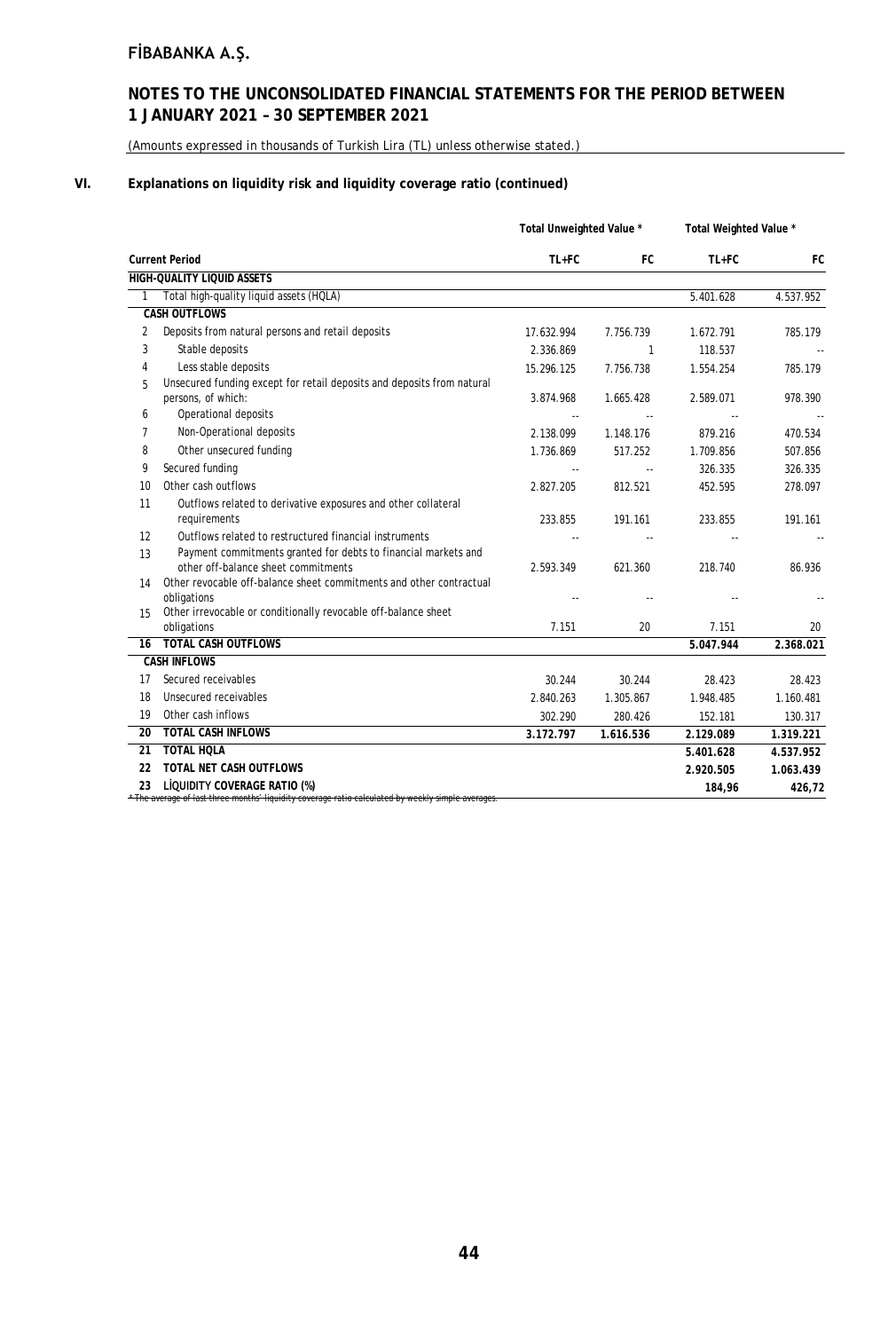### **NOTES TO THE UNCONSOLIDATED FINANCIAL STATEMENTS FOR THE PERIOD BETWEEN 1 JANUARY 2021 – 30 SEPTEMBER 2021**

(Amounts expressed in thousands of Turkish Lira (TL) unless otherwise stated.)

#### **VI. Explanations on liquidity risk and liquidity coverage ratio (continued)**

|                 |                                                                                                                                    | Total Unweighted Value * |           | Total Weighted Value * |           |
|-----------------|------------------------------------------------------------------------------------------------------------------------------------|--------------------------|-----------|------------------------|-----------|
|                 | <b>Prior Period</b>                                                                                                                | TL+FC                    | FC        | $TL+FC$                | FC        |
|                 | <b>HIGH-QUALITY LIQUID ASSETS</b>                                                                                                  |                          |           |                        |           |
|                 | Total high-quality liquid assets (HQLA)                                                                                            |                          |           | 3.871.763              | 3.454.865 |
|                 | <b>CASH OUTFLOWS</b>                                                                                                               |                          |           |                        |           |
| 2               | Deposits from natural persons and retail deposits                                                                                  | 13.443.587               | 7.787.753 | 1.250.430              | 778.775   |
| 3               | Stable deposits                                                                                                                    | 1.878.584                |           | 93.929                 |           |
| 4               | Less stable deposits                                                                                                               | 11.565.003               | 7.787.753 | 1.156.500              | 778.775   |
| 5               | Unsecured funding except for retail deposits and deposits from natural                                                             |                          |           |                        |           |
|                 | persons, of which:                                                                                                                 | 3.698.768                | 1.781.162 | 2.100.637              | 1.087.082 |
| 6               | Operational deposits                                                                                                               | $\sim$ $\sim$            |           |                        |           |
| 7               | Non-Operational deposits                                                                                                           | 2.615.663                | 1.136.152 | 1.046.265              | 454.461   |
| 8               | Other unsecured funding                                                                                                            | 1.083.105                | 645.010   | 1.054.372              | 632.621   |
| 9               | Secured funding                                                                                                                    |                          |           | 303.472                | 279.062   |
| 10              | Other cash outflows                                                                                                                | 3.143.418                | 1.033.621 | 760.049                | 547.628   |
| 11              | Outflows related to derivative exposures and other collateral                                                                      |                          |           |                        |           |
|                 | requirements                                                                                                                       | 488.506                  | 467.146   | 488.506                | 467.146   |
| 12              | Outflows related to restructured financial instruments                                                                             |                          |           |                        |           |
| 13              | Payment commitments granted for debts to financial markets and                                                                     |                          |           |                        |           |
|                 | other off-balance sheet commitments                                                                                                | 2.654.912                | 566.475   | 271.543                | 80.482    |
| 14              | Other revocable off-balance sheet commitments and other contractual                                                                |                          |           |                        |           |
|                 | obligations                                                                                                                        |                          | $\sim$    |                        |           |
| 15              | Other irrevocable or conditionally revocable off-balance sheet                                                                     |                          |           |                        |           |
|                 | obligations                                                                                                                        | 9.329                    | 56        | 9.329                  | 56        |
| 16              | <b>TOTAL CASH OUTFLOWS</b>                                                                                                         |                          |           | 4.423.918              | 2.692.603 |
|                 | <b>CASH INFLOWS</b>                                                                                                                |                          |           |                        |           |
| 17              | Secured receivables                                                                                                                | 30.623                   | 25.205    | 30.623                 | 25.205    |
| 18              | Unsecured receivables                                                                                                              | 2.242.825                | 868.534   | 1.626.647              | 763.528   |
| 19              | Other cash inflows                                                                                                                 | 246.404                  | 230.374   | 246.404                | 230.374   |
| 20              | <b>TOTAL CASH INFLOWS</b>                                                                                                          | 2.519.852                | 1.124.114 | 1.903.674              | 1.019.108 |
| $\overline{21}$ | <b>TOTAL HOLA</b>                                                                                                                  |                          |           | 3.871.763              | 3.454.865 |
| 22              | <b>TOTAL NET CASH OUTFLOWS</b>                                                                                                     |                          |           | 2.520.244              | 1.675.171 |
| 23              | LIQUIDITY COVERAGE RATIO (%)<br>* The average of last three months' liquidity coverage ratio calculated by weekly simple averages. |                          |           | 153,63                 | 206,24    |

The table below shows the lowest, highest and average Liquidity Coverage Ratio in the period of the 1 January – 30 September 2021 period.

| Current |          |            |          |            |          |
|---------|----------|------------|----------|------------|----------|
| Period  | Highest  | Date       | Lowest   | Date       | Average  |
| $TL+FC$ | 233,71 % | 28/09/2021 | 147.79 % | 11/08/2021 | 186.85 % |
| FC      | 756.72%  | 19/07/2021 | 203.99 % | 11/08/2021 | 455,38 % |
| Prior   |          |            |          |            |          |
| Period  | Highest  | Date       | Lowest   | Date       | Average  |
| $TL+FC$ | 205.85 % | 06/10/2020 | 108,85 % | 30/11/2020 | 155,08 % |
| FC      | 517.79 % | 14/12/2020 | 163.22 % | 23/10/2020 | 222.74 % |

The Bank implements the calculation in accordance with the Regulation of Liquidity Coverage Ratio Calculation of Banks dated 21 March 2014 and numbered 28948 published in the Official Gazette. As per the related regulation high quality liquid assets are mainly securities portfolio, cash assets and reserve requirements. The important factors affecting the results of the liquidity coverage ratio are the changes in the remaining maturities of the items and changes in the amounts of deposits and money market transactions, the remaining maturities of which are less than 30 days. Deposits form a significant portion of the Bank's sources of funds, on the other hand bonds issued, money market borrowings, funds provided from abroad are other important sources of funding.

The Bank calculates cash outflows and transactions that are complete collateral arising from derivative transactions, taking into account the 24-month averages in accordance, with The Bank implements with the Regulation of Liquidity Coverage Ratio Calculation of Banks published in the Official Gazette dated 21 March 2014 and numbered 28948.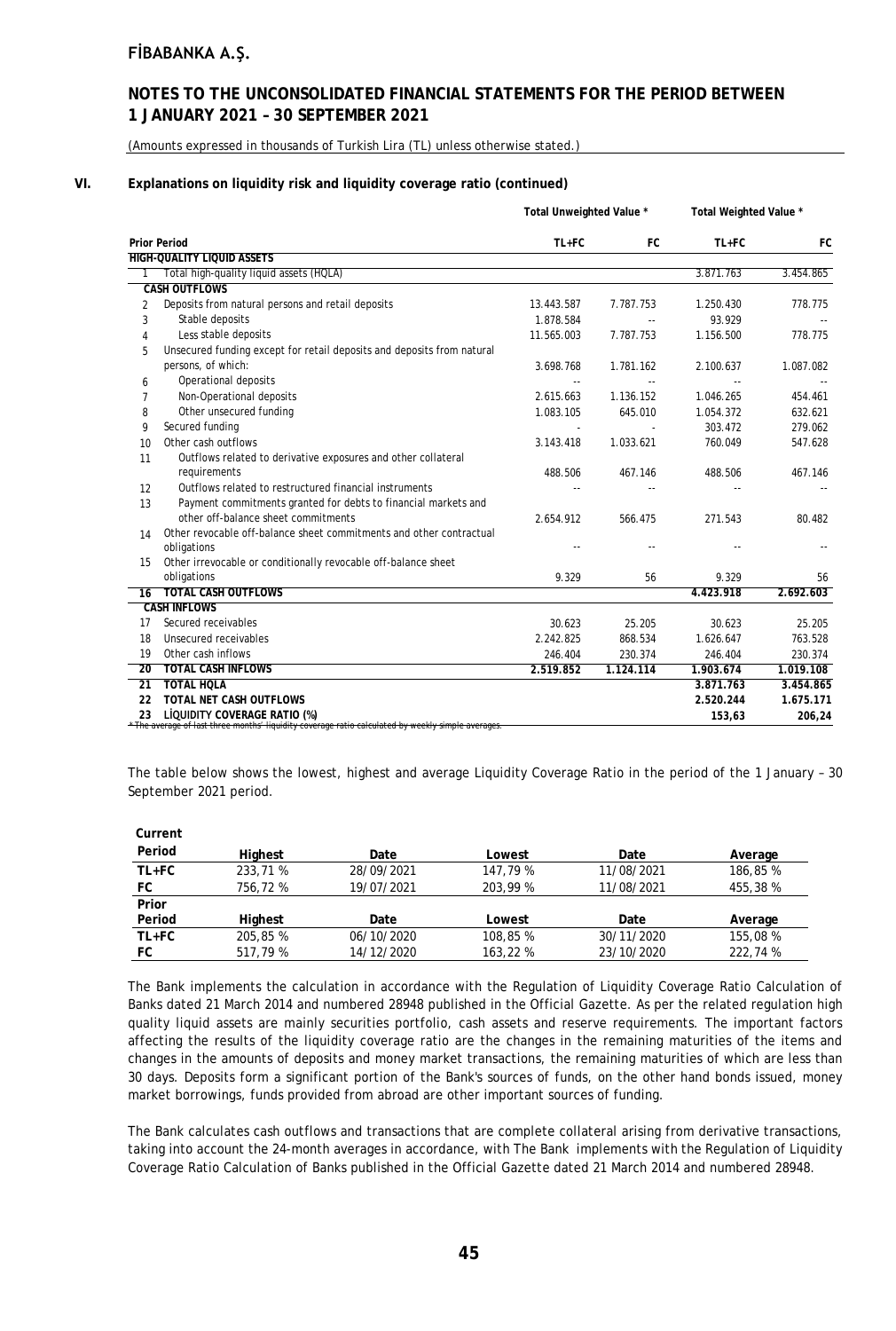# **NOTES TO THE UNCONSOLIDATED FINANCIAL STATEMENTS FOR THE PERIOD BETWEEN 1 JANUARY 2021 – 30 SEPTEMBER 2021**

(Amounts expressed in thousands of Turkish Lira (TL) unless otherwise stated.)

### **VI. Explanations on liquidity risk and liquidity coverage ratio (continued)**

Presentation of assets and liabilities according to their remaining maturities:

| <b>Current Period</b>                                        | Demand      | Up to 1 Month            | 1-3 Months               | 3-12 Months              | 1-5 Year                 | 5 Years and Over         | Unallocated*             | <b>Total</b> |
|--------------------------------------------------------------|-------------|--------------------------|--------------------------|--------------------------|--------------------------|--------------------------|--------------------------|--------------|
| Assets                                                       |             |                          |                          |                          |                          |                          |                          |              |
| Cash (Cash in TL, Cash in Foreign Currency, Cash in Transit, |             |                          |                          |                          |                          |                          |                          |              |
| Cheques Purcheased) and Balances with the Central Bank of    |             |                          |                          |                          |                          |                          |                          |              |
| Turkey                                                       | 2.157.174   | 2.196.020                | $\sim$                   | ٠.                       | $\overline{\phantom{a}}$ | ٠.                       | $\overline{\phantom{a}}$ | 4.353.194    |
| <b>Banks</b>                                                 | 217.474     | 117.220                  | $\ddotsc$                | ٠.                       | $\overline{a}$           | ٠.                       | $\overline{\phantom{a}}$ | 334.694      |
| Financial Assets at Fair Value Through Profit or Loss(*)     | 6.462       | 237.187                  | 68.838                   | 201.083                  | 259.278                  | $\overline{4}$           | $\overline{\phantom{a}}$ | 772.852      |
| Interbank Money Market Placements                            | ÷.          | 713.326                  | $\overline{\phantom{a}}$ | $\overline{\phantom{a}}$ | $\sim$                   | ٠.                       | $\overline{\phantom{a}}$ | 713.326      |
| Financial Assets Available-for-Sale                          | 4.897       | 475.817                  | 140                      | 191.709                  | 618.543                  | 42.894                   | $\overline{\phantom{a}}$ | 1.334.000    |
| Loans $(*")$                                                 | ٠.          | 3.730.080                | 4.508.339                | 6.334.196                | 4.990.865                | 540.738                  | 44.104                   | 20.148.322   |
| Financial Assets Measured at Amortized Cost                  | $\ddotsc$   | $\overline{\phantom{a}}$ |                          | 22.266                   | 2.141.017                | 21.801                   | $\overline{\phantom{a}}$ | 2.185.084    |
| Other Assets(***)                                            | ٠.          | $\overline{\phantom{a}}$ |                          |                          | u.                       | $\overline{\phantom{a}}$ | 1.500.367                | 1.500.367    |
| <b>Total Assets</b>                                          | 2.386.007   | 7.469.650                | 4.577.317                | 6.749.254                | 8.009.703                | 605.437                  | 1.544.471                | 31.341.839   |
| Liabilities                                                  |             |                          |                          |                          |                          |                          |                          |              |
| <b>Bank Deposits</b>                                         | 56.039      | 581.225                  | 5.047                    | $\overline{\phantom{a}}$ | $\overline{\phantom{a}}$ | ٠.                       | $\overline{\phantom{a}}$ | 642.311      |
| <b>Other Deposits</b>                                        | 3.646.056   | 15.095.069               | 2.572.515                | 260.838                  | 26.691                   | 78.159                   | $\overline{\phantom{a}}$ | 21.679.328   |
| Funds Borrowed from Other Financial Institutions             | ٠.          | 86.541                   | 10.836                   | 297.116                  | 60.180                   | $\overline{\phantom{a}}$ | $\overline{a}$           | 454.673      |
| Interbank Money Market Received                              | ٠.          | 289.803                  | $\overline{\phantom{a}}$ | $\ddotsc$                | $\overline{\phantom{a}}$ |                          | $\overline{\phantom{a}}$ | 289.803      |
| Marketable Securities Issued(****)                           | $\ddotsc$   | $\overline{\phantom{a}}$ | 6.808                    | 22.190                   | 1.740.728                | 2.498.801                | $\overline{\phantom{a}}$ | 4.268.527    |
| <b>Sundry Creditors</b>                                      | ٠.          | 587.492                  | $\overline{\phantom{a}}$ | $\overline{\phantom{a}}$ | $\overline{\phantom{a}}$ | $\overline{\phantom{a}}$ | $\overline{\phantom{a}}$ | 587.492      |
| Other Liabilities (*****)                                    | ٠.          | 746.327                  | 46.908                   | 128.514                  | 238.902                  | 1.483                    | 2.257.571                | 3.419.705    |
| <b>Total Liabilities</b>                                     | 3.702.095   | 17.386.457               | 2.642.114                | 708.658                  | 2.066.501                | 2.578.443                | 2.257.571                | 31.341.839   |
| Net Liqudity Surplus / (Gap)                                 | (1.316.088) | (9.916.807)              | 1.935.203                | 6.040.596                | 5.943.202                | (1.973.006)              | (713.100)                | $\sim$       |
| Net Off-Balance Sheet Position                               | ă.          | 23.503                   | (32.368)                 | 72.353                   | 47.419                   | Ω,                       | $\overline{\phantom{a}}$ | 110.907      |
| Derivative Financial Assets                                  | ٠.          | 8.810.433                | 6.637.844                | 5.779.840                | 1.498.872                | ٠.                       | $\overline{\phantom{a}}$ | 22.726.989   |
| <b>Derivative Financial Liabilities</b>                      | ٠.          | 8.786.930                | 6.670.212                | 5.707.487                | 1.451.453                | $\overline{\phantom{a}}$ | ٠.                       | 22.616.082   |
| Non-Cash Loans                                               | ä.          | 74.229                   | 315.171                  | 361.764                  | 54.058                   | 286.853                  | $\ddotsc$                | 1.092.075    |
| <b>Prior Period</b>                                          |             |                          |                          |                          |                          |                          |                          |              |
| <b>Total Assets</b>                                          | 1.988.915   | 4.845.763                | 3.830.556                | 7.352.604                | 6.951.400                | 1.326.651                | 929.106                  | 27.224.995   |
| <b>Total Liabilities</b>                                     | 1.998.611   | 13.868.317               | 3.842.737                | 959.412                  | 2.102.337                | 2.178.265                | 2.275.316                | 27.224.995   |
| <b>Net Liquidity Gap</b>                                     | (9.696)     | (9.022.554)              | (12.181)                 | 6.393.192                | 4.849.063                | (851.614)                | (1.346.210)              | $\ddotsc$    |
| Net Off-Balance Sheet Position                               | ä.          | (132.550)                | (248.246)                | (87.296)                 | 37.180                   | $\overline{\phantom{a}}$ | $\ddotsc$                | (430.912)    |
| Derivative Financial Assets                                  | ٠.          | 6.895.549                | 5.241.626                | 3.619.924                | 2.056.419                | ٠.                       | $\overline{\phantom{a}}$ | 17.813.518   |
| <b>Derivative Financial Liabilities</b>                      | ٠.          | 7.028.099                | 5.489.872                | 3.707.220                | 2.019.239                | $\overline{\phantom{a}}$ | ٠.                       | 18.244.430   |
| Non-Cash Loans                                               | ٠.          | 70.868                   | 169.508                  | 520.054                  | 96.829                   | 409.303                  | $\ddotsc$                | 1.266.562    |

(\*) Includes derivatives financial assets.

(\*\*) Non-performing loans net-off related provision for expected credit losses of stage 3 loans and expected credit losses for stage 1 and stage 2 loans are presented in "unallocated" column.

(\*\*\*) Certain assets on the balance sheet that are necessary for the banking operations but not convertible into cash in the short term such as tangible assets, stationary supplies and prepaid expenses are included in this column.

(\*\*\*\*) Securities issued as subordinated Ioan classified under "Subordinated debt- Other debt instruments" in the balance sheet are also included.<br>(\*\*\*\*\*) Shareholders' equity and provisions are classified in other liabili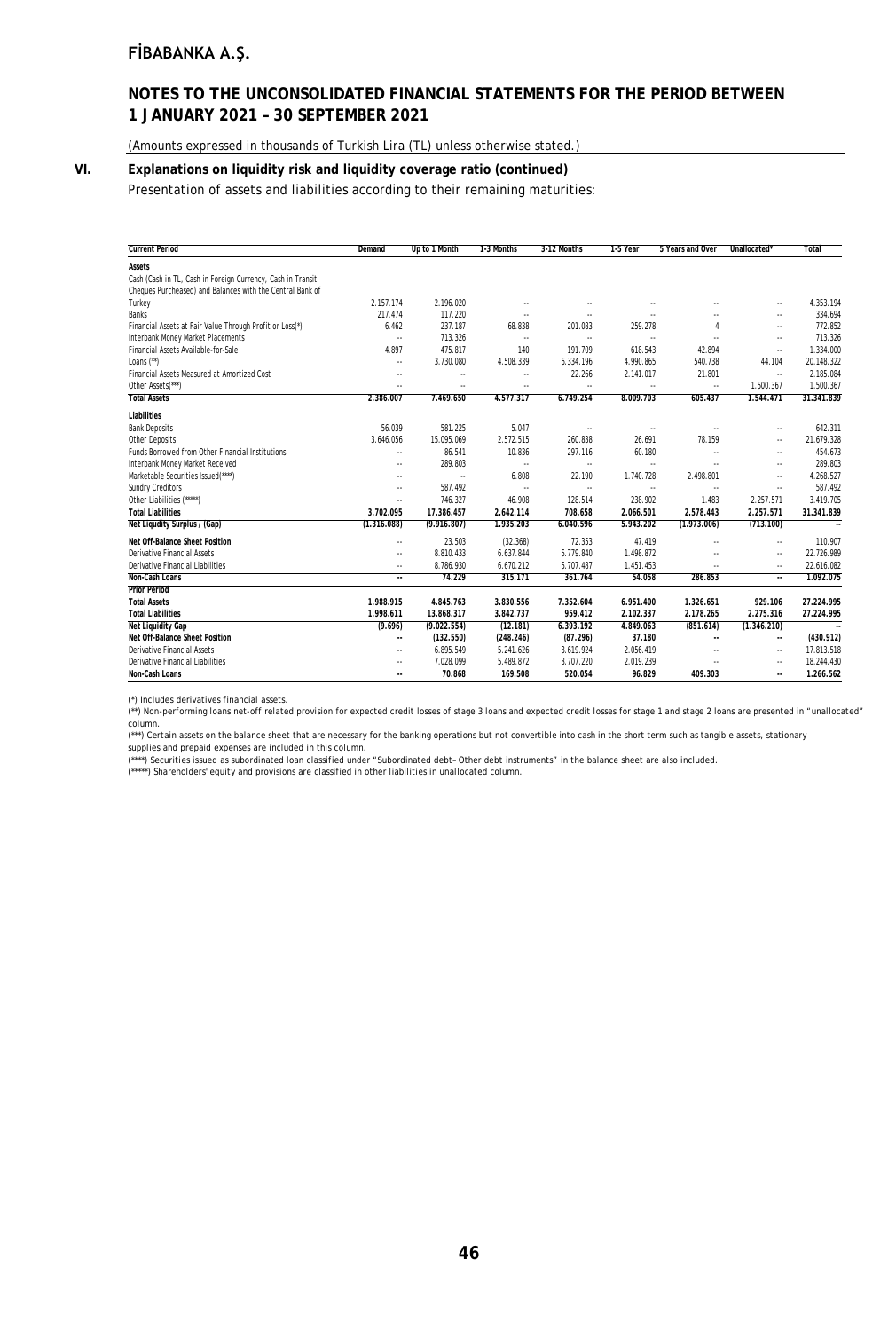$\overline{a}$ 

# **NOTES TO THE UNCONSOLIDATED FINANCIAL STATEMENTS FOR THE PERIOD BETWEEN 1 JANUARY 2021 – 30 SEPTEMBER 2021**

(Amounts expressed in thousands of Turkish Lira (TL) unless otherwise stated.)

### **VI. Explanations on liquidity risk and and liquidity coverage ratio (continued)**

The table of leverage level calculated in accordance with the Regulation on Assessment and Calculation of Banks' Leverage Level published in the Official Gazette numbered 28812 and dated 5/11/2013 shown below.

As of 30 September 2021, Bank's unconsolidated leverage ratio calculated in accordance with the "Regulation on Assessment and Calculation of Banks' Leverage Level" is 5,99%. Minimum leverage ratio has to be 3% according to the regulation.

|    | <b>Balance sheet assets</b>                                                                                          | Current Period(*) | Prior Period(*) |
|----|----------------------------------------------------------------------------------------------------------------------|-------------------|-----------------|
| 1  | Balance sheet items (excluding derivative financial instruments and credit derivatives but<br>including collaterals) | 29.207.764        | 23.568.598      |
| 2  | (Assets deducted in determining Tier 1 capital)                                                                      | (241.804)         | (242.440)       |
| 3  | Total balance sheet risks (sum of lines 1 and 2)                                                                     | 28.965.960        | 23.326.158      |
|    | Derivative financial instruments and credit derivatives                                                              |                   |                 |
| 4  | Replacement cost associated with all derivative financial instruments and credit derivatives                         | 323.746           | 343.256         |
| 5  | Potential credit risk associated with all derivative financial instruments and credit derivatives                    | 220.080           | 188.771         |
| 6  | Total risks of derivative financial instruments and credit derivatives (sum of lines 4 to 5)                         | 543.826           | 532.027         |
|    | Securities or commodity financing transactions (SCFT)                                                                |                   |                 |
| 7  | Risks from SCFT assets (except for on-balance sheet)                                                                 | 202.517           | 363.552         |
| 8  | Risks from brokerage activities related exposures                                                                    |                   |                 |
| 9  | Total risks related with securities or commodity financing transactions (sum of lines 7 to 8)                        | 202.517           | 363.552         |
|    | Off-balance sheet transactions                                                                                       |                   |                 |
| 10 | Gross notional amounts of off-balance sheet transactions                                                             | 7.320.314         | 3.556.402       |
| 11 | (Adjustments for conversion to credit equivalent amounts)                                                            |                   |                 |
| 12 | Total risks of off-balance sheet items (sum of lines 10 and 11)                                                      | 7.320.314         | 3.556.402       |
|    | Capital and total risks                                                                                              |                   |                 |
| 13 | Tier 1 capital                                                                                                       | 2.215.913         | 2.043.970       |
| 14 | Total risks (sum of lines 3, 6, 9 and 12)                                                                            | 37.032.617        | 27.778.139      |
|    | Leverage ratio                                                                                                       |                   |                 |
| 15 | Leverage ratio                                                                                                       | 5,99              | 7,37            |

(\*)Represents three-month average amounts. (\*\*)As of 30 September 2021, it is used simple arithmetic mean of Central Bank's foreign currency buying rates belonging to the last 252 business days from the calculation date.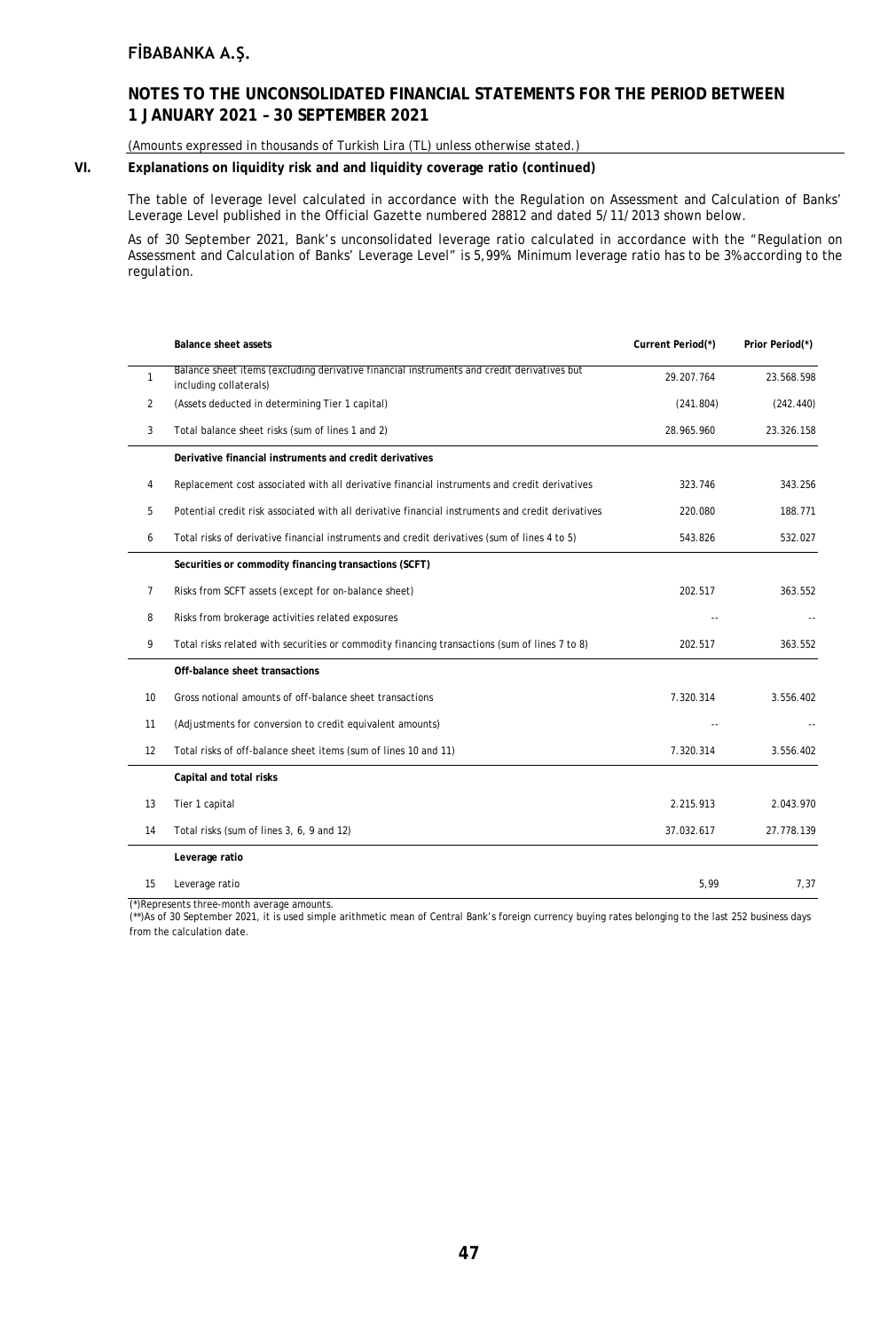### **NOTES TO THE UNCONSOLIDATED FINANCIAL STATEMENTS FOR THE PERIOD BETWEEN 1 JANUARY 2021 – 30 SEPTEMBER 2021**

(Amounts expressed in thousands of Turkish Lira (TL) unless otherwise stated.)

### **SECTION FIVE**

# **EXPLANATIONS AND NOTES ON THE UNCONSOLIDATED FINANCIAL STATEMENTS**

### **I. Explanations and disclosure related to the assets**

### **1. Information on cash and balances with the Central Bank of Turkey**

|                                          | <b>Current Period</b> |           | <b>Prior Period</b> |           |  |
|------------------------------------------|-----------------------|-----------|---------------------|-----------|--|
|                                          |                       | FC        |                     | FC        |  |
| Cash in TL / Foreign Currency            | 64.127                | 991.917   | 54.967              | 281.636   |  |
| Balances with the Central Bank of Turkey | 243.404               | 3.053.746 | 411.057             | 2.174.032 |  |
| Other                                    | $- -$                 | $- -$     | $- -$               | $- -$     |  |
| Total                                    | 307.531               | 4.045.663 | 466.024             | 2.455.668 |  |

#### *1.1 Information related to the account of the Central Bank of Turkey*

|                              | <b>Current Period</b>    |           | Prior Period  |           |
|------------------------------|--------------------------|-----------|---------------|-----------|
|                              |                          | FC        |               | FC        |
| Unrestricted Demand Deposits | 221.563                  | 879.567   | 407.561       | 782.078   |
| Unrestricted Time Deposits   | 21.841                   | 514.665   | 3.496         | $- -$     |
| Restricted Time Deposits     | $\overline{\phantom{a}}$ | 1.659.514 | $\sim$ $\sim$ | 1.391.954 |
| Total                        | 243.404                  | 3.053.746 | 411.057       | 2.174.032 |

According to the communiqué No: 2005/1 on "Reserve Deposits" of CBRT, banks operating in Turkey are required to keep reserve deposit at the rates varying from 3%-8% (31 December 2020: 1%-6%) for TL liabilities and at the rates varying from 5%-23% (31 December 2020: 5%-21%) for FC liabilities, especially USD and EUR, depending on maturities of liabilities.

#### **2. Information on financial assets at fair value through profit or loss**

#### *2.1 Information on financial assets at fair value through profit or loss given as collateral or blocked*

|                                                         | <b>Current Period</b> |       | <b>Prior Period</b> |               |
|---------------------------------------------------------|-----------------------|-------|---------------------|---------------|
|                                                         |                       |       |                     |               |
| <b>Share Certificates</b>                               | $- -$                 | $-$   | $\sim$ $\sim$       | $\sim$ $\sim$ |
| Bonds, Treasury Bills and Similar Marketable Securities | o٦                    | $- -$ | 2.796               | $- -$         |
| Total                                                   | ٥٢                    | $- -$ | 2.796               | $- -$         |

Trading securities given as collateral represent those collaterals given to the Central Bank of Turkey, and Istanbul Clearing and Custody Bank (Takasbank) for interbank money market, foreign exchange market and other transactions, as of balance sheets dates.

As of 30 September 2021, the amount of financial assets at fair value through profit or loss not given as collateral or not blocked is TL 81.064 (31 December 2020: TL 121.342).

When fair value hedge accounting terminated, the fair value amount on the hedged financial instruments are reflected into the statement of profit or loss by amortization during the life time of the hedged financial instruments.

### *Loans recognized at fair value through profit or loss*

As of 30 September 2021, there are no loans recognized at fair value through profit or loss (31 December 2020: None).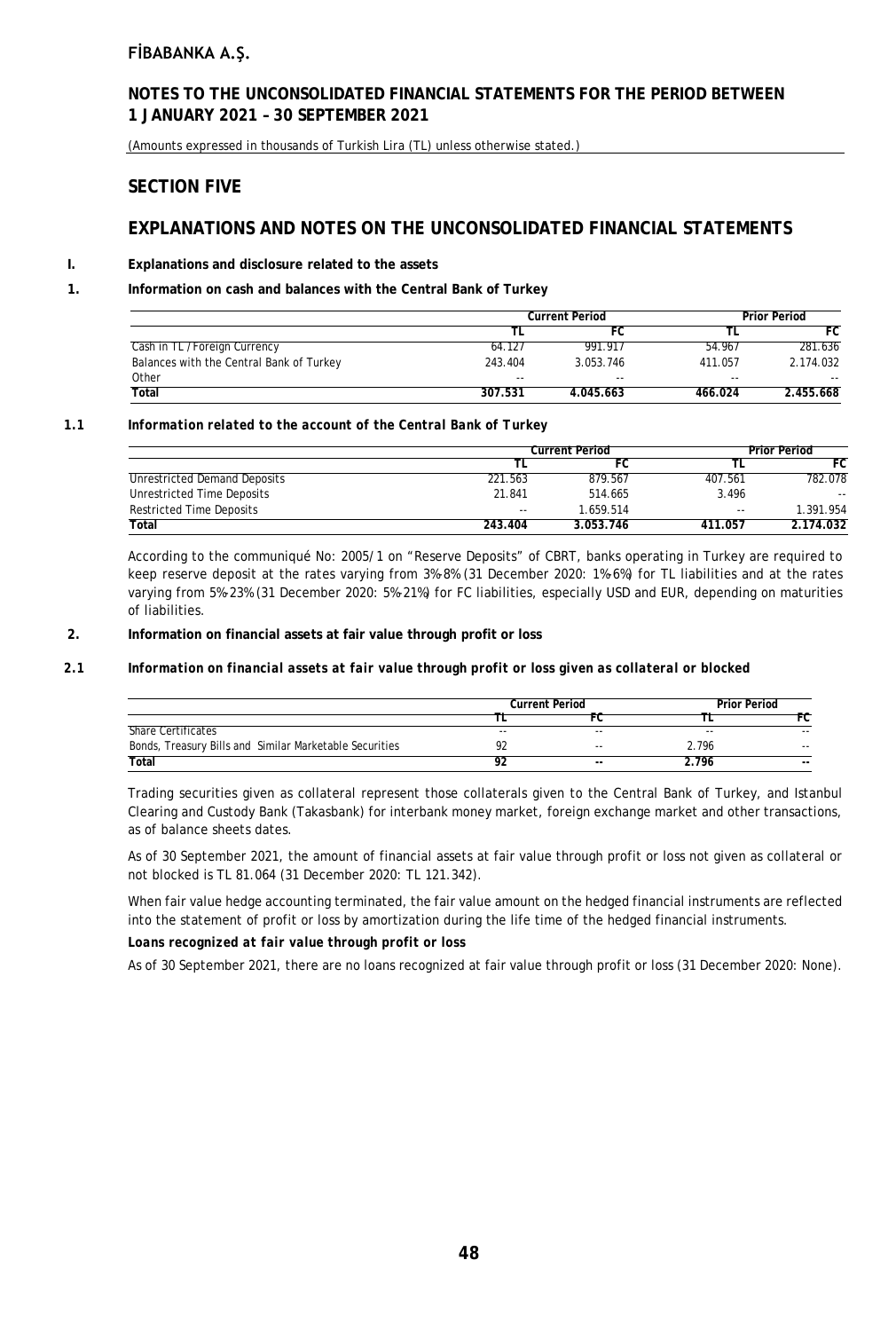# **NOTES TO THE UNCONSOLIDATED FINANCIAL STATEMENTS FOR THE PERIOD BETWEEN 1 JANUARY 2021 – 30 SEPTEMBER 2021**

(Amounts expressed in thousands of Turkish Lira (TL) unless otherwise stated.)

**I. Explanations and disclosure related to the assets (continued)**

### *2.2 Information on financial assets at fair value through profit or loss subject to repurchase agreements*

None.

#### *2.3 Positive differences relating to derivative financial assets*

|                             |         | <b>Current Period</b> |         | <b>Prior Period</b>      |
|-----------------------------|---------|-----------------------|---------|--------------------------|
|                             |         | FC                    |         | FC                       |
| <b>Forward Transactions</b> | 109.440 | $\sim$ $\sim$         | 97.046  | $\sim$ $\sim$            |
| <b>Swap Transactions</b>    | 444.848 | $- -$                 | 368.124 | $\overline{\phantom{a}}$ |
| <b>Futures Transactions</b> | $- -$   | $- -$                 | $- -$   | $\sim$ $\sim$            |
| Options                     | 123.203 | 14.205                | 231.789 | 10.406                   |
| Other                       | $- -$   | $- -$                 | $- -$   | $\sim$ $\sim$            |
| <b>Total</b>                | 677.491 | 14.205                | 696.959 | 10.406                   |

### **3. Information on Banks**

#### *3.1 Information on banks*

|                                   | <b>Current Period</b> |         | <b>Prior Period</b> |         |
|-----------------------------------|-----------------------|---------|---------------------|---------|
|                                   |                       | FC.     |                     | FC      |
| <b>Banks</b>                      |                       |         |                     |         |
| Domestic                          | 74.173                | 112.096 | 465.103             | 39.805  |
| Foreign                           | 553                   | 147.872 | 461                 | 383.162 |
| Foreign head-offices and branches | $- -$                 | $-$     | $- -$               | $- -$   |
| Total                             | 74.726                | 259.968 | 465.564             | 422.967 |

#### **4. Information on Financial Assets Valued at Fair Value Through Other Comprehensive Income**

Not prepared in compliance with the Article 25 of the communique "Financial Statements and Related Disclosures and Footnotes to be Announced to Public by Banks".

#### *4.1 Financial assets valued at fair value through other comprehensive income subject to repurchase agreements and provided as collateral blocked*

|                                                         | <b>Current Period</b> |         | <b>Prior Period</b> |         |
|---------------------------------------------------------|-----------------------|---------|---------------------|---------|
|                                                         |                       | FC      |                     | FC      |
| <b>Share Certificates</b>                               | $- -$                 | $- -$   | $- -$               | $- -$   |
| Bonds, Treasury Bills and Similar Marketable Securities | 44.470                | 378.800 | 2.929               | 717.544 |
| Other                                                   | $- -$                 | $-$     | $- -$               | $- -$   |
| Total                                                   | 44.470                | 378.800 | 2.929               | 717.544 |

As of 30 September 2021, the amount of financial assets at fair value through other comprehensive income not given as collateral or not blocked is TL 910.730 (31 December 2020: TL 307.053).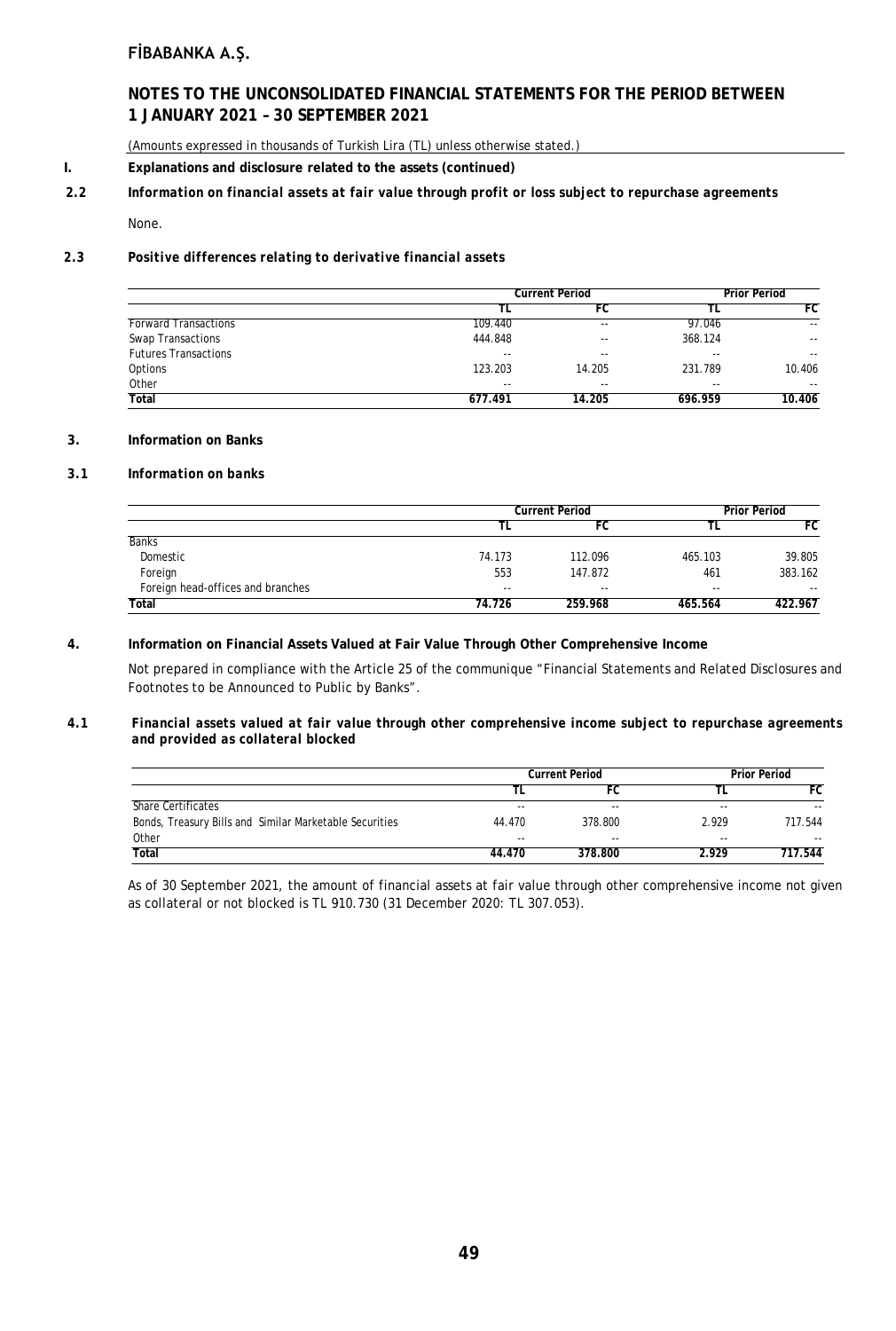# **NOTES TO THE UNCONSOLIDATED FINANCIAL STATEMENTS FOR THE PERIOD BETWEEN 1 JANUARY 2021 – 30 SEPTEMBER 2021**

(Amounts expressed in thousands of Turkish Lira (TL) unless otherwise stated.)

### **I. Explanations and disclosure related to the assets (continued)**

#### *4.2 Details of financial assets valued at fair value through other comprehensive income*

|                            | Current Period | <b>Prior Period</b> |
|----------------------------|----------------|---------------------|
| Debt instruments           | 1.333.623      | 1.017.163           |
| Quoted on Stock Exchange   | 1.333.623      | 1.017.163           |
| Unquoted on Stock Exchange | --             |                     |
| Share certificates         | 4.897          | 10.363              |
| Quoted on Stock Exchange   | 4.897          | 10.363              |
| Unquoted on Stock Exchange | --             | $\sim$ $\sim$       |
| Impairment provision (-)   | 4.520          | --                  |
| Total                      | 1.334.000      | 1.027.526           |

#### **5. Information on Loans**

#### **5.1** *Information on all types of loans and advances given to shareholders and employees of the Bank*

|                                |            | <b>Current Period</b> |            | <b>Prior Period</b>      |
|--------------------------------|------------|-----------------------|------------|--------------------------|
|                                | Cash Loans | Non-Cash Loans        | Cash Loans | Non-Cash Loans           |
| Direct Loans to Shareholders   | $- -$      | 20                    | $-$        | 20                       |
| Corporate Shareholders         | --         | $- -$                 | --         |                          |
| Individual Shareholders        | $- -$      | 20                    | $- -$      | 20                       |
| Indirect Loans to Shareholders | $- -$      | $- -$                 | $-$        | $\overline{\phantom{a}}$ |
| Loans to Employees             | 6.772      | $- -$                 | 6.497      | $- -$                    |
| Total                          | 6.772      | 20                    | 6.497      | 20                       |

#### *5.2 Information on Standard Loans, Loans Under Close Monitoring and Loans Under Close Monitoring That Are Restructured*

| Cash Loans                  | Standard   | Loans Under Close Monitoring |                                  |            |
|-----------------------------|------------|------------------------------|----------------------------------|------------|
|                             | Loans      |                              | Restructured                     |            |
|                             |            | Non-restructured             | <b>Revised Contract</b><br>Terms | Refinanced |
| Loans                       | 17.342.541 | 1.280.788                    | 1.480.890                        |            |
| Working Capital Loans       | 5.677.491  | 825.743                      | 788.937                          |            |
| <b>Export Loans</b>         |            |                              |                                  |            |
| Import Loans                |            | --                           |                                  |            |
| Loans to Financial Sector   | 94.017     | --                           | --                               |            |
| <b>Consumer Loans</b>       | 4.752.834  | 89.613                       | 34.037                           |            |
| <b>Credit Cards</b>         | 11.517     | 1.016                        |                                  |            |
| Others                      | 6.806.682  | 364.416                      | 657.916                          |            |
| <b>Specialization Loans</b> | --         | --                           | --                               |            |
| <b>Other Receivables</b>    | $- -$      | --                           | --                               |            |
| Total (*) (**)              | 17.342.541 | 1.280.788                    | 1.480.890                        | --         |

(\*) Amounting to TL 75.731 factoring receivables are also included.

(\*\*) As of 30 September 2021, based on the BRSA's Decision numbered 9795 and dated 16 September 2021, effective from 17 March 2020 until 01 October 2021, the total of loans with a number of days past due between 90 and 180 days and continue to be classified as Stage 2 is TL 72.828.

|                                         | <b>Current Period</b> |                                        | <b>Prior Period</b> |                                        |
|-----------------------------------------|-----------------------|----------------------------------------|---------------------|----------------------------------------|
|                                         | Standard<br>Loans     | Loans Under<br><b>Close Monitoring</b> | Standard<br>Loans   | Loans Under<br><b>Close Monitoring</b> |
| <b>12-months Expected Credit Losses</b> | 218.789               | $- -$                                  | 155.743             | $- -$                                  |
| Significant Increase in Credit Risk     | $- -$                 | 236.389                                | $- -$               | 285.623                                |
| Total                                   | 218.789               | 236.389                                | 155.743             | 285.623                                |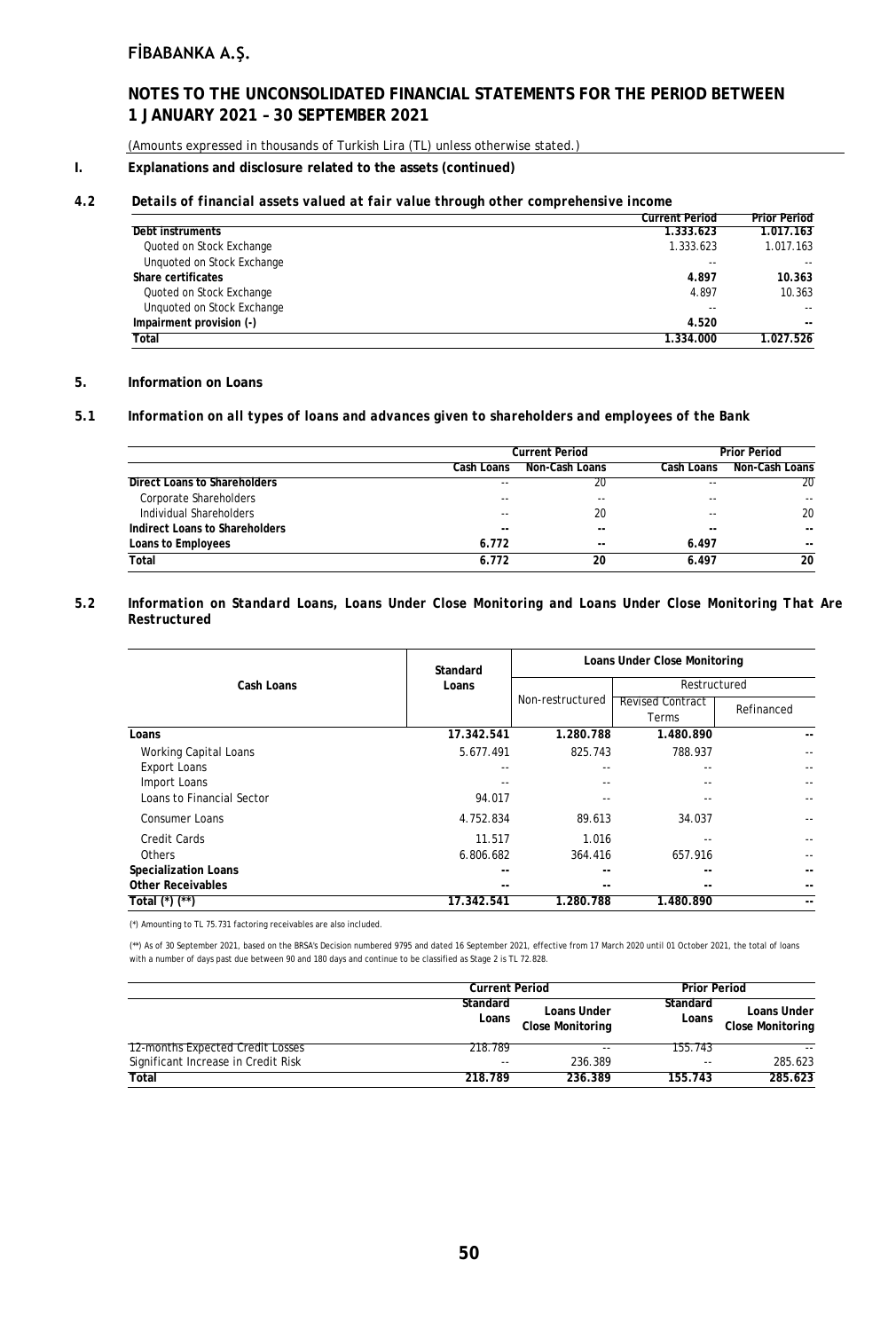### **NOTES TO THE UNCONSOLIDATED FINANCIAL STATEMENTS FOR THE PERIOD BETWEEN 1 JANUARY 2021 – 30 SEPTEMBER 2021**

(Amounts expressed in thousands of Turkish Lira (TL) unless otherwise stated.)

#### **I. Explanations and disclosure related to the assets (continued)**

#### *5.2 Information on Loans under Close Monitoring that are restructured with Standard Loans and Close Monitoring Loans (continued)*

*The overdue analysis of close monitoring loans*

| Current Period (**) | <b>Commercial Loans</b> | Consumer Loans | Total   |
|---------------------|-------------------------|----------------|---------|
| $1-30$ days         | 10.418                  | 10.415         | 20.833  |
| 31-60 days          | 6.594                   | 8.677          | 15.271  |
| 61-90 days $(*)$    | 28.476                  | 53.762         | 82.238  |
| Total               | 45.488                  | 72.854         | 118.342 |

(\*) According to BRSA's announcement numbered 9624 and dated 16 September 2021, stage 2 loans past due up to 180 days are also included.

(\*\*) As of 30 September 2021, based on the BRSA's Decision numbered 9795 and dated 16 September 2021, effective from 17 March 2020 until 01 October 2021, the total of loans with a number of days past due between 30 and 90 days and continue to be classified as Stage 1 is TL 79.785.

| <b>Prior Period</b> | <b>Commercial Loans</b> | <b>Consumer Loans</b> | Total   |
|---------------------|-------------------------|-----------------------|---------|
| $1-30$ days         | 44.642                  | 6.244                 | 50.886  |
| 31-60 days          | 16.355                  | 6.219                 | 22.574  |
| 61-90 days          | 127.971                 | 24.885                | 152.856 |
| <b>Total</b>        | 188.968                 | 37.348                | 226.316 |

#### *Maturity analysis of cash loans*

Not prepared in compliance with the Article 25 of the communique "Financial Statements and Related Disclosures and Footnotes to be Announced to Public by Banks".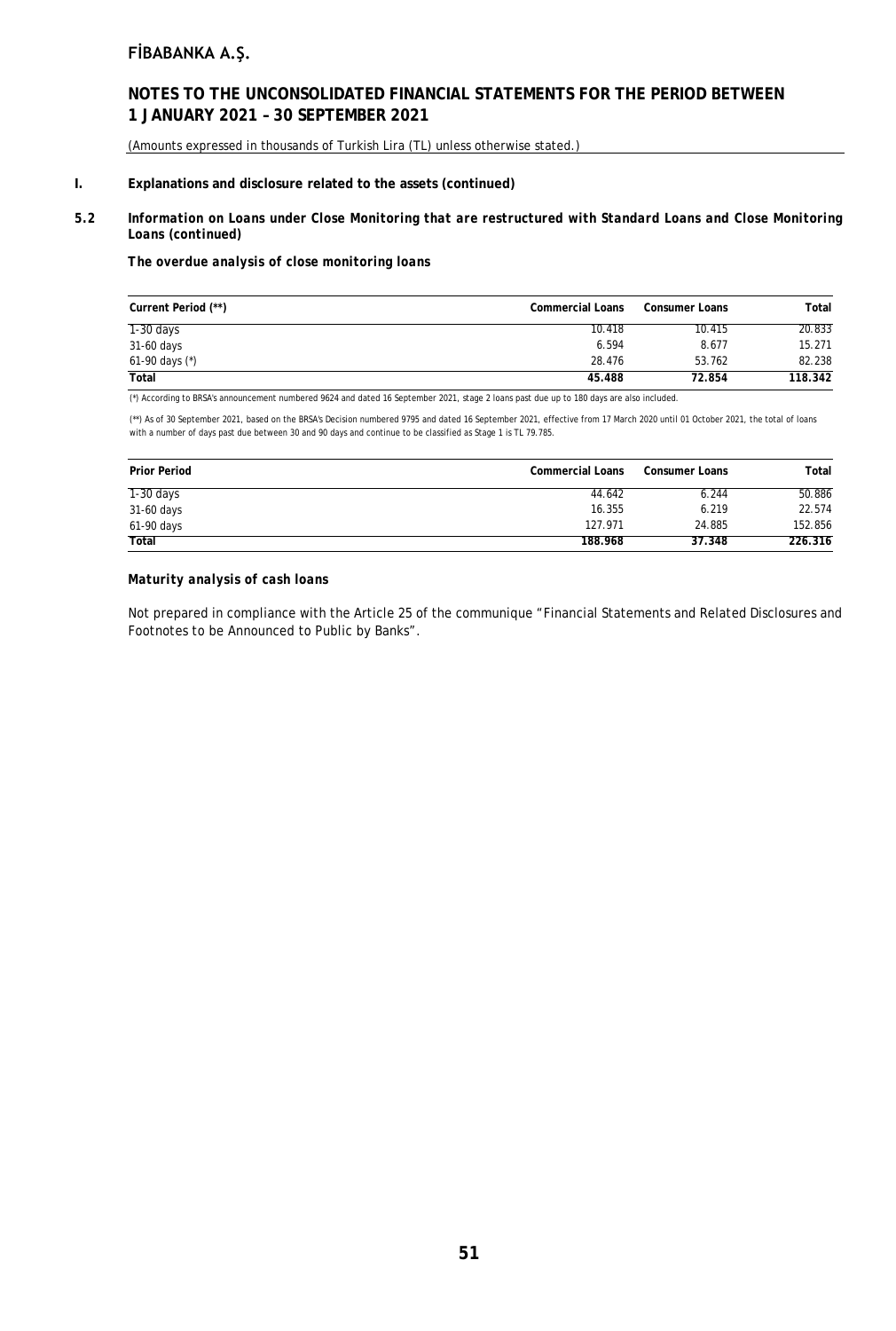# **NOTES TO THE UNCONSOLIDATED FINANCIAL STATEMENTS FOR THE PERIOD BETWEEN 1 JANUARY 2021 – 30 SEPTEMBER 2021**

(Amounts expressed in thousands of Turkish Lira (TL) unless otherwise stated.)

### **I. Explanations and disclosure related to the assets (continued)**

### *5.3 Information on consumer loans, individuals credit cards and credit cards given to personnel*

|                                            | Short-Term     | <b>Medium or Long</b>      | Total                    |
|--------------------------------------------|----------------|----------------------------|--------------------------|
|                                            | 1.249.967      | Term<br>3.515.051          | 4.765.018                |
| Consumer Loans-TL                          | --             | 219.424                    | 219.424                  |
| Mortgage Loans                             | $\overline{a}$ | 2.414                      | 2.414                    |
| Vehicle Loans                              | 1.249.967      |                            | 4.543.180                |
| General Purpose Loans                      |                | 3.293.213                  |                          |
| Other                                      | $-$            | $\overline{\phantom{a}}$   |                          |
| Consumer Loans-Indexed to FC               | --             | 2.170                      | 2.170                    |
| Mortgage Loans                             | ٠.             | 1.981                      | 1.981                    |
| Vehicle Loans                              | $-$            | $\sim$                     | $\overline{\phantom{a}}$ |
| General Purpose Loans                      | --             | 189                        | 189                      |
| Other                                      | --             | $\overline{\phantom{a}}$   | $\sim$ $-$               |
| Consumer Loans-FC                          | --             | 278                        | 278                      |
| Mortgage Loans                             | $-$            | 278                        | 278                      |
| Vehicle Loans                              | --             | $\sim$                     |                          |
| General Purpose Loans                      |                | $\overline{a}$             |                          |
| Other                                      | $-1$           | $\overline{a}$             |                          |
| Individual Credit Cards-TL                 | 6.853          | $-$                        | 6.853                    |
| With Installment                           | 1.323          | $\overline{\phantom{a}}$   | 1.323                    |
| Without Installment                        | 5.530          | $-$                        | 5.530                    |
| Individual Credit Cards-FC                 | $\overline{a}$ | $-$                        |                          |
| With Installment                           | --             | $-$                        |                          |
| Without Installment                        | $\sim$         | $\sim$                     |                          |
| Loans Given to Employees-TL                | 789            | 5.235                      | 6.024                    |
| Mortgage Loans                             |                | 417                        | 417                      |
| Vehicle Loans                              | $-$            | $\overline{\phantom{a}}$ . |                          |
| General Purpose Loans                      | 789            | 4.818                      | 5.607                    |
| Other                                      |                | --                         |                          |
| Loans Given to Employees - Indexed to FC   | --             | $\overline{\phantom{a}}$   | $-$                      |
| Mortgage Loans                             | $-$            | $-$                        |                          |
| Vehicle Loans                              | ٠.             | $\overline{a}$             |                          |
| General Purpose Loans                      | ٠.             | $\overline{\phantom{a}}$   |                          |
| Other                                      | --             | $\overline{\phantom{a}}$   | $-$                      |
| Loans Given to Employees - FC              | --             | $-$                        |                          |
| Mortgage Loans                             |                | $-$                        | $-$                      |
| Vehicle Loans                              |                |                            |                          |
| General Purpose Loans                      | $-$            | $\sim$                     |                          |
| Other                                      | $\sim$ $-$     | $-$                        | $\sim$ $\sim$            |
| Personnel Credit Cards - TL                | 748            |                            | 748                      |
| With Installment                           | 117            |                            | 117                      |
| Without Installment                        | 631            |                            | 631                      |
| Personnel Credit Cards - FC                |                |                            |                          |
| With Installment                           |                |                            |                          |
| Without Installment                        |                |                            |                          |
| Overdraft Loans-TL (Real Persons)          | 102.994        | --                         | 102.994                  |
|                                            |                | $\overline{a}$             |                          |
| Overdraft Loans-FC (Real Persons)<br>Total | 1.361.351      | 3.522.734                  | 4.884.085                |
|                                            |                |                            |                          |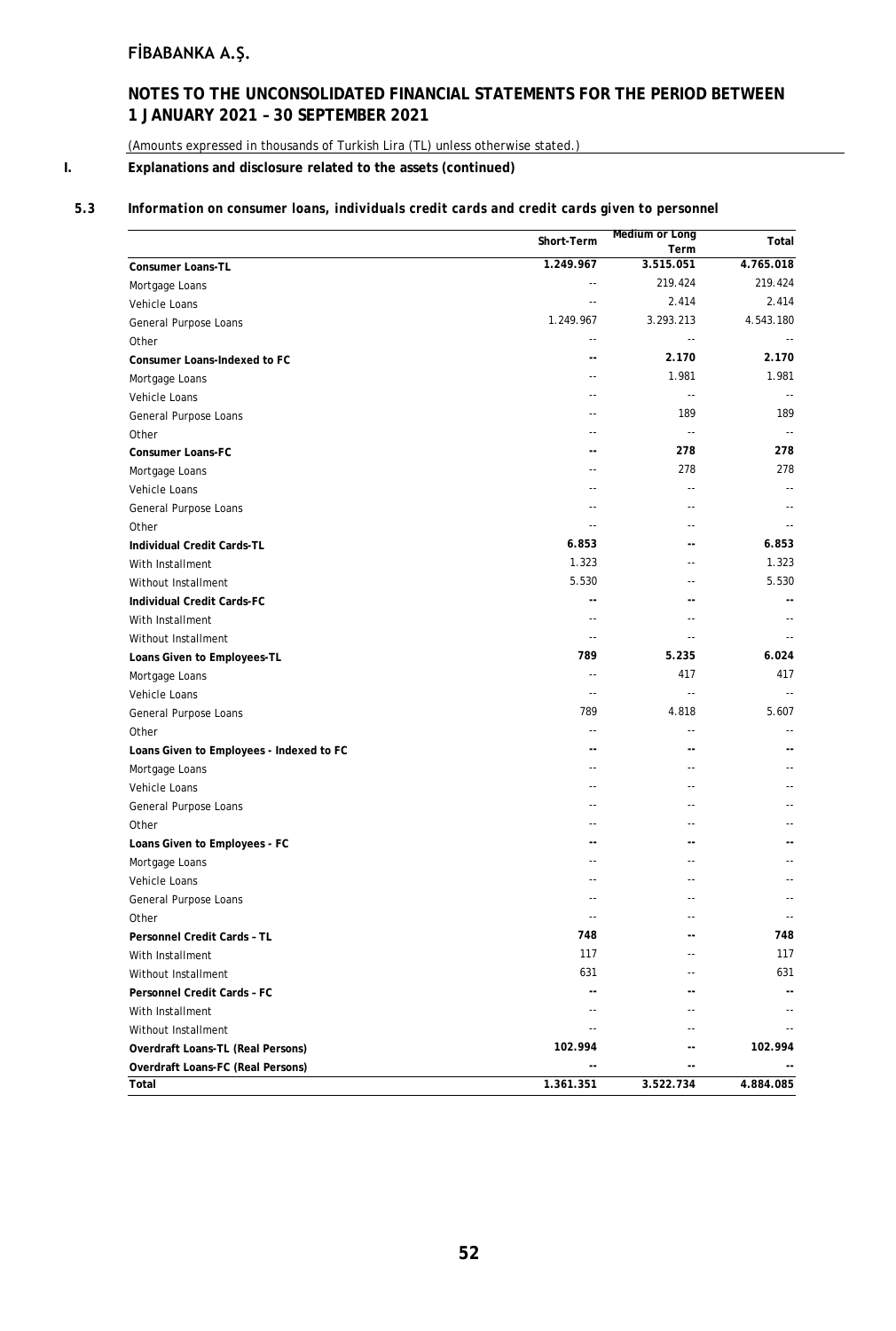## **NOTES TO THE UNCONSOLIDATED FINANCIAL STATEMENTS FOR THE PERIOD BETWEEN 1 JANUARY 2021 – 30 SEPTEMBER 2021**

(Amounts expressed in thousands of Turkish Lira (TL) unless otherwise stated.)

#### **I. Explanations and disclosure related to the assets (continued)**

### *5.4 Information on commercial loans with installments and corporate credit cards*

|                                              | Short-Term | Medium or Long<br>Term | Total     |
|----------------------------------------------|------------|------------------------|-----------|
| <b>Installment Commercial Loans - TL</b>     | 491.343    | 2.251.346              | 2.742.689 |
| Real Estate Loans                            |            | 17                     | 17        |
| Vehicle Loans                                | 2.627      | 56.933                 | 59.560    |
| General Purpose Loans                        | 488.716    | 2.194.396              | 2.683.112 |
| Other                                        | --         |                        |           |
| Installment Commercial Loans - Indexed to FC | $-$        | 23.373                 | 23.373    |
| <b>Real Estate Loans</b>                     | $-$        |                        |           |
| Vehicle Loans                                |            |                        |           |
| General Purpose Loans                        | --         | 23.373                 | 23.373    |
| Other                                        |            | --                     |           |
| Installment Commercial Loans - FC            |            |                        |           |
| <b>Real Estate Loans</b>                     |            |                        |           |
| Vehicle Loans                                |            |                        |           |
| General Purpose Loans                        |            |                        |           |
| Other                                        |            |                        |           |
| Corporate Credit Cards - TL                  | 4.932      |                        | 4.932     |
| With Installment                             | 998        |                        | 998       |
| Without Installment                          | 3.934      |                        | 3.934     |
| Corporate Credit Cards - FC                  | --         | --                     |           |
| With Installment                             | $-$        |                        |           |
| Without Installment                          |            |                        |           |
| Overdraft Loans-TL (Legal Entities)          | 134.846    |                        | 134.846   |
| Overdraft Loans-FC (Legal Entities)          |            |                        |           |
| Total                                        | 631.121    | 2.274.719              | 2.905.840 |

### *5.5 Allocation of loans by customers*

|                      | <b>Current Period</b> | <b>Prior Period</b> |
|----------------------|-----------------------|---------------------|
| <b>Public Sector</b> | $- -$                 | $- -$               |
| Private Sector       | 20.104.219            | 19.006.911          |
| Total $(*)$          | 20.104.219            | 19.006.911          |

(\*) Factoring receivables amounting to TL 75.731 (31 December 2020: TL 105.851) are included. There are no financial loans at fair value through profit or loss (31 December 2020: there are no financial loans at fair value through profit or loss).

### *5.6 Allocation of Domestic and Foreign Loans*

|                | <b>Current Period</b> | <b>Prior Period</b> |
|----------------|-----------------------|---------------------|
| Domestic Loans | 19.663.795            | 18.080.629          |
| Foreign Loans  | 440.424               | 926.282             |
| Total $(*)$    | 20.104.219            | 19.006.911          |

(\*) Factoring receivables amounting to TL 75.731 (31 December 2020: TL 105.851) are included. There are no financial loans at fair value through profit or loss (31 December 2020: there are no financial loans at fair value through profit or loss).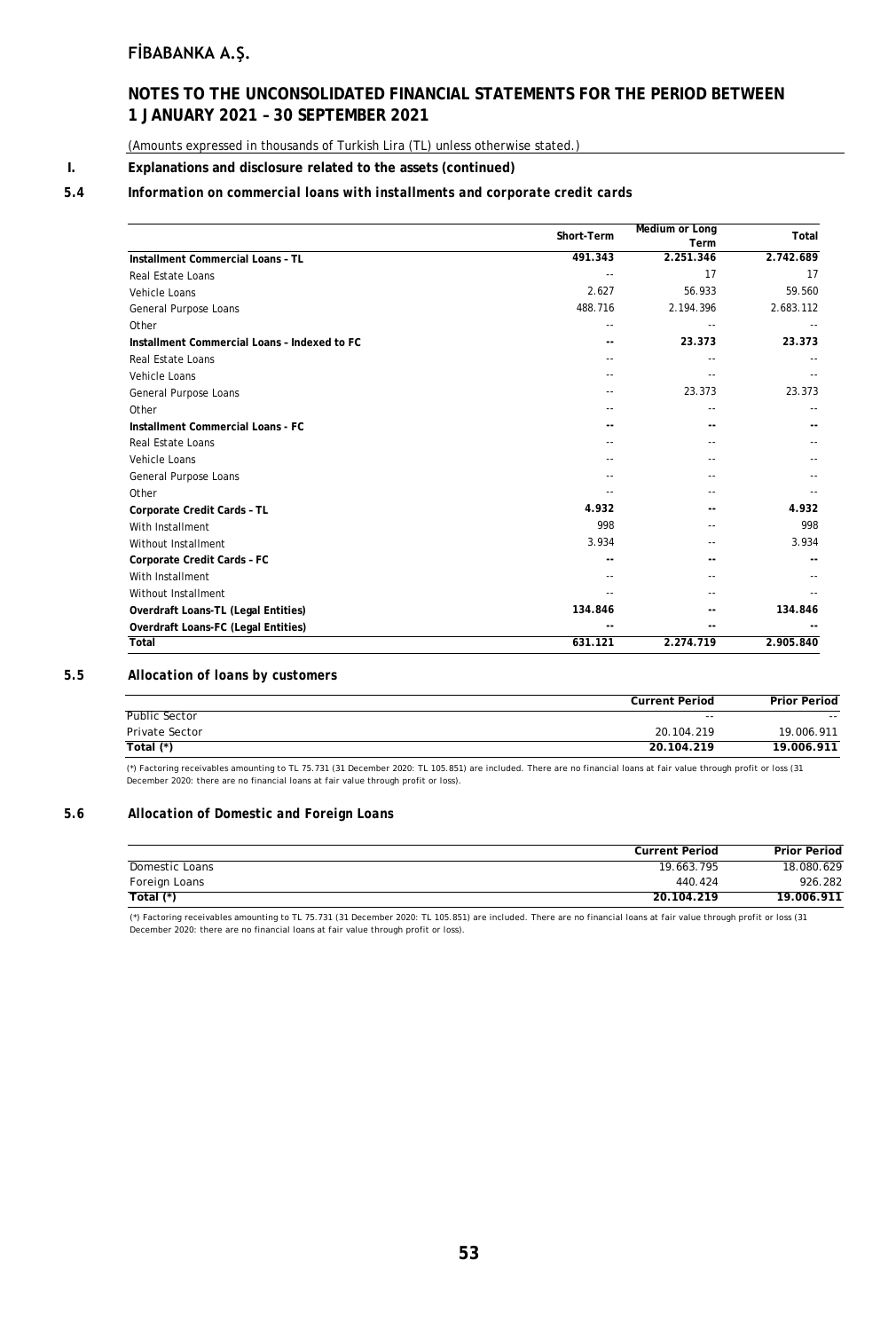### **NOTES TO THE UNCONSOLIDATED FINANCIAL STATEMENTS FOR THE PERIOD BETWEEN 1 JANUARY 2021 – 30 SEPTEMBER 2021**

(Amounts expressed in thousands of Turkish Lira (TL) unless otherwise stated.)

#### **I. Explanations and disclosure related to the assets (continued)**

#### *5.7 Loans granted to subsidiaries and associates*

The Bank has loans granted to subsidiaries and associates amounting to TL 107.695 as of 30 September 2021 (31 December 2020: None).

### *5.8 Provisions provided against loans (third stage)*

|                                                    | <b>Current Period</b> | <b>Prior Period</b> |
|----------------------------------------------------|-----------------------|---------------------|
| Loans and Receivables with Limited Collectability  | 57.627                | 33.606              |
| Loans and Receivables with Doubtful Collectability | 154.623               | 56.774              |
| Uncollectible Loans and Receivables                | 232.595               | 298.370             |
| Total                                              | 444.845               | 388.750             |

#### *5.9 Information on non-performing loans (Net)*

#### *5.9.1 Information on loans and other receivables included in non-performing loans which are restructured or rescheduled*

|                                          | III. Group       | IV. Group        | V. Group            |
|------------------------------------------|------------------|------------------|---------------------|
|                                          | Loans and        | Loans and        |                     |
|                                          | receivables with | receivables with | Uncollectible loans |
|                                          | limited          | doubtful         | and receivables     |
|                                          | collectability   | collectability   |                     |
| <b>Current Period</b>                    | 2.872            | --               | 3.844               |
| Gross Amounts before Provisions          | --               |                  |                     |
| Restructured Loans and Other Receivables | 2.872            |                  | 3.844               |
| <b>Prior Period</b>                      | 18               | 1.779            | 2.508               |
| Gross Amounts before Specific Provisions | $- -$            | --               | $- -$               |
| Restructured Loans and Other Receivables | 18               | 1.779            | 2.508               |

#### *5.9.2* **Movement on non-performing** *loans*

|                                                                  | III. Group       | IV. Group        | V. Group            |
|------------------------------------------------------------------|------------------|------------------|---------------------|
|                                                                  | Loans and        | Loans and        |                     |
|                                                                  | receivables with | receivables with | Uncollectible loans |
|                                                                  | limited          | doubtful         | and receivables     |
|                                                                  | collectability   | collectability   |                     |
| Balances at the End of Prior Period (*)                          | 64.587           | 82.945           | 471.893             |
| Additions $(+)$                                                  | 774.863          | 47.405           | 7.782               |
| Transfers from Other Categories of Non-Performing<br>Loans $(+)$ |                  | 483.302          | 120.404             |
| Transfers to Other Categories of Non-Performing<br>Loans $(-)$   | 483.302          | 120.404          | 72                  |
| Collections (-)                                                  | 221.963          | 39.204           | 92.661              |
| Write-offs (-)                                                   | 75               | 163              | 19                  |
| Sold $(-)$ $(*)$                                                 | 32.388           | 21.511           | 97.292              |
| Corporate and Commercial Loans                                   | 32.170           | 20.792           | 74.654              |
| Retail Loans                                                     | 211              | 708              | 20.736              |
| <b>Credit Cards</b>                                              |                  | 11               | 1.902               |
| Other                                                            |                  | --               |                     |
| Balances at End of the Period                                    | 101.722          | 432.370          | 410.035             |
| Provisions $($ - $)$ $($ <sup>*</sup> $)$                        | 57.627           | 154.623          | 232.595             |
| Net Balance on Balance Sheet                                     | 44.095           | 277.747          | 177.440             |

(\*) The loan amounting to TL 147.986 has been written off from assets by transferring to asset management companies in 2021.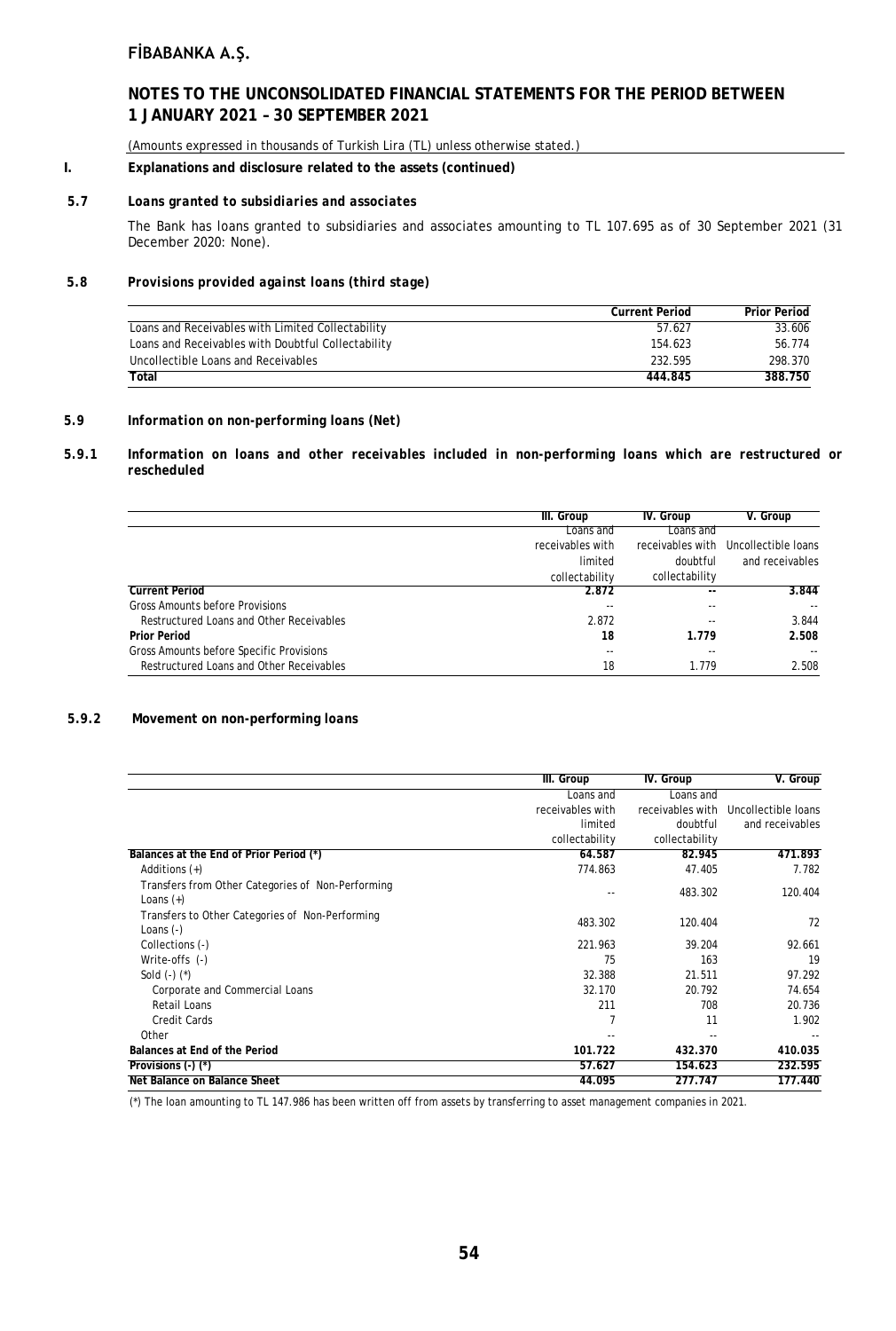### **NOTES TO THE UNCONSOLIDATED FINANCIAL STATEMENTS FOR THE PERIOD BETWEEN 1 JANUARY 2021 – 30 SEPTEMBER 2021**

(Amounts expressed in thousands of Turkish Lira (TL) unless otherwise stated.)

### **I. Explanations and disclosure related to the assets (continued)**

#### *5.9.3 Information on non-performing loans and other receivables in foreign currencies*

|                              | III. Group       | IV. Group        | V. Group            |
|------------------------------|------------------|------------------|---------------------|
|                              | Loans and        | Loans and        |                     |
|                              | receivables with | receivables with | Uncollectible loans |
|                              | limited          | doubtful         | and receivables     |
|                              | collectability   | collectability   |                     |
| <b>Current Period</b>        |                  |                  |                     |
| Balance as of Period End     | 80.970           | 378.904          | 75.938              |
| Provisions (-)               | 45.311           | 122.163          | 42.272              |
| Net Balance on Balance Sheet | 35.659           | 256.741          | 33.666              |
| <b>Prior Period</b>          |                  |                  |                     |
| Balance as of Period End     | 39.441           | 16.545           | 42.344              |
| Provisions (-)               | 17.748           | 14.239           | 29.235              |
| Net Balance on Balance Sheet | 21.693           | 2.306            | 13.109              |

#### *5.9.4 Information regarding gross and net amounts of non-performing loans with respect to debtor groups*

|                                                          | III. Group       | IV. Group        | V. Group            |
|----------------------------------------------------------|------------------|------------------|---------------------|
|                                                          | Loans and        | Loans and        |                     |
|                                                          | receivables with | receivables with |                     |
|                                                          | limited          | doubtful         | Uncollectible loans |
|                                                          | collectability   | collectability   | and receivables     |
| <b>Current Period (Net)</b>                              | 44.095           | 277.747          | 177.440             |
| Loans Granted to Real Persons and Legal Entities (Gross) | 101.722          | 432.370          | 410.035             |
| Provisions (-)                                           | 57.627           | 154.623          | 232.595             |
| Loans Granted to Real Persons and Legal Entities (Net)   | 44.095           | 277.747          | 177.440             |
| Banks (Gross)                                            |                  | --               |                     |
| Provisions (-)                                           |                  |                  |                     |
| Banks (Net)                                              |                  |                  |                     |
| Other Loan and Receivables (Gross)                       |                  |                  |                     |
| Provisions (-)                                           |                  |                  |                     |
| Other Loan and Receivables (Net)                         |                  |                  |                     |
| <b>Prior Period (Net)</b>                                | 30.981           | 26.171           | 173.523             |
| Loans Granted to Real Persons and Legal Entities (Gross) | 64.587           | 82.945           | 471.893             |
| Provisions (-)                                           | 33.606           | 56.774           | 298.370             |
| Loans Granted to Real Persons and Legal Entities (Net)   | 30.981           | 26.171           | 173.523             |
| Banks (Gross)                                            | ٠.               | --               |                     |
| Provisions (-)                                           |                  |                  |                     |
| Banks (Net)                                              |                  |                  |                     |
| Other Loan and Receivables (Gross)                       |                  |                  |                     |
| Provisions (-)                                           |                  |                  |                     |
| Other Loan and Receivables (Net)                         |                  |                  |                     |

#### *5.10 Information on interest accruals, valuation differences and related provisions calculated for non-performing loans by the banks which reserves provision according to TFRS 9*

The Bank does not calculate interest accruals and rediscount for non-performing loans (31 December 2020: The Bank does not calculate interest accruals and rediscount for non-performing loans).

#### *5.11 Explanations about write-off policy*

In the event that the conditions stated in the law related to the unworthiness of the receivable arise, whole provisions are set aside for all of these loans and the loans are written off from the assets by the board decision.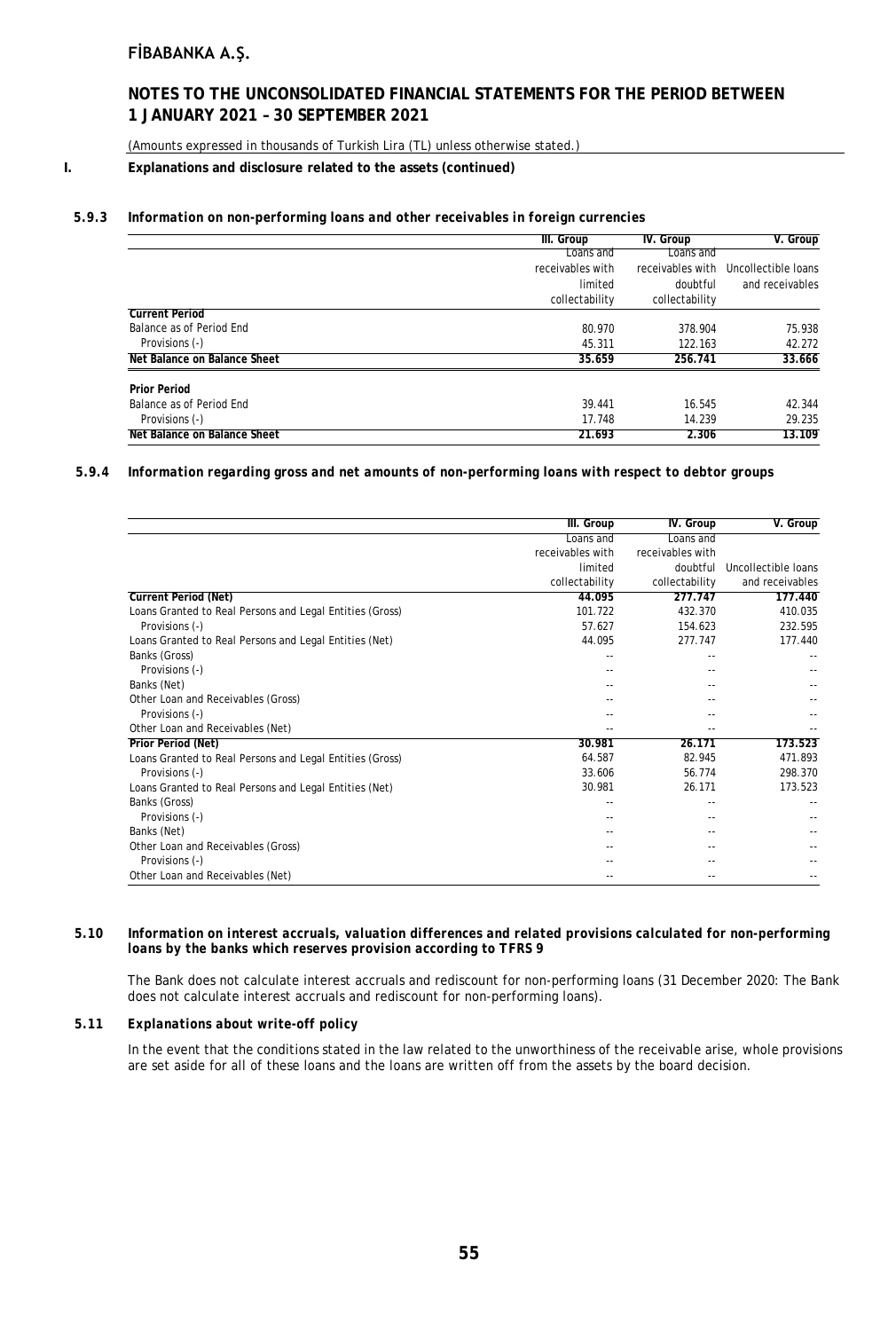# **NOTES TO THE UNCONSOLIDATED FINANCIAL STATEMENTS FOR THE PERIOD BETWEEN 1 JANUARY 2021 – 30 SEPTEMBER 2021**

(Amounts expressed in thousands of Turkish Lira (TL) unless otherwise stated.)

### **I. Explanations and disclosure related to the assets (continued)**

#### **6. Information on financial assets measured at amortized cost**

### *6.1 Information on securities subject to repurchase agreement and given as collateral or blocked*

|                                                         | <b>Current Period</b> |               | <b>Prior Period</b> |         |
|---------------------------------------------------------|-----------------------|---------------|---------------------|---------|
|                                                         |                       | FC            |                     | FC      |
| <b>Share Certificates</b>                               | $- -$                 | $- -$         | $-$                 | $- -$   |
| Bonds, Treasury Bills and Similar Marketable Securities | 16.193                | 526.952       | 48.344              | 858.607 |
| Other                                                   | $-$                   | $\sim$ $\sim$ | $-$                 | $-$     |
| Total                                                   | 16.193                | 526.952       | 48.344              | 858.607 |

#### *6.2 Information on government securities in financial assets measured at amortized cost*

|                       |         | <b>Current Period</b>    |         | Prior Period |  |
|-----------------------|---------|--------------------------|---------|--------------|--|
|                       |         | FC                       |         | FC           |  |
| Government Bond       | 185.433 | .984.096                 | 187.659 | 006.930      |  |
| Treasury Bill         | $- -$   | $\overline{\phantom{a}}$ | $- -$   | $- -$        |  |
| Other Debt Securities | $- -$   | $- -$                    | $- -$   | --           |  |
| Total                 | 185.433 | 1.984.096                | 187.659 | 1.006.930    |  |

### *6.3 Information on financial assets measured at amortized cost*

|                            | <b>Current Period</b> | <b>Prior Period</b> |
|----------------------------|-----------------------|---------------------|
| Debt instruments           | 2.185.634             | 1.207.902           |
| Quoted on Stock Exchange   | 2.185.634             | 1.207.902           |
| Unquoted on Stock Exchange | $ -$                  | $- -$               |
| Share certificates         | $- -$                 | --                  |
| Quoted on Stock Exchange   | $ -$                  | $- -$               |
| Unquoted on Stock Exchange | $ -$                  | --                  |
| Impairment provision (-)   | $- -$                 | --                  |
| <b>Total</b>               | 2.185.634             | 1.207.902           |

#### *6.4 Information on the movement of financial assets measured at amortized cost during the period*

|                                                | <b>Current Period</b> | <b>Prior Period</b>      |
|------------------------------------------------|-----------------------|--------------------------|
| Balance at the beginning of period             | 1.207.902             | 575.098                  |
| Foreign Exchange Difference in Monetary Assets | 140.067               | 132.935                  |
| Revaluation adjustments                        | 7.886                 | 5.934                    |
| Purchases during the year                      | 829.779               | 493.935                  |
| Disposals through Sales and Redemptions        | --                    | $\overline{\phantom{a}}$ |
| Impairment provision (-)                       | --                    | $- -$                    |
| Total                                          | 2.185.634             | 1.207.902                |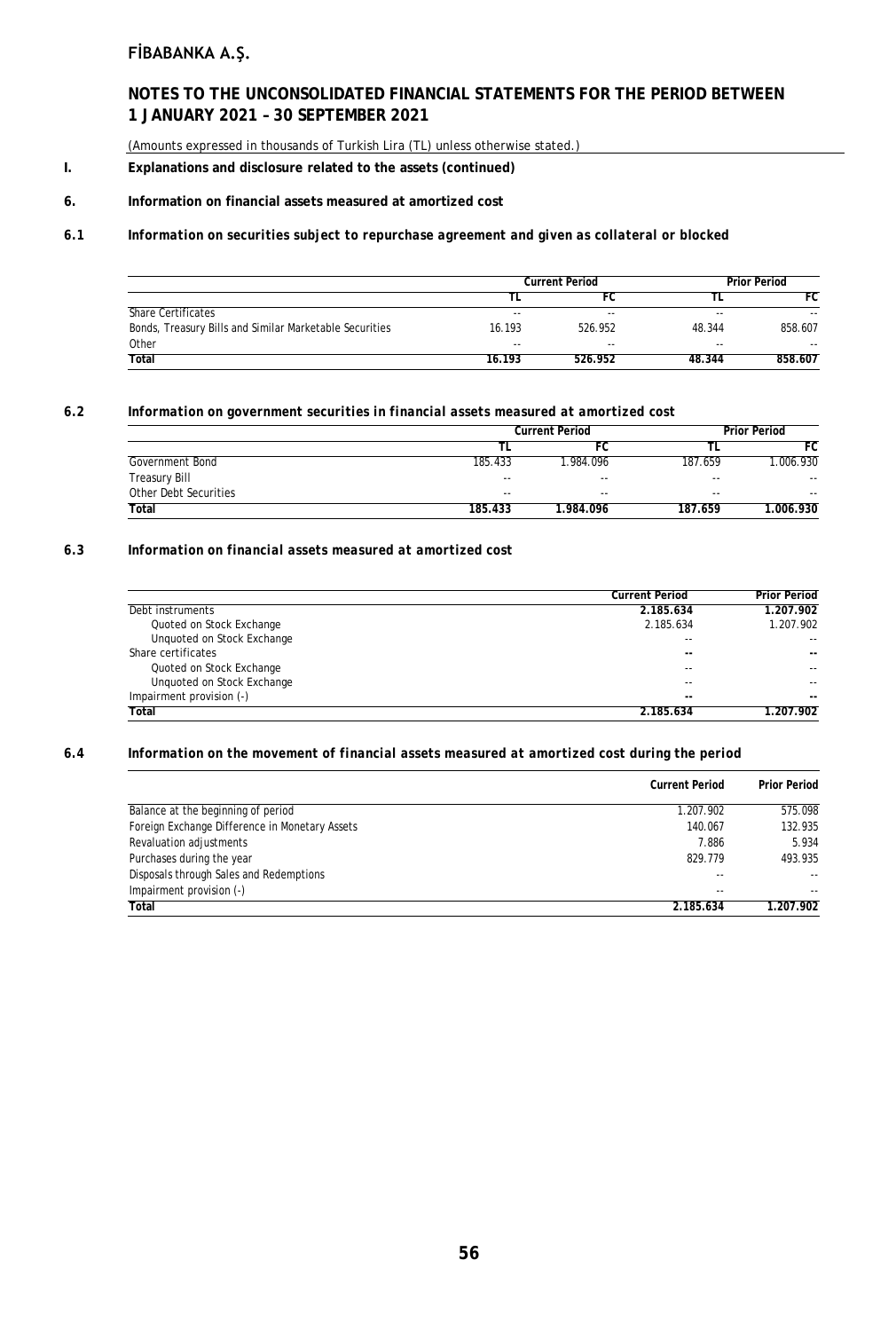### **NOTES TO THE UNCONSOLIDATED FINANCIAL STATEMENTS FOR THE PERIOD BETWEEN 1 JANUARY 2021 – 30 SEPTEMBER 2021**

(Amounts expressed in thousands of Turkish Lira (TL) unless otherwise stated.)

#### **I. Explanations and disclosure related to the assets (continued)**

#### **7. Information on associates**

The Bank has no investment in an associate as of 30 September 2021 (31 December 2020: None).

### **8. Information on subsidiaries**

The Bank has TL 117.945 investment in subsidiaries as of 30 September 2021 (31 December 2020: TL 117.945).

#### *Non financial subsidiaries*

The Bank has TL 112.500 investment in a non-financial subsidiary as of 30 September 2021 (31 December 2020: TL 112.500).

| Company Name                                                     | Address (City /<br>Country) | Bank's Share-<br>If different voting<br>rights (%) | Bank's Risk<br>Group Share (%) |
|------------------------------------------------------------------|-----------------------------|----------------------------------------------------|--------------------------------|
| Finberg Araştırma Geliştirme Danışmanlık Yatırım Hizmetleri A.Ş. | Istanbul                    | 100.00%                                            | 100,00%                        |

Finberg Araştırma Geliştirme Danışmanlık Yatırım Hizmetleri A.Ş., was established with the purpose of providing entrepreneurship, creation of new business fields and technologies, investment in financial technology companies, mobile payment, income expenditure follow-up and money transfer consultancy services.

#### *Financial subsidiaries*

The Bank has TL 5.445 investment in a financial subsidiary as of 30 September 2021 (31 December 2020: TL 5.445).

| Company Name               | Address (City /<br>Country) | Bank's Share-<br>If different voting<br>rights (%) | Bank's Risk | Group Share (%) Consolidation Type |
|----------------------------|-----------------------------|----------------------------------------------------|-------------|------------------------------------|
| Fiba Portföy Yönetimi A.S. | Istanbul                    | 99.00%                                             | 99.00%      | <b>Full Consolidation</b>          |

Fiba Portföy Yönetimi A.Ş. was established on 26 September 2013 with 99% share of Fibabanka A.Ş.

The financial information about Fiba Portföy Yönetimi A.Ş. as of 30 September 2021 is given below:

| <b>Total Assets</b> | Shareholders'<br>Equity | Total Fixed<br>Assets (*) | Interest Income          | Income on<br>Securities<br>Portfolio | <b>Current Period</b><br>Profit/Loss | Profit/Loss | Prior Period Company's Fair<br>Value |
|---------------------|-------------------------|---------------------------|--------------------------|--------------------------------------|--------------------------------------|-------------|--------------------------------------|
| 21.230              | 19.073                  | 337                       | $\overline{\phantom{a}}$ | --                                   | 3.119                                | 4.668       | $- -$                                |

(\*) Total fixed assets consist tangible and intangible assets.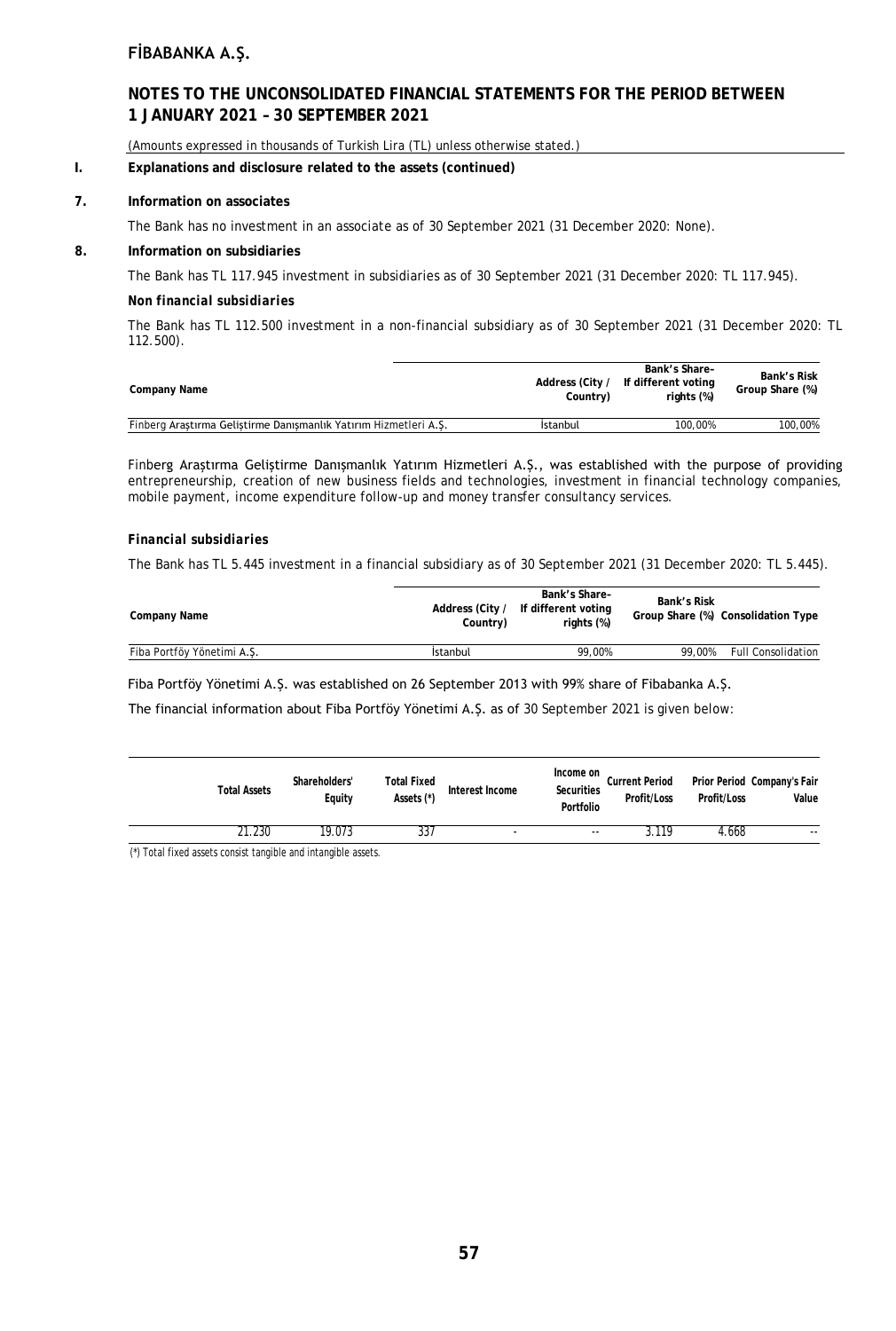### **NOTES TO THE UNCONSOLIDATED FINANCIAL STATEMENTS FOR THE PERIOD BETWEEN 1 JANUARY 2021 – 30 SEPTEMBER 2021**

(Amounts expressed in thousands of Turkish Lira (TL) unless otherwise stated.)

#### **I. Explanations and disclosure related to the assets (continued)**

### **8. Information on subsidiaries (continued)**

|                                                                                                                                                                    | <b>Current Period</b> | <b>Prior Period</b> |
|--------------------------------------------------------------------------------------------------------------------------------------------------------------------|-----------------------|---------------------|
| Balance at Beginning of Period                                                                                                                                     | 5.445                 | 5.445               |
| Movements during the Period                                                                                                                                        |                       |                     |
| Additions and Capital Increases                                                                                                                                    |                       |                     |
| Bonus Shares Received                                                                                                                                              |                       |                     |
| Dividends from the Current Year Profit                                                                                                                             |                       |                     |
| Sales/Liquidations                                                                                                                                                 |                       |                     |
| Reclassification of shares                                                                                                                                         |                       |                     |
| Increase / (Decrease) in Market Values                                                                                                                             |                       |                     |
| Currency Differences on Foreign Subsidiaries                                                                                                                       |                       |                     |
| Reversal of Impairment Loses/ Impairment Losses (-)                                                                                                                |                       |                     |
| Balance at the End of Period                                                                                                                                       | 5.445                 | 5.445               |
| Capital Commitments                                                                                                                                                | 5.445                 | 5.445               |
| Share of Percentage at the end of Period (%)<br>* Fiba Portföy Yönetimi A.S. was established on 26 September 2013 with the participation of Fibabanka A.S. by 99%. | 99                    | 99                  |

### *Sectoral information on consolidated financial subsidiaries and the related carrying*

|                            | <b>Current Period</b> | <b>Prior Period</b> |
|----------------------------|-----------------------|---------------------|
| <b>Banks</b>               | $- -$                 | $- -$               |
| Insurance Companies        | $- -$                 | $- -$               |
| <b>Factoring Companies</b> | $- -$                 | $- -$               |
| Leasing Companies          | $- -$                 | $- -$               |
| <b>Finance Companies</b>   | $- -$                 | $- -$               |
| Other Subsidiaries         | 5.445                 | 5.445               |

#### *Valuation of investments made in subsidiaries within the scope of consolidation*

|                           | <b>Current Period</b> | <b>Prior Period</b> |
|---------------------------|-----------------------|---------------------|
| Valuation with cost value | 5.445                 | 5.445               |
| Valuation with fair value | $- -$                 | $- -$               |

### **Quoted consolidated investments in subsidiaries**

None.

#### **9. Information on entities under common control**

The Bank does not have investments in entities under common control as of 30 September 2021.

#### **10. Information on lease receivables**

The Bank does not have lease receivables as of 30 September 2021.

#### **11. Information on derivative financial assets held for hedging purposes**

As of 30 September 2021, The Bank has no hedging derivative financial assets (31 December 2020: None).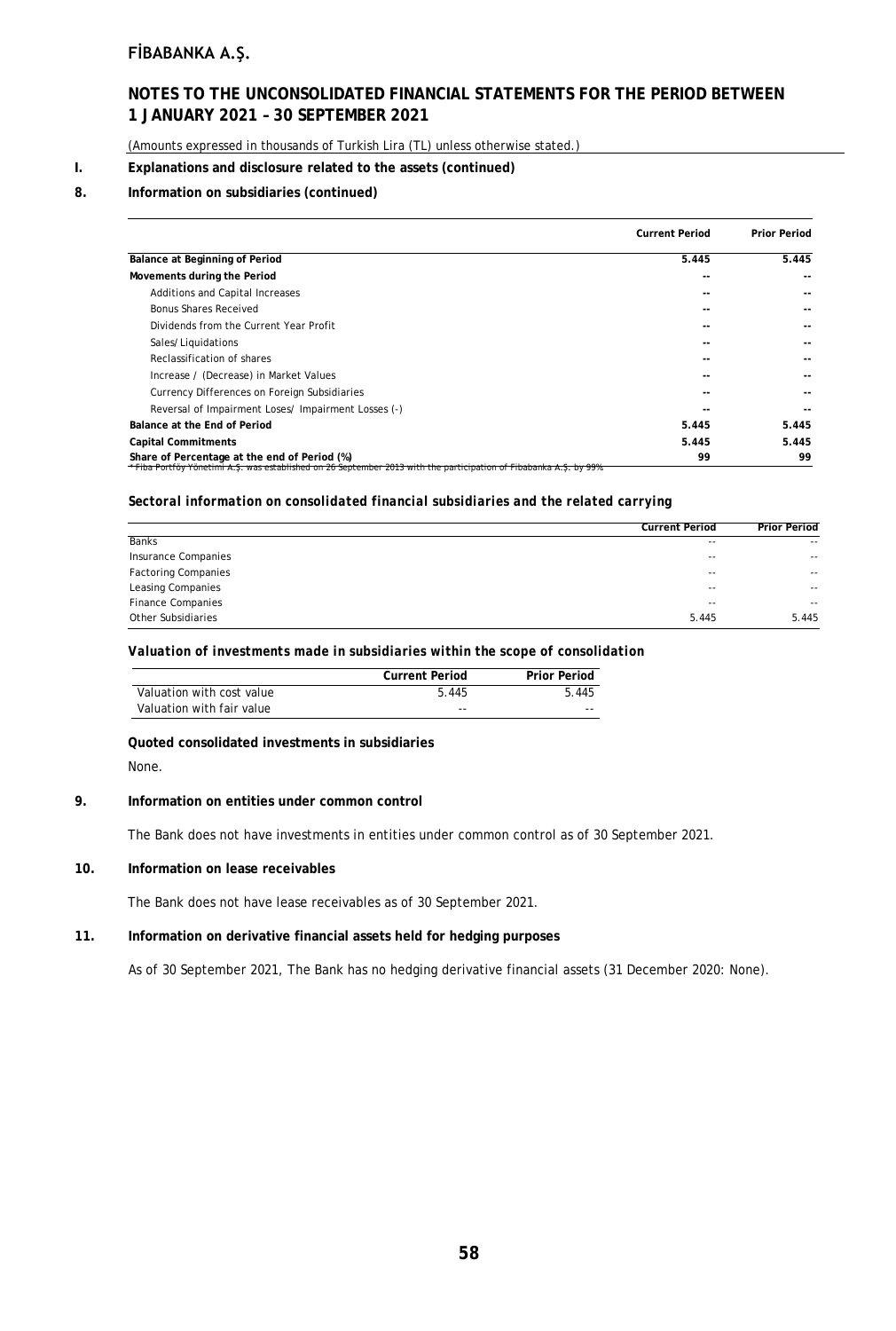### **NOTES TO THE UNCONSOLIDATED FINANCIAL STATEMENTS FOR THE PERIOD BETWEEN 1 JANUARY 2021 – 30 SEPTEMBER 2021**

(Amounts expressed in thousands of Turkish Lira (TL) unless otherwise stated.)

#### **I. Explanations and disclosure related to the assets (continued)**

### **12. Information on tangible assets**

Not prepared in compliance with the Article 25 of the communique "Financial Statements and Related Disclosures and Footnotes to be Announced to Public by Banks".

#### **13. Information on intangible assets**

Not prepared in compliance with the Article 25 of the communique "Financial Statements and Related Disclosures and Footnotes to be Announced to Public by Banks".

#### **14. Information on investment properties**

None.

#### **15. Information on deferred tax asset**

#### *15.1 Amount of deferred tax asset recognized in the balance sheet in respect of deductible temporary differences, unused tax losses and unused tax credits*

As of 30 September 2021, the deferred tax asset amounting to TL 166.804 is calculated by netting of deductible temporary differences and taxable temporary differences (31 December 2020: TL 191.700 deferred tax asset).

Deferred tax asset consists of deferred tax asset and liability items recognized on temporary differences between the carrying amounts of assets and liabilities in the financial statements and the corresponding tax bases which is used in the computation of taxable profit. The deferred tax assets and liabilities are presented as net in the accompanying financial statements.

|                                                                                                                                                | <b>Current Period</b>    |                     |
|------------------------------------------------------------------------------------------------------------------------------------------------|--------------------------|---------------------|
|                                                                                                                                                |                          | <b>Deferred Tax</b> |
|                                                                                                                                                | <b>Deferred Tax Base</b> | Asset/              |
|                                                                                                                                                |                          | (Liability)         |
| Tax Losses (*)                                                                                                                                 | 338.744                  | 84.686              |
| <b>Financial Assets Valuation</b>                                                                                                              | (157.932)                | (37.674)            |
| Unearned Commission Income/Prepaid Commission Expenses                                                                                         | 83.560                   | 19.438              |
| Retirement Pay and Unused Vacation Provision                                                                                                   | 39.455                   | 8.467               |
| Tangible Assets Base Differences                                                                                                               | (41.769)                 | (8.354)             |
| <b>Provisions</b>                                                                                                                              | 495.228                  | 117.496             |
| Other                                                                                                                                          | (72.327)                 | (17.255)            |
| Deferred Tax Asset/(Liability)                                                                                                                 | 684.959                  | 166.804             |
| (*) As of 30 September 2021, the bank has a financial loss of TL 338.744. The expiration date for these financial losses is December 31, 2026. |                          |                     |
|                                                                                                                                                | <b>Prior Period</b>      |                     |

|                                                        |                          | Deferred Tax |
|--------------------------------------------------------|--------------------------|--------------|
|                                                        | <b>Deferred Tax Base</b> | Asset/       |
|                                                        |                          | (Liability)  |
| <b>Tax Losses</b>                                      |                          |              |
| <b>Financial Assets Valuation</b>                      | (250.240)                | (51.743)     |
| Unearned Commission Income/Prepaid Commission Expenses | 38.088                   | 7.874        |
| Retirement Pay and Unused Vacation Provision           | 32.322                   | 6.734        |
| Tangible Assets Base Differences                       | (33.685)                 | (6.737)      |
| <b>Provisions</b>                                      | 563.784                  | 116.547      |
| Other                                                  | 14.122                   | 2.814        |
| Deferred Tax Asset/(Liability)                         | 364.391                  | 75.489       |

The movement of the current year and prior year deferred tax assets is shown below:

|                                                    | 1 January-30   | 1 January-30   |  |
|----------------------------------------------------|----------------|----------------|--|
|                                                    | September 2021 | September 2020 |  |
| Deferred Tax Asset, 1 January                      | 191.700        | 54.427         |  |
| Deferred Tax Income / (Expense)                    | (27.149)       | 18.650         |  |
| Deferred Tax Recognized Directly Under Equity      | 2.253          | 2.412          |  |
| Deferred Tax Asset/(Liability), Period End Balance | 166.804        | 75.489         |  |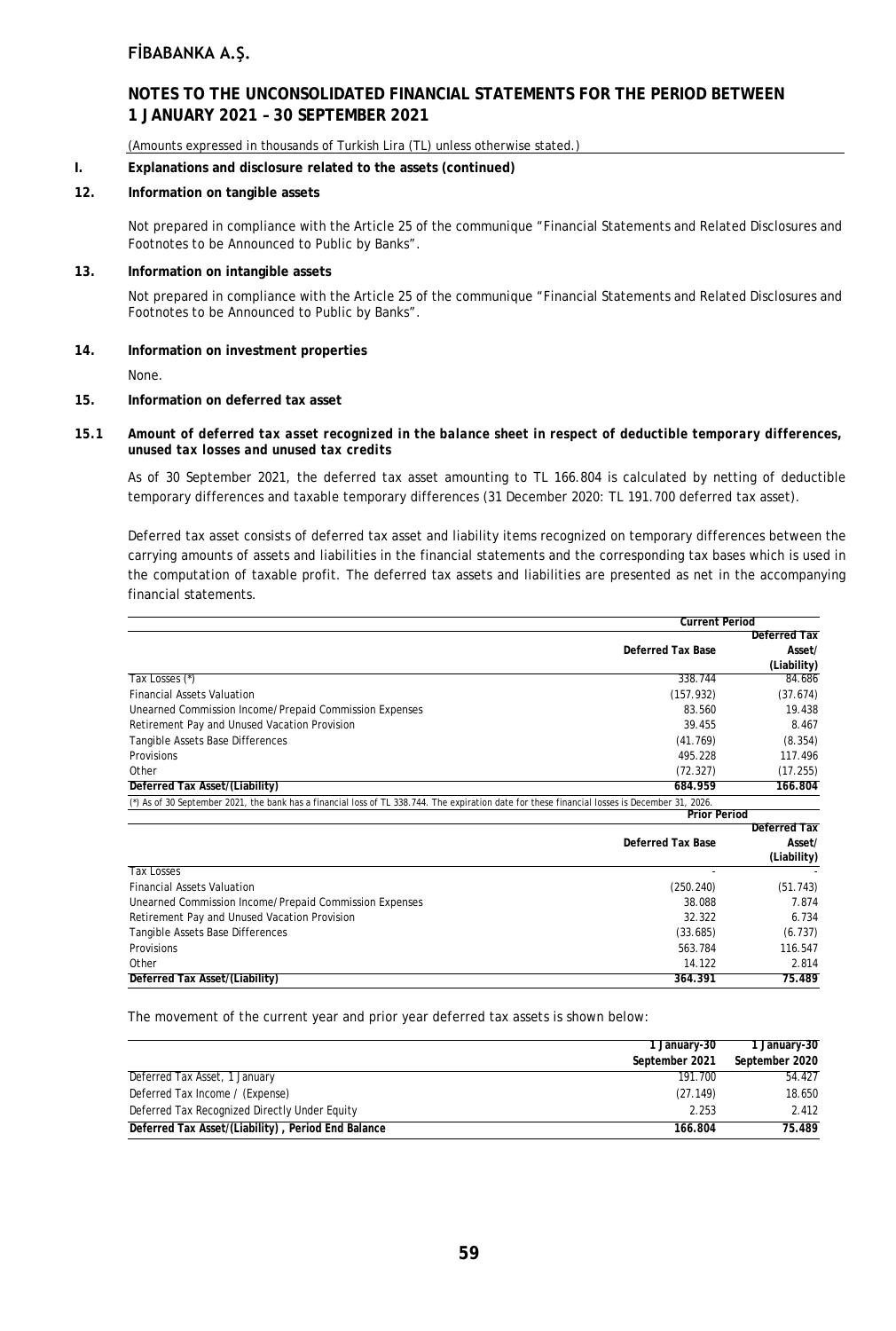### **NOTES TO THE UNCONSOLIDATED FINANCIAL STATEMENTS FOR THE PERIOD BETWEEN 1 JANUARY 2021 – 30 SEPTEMBER 2021**

(Amounts expressed in thousands of Turkish Lira (TL) unless otherwise stated.)

- **II. Explanations and disclosure related to the assets (continued )**
- **15. Information on deferred tax asset (continued)**
- *15.2 Amount and expiry date of deductible temporary differences, unused tax losses, unused tax credits for which no deferred tax asset is recognized in prior periods in the balance sheet*

None (31 December 2020: None).

*15.3 Deferred tax asset resulting from the cancellation of the provision for impairment losses related to the deferred taxes*

None.

**16. Information on assets held for sale and non-current assets related to discontinued operations**

As of 30 September 2021, the Bank has TL 209.616 assets held for sale (31 December 2020: TL 102.748).

**17. Information on other assets**

Other assets do not exceed 10% of total assets excluding the off-balance sheet items.

*17.1 Information on prepaid expenses, tax and similar items*

As of 30 September 2021, total prepaid expenses are TL 39.735 (31 December 2020: TL 41.579).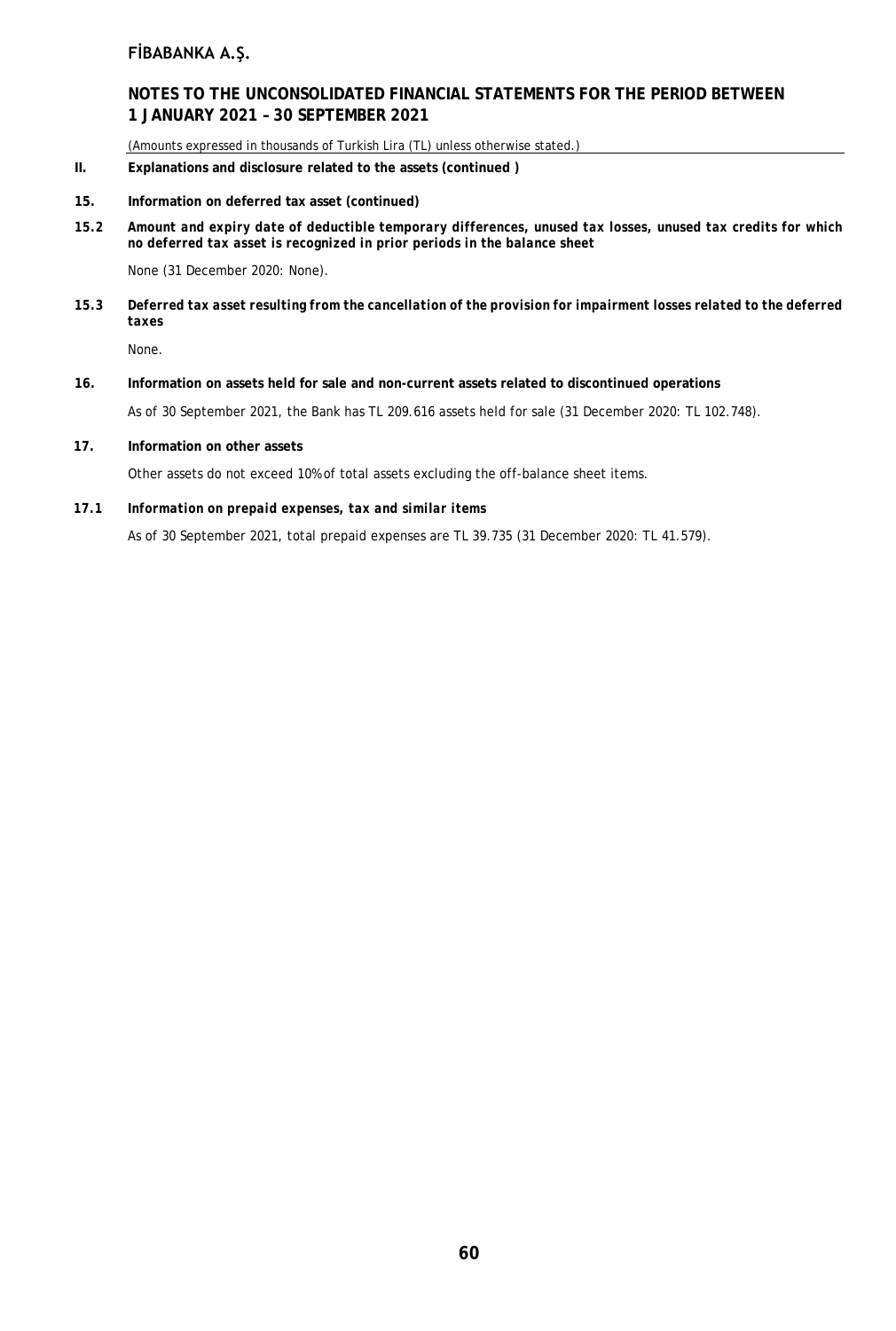### **NOTES TO THE UNCONSOLIDATED FINANCIAL STATEMENTS FOR THE PERIOD BETWEEN 1 JANUARY 2021 – 30 SEPTEMBER 2021**

(Amounts expressed in thousands of Turkish Lira (TL) unless otherwise stated.)

### **II. Explanations and disclosures related to liabilities**

### **1. Information on deposits**

### *1.1* **Information on maturity structure of deposits**

**Current Period**

|                                            |                |                                    |               | Up to 3       |            | 6 Months - | ∣Year and     | Cumulative |            |
|--------------------------------------------|----------------|------------------------------------|---------------|---------------|------------|------------|---------------|------------|------------|
|                                            |                | Demand 7 Days Notice Up to 1 Month |               | <b>Months</b> | 3-6 Months | 1 Year     | Over          | Deposit    | Total      |
| <b>Saving Deposits</b>                     | 437.322        | $\sim$ $\sim$                      | 6.450.878     | 3.151.955     | 195.739    | 184.619    | 90.910        | --         | 10.511.423 |
| <b>Foreign Currency</b><br><b>Deposits</b> | 1.966.737      | $\sim$ $\sim$                      | 4.814.884     | 957.341       | 15.753     | 4.788      | 141.860       | $-1$       | 7.901.363  |
| <b>Residents in Turkey</b>                 | 1.633.815      | $\sim$ $\sim$                      | 4.781.672     | 954.466       | 15.753     | 4.722      | 141.753       | $- -$      | 7.532.181  |
| <b>Residents Abroad</b>                    | 332.922        | $- -$                              | 33.212        | 2.875         | $-$        | 66         | 107           | $- -$      | 369.182    |
| <b>Public Sector Deposits</b>              | 539            | $\sim$ $\sim$                      | $\sim$ $\sim$ | $-$           | $- -$      | $- -$      | $\sim$ $\sim$ | $- -$      | 539        |
| <b>Commercial Deposits</b>                 | 551.271        | $\sim$ $\sim$                      | 474.283       | 737.981       | 919        | 33.800     | 102           | $-1$       | 1.798.356  |
| Other Ins. Deposits                        | 4.124          | $\sim$ $\sim$                      | 7.706         | 40.259        | 604        | 32         | --            | $-1$       | 52.725     |
| <b>Precious Metal Deposits</b>             | 686.063        | $\sim$ $\sim$                      | 728.859       |               | --         | --         | --            | $-1$       | 1.414.922  |
| <b>Interbank Deposits</b>                  | 56.037         | $\sim$ $\sim$                      | 581.227       | 5.047         | --         | --         | --            | $- -$      | 642.311    |
| Central Bank of Turkey                     | $- -$          | $\sim$ $\sim$                      |               |               | --         | $-1$       | $- -$         | $- -$      |            |
| Domestic Banks                             | 91             | $- -$                              | 476.356       |               | --         | $-1$       | $- -$         | $- -$      | 476.447    |
| Foreign Banks                              | 43.896         | $- -$                              | 104.871       | 5.047         | --         | $-1$       | $- -$         | $- -$      | 153.814    |
| Special Finan.Inst.                        | 12.050         |                                    | $-1$          |               |            | $-$        |               | $- -$      | 12.050     |
| Other                                      | $\overline{a}$ |                                    |               |               | --         | --         |               | $- -$      |            |
| Total                                      | 3.702.093      | $\sim$ $\sim$                      | 13.057.837    | 4.892.583     | 213.015    | 223.239    | 232.872       | $-1$       | 22.321.639 |

#### **Prior Period**

| <b>Prior Period</b>            |           |                                    |           | Up to 3       |            | 6 Months - | 1 Year and    | Cumulative    |               |
|--------------------------------|-----------|------------------------------------|-----------|---------------|------------|------------|---------------|---------------|---------------|
|                                |           | Demand 7 Days Notice Up to 1 Month |           | <b>Months</b> | 3-6 Months | 1 Year     | Over          | Deposit       | Total         |
| <b>Saving Deposits</b>         | 239.170   | $-1$                               | 3.296.030 | 2.162.226     | 82.919     | 40.295     | 19.070        | --            | 5.839.710     |
| Foreign Currency<br>Deposits   | 1.022.955 | $\sim$ $\sim$                      | 3.826.483 | 1.841.608     | 143.243    | 12.482     | 124.436       | $\sim$ $\sim$ | 6.971.207     |
| <b>Residents in Turkey</b>     | 921.277   | $\sim$ $\sim$                      | 3.805.228 | 1.832.539     | 143.243    | 12.428     | 124.345       | $-$           | 6.839.060     |
| <b>Residents Abroad</b>        | 101.678   | $- -$                              | 21.255    | 9.069         | $- -$      | 54         | 91            | $- -$         | 132.147       |
| <b>Public Sector Deposits</b>  | 1.394     | --                                 | 409       | 865           |            |            | $-$           | $-1$          | 2.668         |
| <b>Commercial Deposits</b>     | 308.639   | $- -$                              | 469.252   | 2.082.225     | 4.362      | 3.572      | 29            | $-1$          | 2.868.079     |
| Other Ins. Deposits            | 3.340     | --                                 | 3.485     | 125.948       | 17.516     | 516        | $-$           | $-1$          | 150.805       |
| <b>Precious Metal Deposits</b> | 372.485   | $- -$                              | 461.975   |               | --         | --         | $- -$         | $- -$         | 834.460       |
| <b>Interbank Deposits</b>      | 50.624    | $- -$                              | 558.252   | 391.620       | --         | --         | $\sim$ $\sim$ | $-1$          | 1.000.496     |
| Central Bank of Turkey         |           | $- -$                              | 386.108   |               | $-$        | $-$        | $-$           | $-$           | 386.108       |
| Domestic Banks                 | 79        | $- -$                              | 146.815   | 379.982       |            | $-$        | $-$           | $-$           | 526.876       |
| Foreign Banks                  | 45.473    | $- -$                              | 25.329    | 11.638        | $-$        | $-$        | $-$           | $- -$         | 82.440        |
| Special Finan.Inst.            | 5.072     | --                                 |           |               | $- -$      | --         | $- -$         | $- -$         | 5.072         |
| Other                          | $- -$     | $- -$                              | $\cdots$  | $- -$         | $- -$      | --         | $- -$         | $- -$         | $\frac{1}{2}$ |
| Total                          | 1.998.607 | $-1$                               | 8.615.886 | 6.604.492     | 248.040    | 56.865     | 143.535       | $-1$          | 17.667.425    |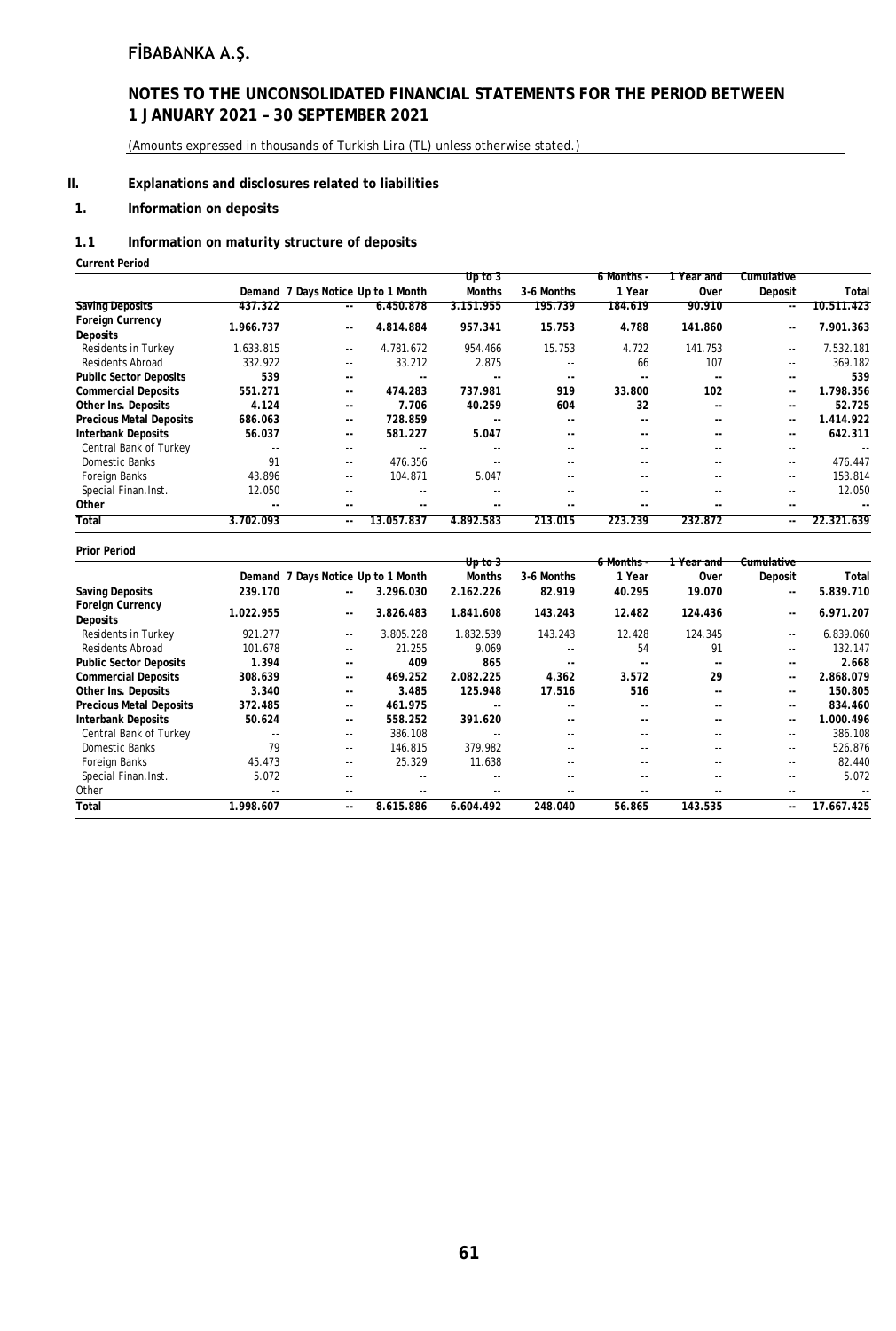### **NOTES TO THE UNCONSOLIDATED FINANCIAL STATEMENTS FOR THE PERIOD BETWEEN 1 JANUARY 2021 – 30 SEPTEMBER 2021**

(Amounts expressed in thousands of Turkish Lira (TL) unless otherwise stated.)

### **II. Explanations and disclosures related to liabilities (continued)**

#### *1.2 Information on saving deposits under the guarantee of saving deposit insurance and exceeding the limit of saving deposit insurance*

|                                                                          | Under the Guarantee of Deposit<br>Insurance |                     | Exceeding<br>the Limit of<br>Deposit Insurance |                     |
|--------------------------------------------------------------------------|---------------------------------------------|---------------------|------------------------------------------------|---------------------|
|                                                                          | <b>Current Period</b>                       | <b>Prior Period</b> | <b>Current Period</b>                          | <b>Prior Period</b> |
| Saving Deposits                                                          | 4.218.223                                   | 2.701.076           | 6.293.200                                      | 3.100.426           |
| Foreign Currency Saving Deposits                                         | 1.724.115                                   | 1.554.183           | 5.962.680                                      | 5.118.091           |
| Other Deposits in the Form of Saving Deposits                            |                                             |                     |                                                |                     |
| Foreign Branches' Deposits Under Insurance of Foreign Authorities        |                                             | $-$                 | --                                             | --                  |
| Off-shore Banking Regions' Deposits Under Foreign Authorities' Insurance |                                             | $- -$               | $-$                                            | $- -$               |
| Total                                                                    | 5.942.338                                   | 4.255.259           | 12.255.880                                     | 8.218.517           |

#### *1.3 Saving deposits in Turkey are not covered by any insurance in any other countries since the Bank's headquarter is not located abroad.*

#### *1.4 Saving deposits that are not under the guarantee of deposit insurance fund*

|                                                                                                                                                   | <b>Current Period</b> | <b>Prior Period</b> |
|---------------------------------------------------------------------------------------------------------------------------------------------------|-----------------------|---------------------|
| Deposits and Accounts in Branches Abroad                                                                                                          |                       |                     |
| Deposits of Ultimate Shareholders and Their Close Families<br>Deposits of Chairman and Members of the Board of Directors and their Close Families | 12.403                | 11.366              |
| Deposits Obtained through Illegal Acts Defined in the 282nd Article of the 5237 Numbered<br>Turkish Criminal Code dated 26 September 2004.        | 68.321                | 43.256              |
| Saving Deposits in Banks Established in Turkey Exclusively for Off                                                                                | $- -$                 |                     |
| Shore Banking Activities                                                                                                                          | $- -$                 |                     |

### **2. Information on derivative financial liabilities held for trading**

#### *2.1 Information on negative differences relating to derivative financial liabilities held for trading*

|                             |         | <b>Current Period</b> |           |                          |
|-----------------------------|---------|-----------------------|-----------|--------------------------|
|                             |         | FC                    |           | FC                       |
| <b>Forward Transactions</b> | 107.041 | $- -$                 | 100.750   | $- -$                    |
| <b>Swap Transactions</b>    | 217.236 | --                    | 767.895   | --                       |
| <b>Futures Transactions</b> | $- -$   | $- -$                 | $- -$     | $\overline{\phantom{m}}$ |
| Options                     | 157.820 | 14.228                | 228.455   | 10.392                   |
| Other                       | $- -$   | $- -$                 | $- -$     | $- -$                    |
| Total                       | 482.097 | 14.228                | 1.097.100 | 10.392                   |

### **3. Information on banks and other financial institutions**

#### *3.1 Information on banks and other financial institutions*

|                                            | <b>Current Period</b> |         | <b>Prior Period</b> |           |
|--------------------------------------------|-----------------------|---------|---------------------|-----------|
|                                            |                       |         |                     | FC.       |
| Loans from Central Bank of Turkey          | $- -$                 | $- -$   | $-$                 |           |
| From Domestic Banks and Institutions       | 21.112                | 181.799 | 20.370              | 180.458   |
| From Foreign Banks, Institutions and Funds | $\sim$                | 251.762 | $-$                 | 954.314   |
| Total                                      | 21.112                | 433.561 | 20.370              | 1.134.772 |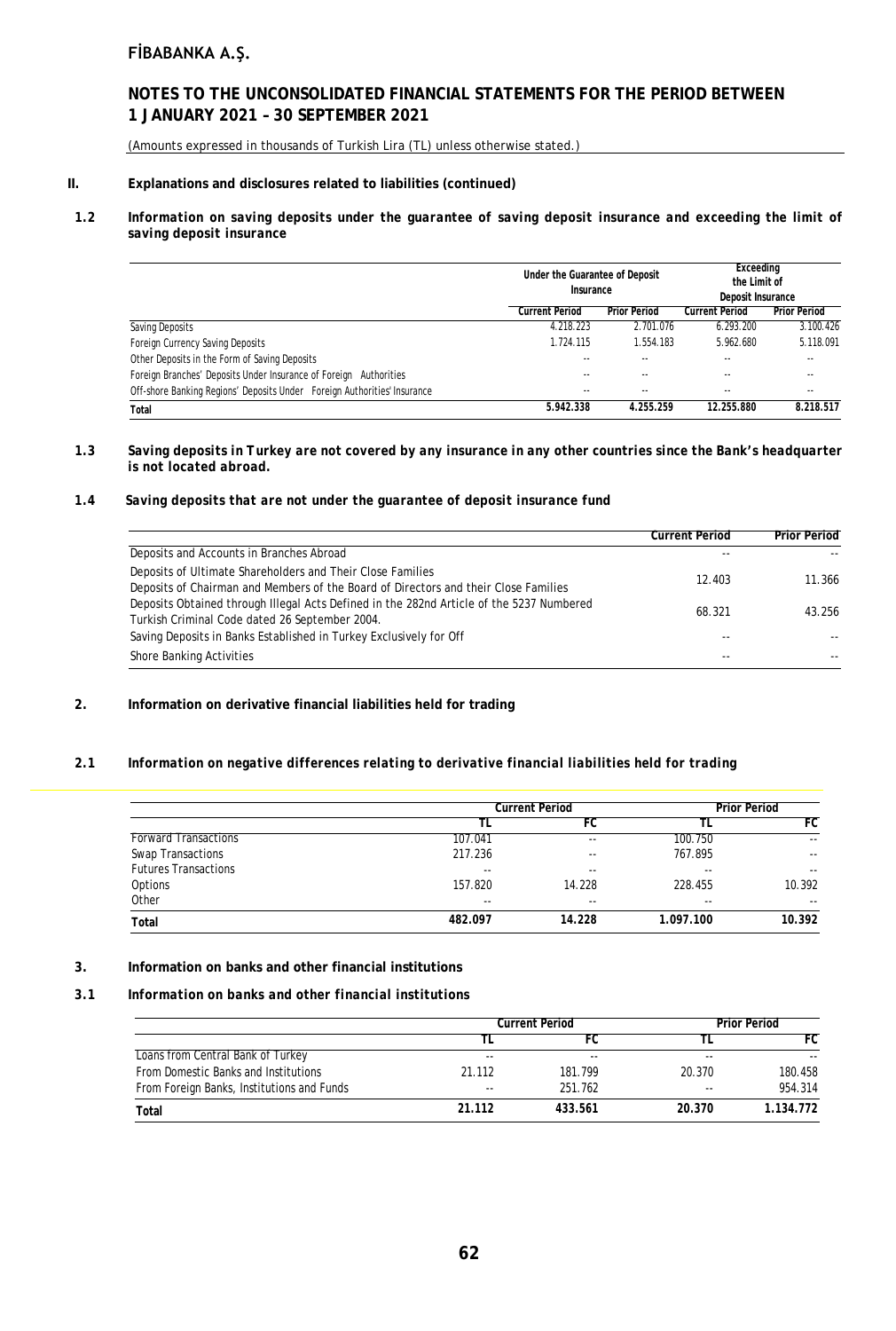### **NOTES TO THE UNCONSOLIDATED FINANCIAL STATEMENTS FOR THE PERIOD BETWEEN 1 JANUARY 2021 – 30 SEPTEMBER 2021**

(Amounts expressed in thousands of Turkish Lira (TL) unless otherwise stated.)

### **II. Explanations and disclosures related to liabilities (continued)**

### *3.2 Maturity analysis of borrowing*

|                      |        | <b>Current Period</b> |               |           |
|----------------------|--------|-----------------------|---------------|-----------|
|                      |        | FU.                   |               | FC        |
| Short Term           | 20.036 | 15.596                | 20.370        | 98.963    |
| Medium and Long Term | 1.076  | 417.965               | $\sim$ $\sim$ | 1.035.809 |
| Total                | 21.112 | 433.561               | 20.370        | 1.134.772 |

### *3.3* **Additional explanation related to the concentrations of the Bank's major liabilities**

In the scope of normal banking operations, the Bank funds itself through the funds provided in the form of deposits, money market funds, bank borrowings and bond issuance.

#### **4. Information related with issued instruments**

| <b>Current Period</b> |                   |                         | FC                       |                         |
|-----------------------|-------------------|-------------------------|--------------------------|-------------------------|
|                       | Short Term        | Medium and Long<br>Term | Short Term               | Medium and Long<br>Term |
| Nominal               | $-$               | --                      | $-$                      | 1.740.728               |
| Book Value            | $- -$             | --                      | $\overline{\phantom{a}}$ | 1.759.594               |
| Prior period          | TL                |                         | FC                       |                         |
|                       | <b>Short Term</b> | Medium and Long         | Short Term               | Medium and Long         |
|                       |                   | Term                    |                          | Term                    |
| Nominal               | --                | --                      | --                       | 1.443.590               |
| <b>Book Value</b>     | $- -$             | --                      | $- -$                    | 1.480.900               |

#### **5. Other Liabilities**

Other liabilities of balance sheet do not exceed 10% of the balance sheet total excluding the off-balance sheet items.

#### **6. Obligations under financial lease**

With the "TFRS 16 Leases" standard valid from 1 January 2019, the difference between operating leases and finance leases has been eliminated and the lease transactions have been expressed under the "Lease Payables" as liability by lessees.

|                   | <b>Current Period</b> |        | <b>Prior Period</b> |            |
|-------------------|-----------------------|--------|---------------------|------------|
|                   | Gross                 | Net    | Gross               | <b>Net</b> |
| Less than 1 Year  | 54.367                | 37.918 | 50.641              | 37.376     |
| Between 1-4 Years | 31.275                | 12.737 | 33.330              | 15.470     |
| More than 4 Years | 3.199                 | 614    | 2.774               | 556        |
| Total             | 88.841                | 51.269 | 86.745              | 53.402     |

**6.1 Additional explanations related to the changes in agreements and the additional liabilities brought by these changes**

None.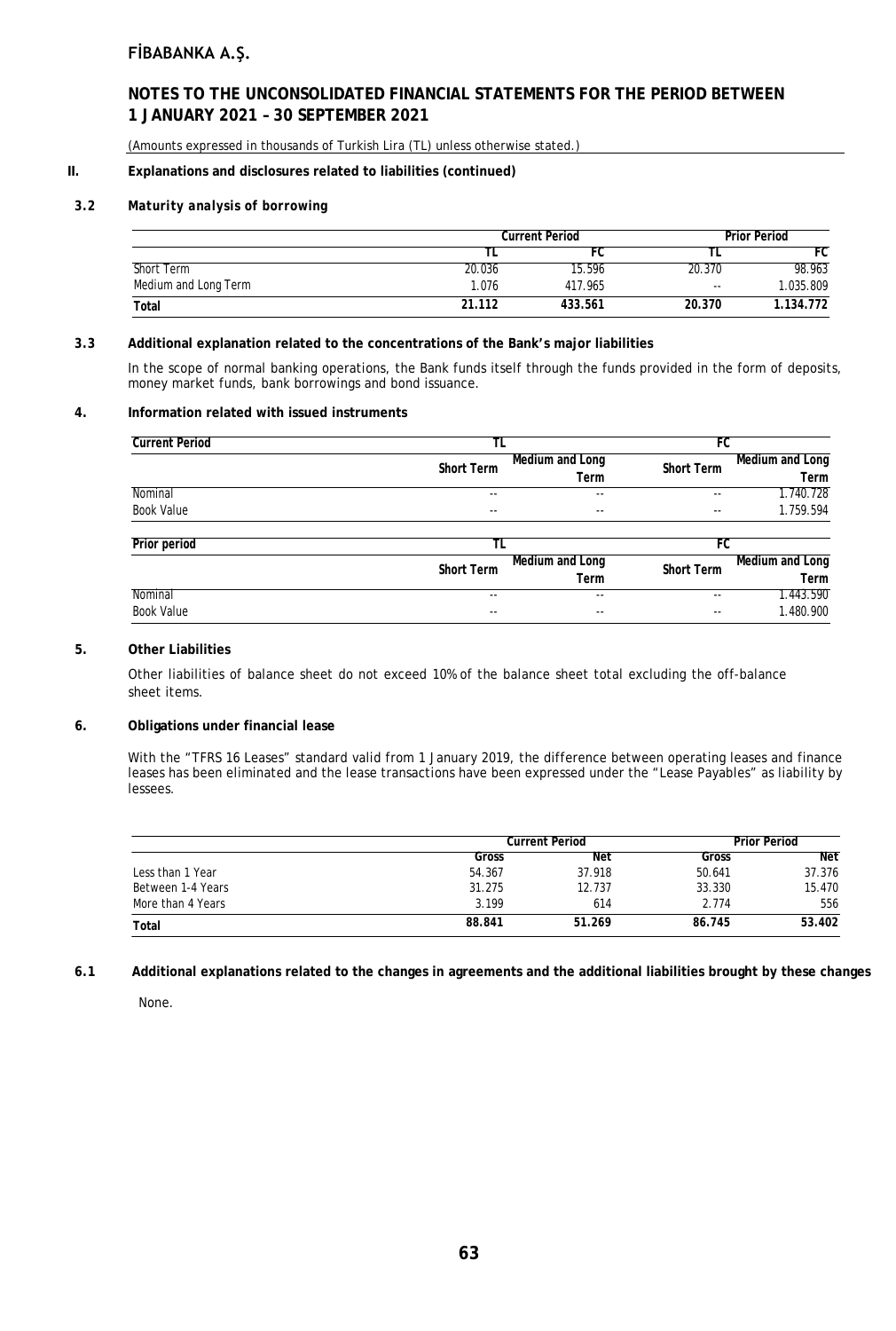### **NOTES TO THE UNCONSOLIDATED FINANCIAL STATEMENTS FOR THE PERIOD BETWEEN 1 JANUARY 2021 – 30 SEPTEMBER 2021**

(Amounts expressed in thousands of Turkish Lira (TL) unless otherwise stated.)

#### **II. Explanations and disclosures related to liabilities (continued)**

#### **7. Information on derivative financial liabilities for hedging purposes**

As of 30 September 2021, there are no derivative financial liabilities for hedging purposes (31 December 2020: None).

#### **8. Information on provisions**

#### *8.1 Foreign exchange losses on the foreign currency indexed loans*

The foreign exchange losses on foreign currency indexed loans are netted off from the loans on the balance sheet. As of 30 September 2021, there is no provision of foreign exchange losses on the foreign currency indexed loans. (31 December 2020: None)

#### *8.2 The specific provisions provided for unindemnified non cash loan*

As of 30 September 2021, the specific provision provided for unindemnified non cash loans is TL 3.118 (31 December 2020: TL 4.566).

#### *8.3 Explanation on other provisions*

#### *8.3.1 Provisions for possible losses*

|                                                               | ∴urren†<br>Period     | $\cdots$<br>. 100<br>יטו ז |
|---------------------------------------------------------------|-----------------------|----------------------------|
| tor<br>Provision<br>.osses<br>Possible.<br>$\mathbf{L}$<br>__ | 23.500<br>$\sim$<br>. | .000                       |

# *8.3.2 The breakdown of the subsidiary accounts if other provisions exceed 10% of the grand total provisions*

None.

### *8.3.3 Explanations on reserves for employee benefits*

As of 30 September 2021, reserves for employee benefits amounting to TL 39.455 (31 December 2020: TL 36.894) comprise of TL 24.386 reserve for employee termination benefits (31 December 2020: TL 19.659), TL 6.191 unused vacation pay liability (31 December 2020: TL 5.689) and TL 8.878 personnel bonus accrual (31 December 2020: TL 11.546).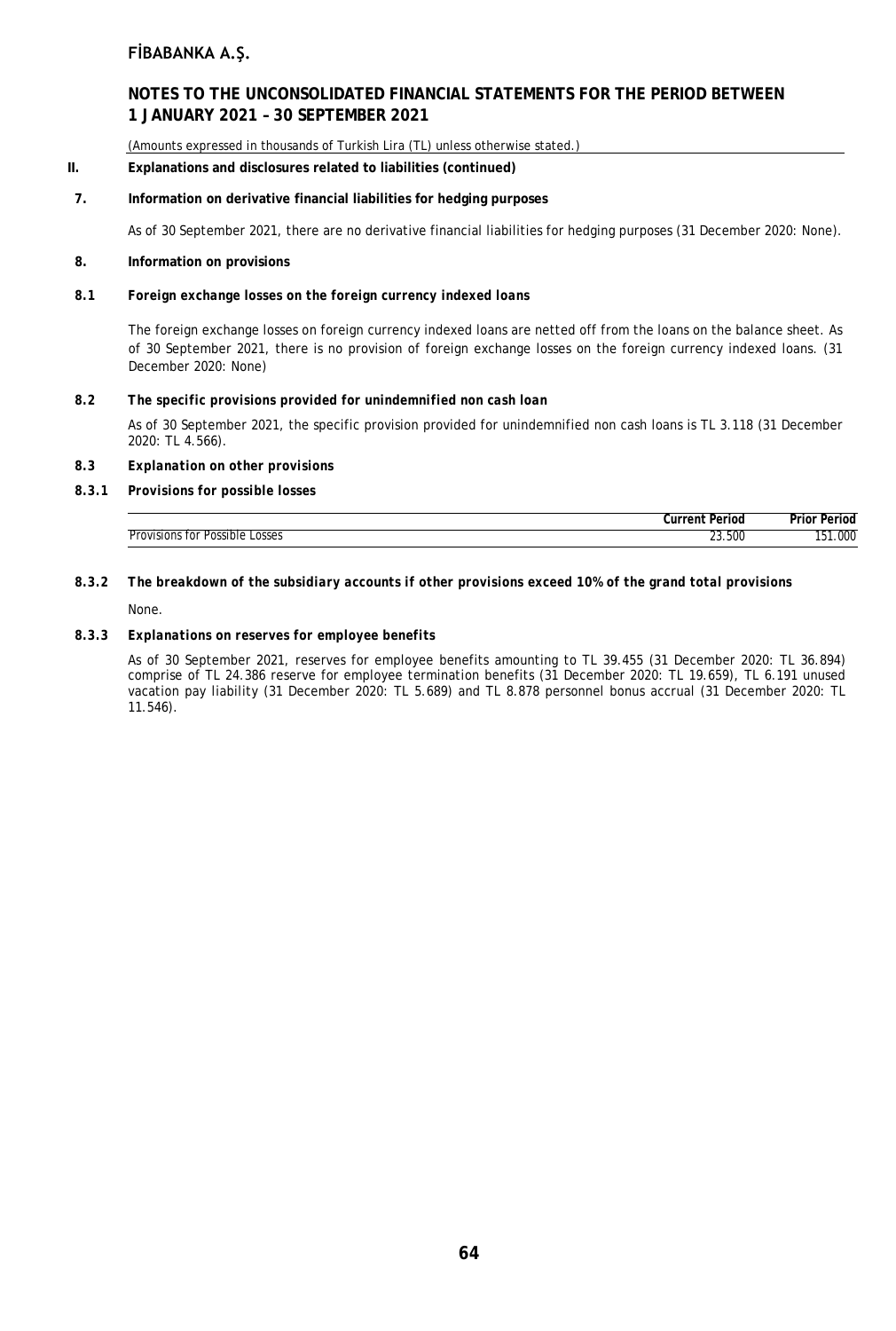### **NOTES TO THE UNCONSOLIDATED FINANCIAL STATEMENTS FOR THE PERIOD BETWEEN 1 JANUARY 2021 – 30 SEPTEMBER 2021**

(Amounts expressed in thousands of Turkish Lira (TL) unless otherwise stated.)

### **II. Explanations and disclosures related to liabilities (continued)**

### **9. Explanations on Tax Liability**

### *9.1* **Explanations on current tax liability**

### *9.1.1* **Explanations on** *tax provision*

As of 30 September 2021, the Bank's current tax liability is TL 51.340 (31 December 2020: TL 186.711).

#### *9.1.2 Information on taxes payable*

|                                              | <b>Current Period</b> | <b>Prior Period</b> |
|----------------------------------------------|-----------------------|---------------------|
| Corporate taxes payable                      | 1.307                 | 143.871             |
| Taxation on securities                       | 11.135                | 13.359              |
| Property tax                                 | 145                   | 173                 |
| Banking and Insurance Transaction Tax (BITT) | 19.153                | 13.228              |
| Taxes on foreign exchange transactions       | 3.094                 | 1.433               |
| Value added taxes payable                    | 847                   | 1.715               |
| Income tax ceased from wages                 | 6.809                 | 6.114               |
| Other                                        | 807                   | 1.004               |
| Total                                        | 43.297                | 180.897             |

#### *9.1.3 Information on premium*

|                                                       | <b>Current Period</b> | <b>Prior Period</b> |
|-------------------------------------------------------|-----------------------|---------------------|
| Social Security Premiums- Employee                    | 3.405                 | 2.467               |
| Social Security Premiums- Employer                    | 3.927                 | 2.831               |
| Bank Social Aid Pension Fund Premium- Employee        |                       |                     |
| Bank Social Aid Pension Fund Premium- Employer        |                       |                     |
| Pension Fund Membership Fees and Provisions-Employee  |                       |                     |
| Pension Fund Membership Fees and Provisions- Employer |                       |                     |
| Unemployment Insurance-Employee                       | 237                   | 172                 |
| Unemployment Insurance-Employer                       | 474                   | 344                 |
| Other                                                 |                       |                     |
| Total                                                 | 8.043                 | 5.814               |

### *9.2 Explanations on deferred tax liabilities*

There are no deferred tax liabilities after netting of deferred tax assets (31 December 2020: None).

### **10. Information on liabilities regarding assets held for sale and discounted operations**

None (31 December 2020: None).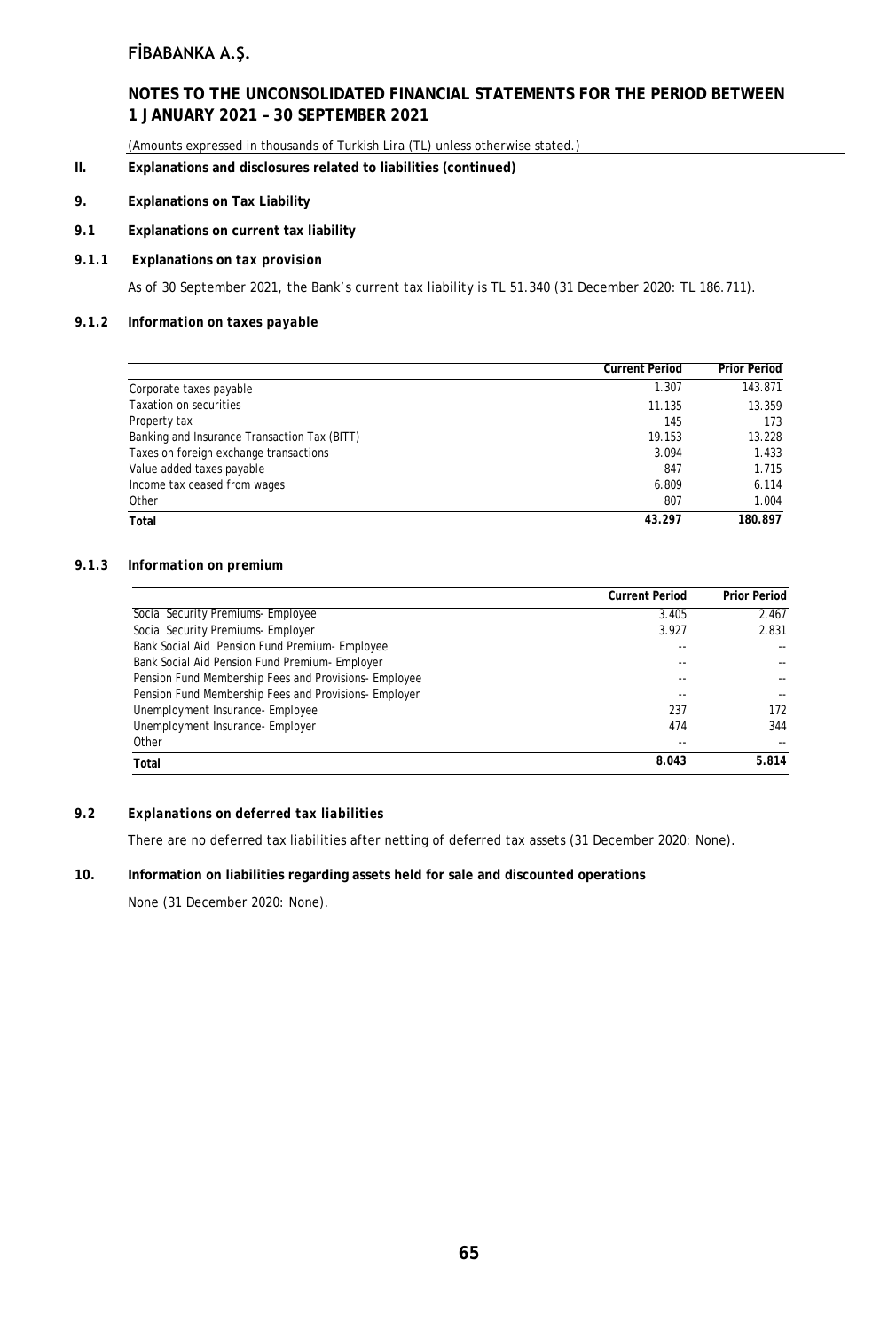### **NOTES TO THE UNCONSOLIDATED FINANCIAL STATEMENTS FOR THE PERIOD BETWEEN 1 JANUARY 2021 – 30 SEPTEMBER 2021**

(Amounts expressed in thousands of Turkish Lira (TL) unless otherwise stated.)

#### **II. Explanations and disclosures related to liabilities (continued)**

#### **11. Explanations on subordinated loans**

|                                                | <b>Current Period</b> |           | <b>Prior Period</b> |           |
|------------------------------------------------|-----------------------|-----------|---------------------|-----------|
|                                                | TL                    | FC        | ΤL                  | FC        |
| Debt instruments subject to common equity      | 100.000               | 273.163   | 100.000             | 220.276   |
| Subordinated Ioans                             | --                    | $- -$     | --                  |           |
| Subordinated debt instruments <sup>*</sup> (*) | 100.000               | 273.163   | 100.000             | 220.276   |
| Debt instruments subject to Tier 2 equity      |                       | 2.235.770 |                     | 1.907.323 |
| Subordinated Ioans                             |                       | $- -$     |                     |           |
| Subordinated debt instruments                  |                       | 2.235.770 |                     | 1.907.323 |
| Total                                          | 100.000               | 2.508.933 | 100.000             | 2.127.599 |

(\*) Related debt instrument is shown in "Other capital Reserves" account.

#### **12. Information on shareholders' equity**

#### *12.1 Paid in capital*

| <b>Current Period</b>      | <b>Prior Period</b> |
|----------------------------|---------------------|
| Common Stock<br>941<br>161 | .161<br>941         |
| Preferred Stock<br>$- -$   | $- -$               |

*12.2 Paid-in capital amount, explanation as to whether the registered share capital system is applied at the bank; if so the amount of registered share capital ceiling:*

Registered share capital system is not applied.

*12.3 Information on share capital increases and their sources; other information on increased capital shares in current period*

None.

*12.4 Information on share capital increases from revaluation funds:*

None.

*12.5 Information on capital commitments the purpose and the sources until the end of the fiscal year and the subsequent interim period:*

The capital is totally paid in and there are no capital commitments.

*12.6 Indicators of the Bank's income, profitability and liquidity for the prior periods and possible effects of these future assumptions due to the uncertainty of these indicators on the Bank's equity:*

None.

*12.7 Information on privileges given to stocks representing the capital*

The Bank does not have any preferred shares.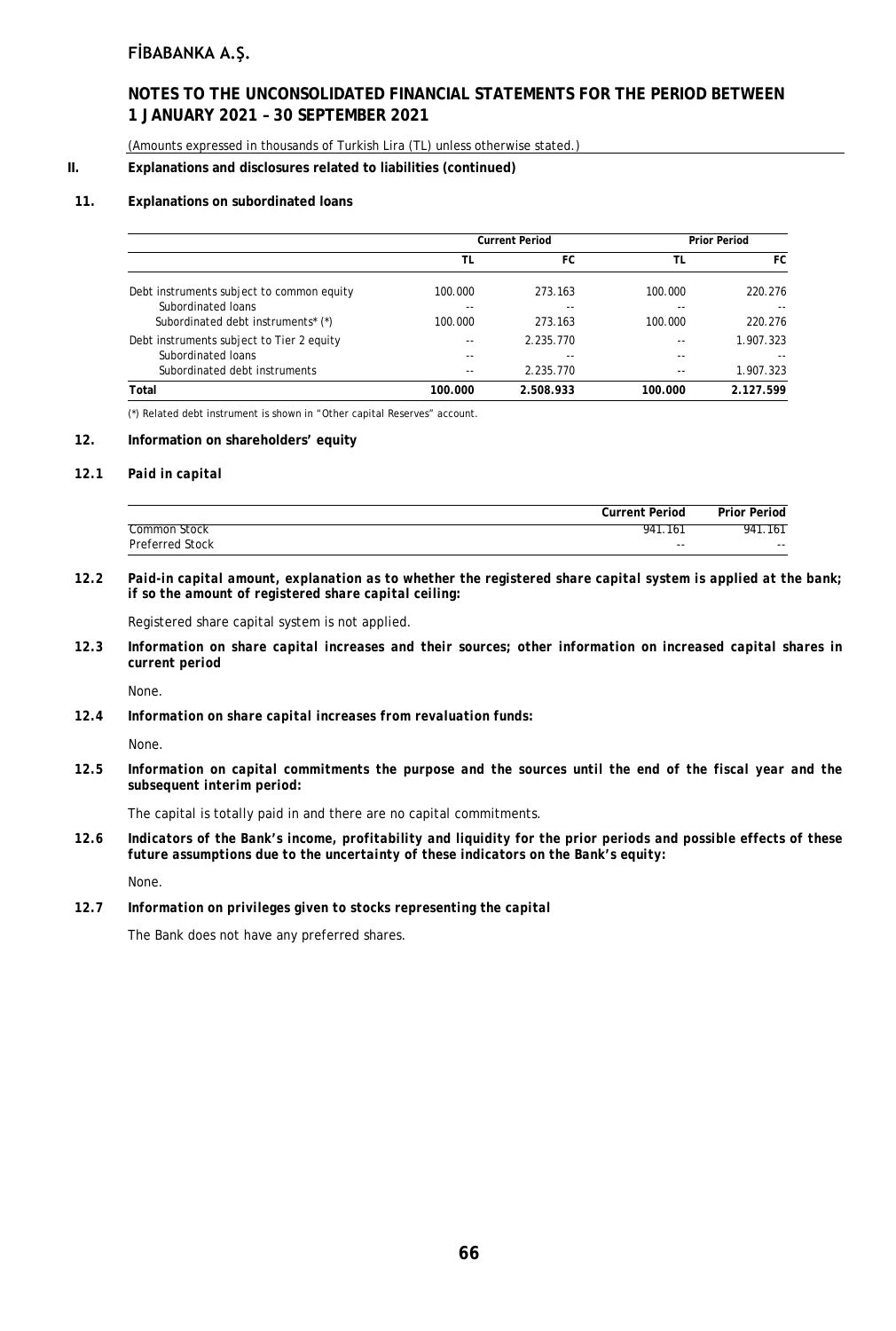# **NOTES TO THE UNCONSOLIDATED FINANCIAL STATEMENTS FOR THE PERIOD BETWEEN 1 JANUARY 2021 – 30 SEPTEMBER 2021**

(Amounts expressed in thousands of Turkish Lira (TL) unless otherwise stated.)

#### **II. Explanations and disclosures related to liabilities (continued)**

#### **12. Information on shareholders' equity (continued)**

#### *12.8 Common stock issue premiums, shares and equity instruments*

Number of shares issued with premiums and the related share premiums are presented below.

|                                   | <b>Current Period</b> | <b>Prior Period</b> |
|-----------------------------------|-----------------------|---------------------|
| Number of Shares (Thousand)       | 26.230.098            | 26.230.098          |
| Number of Priviliged Shares       | $- -$                 |                     |
| Share Premium                     | 128.678               | 128.678             |
| <b>Share Cancellation Profits</b> | $- -$                 | $- -$               |
| Other Equity Instruments          | $ -$                  |                     |

#### *12.9 Information on marketable securities value increase fund*

|                                                   | <b>Current Period</b> |       | Prior Period |        |
|---------------------------------------------------|-----------------------|-------|--------------|--------|
|                                                   |                       | FC    |              | FC     |
| From Subsidiaries, Associates, and Entities Under |                       |       |              |        |
| Common Control (Joint Ventures)                   | $- -$                 | $- -$ | $- -$        | $- -$  |
| Security Valuation Difference                     | 3.963                 | 7.596 | 3.850        | 18.413 |
| Exchange Difference                               | $- -$                 | $-$   | $-$          | $- -$  |
| Total                                             | 3.963                 | 7.596 | 3.850        | 18.413 |

#### *12.10* **Information on other capital reserves**

The Bank has issued a TL-denominated debt instrument on 20 March 2019 with nominal amount of TL 100.000 with a floating interest rate, which fulfills the conditions of 7th section-2nd paragraph of BRSA's "Regulation on Equities of Banks", has equity characteristics and will be added to Tier I capital calculations. The principal of debt instrument under "Other Capital Reserves" account and interest expense under "Prior Periods Profit or Loss" accocunt.

### *12.11* **Information on revaluation reserve**

None.

## *12.12* **Bonus shares of subsidiaries, associates and joint ventures**

None.

#### *12.13* **Information on legal reserves**

|                         | <b>Current Period</b> | <b>Prior Period</b> |
|-------------------------|-----------------------|---------------------|
|                         |                       |                     |
| Legal Reserves          | 52.876                | 42.321              |
| <b>Special Reserves</b> | $-$                   | $- -$               |

#### *12.14* **Information on extraordinary reserves**

|                                               | <b>Current Period</b> | <b>Prior Period</b> |
|-----------------------------------------------|-----------------------|---------------------|
|                                               |                       |                     |
| Reserves allocated by the General Assembly    | 654.616               | 454.072             |
| <b>Retained Earnings</b>                      | $- -$                 | $- -$               |
| <b>Accumulated Losses</b>                     | --                    | $- -$               |
| Foreign Currency Capital Exchange Differences | --                    | $- -$               |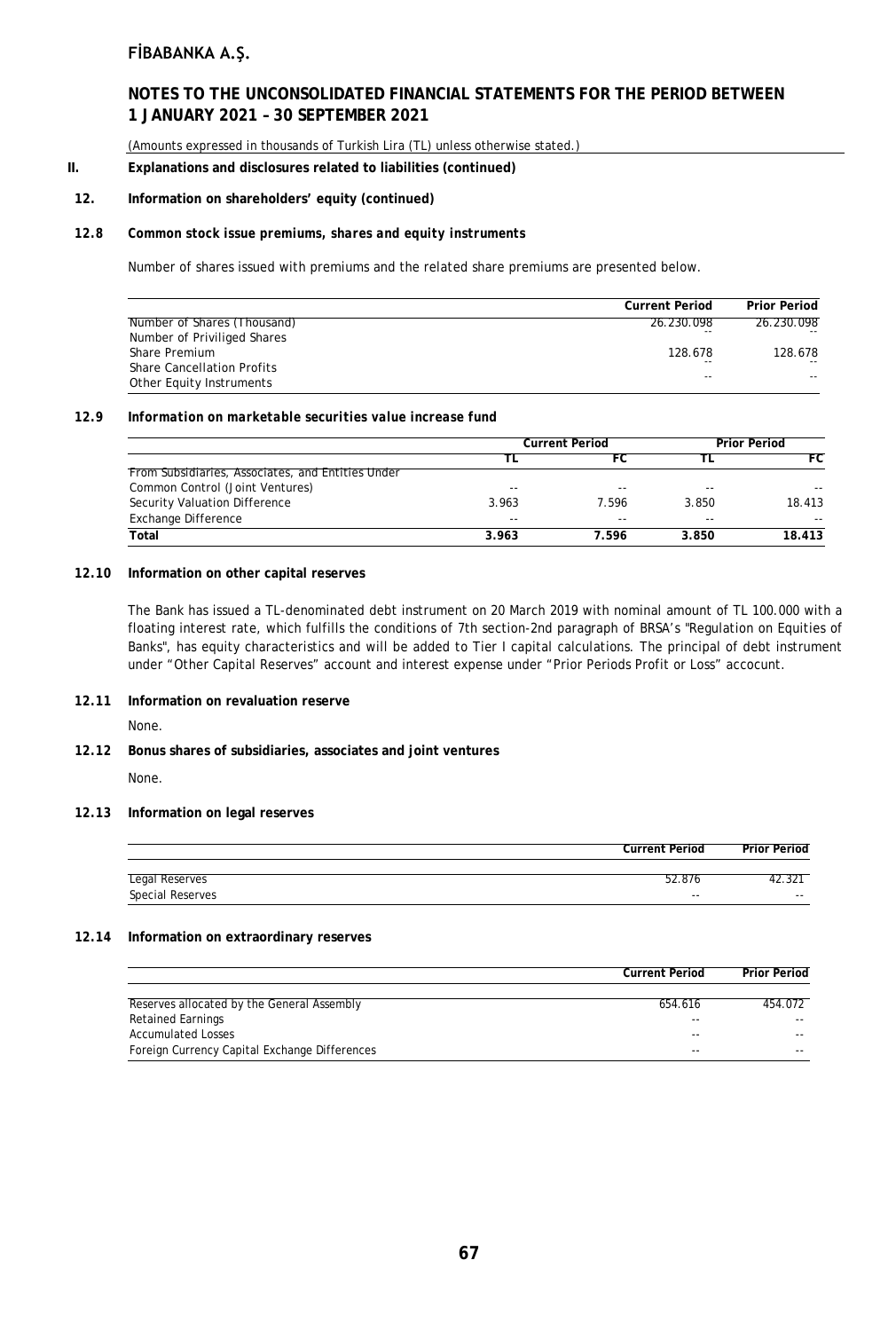# **NOTES TO THE UNCONSOLIDATED FINANCIAL STATEMENTS FOR THE PERIOD BETWEEN 1 JANUARY 2021 – 30 SEPTEMBER 2021**

(Amounts expressed in thousands of Turkish Lira (TL) unless otherwise stated.)

#### **III. Explanations and disclosures related to off-balance sheet contingencies and commitments**

## **1. Information on off balance sheet commitments**

#### *1.1 Nature and amount of irrevocable loan commitments*

|                                                               | <b>Current Period</b> | <b>Prior Period</b> |
|---------------------------------------------------------------|-----------------------|---------------------|
| Asset Sale and Purchase Commitments                           | 5.664.151             | 996.421             |
| Credit Card Limit Commitments                                 | 24.861                | 27.643              |
| Credit Card and Bank Trans, Promo, Guarantee                  | 8                     |                     |
| Commitments for Credit Allocation with the Guarantee of Usage | 1.437.662             | 1.332.248           |
| <b>Export Commitments</b>                                     | 13.831                | 8.878               |
| Commitment for Cheques                                        | 237.995               | 184.090             |
| Other Irrevocable Commitments                                 | 5.392                 | 14.927              |
| Total                                                         | 7.383.900             | 2.564.207           |

#### *1.2 Possible losses and commitments related to off balance sheet items, including the ones listed below*

## *1.2.1 Non-cash loans including guarantees, acceptances, financial guarantee and other letters of credits*

|                                   | <b>Current Period</b> | <b>Prior Period</b> |
|-----------------------------------|-----------------------|---------------------|
| Letters of Guarantee TL           | 434.697               | 584.041             |
| Letters of Guarantee FC           | 286.137               | 277.530             |
| Letters of Credit                 | 108.254               | 248.224             |
| Bills of Exchange and Acceptances | 262.987               | 156.767             |
| Total                             | 1.092.075             | 1.266.562           |

The Bank has set aside TL 11.147 of expected credit loss allowance for non-cash loans (31 December 2020: TL 9.788).

#### *1.2.2 Revocable, irrevocable guarantees and other similar commitments and contingencies*

|                                       | <b>Current Period</b> | <b>Prior Period</b> |
|---------------------------------------|-----------------------|---------------------|
| Revocable Letters of Guarantee        | 35.802                | 18.446              |
| Irrevocable Letters of Guarantee      | 576.856               | 728.239             |
| Letters of Guarantee Given in Advance | 54.771                | 66.645              |
| Letters of Guarantee Given to Customs | 37.698                | 14.100              |
| Other Letters of Guarantee            | 15.707                | 34.141              |
| Total                                 | 720.834               | 861.571             |

## **2. Total amount of non-cash loans**

|                                                      | <b>Current Period</b> | <b>Prior Period</b> |
|------------------------------------------------------|-----------------------|---------------------|
| Non-Cash Loans Given against Cash Loans              | 3.440                 |                     |
| With Original Maturity of 1 Year or Less Than 1 Year | --                    | $- -$               |
| With Original Maturity of More Than 1 Year           | 3.440                 |                     |
| Other Non-Cash Loans                                 | 1.088.635             | 1.266.562           |
| Total                                                | 1.092.075             | 1.266.562           |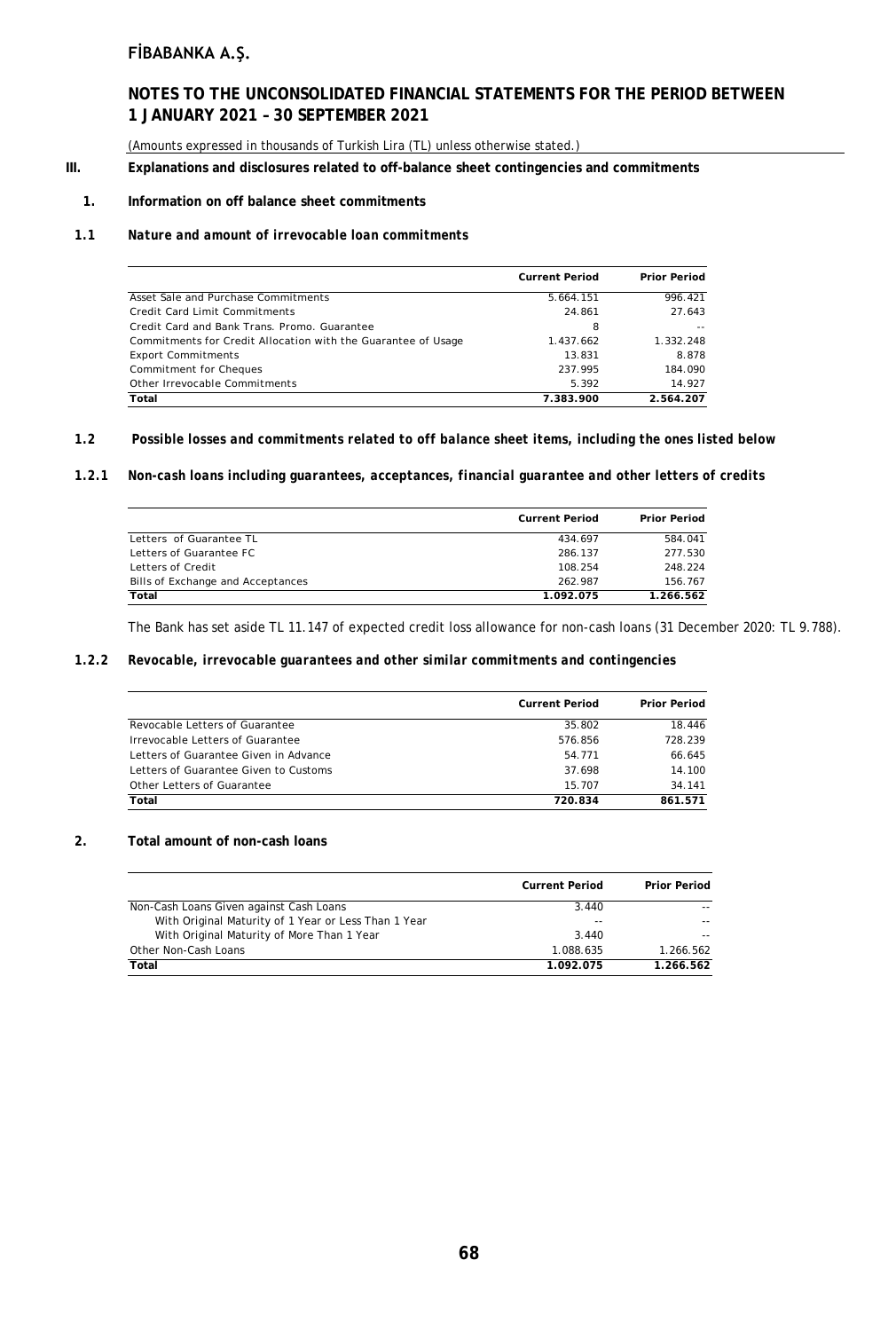# **NOTES TO THE UNCONSOLIDATED FINANCIAL STATEMENTS FOR THE PERIOD BETWEEN 1 JANUARY 2021 – 30 SEPTEMBER 2021**

(Amounts expressed in thousands of Turkish Lira (TL) unless otherwise stated.)

**III. Explanations and disclosures related to off-balance sheet contingencies and commitments (continued)**

## **3. Information on sectoral risk concentration of non cash loans**

Not prepared in compliance with the Article 25 of the communique "Financial Statements and Related Disclosures and Footnotes to be Announced to Public by Banks".

# **4. Information on the first and second group of non-cash loans**

Not prepared in compliance with the Article 25 of the communique "Financial Statements and Related Disclosures and Footnotes to be Announced to Public by Banks".

# **5. Information related to derivative financial instruments**

Not prepared in compliance with the Article 25 of the communique "Financial Statements and Related Disclosures and Footnotes to be Announced to Public by Banks".

## **6. Information on the first and second group of non cash loans**

None.

# **7. Information related to derivative financial instruments**

The bank recognised a provision of TL 6.260 for the legal cases pending against the Bank where the cash out flows are probable (31 December 2020: TL 6.198).

# **8. Custodian and Intermediary services**

The Bank provides trading and safe keeping services in the name and account of third parties. Such transactions are presented in off-balance statements.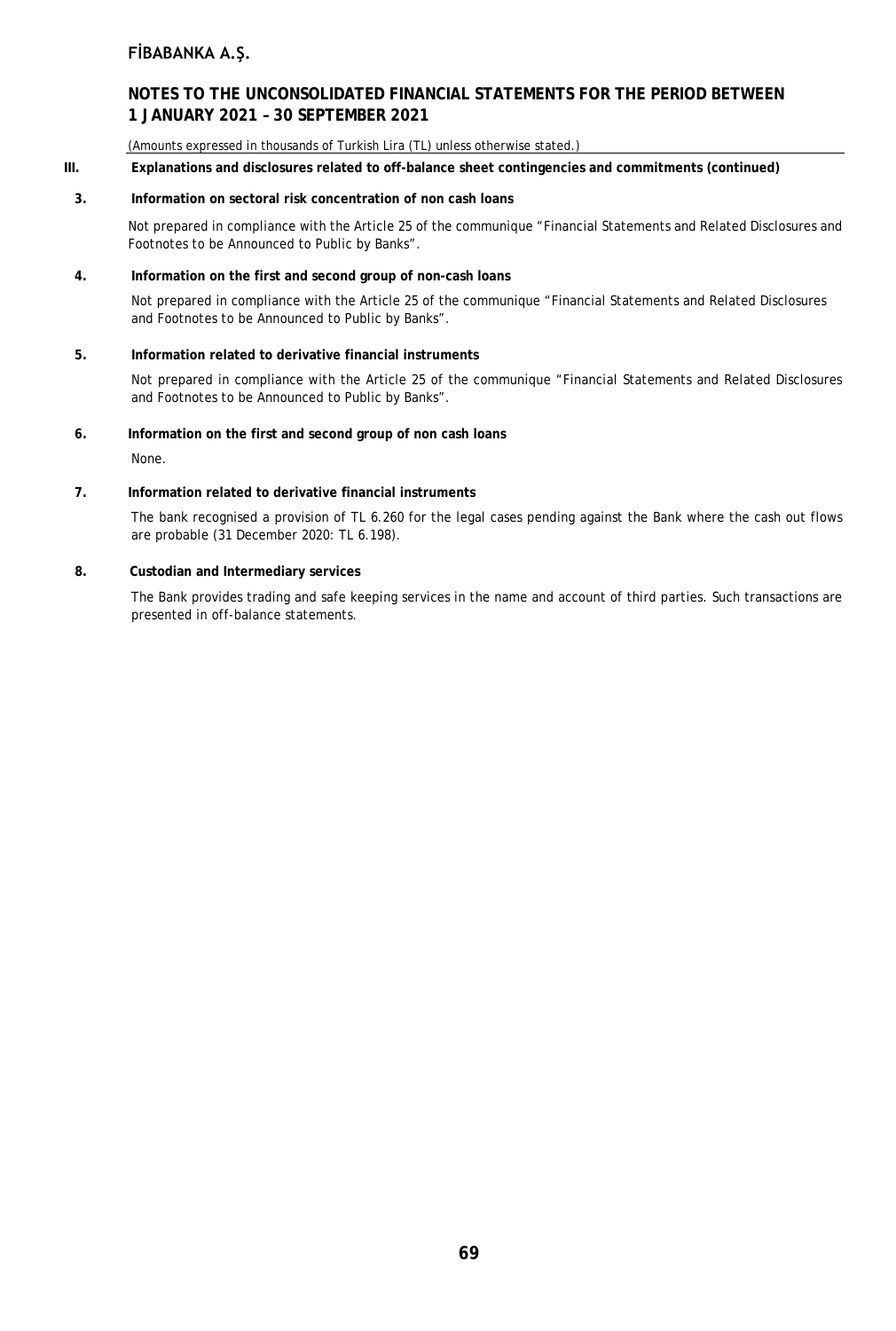# **NOTES TO THE UNCONSOLIDATED FINANCIAL STATEMENTS FOR THE PERIOD BETWEEN 1 JANUARY 2021 – 30 SEPTEMBER 2021**

(Amounts expressed in thousands of Turkish Lira (TL) unless otherwise stated.)

# **IV. Explanations and disclosures related to the statement of profit or loss**

## **1. Interest income**

## *1.1 Information on interest on loans*

|                                                             | <b>Current Period</b> |         | <b>Prior Period</b> |         |
|-------------------------------------------------------------|-----------------------|---------|---------------------|---------|
|                                                             | TL                    | FC      | ΤL                  | FC.     |
| Interest on loans(*)                                        | 1.910.699             | 266.863 | 1.068.200           | 388.189 |
| Short Term Loans                                            | 1.096.062             | 34.635  | 457.094             | 52.400  |
| Medium and Long Term Loans                                  | 814.637               | 232.228 | 611.106             | 335.789 |
| Interest on Non-Performing Loans                            | 6.901                 | $-1$    | 13.079              | $- -$   |
| Premiums received from Resource Utilization<br>Support Fund | $- -$                 | $- -$   | $- -$               | $- -$   |
| Total                                                       | 1.917.600             | 266.863 | 1.081.279           | 388.189 |

(\*) Includes fees and commissions obtained from cash loans as well.

## *1.2 Information on interest income received from banks*

|                                 | <b>Current Period</b> |       | <b>Prior Period</b> |       |
|---------------------------------|-----------------------|-------|---------------------|-------|
|                                 |                       | FC    |                     | FC    |
| The Central Bank of Turkey      | 702                   | $- -$ | $- -$               | $- -$ |
| Domestic Banks                  | 16.566                | 105   | 14.316              | 46    |
| Foreign Banks                   | $- -$                 | 93    | $-$                 | 182   |
| Branches and Head Office Abroad | $-$                   | $- -$ | $- -$               | $-$   |
| Total                           | 17.268                | 198   | 14.316              | 228   |

#### *1.3 Interest received from marketable securities portfolio*

|                                                                   | <b>Current Period</b> |        | <b>Prior Period</b> |        |
|-------------------------------------------------------------------|-----------------------|--------|---------------------|--------|
|                                                                   |                       |        |                     | FC     |
| Financial Assets at Fair Value Through Profit or Loss             | 2.632                 | 78     | 5.696               | 25     |
| Financial Assets at Fair Value Through Other Comprehensive Income | 1.105                 | 34.993 | 394                 | 35.467 |
| Financial Assets Measured at Amortized Cost                       | 14.730                | 57.504 | 12.296              | 26.334 |
| Total                                                             | 18.467                | 92.575 | 18.386              | 61.826 |

#### *1.4 Information on interest income received from associates and subsidiaries*

Total interest income received from subsidiaries is TL 10.071 (30 September 2020: None).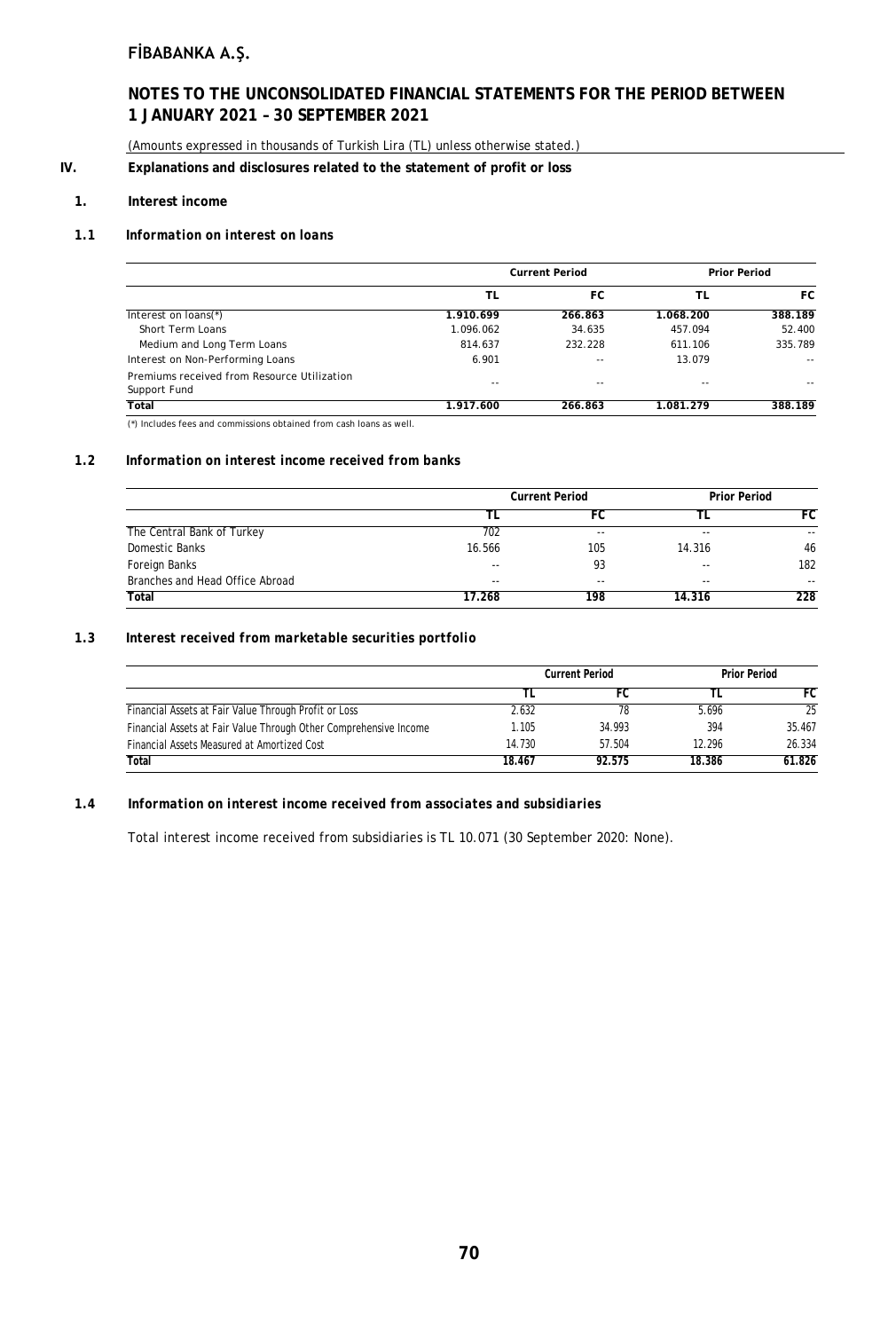# **NOTES TO THE UNCONSOLIDATED FINANCIAL STATEMENTS FOR THE PERIOD BETWEEN 1 JANUARY 2021 – 30 SEPTEMBER 2021**

(Amounts expressed in thousands of Turkish Lira (TL) unless otherwise stated.)

## **IV. Explanations and disclosures related to the statement of profit or loss (continued)**

#### **2. Interest expense**

## *2.1 Information on interest on funds borrowed*

|                                 | <b>Current Period</b> |         |               | <b>Prior Period</b> |
|---------------------------------|-----------------------|---------|---------------|---------------------|
|                                 | Τl                    | FC      | TL            | FC                  |
| <b>Banks</b>                    | 2.318                 | 10.813  | 1.136         | 31.123              |
| The Central Bank of Turkey      | --                    | --      | $- -$         | $- -$               |
| Domestic Banks                  | 2.318                 | 2.940   | 1.136         | 16.658              |
| Foreign Banks                   | $- -$                 | 7.873   | $\sim$ $\sim$ | 14.465              |
| Branches and Head Office Abroad | --                    | --      | $\sim$ $\sim$ | $- -$               |
| Other Institutions              | $- -$                 | 131.810 | $- -$         | 126.382             |
| Total                           | 2.318                 | 142.623 | 1.136         | 157.505             |

(\*)Includes fees and commission expenses on borrowings, as well.

## *2.2 Information on interest expenses to associates and subsidiaries*

Total interest expense given to associates and subsidiaries is TL 2.406 (1 January – 30 September 2020: TL 497).

#### *2.3 Information on interest expenses to securities issued*

|                                        |       | <b>Current Period</b> |        | Prior Period |  |  |
|----------------------------------------|-------|-----------------------|--------|--------------|--|--|
|                                        |       |                       |        | FC           |  |  |
| Interest Paid to Marketable Securities | $- -$ | 95.546                | 28.309 | 83.950       |  |  |

## *2.4 Information on maturity structure of interest expenses paid for deposits*

|                                  |                          | <b>Time Deposits</b> |                            |                          |                 |                    |                        |           |
|----------------------------------|--------------------------|----------------------|----------------------------|--------------------------|-----------------|--------------------|------------------------|-----------|
| <b>Account Description</b>       | Demand<br>Deposits       | Up to $1$<br>Month   | Up to $3$<br><b>Months</b> | Up to 6<br><b>Months</b> | Up to 1<br>Year | 1 Year<br>and Over | Cumulative<br>Deposits | Total     |
| Turkish Lira                     |                          |                      |                            |                          |                 |                    |                        |           |
| <b>Bank Deposits</b>             | $\sim$ $-$               | 51.576               |                            |                          |                 |                    |                        | 51.576    |
| Saving Deposits                  | $\sim$ $\sim$            | 684.397              | 364.884                    | 27.011                   | 15.020          | 12.360             | $\frac{1}{2}$          | 1.103.672 |
| <b>Public Sector Deposits</b>    | $- -$                    | 98                   | 257                        | $- -$                    |                 | $-$                | $ -$                   | 355       |
| <b>Commercial Deposits</b>       | $- -$                    | 41.635               | 144.452                    | 907                      | 2.239           | 4                  | $- -$                  | 189.237   |
| Other                            | $- -$                    | 632                  | 8.373                      | 561                      | 46              | $- -$              | $\frac{1}{2}$          | 9.612     |
| 7 Days Notice                    | $- -$                    |                      |                            |                          |                 |                    | --                     |           |
| Total                            | $\overline{\phantom{a}}$ | 778.338              | 517.966                    | 28.479                   | 17.305          | 12.364             | --                     | 1.354.452 |
| <b>Foreign Currency</b>          |                          |                      |                            |                          |                 |                    |                        |           |
| <b>Foreign Currency Deposits</b> | $\sim$ $-$               | 38.609               | 18.078                     | 1.104                    | 94              | 2.959              | $-$                    | 60.844    |
| <b>Bank Deposits</b>             | $\sim$ $\sim$            | 3.840                | --                         |                          | $- -$           |                    | $ -$                   | 3.840     |
| 7 Days Notice                    | $ -$                     |                      | --                         |                          | $- -$           |                    | $ -$                   |           |
| <b>Precious Metal Deposits</b>   | $- -$                    | 2.798                | --                         |                          | $- -$           |                    | $- -$                  | 2.798     |
| Total                            | $- -$                    | 45.247               | 18.078                     | 1.104                    | 94              | 2.959              | --                     | 67.482    |
| <b>Grand Total</b>               | $\overline{\phantom{a}}$ | 823.585              | 536.044                    | 29.583                   | 17.399          | 15.323             | $- -$                  | 1.421.934 |

# **3. Information on dividend income**

None (30 September 2020: None).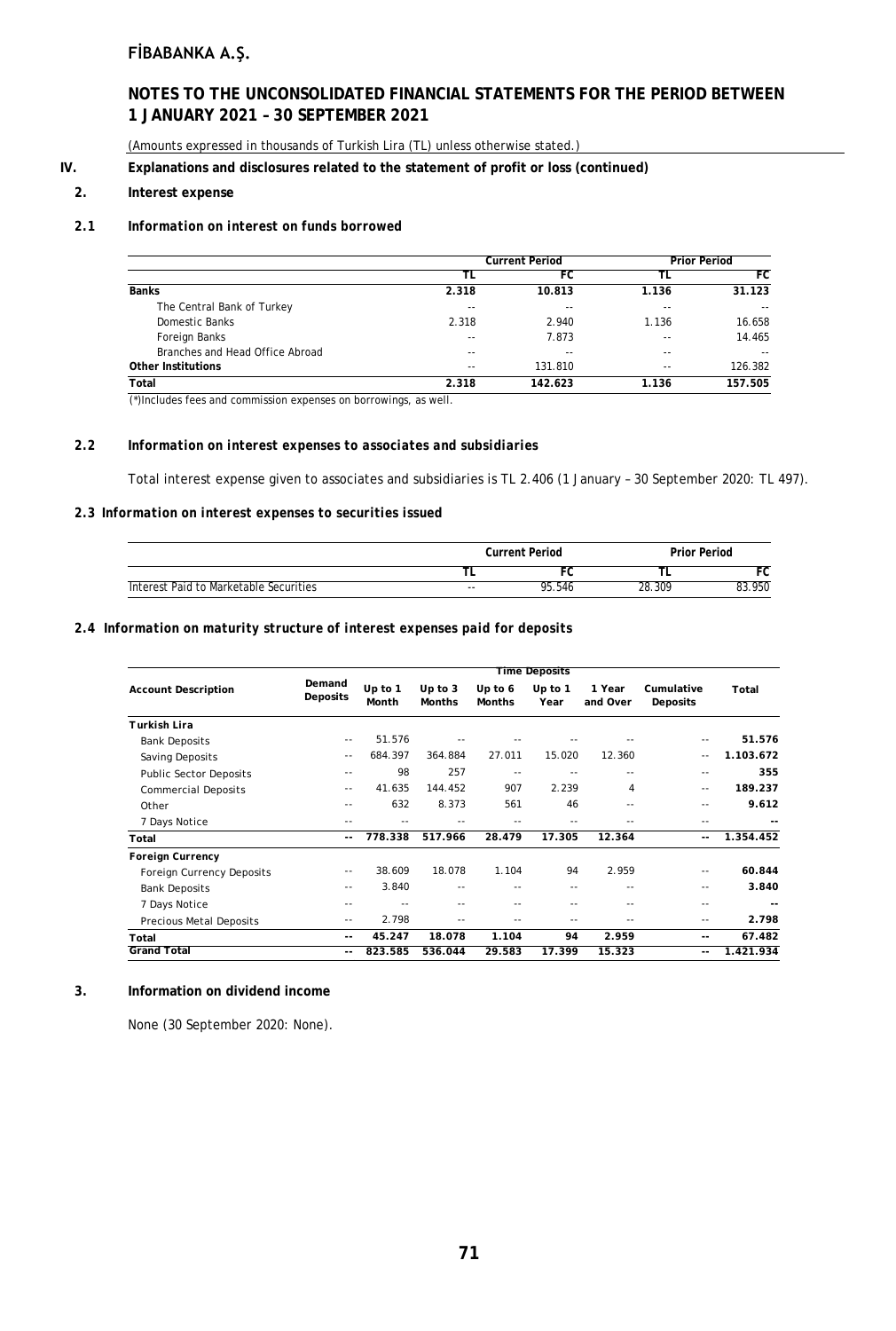# **NOTES TO THE UNCONSOLIDATED FINANCIAL STATEMENTS FOR THE PERIOD BETWEEN 1 JANUARY 2021 – 30 SEPTEMBER 2021**

(Amounts expressed in thousands of Turkish Lira (TL) unless otherwise stated.)

## **IV. Explanations and disclosures related to the statement of profit or loss (continued)**

## **4. Information on net trading income / loss**

|                                            | <b>Current Period</b> | <b>Prior Period</b> |
|--------------------------------------------|-----------------------|---------------------|
| Income                                     | 2.527.666             | 2.008.101           |
| Gains on Capital Market Operations         | 38.226                | 50.520              |
| Gains on Derivative Financial Instruments  | 646.261               | 897.732             |
| Foreign Exchange Gains                     | 1.843.179             | 1.059.849           |
| Loss $(-)$                                 | 2.549.641             | 1.888.123           |
| Losses on Capital Market Operations        | 4.489                 | 18.419              |
| Losses on Derivative Financial Instruments | 796.753               | 824.699             |
| Foreign Exchange Losses                    | 1.748.399             | 1.045.005           |
| Net Trading Income / (Loss)                | (21.975)              | 119.978             |

## **5. Information on other operating income**

Other operating income mainly consists of provision reversals (TL 127.500 free provision reversal income for possible risks (30 September 2020: None)), profit from sale of assets, commissions on cheques and notes and costs recharged.

#### **6. Provisions for Expected Losses**

|                                                                          | <b>Current Period</b> | <b>Prior Period</b> |
|--------------------------------------------------------------------------|-----------------------|---------------------|
| <b>Expected Credit Losses</b>                                            | 391.640               | 193.770             |
| 12 Months Expected Credit Losses (Stage 1)                               | 62.587                | 32.443              |
| Significant Increase In Credit Risk (Stage 2)                            | 24.954                | 74.434              |
| Impaired Credits (Stage 3)                                               | 304.099               | 86.893              |
| Impairment Losses on Marketable Securities                               | --                    | --                  |
| Financial Assets Valued at Fair Value Through Profit or Loss             | --                    | $- -$               |
| Financial Assets Valued at Fair Value Through Other Comprehensive Income | - -                   |                     |
| Impairment Losses on Associates, Subsidiaries and Joint Ventures         |                       |                     |
| Associates                                                               | --                    |                     |
| <b>Subsidiaries</b>                                                      |                       |                     |
| Joint-Ventures                                                           |                       |                     |
| Other $(*)$                                                              | 1.767                 | 128.530             |
| Total                                                                    | 393.407               | 322.300             |

(\*) For the period ended 30 September 2021, no expenses for possible losses (30 September 2020: TL 125.500).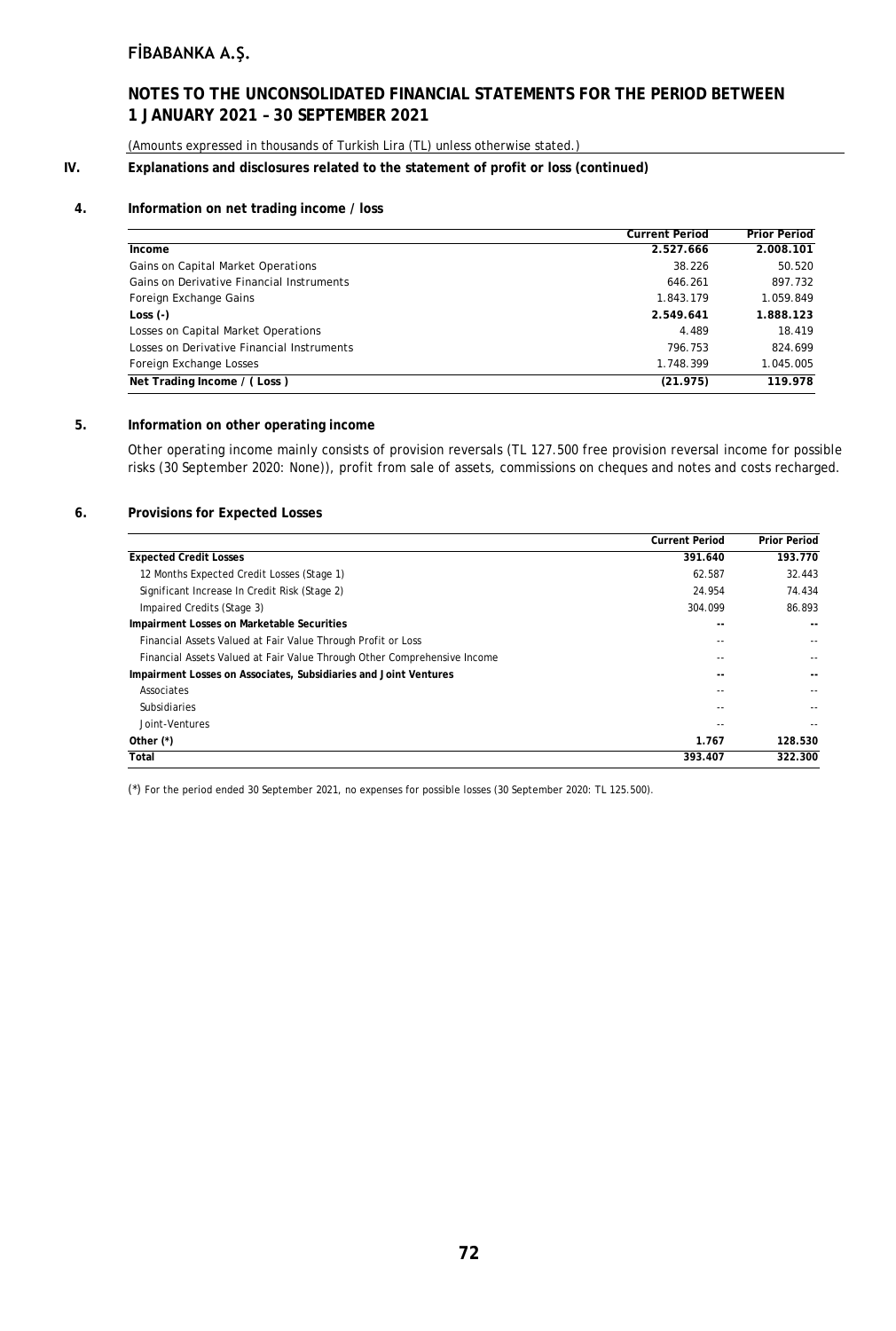# **NOTES TO THE UNCONSOLIDATED FINANCIAL STATEMENTS FOR THE PERIOD BETWEEN 1 JANUARY 2021 – 30 SEPTEMBER 2021**

(Amounts expressed in thousands of Turkish Lira (TL) unless otherwise stated.)

### **IV. Explanations and disclosures related to the statement of profit or loss (continued)**

## **7. Information related to other operational expenses**

|                                                                   | <b>Current Period</b> | <b>Prior Period</b> |
|-------------------------------------------------------------------|-----------------------|---------------------|
| Provision for Employee Termination Benefits                       | 4.727                 | 3.892               |
| Provision for Bank's Social Aid Fund Deficit                      |                       |                     |
| Impairment Losses on Tangible Assets                              |                       |                     |
| Depreciation Charges of Tangible Assets                           | 14.091                | 12.539              |
| Impairment Losses on Intangible Assets                            |                       |                     |
| Depreciation Charges of Intangible Assets                         | 26.584                | 16.151              |
| Impairment Losses on Investment Accounted for under Equity Method | --                    |                     |
| Impairment of Assets to be Disposed                               |                       |                     |
| Depreciation of Assets to be Disposed                             |                       |                     |
| Depreciation of Right to Use Assets                               | 16.758                | 21.531              |
| Impairment of Assets Held for Sale                                |                       |                     |
| <b>Other Operating Expenses</b>                                   | 124.084               | 96.680              |
| Operational leases expenses related with TFRS 16 exceptions (*)   | 936                   | 369                 |
| Repair and Maintenance Expenses                                   | 1.681                 | 2.091               |
| <b>Advertisement Expenses</b>                                     | 9.843                 | 10.524              |
| <b>Other Expenses</b>                                             | 111.624               | 83.696              |
| Losses on Sale of Assets                                          | 1.218                 | 4.038               |
| Other                                                             | 93.141                | 77.550              |
| Total                                                             | 280.603               | 232.381             |

#### **8. Information on profit/loss before tax from continued and discontinued operations**

#### **9. Explanations on tax provision for resumed operations and discontinued operations**

Not prepared in compliance with the Article 25 of the communique "Financial Statements and Related Disclosures and Footnotes to be Announced to Public by Banks".

#### *9.1 Current period taxation income or expense and deferred tax income or expense*

For the period ended 30 September 2021, the Bank provided current tax expense of TL 4.140 in the statement of profit/loss for the nine months period (1 January – 30 September 2020: TL 71.247 expense).

For the period ended 30 September 2021, the Bank provided the deferred tax expense of TL 27.149 in the statement of profit/loss for nine months period (1 January – 30 September 2020: TL 18.650 deferred tax income).

#### **10.** *Information* **on profit/loss from continued and discontinued operations**

Not prepared in compliance with the Article 25 of the communique "Financial Statements and Related Disclosures and Footnotes to be Announced to Public by Banks".

#### **11. Information on net profit/loss for the period**

#### *11.1 The nature and amount of certain income and expense items from ordinary operations is disclosed if the disclosure for nature, amount and repetition rate of such items is required for the complete understanding of the Bank's performance for the period*

In the current and prior periods, the Bank's income from ordinary banking transactions is interest income from loans and marketable securities and other banking service income. Main expenses are interest expense on deposits and similar debt items which are funding resources of loans and marketable securities.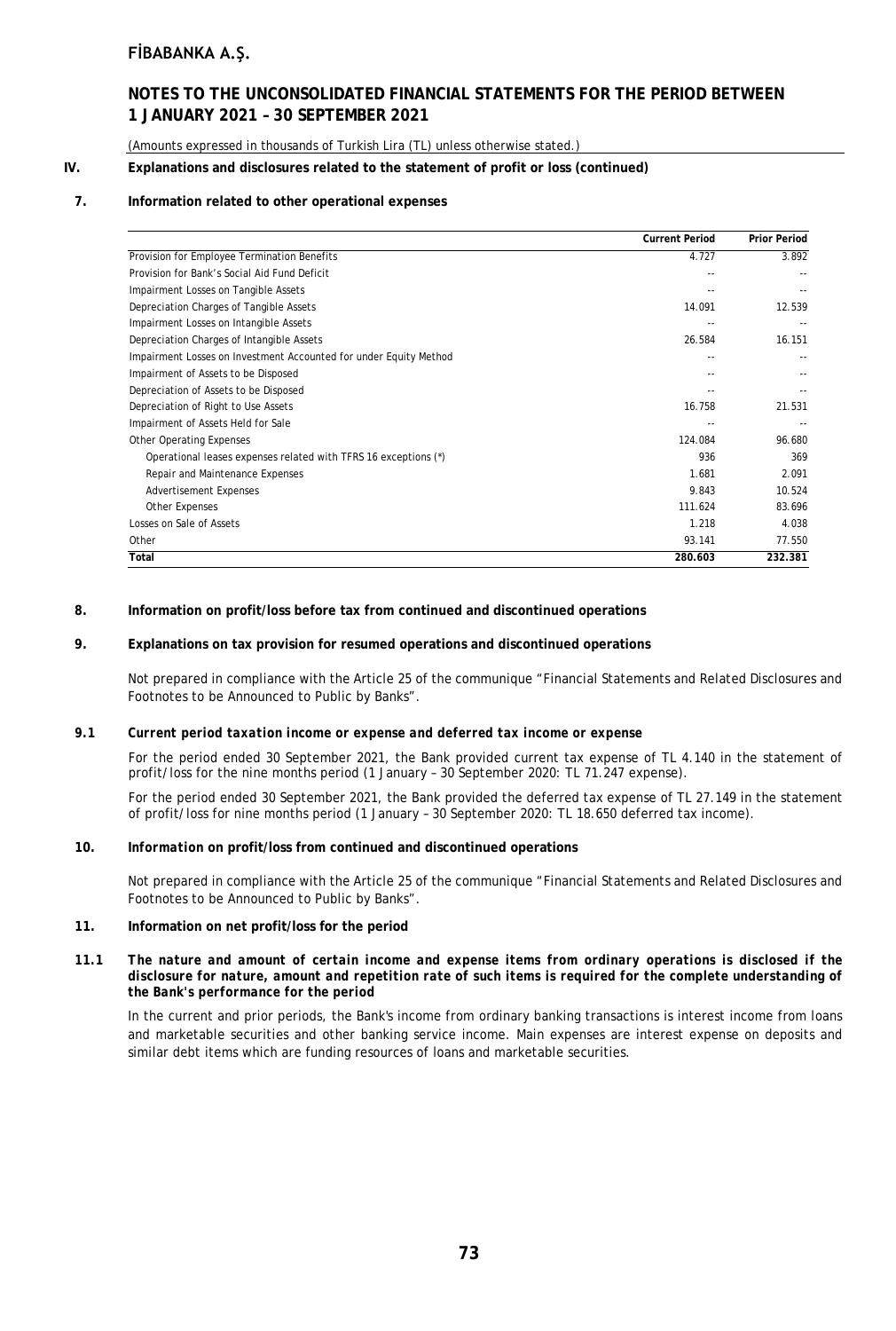# **NOTES TO THE UNCONSOLIDATED FINANCIAL STATEMENTS FOR THE PERIOD BETWEEN 1 JANUARY 2021 – 30 SEPTEMBER 2021**

(Amounts expressed in thousands of Turkish Lira (TL) unless otherwise stated.)

- **IV. Explanations and disclosures related to the statement of profit or loss (continued)**
- *11.2 Changes in estimations made by the Bank with respect to the financial statement items do not have a material effect on profit/loss*
- *11.3 As there is no minority share in shareholders' equity, there is no profit or loss attributable to the minority shares*
- **12. If "other" lines of the statement of profit or loss exceeds 10% of the period profit/loss, information on components making up at least 20% of "other" items**

In the current period, "other" items recognised in "fees and commissions received" majorly comprised of commissions such as credit limit allocation commissions, valuation commissions, insurance commissions, contracted merchant commissions, credit card commissions and account maintenance fees.

In the current period, "other" items recognised in "fees and commissions paid" majorly comprised of commissions to correspondent banks, credit card commissions and commissions on issuance of securities.

- **V. Explanations and disclosures on the risk group of the Bank**
- **1. Information on the volume of transactions with the Bank's risk group, lending and deposits outstanding at Period end and income and expenses in the current period**
- *1.1 Information on the volume* **of transactions with the Bank's risk group**

## *Current Period*

| Bank's Risk Group (*)                   |         | Associates, Subsidiaries<br>and<br>Joint-Ventures | Bank's Direct and<br>Indirect Shareholder |          | Other Real Persons and<br>Legal Entities in Risk<br>Group |          |
|-----------------------------------------|---------|---------------------------------------------------|-------------------------------------------|----------|-----------------------------------------------------------|----------|
|                                         | Cash    | Non-Cash                                          | Cash                                      | Non-Cash | Cash                                                      | Non-Cash |
| Loans and Other Receivables             | --      |                                                   |                                           |          |                                                           |          |
| Balance at the Beginning of the Period  |         |                                                   | $ -$                                      | 20       | 417.492                                                   | 61.077   |
| Balance at the End of the Period        | 107.695 | $ -$                                              | $-$                                       | 20       | 342.150                                                   | 106.118  |
| Interest and Commission Income Received | 10.071  | --                                                | $- -$                                     |          | 40.882                                                    | 115      |

(\*) Described in article 49 of the Banking Act No: 5411.

(\*\*) Includes all transactions described as loans in article 48 of the Banking Act No: 5411.

#### *Prior Period*

| Bank's Risk Group (*)                   |       | Associates, Subsidiaries<br>and<br>Joint-Ventures | Bank's Direct and<br>Indirect Shareholder |          | Other Real Persons and<br>Legal Entities in Risk<br>Group |          |
|-----------------------------------------|-------|---------------------------------------------------|-------------------------------------------|----------|-----------------------------------------------------------|----------|
|                                         | Cash  | Non-Cash                                          | Cash                                      | Non-Cash | Cash                                                      | Non-Cash |
| Loans and Other Receivables             | --    |                                                   |                                           |          |                                                           |          |
| Balance at the Beginning of the Period  | --    |                                                   |                                           | 20       | 331.014                                                   | 61.073   |
| Balance at the End of the Period        | $- -$ |                                                   | $ -$                                      | 20       | 417.492                                                   | 61.077   |
| Interest and Commission Income Received | $- -$ | $- -$                                             | $ -$                                      | --       | 25.440                                                    | 75       |

(\*) Described in article 49 of the Banking Act No: 5411.

(\*\*) Includes all transactions described as loans in article 48 of the Banking Act No: 5411.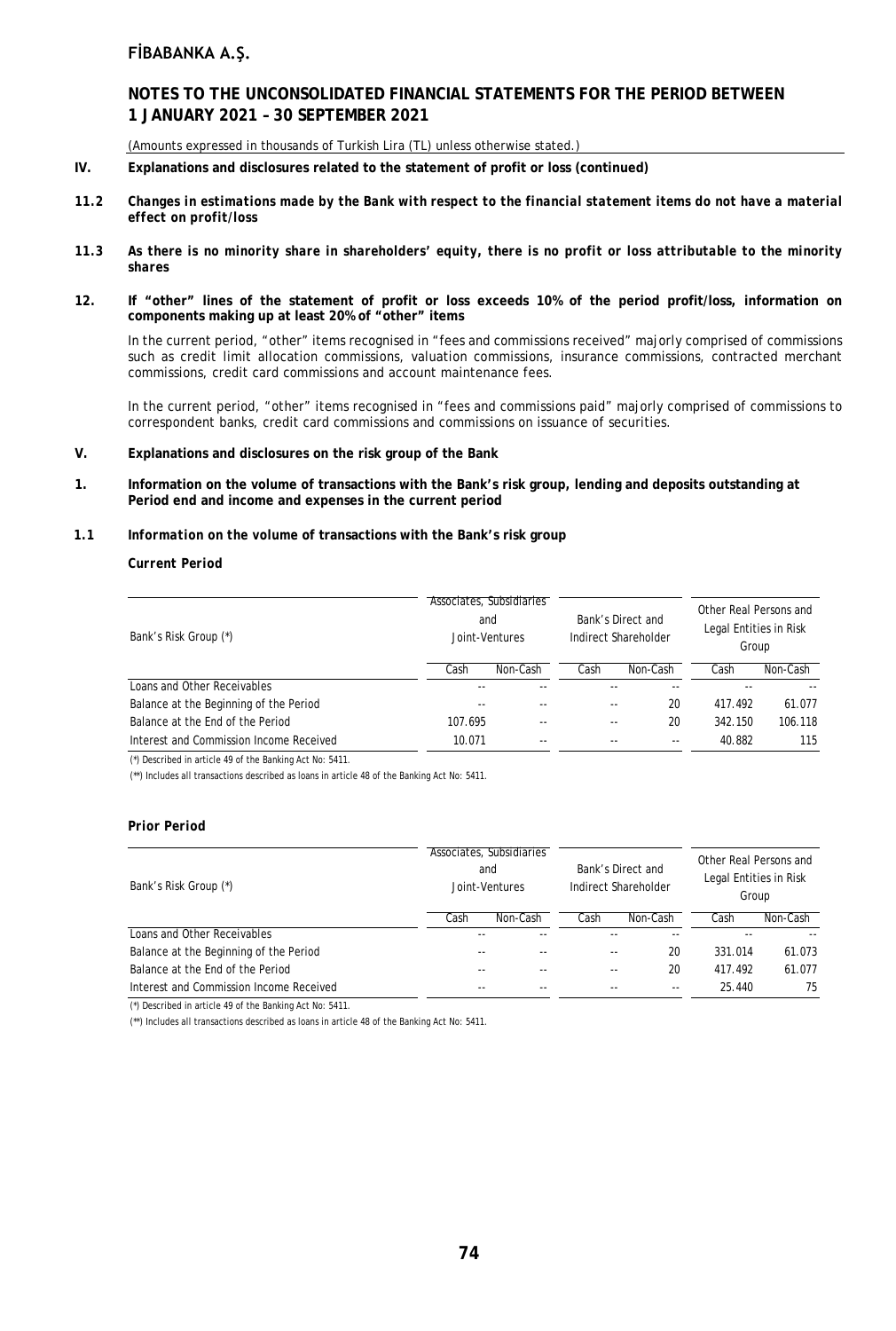# **NOTES TO THE UNCONSOLIDATED FINANCIAL STATEMENTS FOR THE PERIOD BETWEEN 1 JANUARY 2021 – 30 SEPTEMBER 2021**

(Amounts expressed in thousands of Turkish Lira (TL) unless otherwise stated.)

## **V. Explanations and disclosures on the risk group of the Bank (continued)**

# *1.2 Information on deposits of the Bank's risk group*

| Bank's Risk Group (*)                  | Associates, Subsidiaries<br>and<br>Joint-Ventures |                 | Bank's Direct and<br>Indirect Shareholder |                 | Other Real Persons and<br>Legal Entities in Risk<br>Group |              |
|----------------------------------------|---------------------------------------------------|-----------------|-------------------------------------------|-----------------|-----------------------------------------------------------|--------------|
|                                        | Current<br>Period                                 | Prior<br>Period | Current<br>Period                         | Prior<br>Period | Current<br>Period                                         | Prior Period |
| Deposits                               |                                                   |                 |                                           |                 |                                                           |              |
| Balance at the Beginning of the Period | 2.561                                             | 8.695           | 18.479                                    | 57.840          | 512.953                                                   | 231.137      |
| Balance at the End of the Period       | 460.490                                           | 2.561           | 3.292                                     | 18.479          | 329.345                                                   | 512.953      |
| Deposit Interest Expense               | 2.406                                             | 497             | 1.003                                     | 3.361           | 31.163                                                    | 11.483       |
|                                        |                                                   |                 |                                           |                 |                                                           |              |

(\*) Described in article 49 of the Banking Act No: 5411.

# *1.3 Information on funds obtained from the Bank's risk group*

As of 30 September 2021, there are no funds other than deposit obtained from Bank's risk group (31 December 2020: None).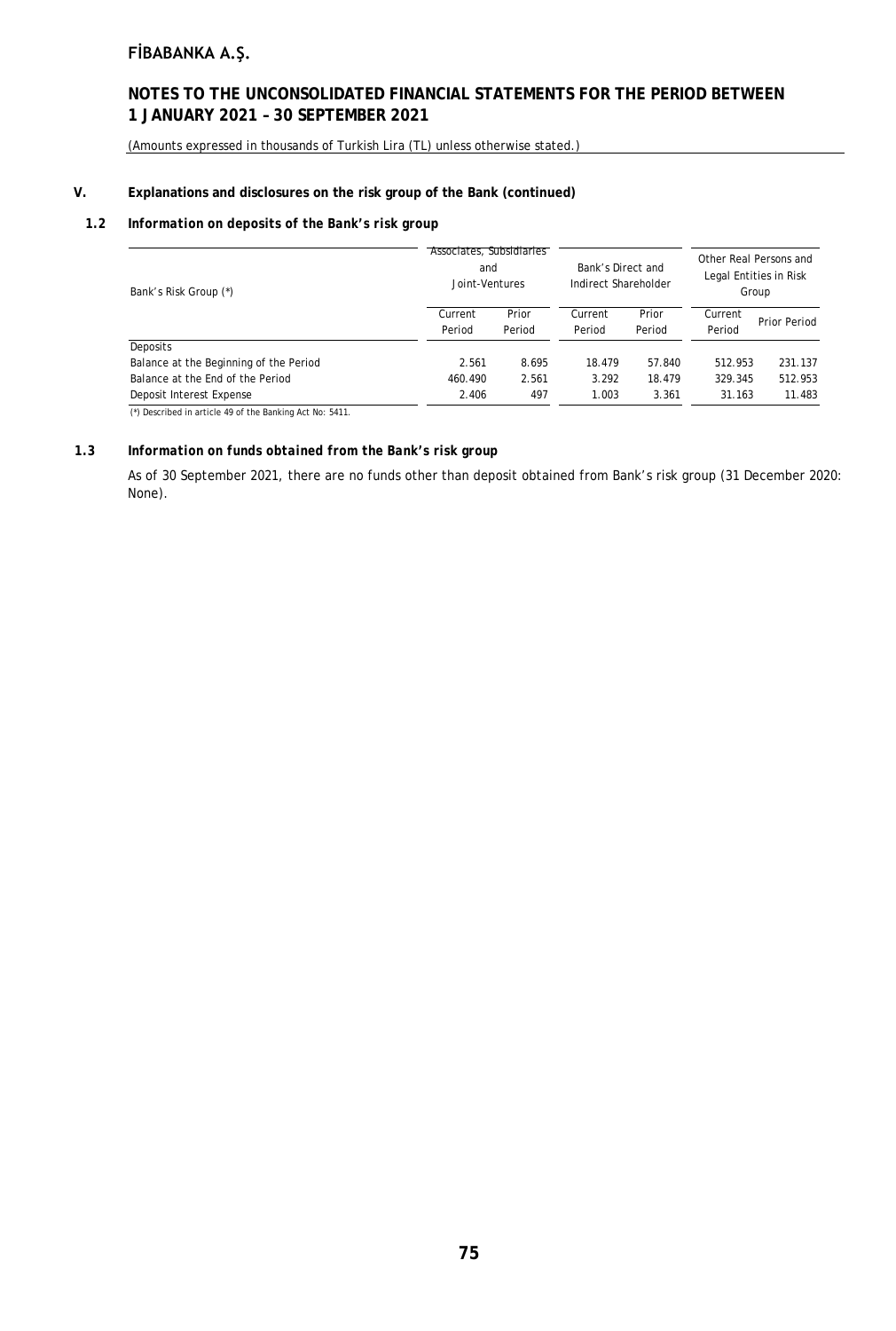# **NOTES TO THE UNCONSOLIDATED FINANCIAL STATEMENTS FOR THE PERIOD BETWEEN 1 JANUARY 2021 – 30 SEPTEMBER 2021**

(Amounts expressed in thousands of Turkish Lira (TL) unless otherwise stated.)

## **V. Explanations and disclosures on the risk group of the Bank (continued)**

# *1.4 Information on forward and option agreements and similar agreements made with Bank's risk group*

| Bank's Risk Group (*)                                   | Associates, Subsidiaries<br>and<br>Joint-Ventures |        | Bank's Direct and<br>Indirect Shareholder |        | Other Real Persons and<br>Legal Entities in Risk<br>Group |              |
|---------------------------------------------------------|---------------------------------------------------|--------|-------------------------------------------|--------|-----------------------------------------------------------|--------------|
|                                                         | Current                                           | Prior  | Current                                   | Prior  | Current                                                   | Prior Period |
|                                                         | Period                                            | Period | Period                                    | Period | Period                                                    |              |
| Financial Assets at Fair Value Through Profit and Loss: |                                                   |        |                                           |        |                                                           |              |
| Balance at the Beginning of the Period                  | --                                                |        | --                                        | $- -$  | 1.181.279                                                 | 741.741      |
| Balance at the End of the Period                        | --                                                | $- -$  | $- -$                                     | $- -$  | 295.662                                                   | 1.181.279    |
| Total Income/Loss                                       |                                                   |        | --                                        | $- -$  | 6.713                                                     | 1.447        |
| Transactions for Hedging Purposes:                      |                                                   |        |                                           |        |                                                           |              |
| Balance at the Beginning of the Period                  | --                                                |        | --                                        |        |                                                           |              |
| Balance at the End of the Period                        | --                                                | $- -$  | --                                        | --     |                                                           |              |
| Total Income/Loss                                       |                                                   |        |                                           |        |                                                           |              |
| $\sqrt{2}$                                              |                                                   |        |                                           |        |                                                           |              |

(\*) As described in the Article 49 of Banking Act no.5411.

## **2. Information on transactions with the Bank's risk group**

## *2.1 Relations with entities in the risk group of / or controlled by the Bank regardless of the nature of relationship among the parties*

The terms of related party transactions are equivalent to those that prevail in arm's length transactions only if such terms can be substantiated regarding the limits exposed by the Banking Act. Adopted Bank policy is that assets and liabilities will not be dominated by the risk group and the balances with the risk group will have a reasonable share in the total balance sheet.

#### *2.2 In addition to the structure of the relationship, type of transaction, amount, and share in total transaction volume, amount of significant items, and share in all items, pricing policy and other*

As of 30 September 2021, the ratio of the loans and other receivables used by the entities of risk group to total loans and receivables is 1,70% (31 December 2020: 3,38%) and the ratio of the deposits of entities of risk group to total deposits is 3,55% (31 December 2020: 3,02%). There are no funds obtained from entities of risk group (31 December 2020: None).

In the current period, benefits such as salaries and bonuses, provided to the key management are TL 22.020 (1 January – 30 September 2020: TL 16.978).

# *2.3 Total of similar type of transactions together, unless a separate disclosure is required to present the effect of the transactions on financial statements*

None.

#### *2.4 Transactions accounted for under equity method*

None.

*2.5 Explanations on purchase and sale of real estate and other assets, sales and purchases of services, agency contracts, finance lease agreements, transfer of data obtained from research and development, licensing agreements, financing (including loans and cash and in-kind capital support), guarantees and promissory notes, and management contracts*

None.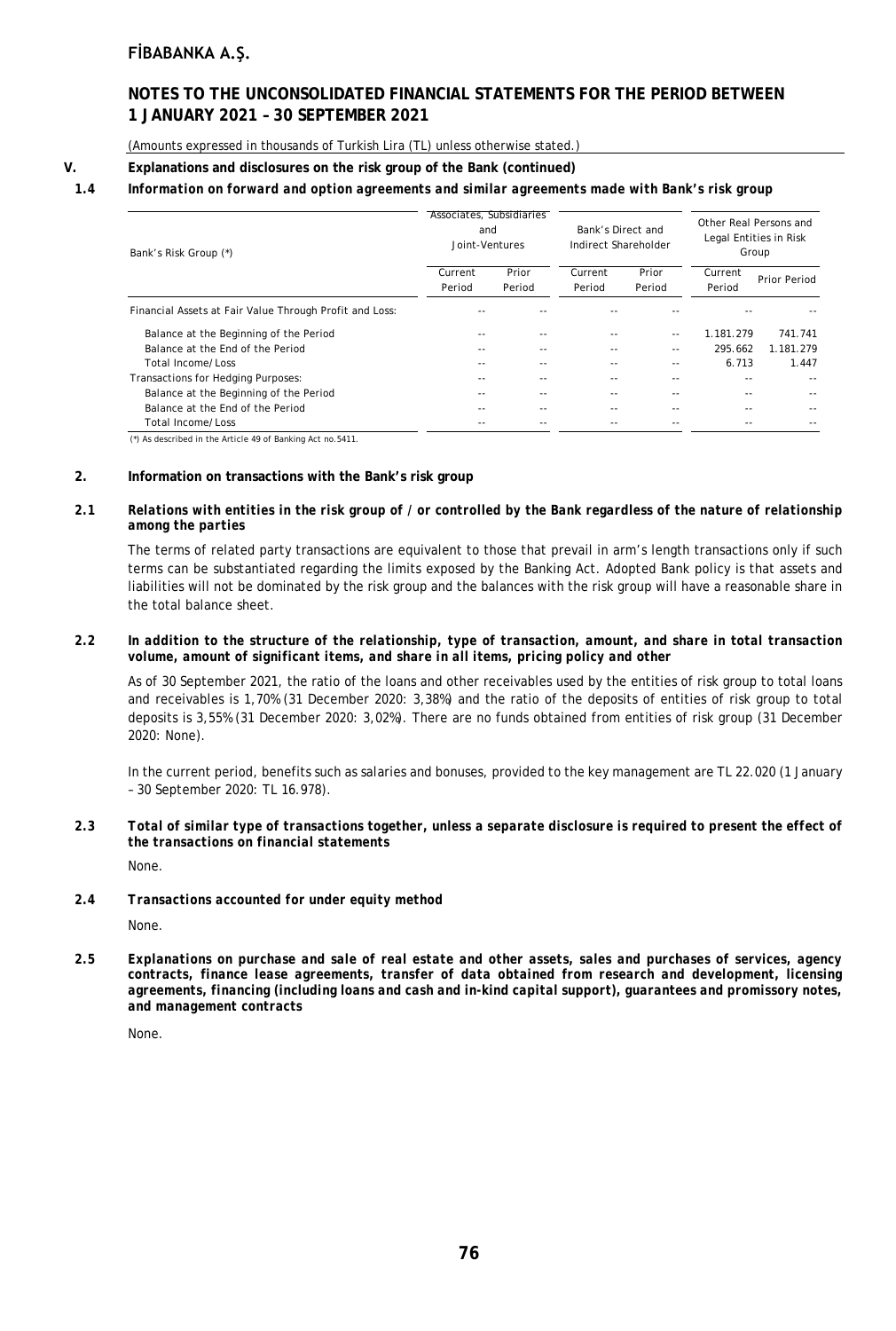# **NOTES TO THE UNCONSOLIDATED FINANCIAL STATEMENTS FOR THE PERIOD BETWEEN 1 JANUARY 2021 – 30 SEPTEMBER 2021**

(Amounts expressed in thousands of Turkish Lira (TL) unless otherwise stated.)

**VI. Explanations on the Bank's domestic, foreign, off-shore branches or investments in associates and foreign representative offices**

## **1. Information related to the Bank's domestic and foreign branch and representatives**

|                                             | Number | Number of<br>Employees |                           |                     |                                |
|---------------------------------------------|--------|------------------------|---------------------------|---------------------|--------------------------------|
| Domestic Branch                             | 48     | 1.753                  |                           |                     |                                |
|                                             |        |                        | Country of Incorporations |                     |                                |
| Foreign Reprasantation Office               |        |                        | 1-                        |                     |                                |
|                                             |        |                        | $2 -$                     |                     |                                |
|                                             |        |                        | $3-$                      |                     |                                |
|                                             |        |                        |                           | <b>Total Assets</b> | <b>Statutory Share Capital</b> |
| Foreign Branch                              |        |                        | 1-                        |                     |                                |
|                                             |        |                        | $2 -$                     |                     |                                |
|                                             |        |                        | $3-$                      |                     |                                |
| Off-shore<br><b>Banking Region Branches</b> |        |                        | 1-                        |                     |                                |
|                                             |        |                        | $2 -$                     |                     |                                |
|                                             |        |                        | 3-                        |                     |                                |

# **VII. Events after balance sheet date**

None.

## **VIII. Other disclosures on activities of the Bank**

**Summary information of Bank's risk ratings by international rating agencies:**

| <b>Fitch Ratings</b>            |             |
|---------------------------------|-------------|
| Long term FC and TL Rating      | $B+$        |
| Short term FC and TL Rating     | B           |
| Viability Rating                | $b$         |
| Support Rating                  | 5           |
| Long term National Scale Rating | $A - (tur)$ |
| Senior Unsecured Debt Rating    | $B+$        |
| Subordinated Debt Rating        | <b>B-</b>   |
| Outlook                         | Negative    |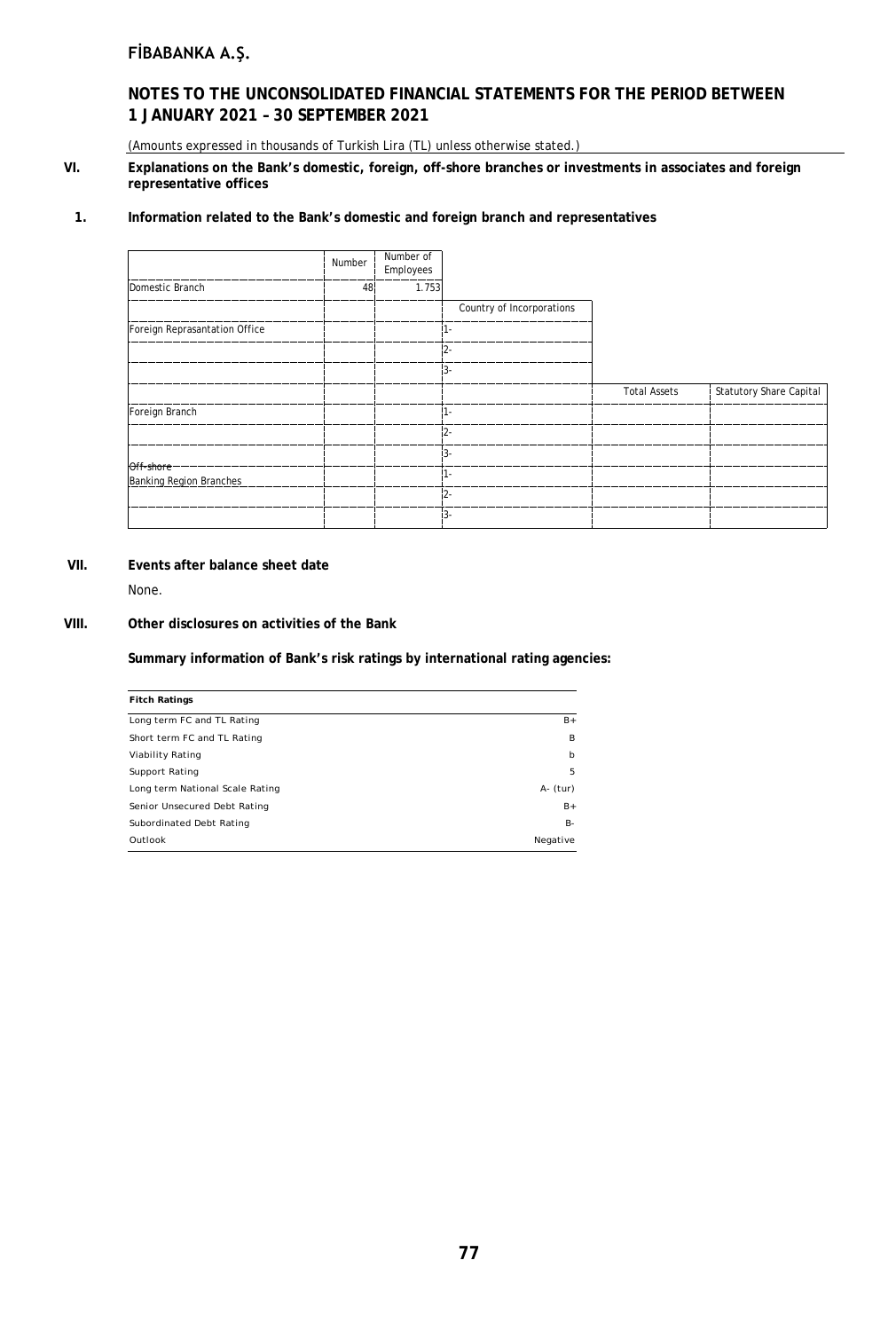# **NOTES TO THE UNCONSOLIDATED FINANCIAL STATEMENTS FOR THE PERIOD BETWEEN 1 JANUARY 2021 – 30 SEPTEMBER 2021**

(Amounts expressed in thousands of Turkish Lira (TL) unless otherwise stated.)

# **SECTION SIX**

# **DISCLOSURES ON REVIEW REPORT**

## **I. Disclosures on limited review report**

The unconsolidated financial statements of the Bank, have been reviewed by KPMG Bağımsız Denetim ve Serbest Muhasebeci Mali Müşavirlik AŞ (KPMG International Cooperative) and a review report is presented before the accompanying financial statements.

## **II. Disclosures and footnotes prepared by independent auditors**

None.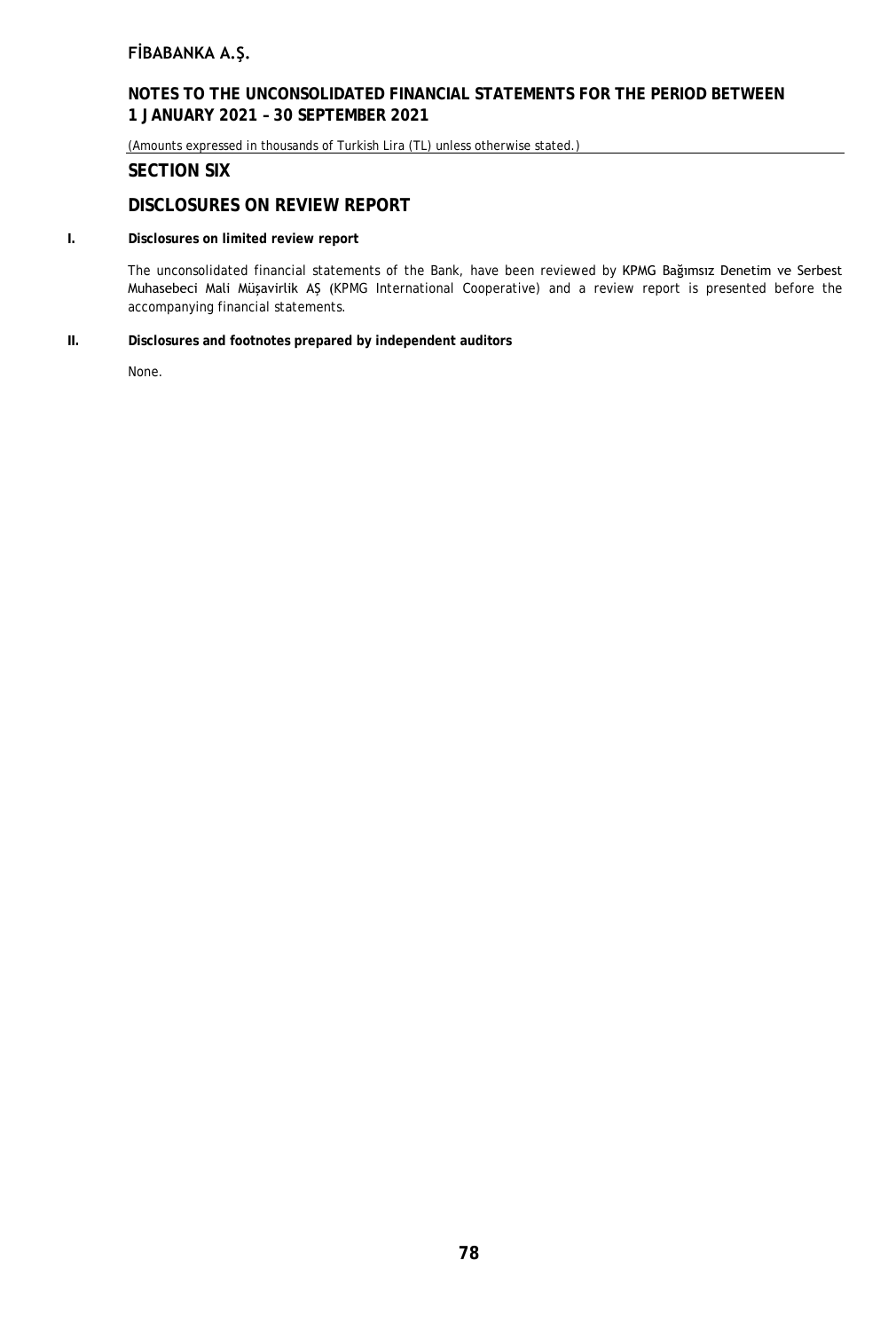# **NOTES TO THE UNCONSOLIDATED FINANCIAL STATEMENTS FOR THE PERIOD BETWEEN 1 JANUARY 2021 – 30 SEPTEMBER 2021**

(Amounts expressed in thousands of Turkish Lira (TL) unless otherwise stated.)

# **SECTION SEVEN**

**I. Interim Report Regarding Evaluations of the Chairman of the Board of Directors and the General Manager**

## **1. Brief History of Fibabanka A.Ş. and its Shareholder Structure**

On 21 December 2001, Share Transfer Agreement was signed with Novabank S.A. for the sale of all shares of Sitebank A.Ş. under the control of SDIF and the sale transaction was approved by the decision of Banking Regulation and Supervision Agency No: 596 on 16 January 2002.

In the General Assembly held on 4 March 2003, the name of Sitebank A.Ş. was amended as BankEuropa Bankası A.Ş.

In the Extraordinary General Assembly held on 28 November 2006, the name of Bank Europa Bankası A.Ş. was amended as Millennium Bank A.Ş. On 10 February 2010, Banco Comercial Portugues S.A. and Credit Europe Bank N.V., which is an affiliate of Fiba Group, signed a share purchase agreement to transfer 95% of the Parent Bank's shares to Credit Europe Bank N.V. and the legal approval process has been completed as of 27 December 2010. In the Extraordinary General Assembly held on 25 April 2011 the name of Millennium Bank A.Ş. has been amended as Fibabanka A.Ş. ("the Bank").

Fiba Holding A.Ş. became the ultimate parent of the Bank after acquiring 97,6% of the shares from Credit Europe Bank N.V. on 3 December 2012 and 2,4% of the shares from Banco Comercial Portugues S.A. on 7 December 2012.

In 2013, capital was increased in the total amount of TL 123.350 to TL 550.000, provided from inflation adjustment difference of TL 17.415, from the profit from the sale of real estate of TL 9.502 and cash from Fiba Holding of TL 96.432 to reach TL 550.000.

On 31 March 2015, according to BOD's decision as of 5 March 2015, share capital was increased from TL 550.000 to TL 678.860 while TL 127.045 of the increase was provided by the subordinated loan granted by Fiba Holding A.Ş. which had been approved to be converted to capital and TL 1.815 of total capital was paid in cash by the other shareholders. Capital increase was recognised in financial statements following the completion of the legal procedures on 7 May 2015.

According to the Subscription Agreement signed on the date of 23 October 2015, by and between the Bank and International Finance Corporation ("IFC") and European Bank for Reconstruction and Development ("EBRD"), IFC and EBRD have separately subscribed an amount of including the share premium of TL 121.017 (TL 84.328 of said amount is the share capital; TL 36.689 is the share premium), which makes a total amount of TL 242.034 in the share capital of the Bank by way of capital increase.

The Bank's TL 847.515 paid capital was increased by TL 93.646 on 7 September 2016 all by TurkFinance B.V. to TL 941.161. In addition, TL 55.299 recorded under the equity as share premium.

As of 30 September 2021, the Bank's paid-in capital is TL 941.161.

#### **As of 30 September 2021, The Bank's Shareholder Structure:**

| <b>Commercial Title</b>                          | Share Amount (Full basis TL) | Share Ratios (%) |
|--------------------------------------------------|------------------------------|------------------|
| Fiba Holding A.Ş                                 | 673.807.731.27               | 71.59%           |
| Turk Finance B.V.                                | 93.645.475.05                | 9.95%            |
| International Finance Corporation                | 84.327.750.28                | 8,96%            |
| European Bank for Reconstruction and Development | 84.327.750,28                | 8,96%            |
| Other                                            | 5.051.846.37                 | 0.54%            |
| <b>TOTAL</b>                                     | 941.160.553.25               | 100,00%          |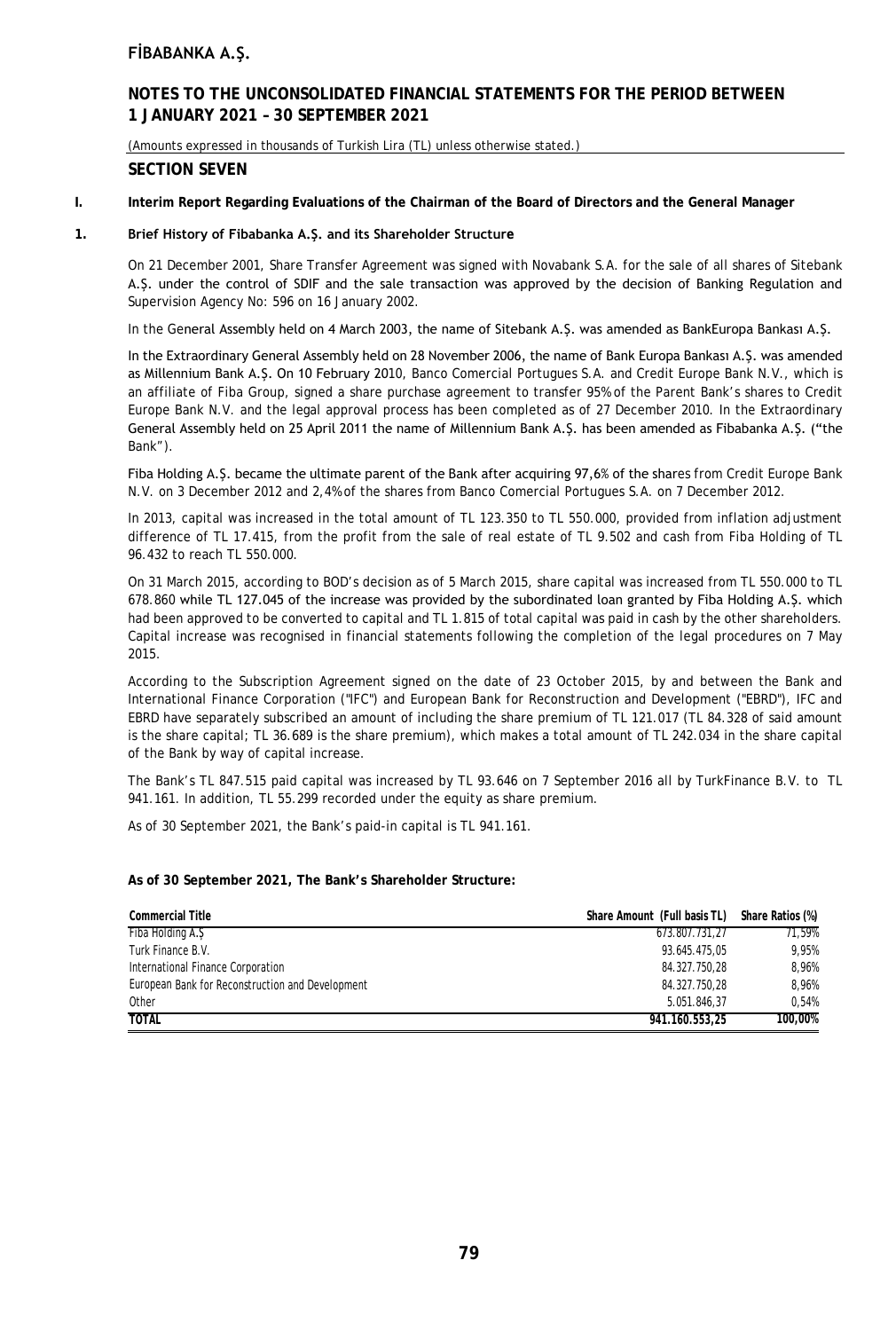# **NOTES TO THE UNCONSOLIDATED FINANCIAL STATEMENTS FOR THE PERIOD BETWEEN 1 JANUARY 2021 – 30 SEPTEMBER 2021**

(Amounts expressed in thousands of Turkish Lira (TL) unless otherwise stated.)

- **I. Interim Report Regarding Evaluations of the Chairman of the Board of Directors and the General Manager (continued)**
- **2. Chairman and the Members of the Board of Directors, Statutory Auditors, General Manager and Assistant General Managers, Members of the Audit , and Managers of the Departments within the scope of Internal Systems**

| Name                      | Duty                                                        | Responsibility Area                                     | Date of<br>Appointment | Educational<br><b>Status</b> | Professional<br>Experience |
|---------------------------|-------------------------------------------------------------|---------------------------------------------------------|------------------------|------------------------------|----------------------------|
| Hüsnü Mustafa Özyeğin     | Chairman of the Board of Directors                          |                                                         | 27-Dec-10              | Graduate                     | 46 years                   |
| Fevzi Bozer               | Vice Chairman of the Board of<br>Directors                  |                                                         | 27-Dec-10              | Graduate                     | 38 years                   |
| İsmet Kaya Erdem          | Member of the Board of Directors                            |                                                         | 11-Feb-13              | Undergraduate                | 70 years                   |
| Mehmet Güleşci            | Member of the Board of Directors                            |                                                         | 27-Dec-10              | Graduate                     | 37 years                   |
| Memduh Aslan Akçay        | Member of the Board of Directors                            |                                                         | 13-Apr-16              | Graduate                     | 30 years                   |
| Hülya Kefeli              | Member of the Board of Directors                            |                                                         | 15-May-17              | Undergraduate                | 36 years                   |
| Faik Onur Umut            | Member of the Board of Directors                            |                                                         | 23-Jan-19              | Undergraduate                | 36 years                   |
| Seyfettin Ata Köseoğlu    | Member of the Board of Directors                            |                                                         | 23-Jan-20              | Graduate                     | 32 years                   |
| Erman Kalkandelen         | Member of the Board of Directors                            |                                                         | 2-Jul-21               | Graduate                     | 15 years                   |
| Ömer Mert                 | General Manager, Member of the<br><b>Board of Directors</b> |                                                         | 19-Jan-17              | Graduate                     | 26 years                   |
| Elif Alsev Utku Özbey     | Deputy General Manager                                      | <b>Financial Control and Financial</b><br>Reporting     | 7-Jan-11               | Graduate                     | 27 years                   |
| Ahu Dolu                  | Assistant General Manager                                   | Financial Institutions and Project<br>Finance           | 1-Dec-15               | Undergraduate                | 24 years                   |
| <b>Turgay Hasdiker</b>    | Assistant General Manager                                   | Credits                                                 | 1-Dec-15               | Undergraduate                | 30 years                   |
| Kerim Lokman Kuriş        | Assistant General Manager                                   | Corporate and Commercial Banking                        | 1-Dec-15               | Undergraduate                | 23 years                   |
| Gerçek Önal               | Assistant General Manager                                   | Chief Legal Officer                                     | 1-Feb-16               | Graduate                     | 21 years                   |
| <b>Ibrahim Toprak</b>     | Assistant General Manager                                   | Treasury                                                | 1-Apr-20               | Graduate                     | 19 years                   |
| Serdar Yılmaz             | Assistant General Manager                                   | Information Technologies &<br><b>Banking Operations</b> | 1-Sep-20               | Graduate                     | 26 years                   |
| Gökhan Ertürk             | Assistant General Manager                                   | Ecosystem and Platform Banking                          | 11-May-21              | Graduate                     | 25 years                   |
| <b>Ahmet Cemil Borucu</b> | Director                                                    | Board of Inspection                                     | 7-Feb-11               | Graduate                     | 23 years                   |
| Ayşe Tulgar Ayça          | Director                                                    | Risk Management                                         | 15-Mar-11              | Graduate                     | 22 years                   |
| Serdal Yıldırım           | Director                                                    | Legislation and Compliance                              | 6-Apr-11               | Graduate                     | 24 years                   |
| Kansu Pulular             | Director                                                    | Internal Control & Operational Risk                     | 2-Jan-17               | Graduate                     | 17 years                   |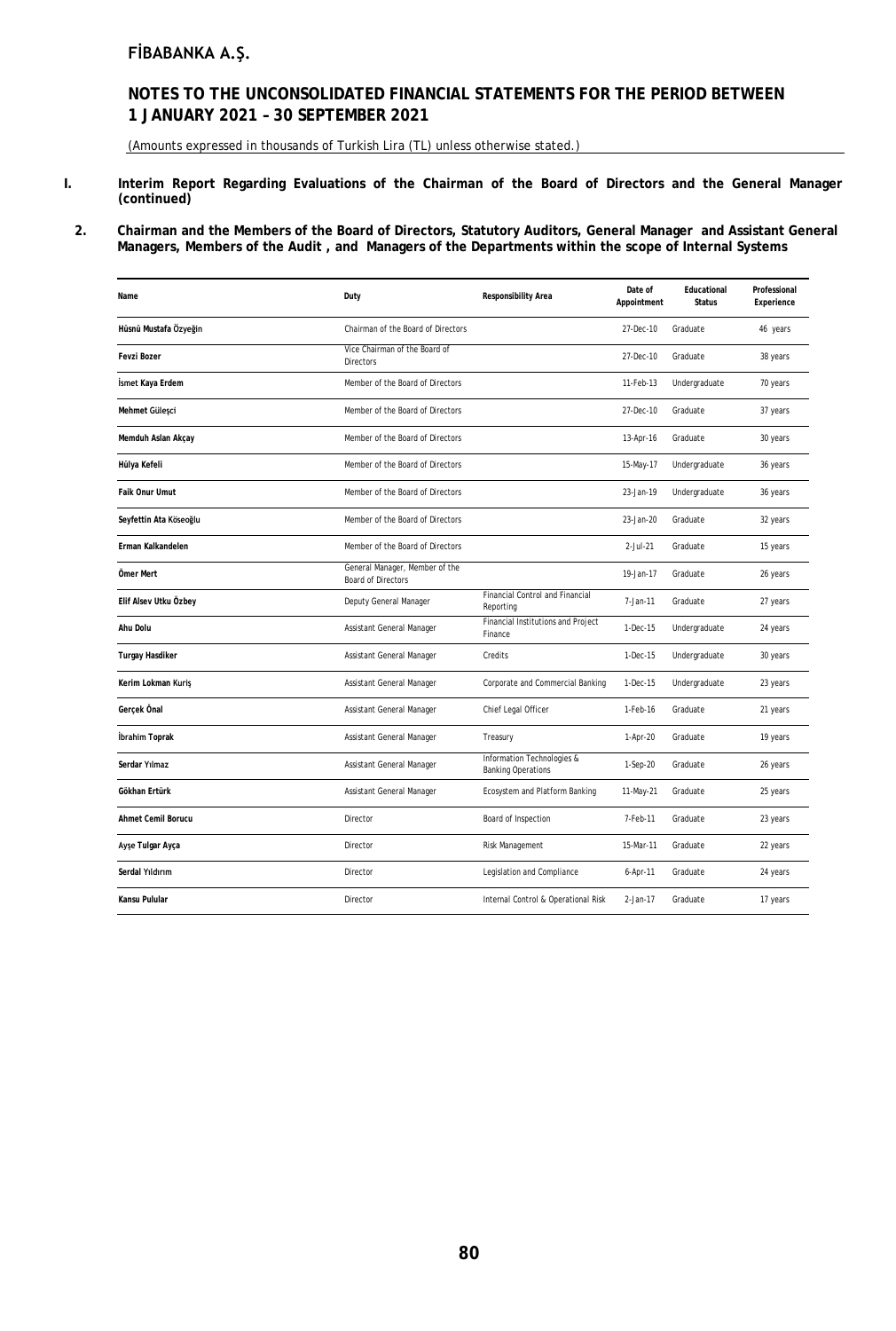# **NOTES TO THE UNCONSOLIDATED FINANCIAL STATEMENTS FOR THE PERIOD BETWEEN 1 JANUARY 2021 – 30 SEPTEMBER 2021**

(Amounts expressed in thousands of Turkish Lira (TL) unless otherwise stated.)

#### **I. Interim Report Regarding Evaluations of the Chairman of the Board of Directors and the General Manager (continued)**

## **3. Brief Financial Information Relating to Results of Activities During the Period**

| Summary of Unconsolidated Balance Sheet                                  |            |            |
|--------------------------------------------------------------------------|------------|------------|
| (Thousand TL)                                                            | 30-09-2021 | 31-12-2020 |
| Cash and Cash Equivalents                                                | 5.400.574  | 4.220.513  |
| Financial Assets Valued at Fair Value Through Profit or Loss             | 81.156     | 124.138    |
| Financial Assets Valued at Fair Value Through Other Comprehensive Income | 1.334.000  | 1.027.526  |
| <b>Derivative Financial Assets</b>                                       | 691.696    | 707.365    |
| Financial Assets Measured at Amortized Cost (Net)                        | 22.333.406 | 20.003.715 |
| Assets Held for Sale (Net)                                               | 209.616    | 102.748    |
| Investments in Associates, Subsidiaries and Joint Ventures               | 117.945    | 117.945    |
| Tangible Assets (Net)                                                    | 376.921    | 359.768    |
| Intangible Assets (Net)                                                  | 90.592     | 90.977     |
| <b>Current Tax Assets</b>                                                | 2.043      | 1.264      |
| Deffered Tax Assets                                                      | 166.804    | 191.700    |
| <b>Other Assets</b>                                                      | 537.086    | 277.336    |
| <b>Total Assets</b>                                                      | 31.341.839 | 27.224.995 |
| Deposits                                                                 | 22.321.639 | 17.667.425 |
| <b>Funds Borrowed</b>                                                    | 454.673    | 1.155.142  |
| Money Market Funds                                                       | 289.803    | 610.160    |
| Securities Issued (Net)                                                  | 1.759.594  | 1.480.900  |
| Derivative Financial Liabilities                                         | 496.325    | 1.107.492  |
| Lease Liabilities (Net)                                                  | 51.269     | 53.402     |
| Provisions                                                               | 83.645     | 205.252    |
| <b>Current Tax Liabilities</b>                                           | 51.340     | 186.711    |
| <b>Subordinated Debts</b>                                                | 2.508.933  | 2.127.599  |
| <b>Other Liabilities</b>                                                 | 1.226.556  | 757.008    |
| Shareholders' Equity                                                     | 2.098.062  | 1.873.904  |
| <b>Total Liabilities</b>                                                 | 31.341.839 | 27.224.995 |

| Summary of Unconsolidated Statement of Profit or Loss |            |            |  |  |  |
|-------------------------------------------------------|------------|------------|--|--|--|
| (Thousand TL)                                         | 30-09-2021 | 30-09-2020 |  |  |  |
| Net Interest Income                                   | 686.805    | 729.051    |  |  |  |
| Net Fees and Commission Income                        | 186.633    | 100.874    |  |  |  |
| Trading Income/ Loss (Net)                            | (21.975)   | 119.978    |  |  |  |
| Other Operating Revenues                              | 379.978    | 55.159     |  |  |  |
| <b>Total Operating Income</b>                         | 1.231.441  | 1.005.062  |  |  |  |
| Expected Credit Losses (-)                            | 391.640    | 193.770    |  |  |  |
| Other Provision Expenses (-)                          | 1.767      | 128.530    |  |  |  |
| Personnel Expenses (-)                                | 275.775    | 219.162    |  |  |  |
| Other Operating Expenses (-)                          | 280.603    | 232.381    |  |  |  |
| Net Operating Income / Loss                           | 281.656    | 231.219    |  |  |  |
| Profit/Loss on Continuing Operations Before Tax       | 281.656    | 231.219    |  |  |  |
| Tax Provision for Continuing Operations               | (31.289)   | (52.597)   |  |  |  |
| Net Period Profit / Loss                              | 250.367    | 178.622    |  |  |  |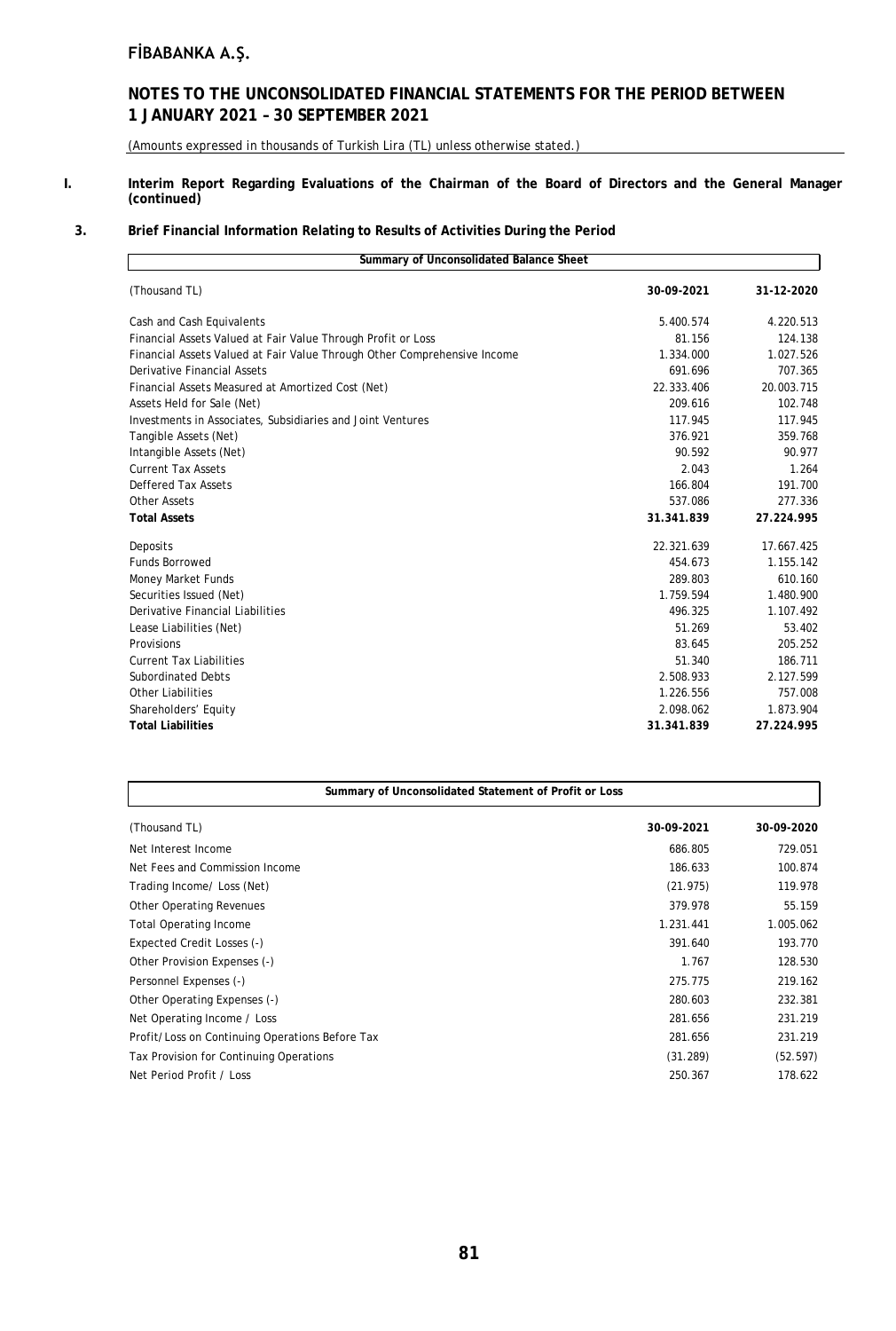(Amounts expressed in thousands of Turkish Lira (TL) unless otherwise stated.)

**I. Interim Report Regarding Evaluations of the Chairman of the Board of Directors and the General Manager (continued**

# **4. Evaluations of the Chairman of the Board of Directors and the General Manager Regarding the Interim Period**

Affecting the entire world since the beginning of 2020, the coronavirus pandemic was a critical test for Fibabanka in terms of demonstrating the extent to which it values its stakeholders. Thanks to the investments we have made in advanced technology over a long period, we were able to take quick actions and adopt the remote working model for our headquarters employees. Branch personnel continued to serve the Bank's customers by working from home and from branch locations alternately. Fibabanka has taken various measures to ensure hygiene and social distance in order to safeguard the health of Bank customers and employees. In addition, we conducted our business operations without compromising on service quality by adjusting our working hours and directing customers to digital channels, such as Fibabanka Mobile and Internet Banking channels. I would like to express my gratitude to all our employees who have shown great effort and commitment during this difficult but necessary adaptation process.

Since March 2020, Fibabanka has performed Net Promoter Score (NPS) measurements for its digital channel customers. This effort has allowed us to strengthen the bond between the Bank and our customers. Thanks to the simultaneous experience measurements, we quickly achieved results in terms of further boosting customer satisfaction.

From day one, Fibabanka has conducted its business operations in light of its "big data" focused digital transformation journey. Thanks to our advanced technology and big data focused investments, the Bank broadened its customer base and provided even better customer service in 2020. As a result of this;

As of 30 September 2021, Fibabanka net loans portfolio is TL 20,1 billion.

The Bank has funded its loan portfolio mainly by customer deposits also in 2021. In this period, customer deposits amounting to TL 21,7 billion constitutes 69% of total liabilities.

In the third quarter of 2021, by taking care of asset quality, it is aimed to continue having an efficient loan portfolio and higher non-interest income together with higher number of customers. In addition, by keeping the operating expenses under control, the Bank's profit has been achieved a steady growth. As a result the Bank's net profit in the nine months of 2021 is TL 250,4 million as per unconsolidated financial statements and TL 253,5 million as per consolidated financial statements. As an indicator of Bank's strong capital structure, unconsolidated capital adequacy ratio is 19,41%, consolidated capital adequacy ratio is 19,47% as of 30 September 2021.

Besides its financial targets, the Bank, with 48 branches and 1.753 employees, has also non-financial targets like digitalization and inclusion aiming to offer increasingly new innovations through its alternative distribution channels like internet and mobile banking.

In 2021, the Bank will continue its agile, efficient and customer focused growth by keeping its prudent and deliberate attitude against asset quality. In this sense, with the motto "agile thinking, agile solutions" and a personal attention to the customers, our main goals for the future are to increase our service quality by keeping our innovating and enterprising approach in all areas and to increase customer loyalty by being by side in all needs of our customers.

On this journey we went out with the vision of "Being the most loved Bank of Turkey", we would like to thank our valued employees who work with dedication in our Bank and are the main architect of our business also in 2021, our valued partners, and our valued customers who have contributed to the strength of our Bank.

Best regards,

Hüsnü Mustafa Özyeğin Ömer Mert

Chairman of the Board of Directors General Manager and Member of Board of Directors